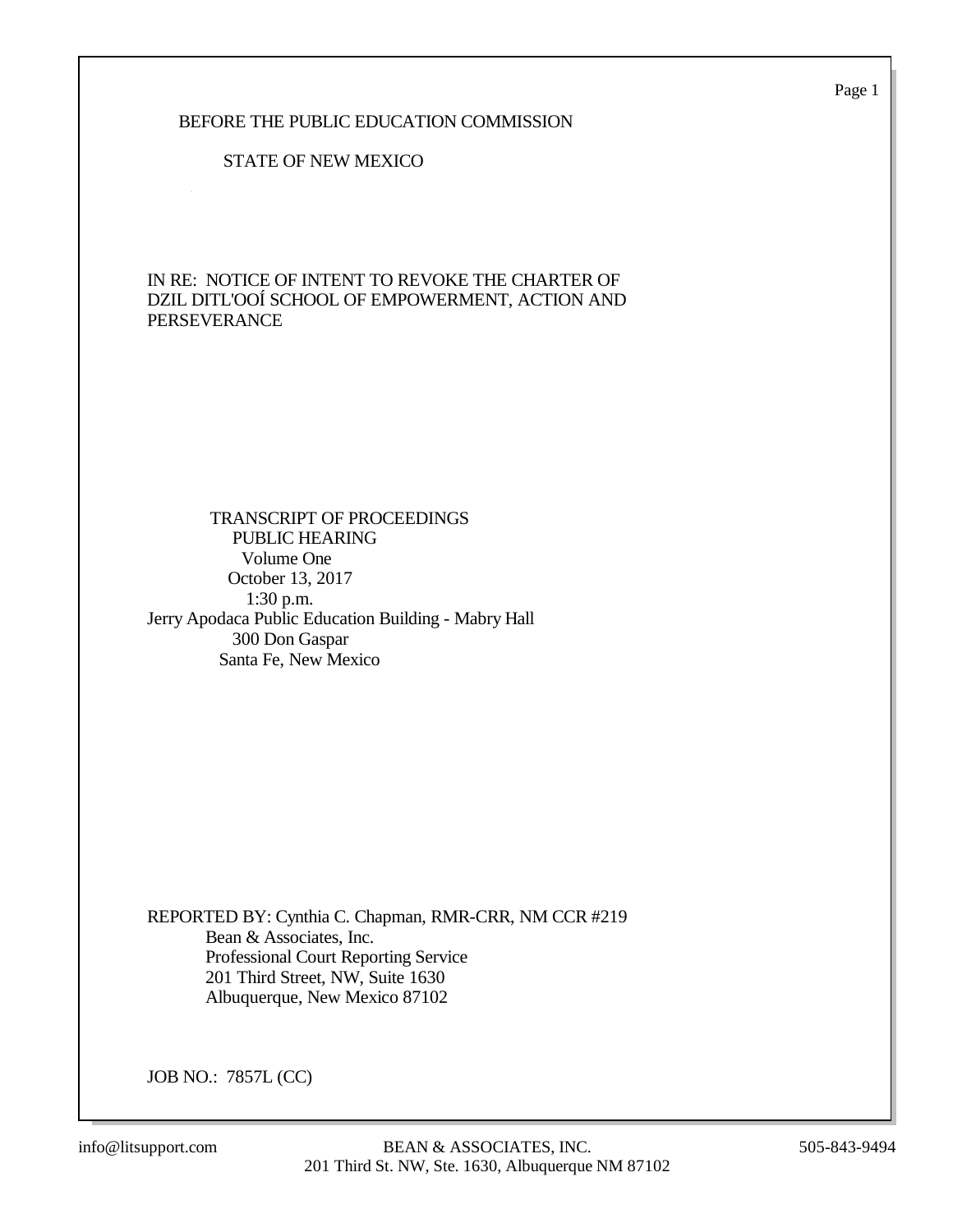## 2 (Pages 2 to 5)

|                | Page 2                                                                          |                | Page 4                                               |
|----------------|---------------------------------------------------------------------------------|----------------|------------------------------------------------------|
| 1              | APPEARANCES                                                                     | 1              | THE CHAIR: So I'm going to bring to order            |
| $\,2$<br>3     | <b>COMMISSIONERS:</b><br>MS. PATRICIA GIPSON, Chair                             | $\overline{c}$ | this meeting of the Public Education Commission.     |
| $\overline{4}$ | MR. GILBERT PERALTA, Vice Chair<br>MS. KARYL ANN ARMBRUSTER, Secretary          | 3              | And I will lead us in the Pledge of Allegiance and   |
| 5              | MR. R. CARLOS CABALLERO, Member<br>MR. JAMES CONYERS, Member                    | $\overline{4}$ | the New Mexico Salute.                               |
| 6              | MR. TIM CRONE, Member                                                           | 5              | (Pledge of Allegiance and Salute to the              |
|                | MS. DANIELLE JOHNSTON, Member<br>MR. DAVID L. ROBBINS, Member                   | 6              | New Mexico Flag conducted.)                          |
| $\tau$         | MS. TRISH RUIZ, Member<br>MS. CARMIE TOULOUSE, Member                           | 7              | THE CHAIR: And I will ask Commissioner               |
| 8              | FOR THE NEW MEXICO PUBLIC EDUCATION DEPARTMENT:                                 | 8              | Armbruster to do a roll-call vote, please.           |
| 9              | MR. SETH C. McMILLAN                                                            | 9              | <b>COMMISSIONER ARMBRUSTER: Commissioner</b>         |
| 10             | MS. KAITLYN A. LUCK<br>MONTGOMERY & ANDREWS, P.A.                               | 10             | Robbins.                                             |
| 11             | 325 Paseo de Peralta                                                            | 11             | <b>COMMISSIONER ROBBINS: Here.</b>                   |
| 12             | Santa Fe, New Mexico 87501<br>smcmillan@montand.com                             | 12             | <b>COMMISSIONER ARMBRUSTER: Commissioner</b>         |
| 13             | kluck@montand.com                                                               | 13             | Toulouse.                                            |
| 14             | For DEAP:                                                                       | 14             | <b>COMMISSIONER TOULOUSE: Present.</b>               |
|                | MS. NATASHA CUYLEAR                                                             | 15             | <b>COMMISSIONER ARMBRUSTER: Commissioner</b>         |
| 15             | MR. JUSTIN J. SOLIMON<br>JOHNSON BARNHOUSE & KEEGAN, LLP                        | 16             | Armbruster is here.                                  |
| 16             | 7424 4th Street, NW<br>Los Ranchos de Albuquerque, NM 87107                     | 17             | Commissioner Conyers.                                |
| 17             | ncuylear@indiancountrylaw.com<br>jsolimon@indiancountrylaw.com                  | 18             | <b>COMMISSIONER CONYERS: Present.</b>                |
| 18             | For the Public Education Commission:                                            | 19             | <b>COMMISSIONER ARMBRUSTER: Commissioner</b>         |
| 19             |                                                                                 | 20             | Peralta.                                             |
| 20             | MR. DAVID STEVENS, Assistant Attorney General<br>OFFICE OF THE ATTORNEY GENERAL | 21             | <b>COMMISSIONER PERALTA: Here.</b>                   |
| 21             | 201 Third Street, NW, Suite 300<br>Albuquerque, New Mexico 87110                | 22             | <b>COMMISSIONER ARMBRUSTER: Commissioner</b>         |
| 22<br>23       | NM PED STAFF:<br>MS. LAUREL PIERCE, Ad Hoc PEC Liaison,                         | 23             | Gipson.                                              |
| 24             | Charter School Division, Technical<br>Assistance, Training and Support          | 24             | THE CHAIR: Here.                                     |
| 25             | Program Coordinator                                                             | 25             | <b>COMMISSIONER ARMBRUSTER: Commissioner</b>         |
|                |                                                                                 |                |                                                      |
|                |                                                                                 |                |                                                      |
|                | Page 3                                                                          |                | Page 5                                               |
| 1              | INDEX                                                                           | 1              | Johnston.                                            |
| 2              | <b>PAGE</b>                                                                     | $\overline{2}$ | <b>COMMISSIONER JOHNSTON: Present.</b>               |
| 3<br>4         | <b>OPENING STATEMENTS:</b><br>7                                                 | 3              | THE CHAIR: Commissioner Crone.                       |
|                | By Mr. McMillan<br>15<br>By Ms. Cuylear                                         | $\overline{4}$ | <b>COMMISSIONER CRONE: Here.</b>                     |
| 5              |                                                                                 | 5              | <b>COMMISSIONER ARMBRUSTER: Commissioner</b>         |
| 6              | NEW MEXICO PUBLIC EDUCATION DEPARTMENT WITNESSES:                               | 6              | Ruiz.                                                |
|                | EXAMINATION OF KATHERINE MARIE POULOS                                           | 7              | COMMISSIONER RUIZ: present.                          |
| $\tau$         |                                                                                 | 8              | THE CHAIR: Commissioner Caballero.                   |
| 8              | By Mr. McMillan<br>21<br>By Mr. Solimon<br>38                                   | 9              | COMMISSIONER CABALLERO: Here.                        |
| 9              | <b>EXAMINATION OF DAVID THOMAS CRAIG</b>                                        | 10             | COMMISSIONER ARMBRUSTER: We are all here,            |
| 10             | By Mr. McMillan<br>43                                                           | 11             | a quorum of ten.                                     |
| 11             | By Mr. Solimon<br>96                                                            | 12             | THE CHAIR: Thank you.                                |
|                | EXAMINATION OF AMELIA FRANCESCA SAIZ                                            | 13             | This hearing is being held at Mabry Hall             |
| 12             |                                                                                 | 14             | in the Jerry Apodaca Building, Santa Fe, New Mexico. |
| 13             | 112<br>By Ms. Luck<br>124<br>By Mr. Solimon                                     | 15             | The purpose of this hearing is to take evidence      |
| 14             | PUBLIC COMMENT<br>131                                                           | 16             | concerning the Notice of Intent to revoke the        |
| 15             | 153<br>QUESTIONS FROM COMMISSIONERS                                             | 17             | charter issued against Respondent DEAP.              |
| 16<br>17       | 160<br><b>REPORTER'S CERTIFICATE</b><br>EXHIBITS ADMITTED INTO EVIDENCE         | 18             | The hearing is being conducted in                    |
| 18             | PED <sub>1</sub><br>37                                                          | 19             | accordance with the Charter School Act, NMSA 1978,   |
| 19             | PED <sub>2</sub><br>37                                                          | 20             | Sections 22-8B-1, to 17.1 1978, as amended through   |
| 20<br>21       | PED <sub>3</sub><br>37<br>37<br>PED <sub>4</sub>                                | 21             | 2015, and the Uniform Licensing Act, NMSA 1978,      |
| 22             | 52<br>PED <sub>5</sub>                                                          | 22             | Sections 61-1-1 through 61-1-31.                     |
| 23             | 52<br>PED <sub>6</sub>                                                          | 23             | The hearing is scheduled for approximately           |
| 24             | <b>ATTACHMENTS:</b><br>1. Attendance Sign-In Sheets                             | 24             | three hours.                                         |
| 25             | 2 Public Comment Sign-In Sheet                                                  | 25             | The Commission will provide 20 minutes for           |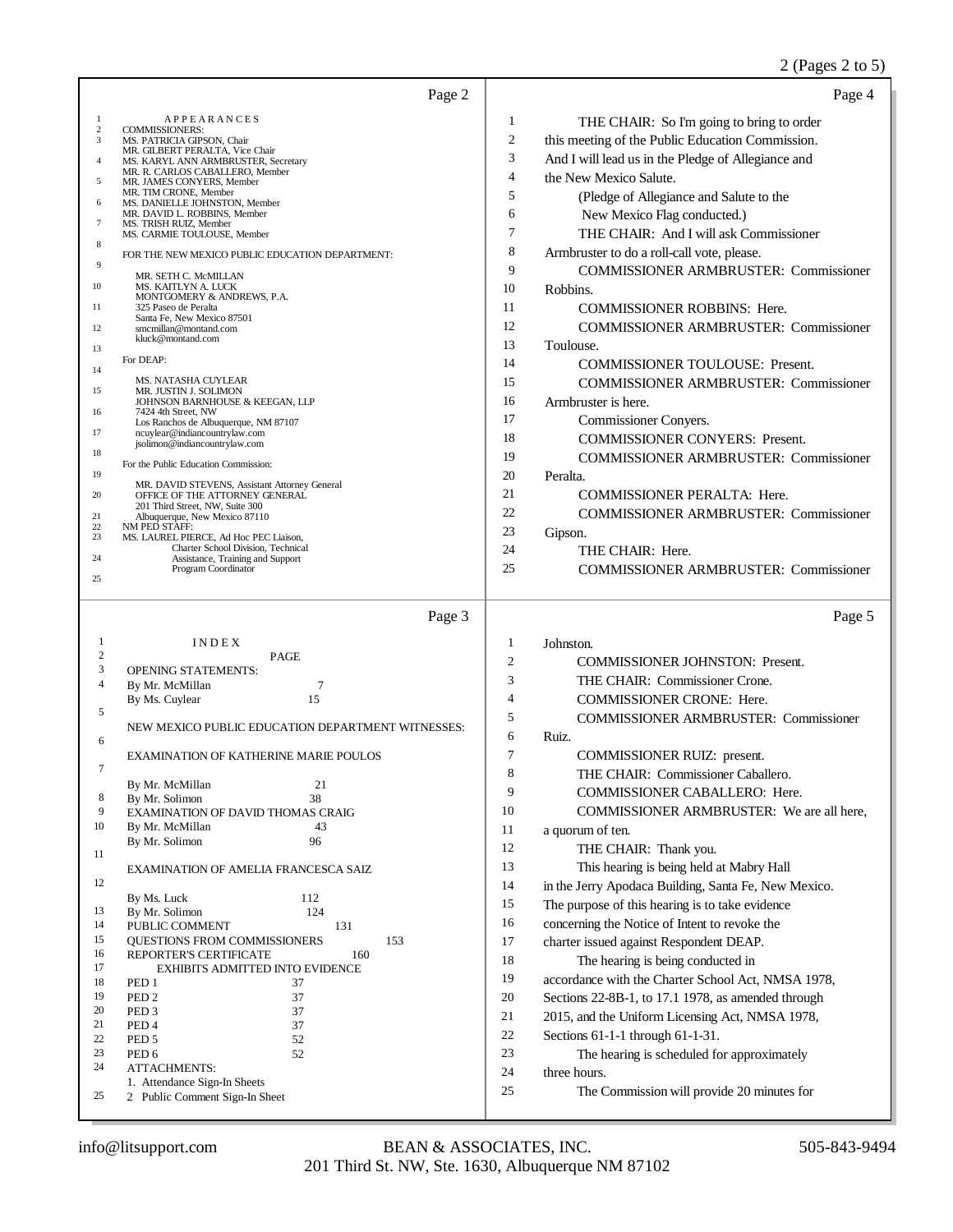#### 3 (Pages 6 to 9)

|                          |                                                      |                          | $(1 - 45)$                                           |
|--------------------------|------------------------------------------------------|--------------------------|------------------------------------------------------|
|                          | Page 6                                               |                          | Page 8                                               |
| $\mathbf{1}$             | opening statements, ten minutes for each party,      | $\mathbf{1}$             | members of the Commission, my name is Seth McMillan. |
| $\overline{c}$           | 60 minutes for each side to present the case,        | $\sqrt{2}$               | I'm with the law firm of Montgomery & Andrews here   |
| 3                        | including the examination of witnesses and questions | 3                        | in Santa Fe. With me here this afternoon is Kaitlyn  |
| 4                        | by Commissioners, and 20 minutes for public comment. | $\overline{\mathcal{L}}$ | Luck, my colleague who will be presenting the case   |
| 5                        | If anyone wishes to speak during Public              | 5                        | for revocation.                                      |
| 6                        | Comment, there is a sign-up sheet in the back,       | 6                        | This is certainly -- this is an                      |
| $\overline{7}$           | which -- oh, you've already -- it's over here. If    | 7                        | unfortunate situation, and it's -- in all candor,    |
| $\,8$                    | you have not signed up, please do so if you wish to  | $\,8\,$                  | it's no great pleasure for me personally to present  |
| 9                        | speak. There is, however, only a total of            | 9                        | a case for closure of a school. It is, however, a    |
| $10\,$                   | 20 minutes. So the time will be divided by the       | 10                       | very serious situation and one that deserves serious |
| $11\,$                   | number of signatures.                                | 11                       | consideration.                                       |
| 12                       | If there's a number of you wishing to                | 12                       | Let me briefly describe what we're not               |
| 13                       | speak, and you're all speaking on the same topic, it | 13                       | here to do. We're not here to malign the children    |
| 14                       | might be helpful to get more information out if you  | 14                       | attending the school, their academic performance,    |
| 15                       | join together and had one person speak per topic.    | 15                       | their parents, their teachers, all of whom seem to   |
| 16                       | That might help you out a little bit.                | 16                       | be very passionate about the school. It's -- we      |
| $17\,$                   | The PED representative will present                  | 17                       | also are not here to call into question the          |
| 18                       | evidence first, and then the Respondent, DEAP, will  | 18                       | principles and entirely laudable goals that the      |
| 19                       | present evidence in defense of the allegations.      | 19                       | school has set out to reach.                         |
| 20                       | Any witness offering testimony will be               | 20                       | It's not philosophical; it's not personal;           |
| 21                       | questioned first by the party offering the testimony | 21                       | it's just business, quite literally. We're dealing   |
| 22                       | and then by the opposing party. The PEC will permit  | 22                       | with a school here that has a long history of        |
| $23\,$                   | direct examination, cross-examination, redirect      | 23                       | compliance problems on the business side of          |
| 24                       | examination, and recross-examination of all          | 24                       | operations. We've seen a lack of compliance with     |
| 25                       | witnesses. The PEC may question witnesses when both  | 25                       | Generally Accepted Accounting Principles, violations |
|                          |                                                      |                          |                                                      |
|                          | Page 7                                               |                          | Page 9                                               |
| $\mathbf{1}$             | parties have finished their examinations. No other   | 1                        | of State law, violations of the -- the Charter       |
| $\overline{c}$           | questioning will be permitted after the PEC has      | $\sqrt{2}$               | contract, not to mention violations of federal grant |
| $\mathfrak{Z}$           | finished questioning the witnesses.                  | 3                        | reporting that jeopardize not just this school's     |
| $\overline{\mathcal{L}}$ | The PEC will limit all testimony and                 | $\overline{4}$           | funding, but potentially have ramifications          |
| 5                        | public comment to the issues identified as being     | 5                        | statewide.                                           |
| 6                        | within the scope of the hearing. The scope of the    | 6                        | These issues, as the Commission knows,               |
| 7                        | hearing has been set out in the Notice of Intent to  | $\boldsymbol{7}$         | have been on the PEC's agenda since 2016. They came  |
| 8                        | Revoke the Charter.                                  | $\,8\,$                  | up in January of 2017, May of 2017, and, of course,  |
| 9                        | After the presentation from both parties             | 9                        | June of '17, when the Commission voted to hold this  |
| 10                       | and the public, the PEC will enter into Executive    | 10                       | hearing.                                             |

Session to deliberate. After deliberation, the

Commission will return to the public hearing and

announce its decision, if reached.

#### The Commission's determination will be issued in writing and submitted to the parties. The 16 Commission will provide a written decision within 17 30 days. 30 days.

## 18 And I will ask individuals, when you do<br>19 come up to speak, if you will please state your come up to speak, if you will please state your name 20 and spell your name for the record. Thank you.<br>21 Okay. So I guess PED is up first.

- 21 Okay. So I guess PED is up first.<br>22 MR. McMILLAN: Can you hear 22 MR. McMILLAN: Can you hear me okay?<br>23 THE CHAIR: Yes. As long as the green THE CHAIR: Yes. As long as the green
- 24 light is on, it's working.<br>25 MR. McMII J AN
- MR. McMILLAN: Madam Hearing Officer,
- These are not new problems; these are not new issues. This is not a brand new thing being --
- that this school is suddenly becoming aware of. The
- school has had plenty of time to address its
- financial governance problems; but thus far, to date, they have not demonstrated to PED, the School
- Budget people or the Audit people, that they have
- done anything in response, either to the PED's
- school Site Visit Report, dated June 9th --
- occasionally called an "Audit Report" -- however, to
- clarify upfront, that particular document is not a
- formal audit. It was simply a report compiled from
- a site visit that we'll get into later.
- Nor has the school ever responded to the
- audit findings done -- the audit done by an external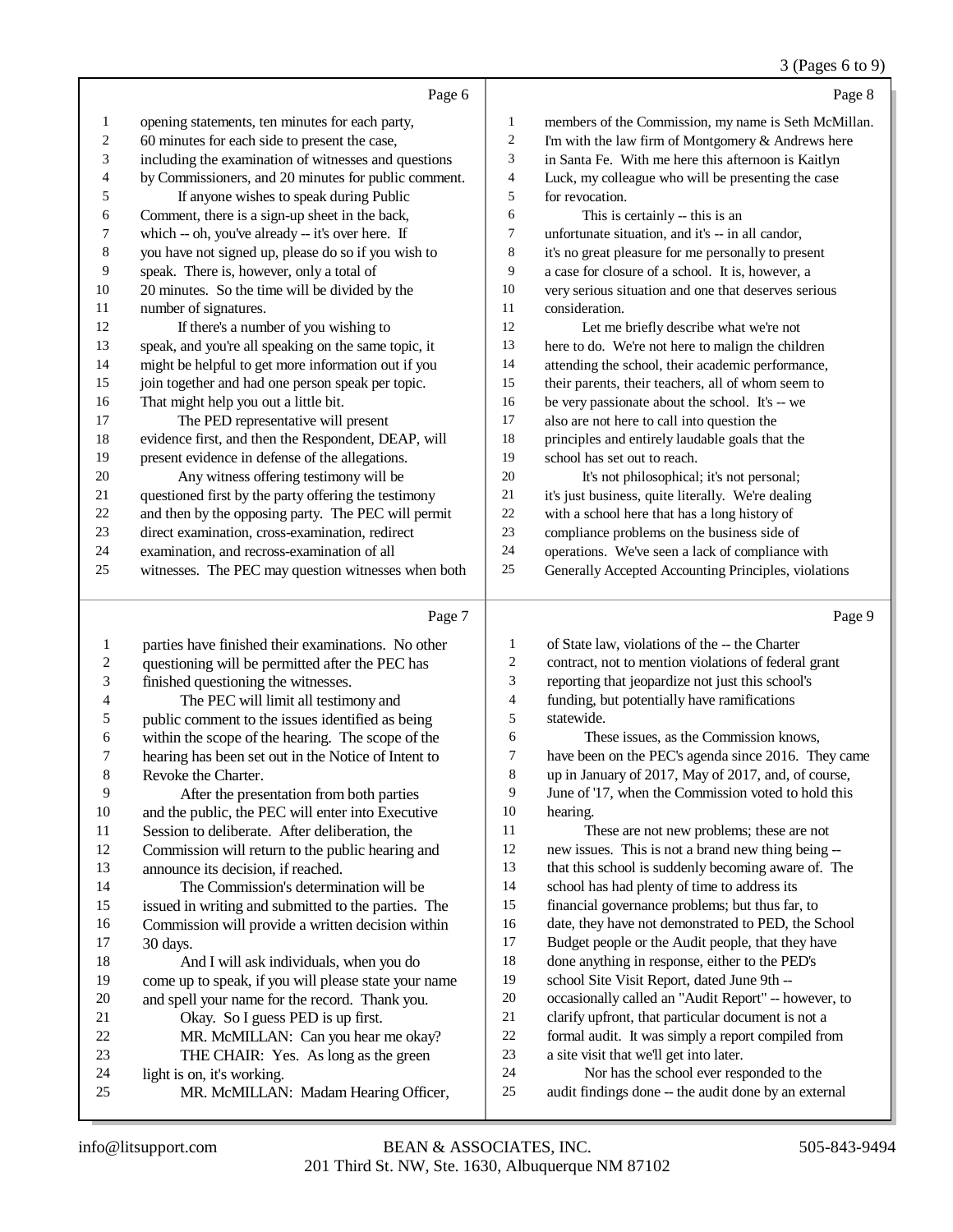## 4 (Pages 10 to 13)

|    | Page 10                                              |                | Page 12                                              |
|----|------------------------------------------------------|----------------|------------------------------------------------------|
| 1  | independent auditor, Axiom, in 2016.                 | 1              | Again, the school has been shirking its              |
| 2  | These -- this conduct is representative of           | $\overline{c}$ | reporting requirements, has been -- has not          |
| 3  | a pattern and practice of acting as if the           | 3              | responded to the audit, and has not responded to the |
| 4  | accounting rules and state and federal law don't     | 4              | Site Visit Report.                                   |
| 5  | apply to the school.                                 | 5              | Now that the school's back is against the            |
| 6  | We also have issues with turnover of                 | 6              | wall, unfortunately, and it's facing revocation, we  |
| 7  | staff, gaps in staffing, with particular emphasis -- | 7              | get this response, which is -- I would characterize  |
| 8  | and, really, the focus here, is on a lack of a       | 8              | it as substantially comprised of promises and        |
| 9  | Licensed Head Administrator, a Licensed Business     | 9              | proposals. It's telling that of the 30 problems      |
| 10 | Manager.                                             | 10             | identified and addressed, 14 of them, the School has |
| 11 | And we would note that although that --              | 11             | a proposed remedy. Question we would pose is why     |
| 12 | those issues are broken out as a second issue in the | 12             | weren't these remedies proposed to PED earlier in    |
| 13 | Notice of Intent, they really are intertwined with,  | 13             | the course of -- or what should have been a response |
| 14 | and in many ways indistinguishable from, the problem | 14             | to the Site Visit Report, the audit findings, or     |
| 15 | the school has had with implementing an acceptable   | 15             | otherwise?                                           |
| 16 | internal control environment.                        | 16             | Madam Chair and members of the Commission.           |
| 17 | Now, I -- I think we're all aware that we            | 17             | I think we all understand that the best indication   |
| 18 | were served last night with a 142-page document, a   | 18             | of future performance is past performance. A lot of  |
| 19 | response from the school. And I don't know if the    | 19             | what the school is going to be presenting today      |
| 20 | Commission has had a chance to review that document. | 20             | seems to be related to their belief that the future  |
| 21 | THE CHAIR: Can I interrupt you just for a            | 21             | is going to be far better than the past, at least on |
| 22 | second? Because, no, that came to me, and it came    | 22             | the business side of things. But unfortunately,      |
| 23 | late.                                                | 23             | charter schools are not about future promises;       |
| 24 | MR. McMILLAN: Okay.                                  | 24             | they're about past performance.                      |
| 25 | THE CHAIR: So that there was no                      | 25             | This school cannot be allowed to keep                |
|    |                                                      |                |                                                      |

# Page 11

| 1                        | opportunity -- did not go out to -- and I don't have |
|--------------------------|------------------------------------------------------|
| 2                        | the ability to send out e-mails to every             |
| 3                        | Commissioner-                                        |
| $\overline{\mathcal{A}}$ | MR. McMILLAN: I see.                                 |
| 5                        | THE CHAIR: -- and break OMA.                         |
| 6                        | MR. McMILLAN: So the response --                     |
| 7                        | THE CHAIR: Correct. We--                             |
| 8                        | MR. McMILLAN: Before -- it's currently               |
| 9                        | before the Commissioners; is that correct?           |
| 10                       | THE CHAIR: It is now; but there's been no            |
| 11                       | opportunity for the Commissioners to review it.      |
| 12                       | MR. McMILLAN: Okay. And I did want to                |
| 13                       | make a quick word as to the timing. There really     |
| 14                       | was no time for us to review it, either. It seems    |
| 15                       | to me, as it purports on its face, to be a response  |
| 16                       | to the July 3rd, 2017, Notice of Intent, that it's   |
| 17                       | wildly untimely, given that they've had three months |
| 18                       | to respond, and we received this thing the night     |
| 19                       | hefore.                                              |
| 20                       | Also, the -- despite the heft of this                |
| 21                       | document, it seems to be too-little-too-late. The    |
| 22                       | heft is understandable, given that there were more   |
| 23                       | than 30 outstanding issues to address; but the       |
| 24                       | information provided in this document is all brand   |
| 25                       | new to PED.                                          |
|                          |                                                      |

Page 13

| 1              | stringing along the PEC, the PED School Budget       |
|----------------|------------------------------------------------------|
| $\overline{2}$ | Bureau, and the CSD with promises of improvement.    |
| 3              | We -- what we're presenting today as evidence that   |
| $\overline{4}$ | the school's past performance on the financial side  |
| 5              | really is unacceptable.                              |
| 6              | The pleading that was -- that's before you           |
| 7              | that the School filed also generally supports our    |
| 8              | case. Our case is essentially that the Revocation    |
| 9              | Statute -- that's section 22-8B-12K -- it doesn't    |
| 10             | speak to remedying violations or future conduct. It  |
| 11             | speaks to revocation for past conduct.               |
| 12             | And in this case, there are three of the             |
| 13             | four subsections we believe apply.                   |
| 14             | Revocation is appropriate where there are            |
| 15             | violations of the charter contract. We'll be         |
| 16             | demonstrating that there have been violations there, |
| 17             | where there's a failure to meet Generally Accepted   |
| 18             | Standards of Fiscal Management; similarly, we'll be  |
| 19             | presenting evidence that that standard has not been  |
| 20             | met; and, finally, that any -- that there was a      |
| 21             | violation of any provision of law from which the     |
| 22             | school was not exempted.                             |
| 23             | As it turns out, the provisions of law               |
| 24             | that we are bringing evidence in support of          |
| 25             | violation are closely intertwined with the           |
|                |                                                      |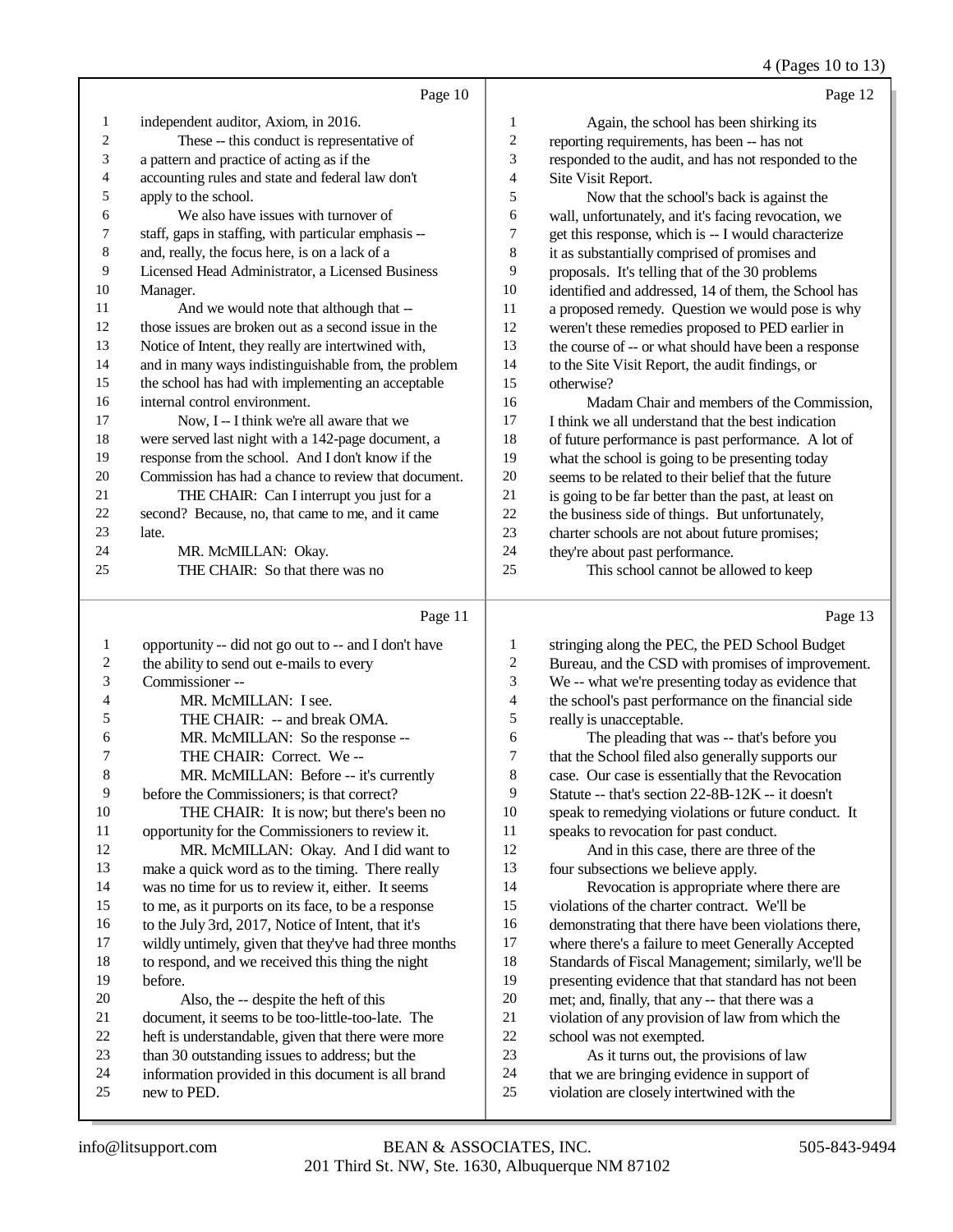5 (Pages 14 to 17)

|                          |                                                      |                          | 5 (Pages 14 to 17)                                   |
|--------------------------|------------------------------------------------------|--------------------------|------------------------------------------------------|
|                          | Page 14                                              |                          | Page 16                                              |
| 1                        | violations of the charter contract and the general   | $\mathbf{1}$             | document, in total, is 142. Most of that is          |
| $\overline{c}$           | failure to meet Generally Accepted Standards of      | $\sqrt{2}$               | supporting documentation, and that's to refute the   |
| 3                        | Fiscal Management.                                   | 3                        | allegations that the Department has made that DEAP   |
| $\overline{4}$           | Let's see.                                           | $\overline{\mathcal{A}}$ | does not keep supporting documentation.              |
| 5                        | So essentially, as counsel, we -- we feel            | 5                        | DEAP submitted over 100 pages showing that           |
| 6                        | for the school children of the school; but they      | 6                        | DEAP has kept supporting documentation to refute     |
| $\sqrt{ }$               | deserve a well-run school. This is -- has not been   | $\boldsymbol{7}$         | most of the allegations that the Department brought  |
| 8                        | a well-run school. The question may well be asked    | $\,$ 8 $\,$              | forth in their June 9th audit report.                |
| 9                        | today, "Would these children be better served by the | 9                        | So having submitted DEAP's written                   |
| 10                       | McKinley Gallup School District [verbatim]?"         | 10                       | response, I've just handed out a 25-page copy of the |
| 11                       | And the answer may be, "Yes."                        | 11                       | actual response to each of the Commissioners, so you |
| 12                       | This is about making sure that the kids,             | 12                       | have that. I hope today that DEAP can address for    |
| 13                       | at root, have the education that they have a right   | 13                       | the Commission DEAP's response to specific points    |
| 14                       | to under the New Mexico Constitution. And attending  | 14                       | contained in the Notice of Intent to Revoke.         |
| 15                       | a school that has been in violation of so many       | 15                       | Until this moment, DEAP has never been               |
| 16                       | things since -- really, since the inception, really  | 16                       | given an opportunity to respond to the allegations   |
| 17                       | isn't fair to the children.                          | 17                       | against the school, which is extremely unfortunate.  |
| 18                       | The Commission will be hearing evidence              | 18                       | DEAP was never given a Corrective Action Plan.       |
| 19                       | and considering exhibits from three witnesses today. | 19                       | Instead, DEAP has been brought to this moment in     |
| 20                       | First, we'll hear from Katie Poulos, the             | $20\,$                   | which it is forced to defend itself against charter  |
| 21                       | Director of PED's Options for Parents and Families;  | 21                       | revocation. This is an egregious and unfortunate     |
| 22                       | then from David Craig, the Director of PED's School  | 22                       | oversight.                                           |
| 23                       | Budget and Finance Analysis Bureau; finally, Molly   | 23                       | Pursuant to this, it is still the School's           |
| 24                       | Saiz, the Audit and Accounting Bureau Chief.         | 24                       | position that the Commission should have implemented |
| 25                       | We're confident that after you've heard              | 25                       | a Corrective Action Plan after hearing the           |
|                          |                                                      |                          |                                                      |
|                          | Page 15                                              |                          | Page 17                                              |
| $\mathbf{1}$             | PED's presentation today, that the PEC will          | $\mathbf{1}$             | allegations from the Department back in June.        |
| $\sqrt{2}$               | understand that this is a school that has been       | $\overline{c}$           | The Department raised a lot of concerns at           |
| 3                        | mismanaged on the business side since its inception, | 3                        | that June meeting, and I understand and I can        |
| $\overline{\mathcal{L}}$ | that revocation is entirely warranted under State    | $\overline{4}$           | appreciate that the Commission had some concerns and |
| 5                        | law based on past violations and transgressions, and | 5                        | questions of their own. But this was not the place   |
| 6                        | that revocation is, in fact, in the best interest of | 6                        | for those questions to be addressed. The School      |
| 7                        | the children attending the school.                   | $\boldsymbol{7}$         | should have been given the opportunity to go through |
| $\,$ 8 $\,$              | That's all I have. Thank you.                        | $\,$ 8 $\,$              | a Corrective Action Plan, supplied the supporting    |
| 9                        | THE CHAIR: Thank you.                                | 9                        | documentation that the Department was looking for,   |
| 10                       | MS. CUYLEAR: Good afternoon, Madam Chair,            | 10                       | and that was the process that we are arguing should  |
| 11                       | members of the Commission. My name is Natasha        | 11                       | have been followed.                                  |
| 12                       | Cuylear. I'm an attorney at Johnson Barnhouse and    | 12                       | Pursuant to the statute that Mr. McMillan            |

 Keegan, and my law firm represents DEAP Charter School. I'm here today with my co-counsel, Justin Solimon, who is a partner at the law firm.

- You've heard certain statements from Mr. McMillan. That is correct. DEAP did -- I did
- submit DEAP's written response to Chair Gipson
- yesterday, I believe, at 5:17 p.m. And there was no
- protocol for submitting the response. Statutorily,
- DEAP is allowed -- statutorily, DEAP must submit a
- written response and be given that opportunity, and
- the response must be given its due weight. So I did submit the written response. The
- written response itself is 25 pages long; the

 Pursuant to the statute that Mr. McMillan referenced, you know, what we're really talking about today is that DEAP has not failed to make substantial progress towards achievements of the Department's standards. They have made progress towards those achievements of the Department's standards.

 DEAP has not failed to make substantial progress towards accepted standards of fiscal management. DEAP has made progress in that area. And DEAP is not guilty of the violations

- that the Department has claimed. DEAP has made
- substantial progress in the area of its
- administration, its operations, and its fiscal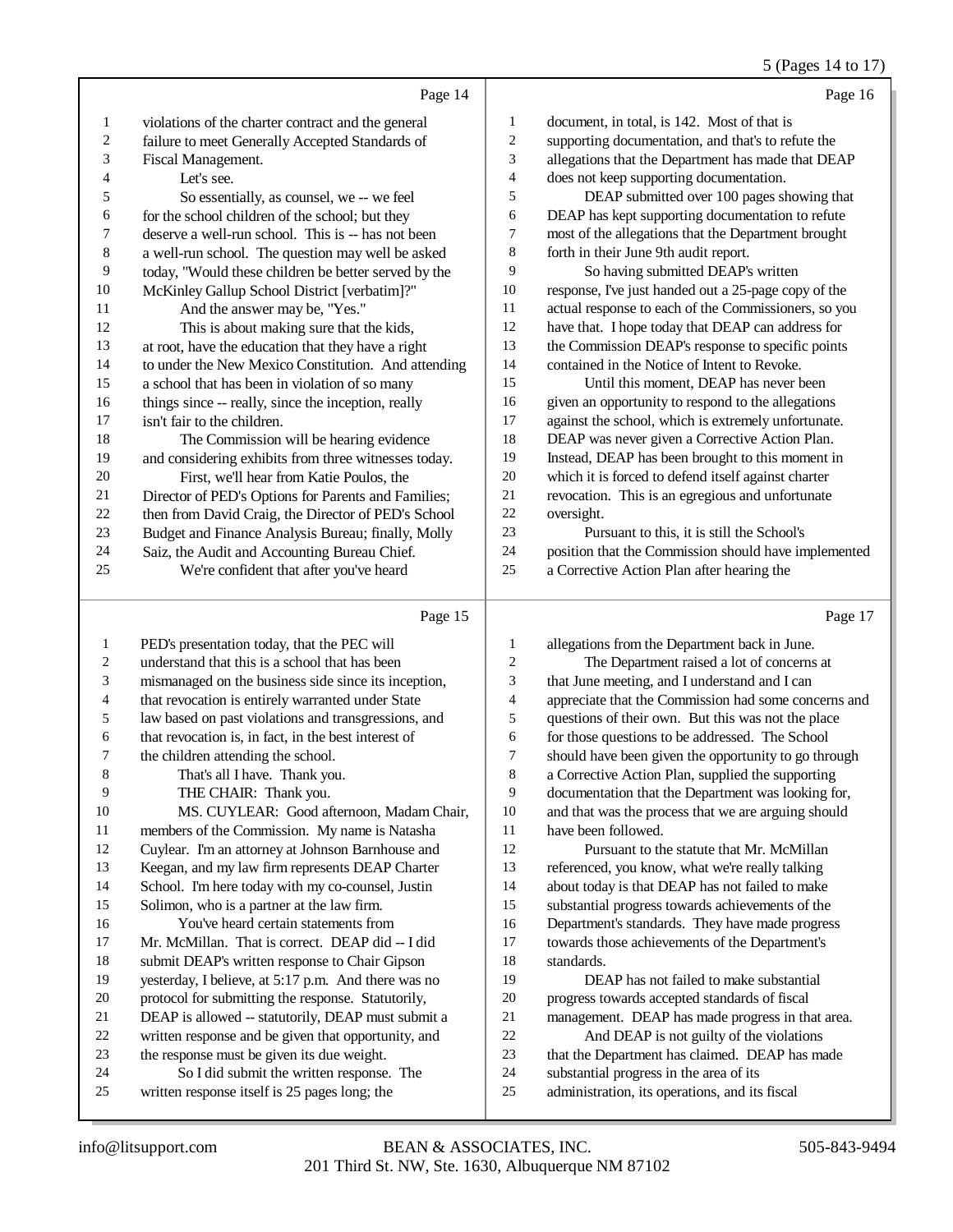|             |                                                                                                    |                  | 6 (Pages 18 to 21)                                                                   |
|-------------|----------------------------------------------------------------------------------------------------|------------------|--------------------------------------------------------------------------------------|
|             | Page 18                                                                                            |                  | Page 20                                                                              |
| 1           | management, which we intend to show the Commission                                                 | $\mathbf{1}$     | Garnenez. Ms. Garnenez is one of DEAP's cofounders,                                  |
| 2           | today.                                                                                             | 2                | and she currently serves as DEAP's Director of                                       |
| 3           | Even without being given the opportunity                                                           | 3                | Operations. But most importantly, Ms. Garnenez                                       |
| 4           | to -- for a Corrective Action Plan, DEAP, on its own                                               | 4                | remains a strong leader at the school and in her                                     |
| 5           | initiative, has treated this process as a Corrective                                               | 5                | community, and she has proven herself both capable                                   |
| 6           | Action Plan, and they have taken action to correct                                                 | 6                | and committed to DEAP's mission.                                                     |
| 7           | those areas where the School may have fallen short                                                 | 7                | Mrs. Garnenez' testimony will be limited                                             |
| 8           | in the past. DEAP wants to stay open. And with                                                     | 8                | to the allegations that have been made directly                                      |
| 9           | this goal in mind they have done everything they can                                               | 9                | against her and the evidence that the Department has                                 |
| 10          | to make sure that they are compliant, which is                                                     | 10               | brought forth.                                                                       |
| 11          | evidenced by the response we've submitted and the                                                  | 11               | Lastly, if we have time -- and I don't                                               |
| 12          | supporting documentation.                                                                          | 12               | know if he's present -- we intend to call Alan                                       |
| 13          | DEAP took this process very seriously. In                                                          | 13               | Brauer -- he is with NACA Inspired School Network --                                 |
| 14          | fact, DEAP went through every single law cited in                                                  | 14               | to share some -- explain to the Commission what the                                  |
| 15          | the Notice of Intent to Revoke, and which the                                                      | 15               | ongoing support is from NISN for DEAP.                                               |
| 16          | Department claimed DEAP had violated, because DEAP                                                 | 16               | I'd just like to address a few-                                                      |
| 17          | wanted to understand where the Department was coming                                               | 17               | Mr. McMillan made several comments about that DEAP                                   |
| 18          | from.                                                                                              | 18               | has a long history of compliance problems. This                                      |
| 19          | The testimony and the evidence that you                                                            | 19               | isn't a long history of compliance problems. We're                                   |
| 20          | will hear today, which we will present today, will                                                 | 20               | looking at violations, alleged violations, from the                                  |
| 21          | show that DEAP has taken those proceedings and the                                                 | 21               | Department. And a lot of those violations never                                      |
| 22          | allegations very seriously.                                                                        | $22\,$           | happened. This is not a long history of compliance                                   |
| 23          | You will hear testimony from DEAP's Head                                                           | 23               | problems. And we've addressed the alleged                                            |
| 24          | Administrator, Louella Poblano. Ms. Poblano signed                                                 | 24               | violations that did not occur.                                                       |
| 25          | on as DEAP's Head Administrator on July 11, 2017,                                                  | $25\,$           | So, again, I want to reiterate that we                                               |
|             | Page 19                                                                                            |                  | Page 21                                                                              |
| 1           | which is shortly after these proceedings were                                                      | 1                | submitted DEAP's response yesterday. And I believe                                   |
| 2           | initiated. Ms. Poblano will tell you how she has                                                   | $\boldsymbol{2}$ | it should be given its due weight, as the school is                                  |
| 3           | become a strong leader for the school. She has the                                                 | 3                | entitled statutorily to submit a response, and the                                   |
| 4           | full faith and support of the Governing Council.                                                   | 4                | Commission must consider the response that was                                       |
| 5           | And she's really taken on this role, and she                                                       | $\sqrt{5}$       | submitted.                                                                           |
| 6           | continues to move forward with DEAP.                                                               | 6                | Thank you.                                                                           |
| 7           | You also will hear from Benita Litson.                                                             | 7                | MR. McMILLAN: Madam Chair, shall I go                                                |
| $\,$ 8 $\,$ | She is a member of DEAP's Governing Council. And                                                   | 8                | ahead and call our first witness?                                                    |
| 9           | she will share with you a statement that DEAP's                                                    | 9                | THE CHAIR: Yes.                                                                      |
| 10          | Governing Council has prepared, which was also                                                     | 10               | MR. McMILLAN: And I would call Katie                                                 |
| 11          | submitted with DEAP's written response. That                                                       | 11               | Poulos. And where, precisely, should we seat the --                                  |
| 12          | statement will explain the actions that the                                                        | 12               | THE CHAIR: Probably over -- actually, by                                             |
| 13          | Governing Council has taken since these proceedings                                                | 13               | her nameplate.                                                                       |
| 14          | were initiated.                                                                                    | 14               | KATHERINE MARIE POULOS,                                                              |
| 15          | You will also hear from DEAP's current                                                             | 15               | after having been first duly sworn under oath,                                       |
| 16          | Business Manager, Sean Fry. Sean Fry and the Vigil                                                 | 16               | was questioned and testified as follows:                                             |
| 17          | Group Signed on as DEAP's business management                                                      | 17               | <b>DIRECT EXAMINATION</b>                                                            |
| 18          | provider in late June, right after these proceedings                                               | 18               | BY MR. MCMILLAN:                                                                     |
| 19          | were commenced, more evidence that DEAP is taking                                                  | 19               | Q. Can you state your full name for the                                              |
| 20          | this very seriously.                                                                               | 20               | record?                                                                              |
| 21          | Mr. Fry will walk you through the work                                                             | 21               | A. My full name is Katherine Marie Poulos.                                           |
| 22<br>23    | that he has completed with regard to DEAP's<br>financial records and the work that he continues to | $22\,$<br>23     | Q. And give us a sense of your education.<br>Yes. I graduated from the University of |
|             |                                                                                                    |                  | А.                                                                                   |

23 A. Yes. I graduated from the University of<br>24 North Carolina at Chapel Hill with a Bachelor's

24 North Carolina at Chapel Hill with a Bachelor's<br>25 degree in Political Science, and then Vanderbilt degree in Political Science, and then Vanderbilt

do.

financial records and the work that he continues to  $24$ 

And you will also hear from Prestene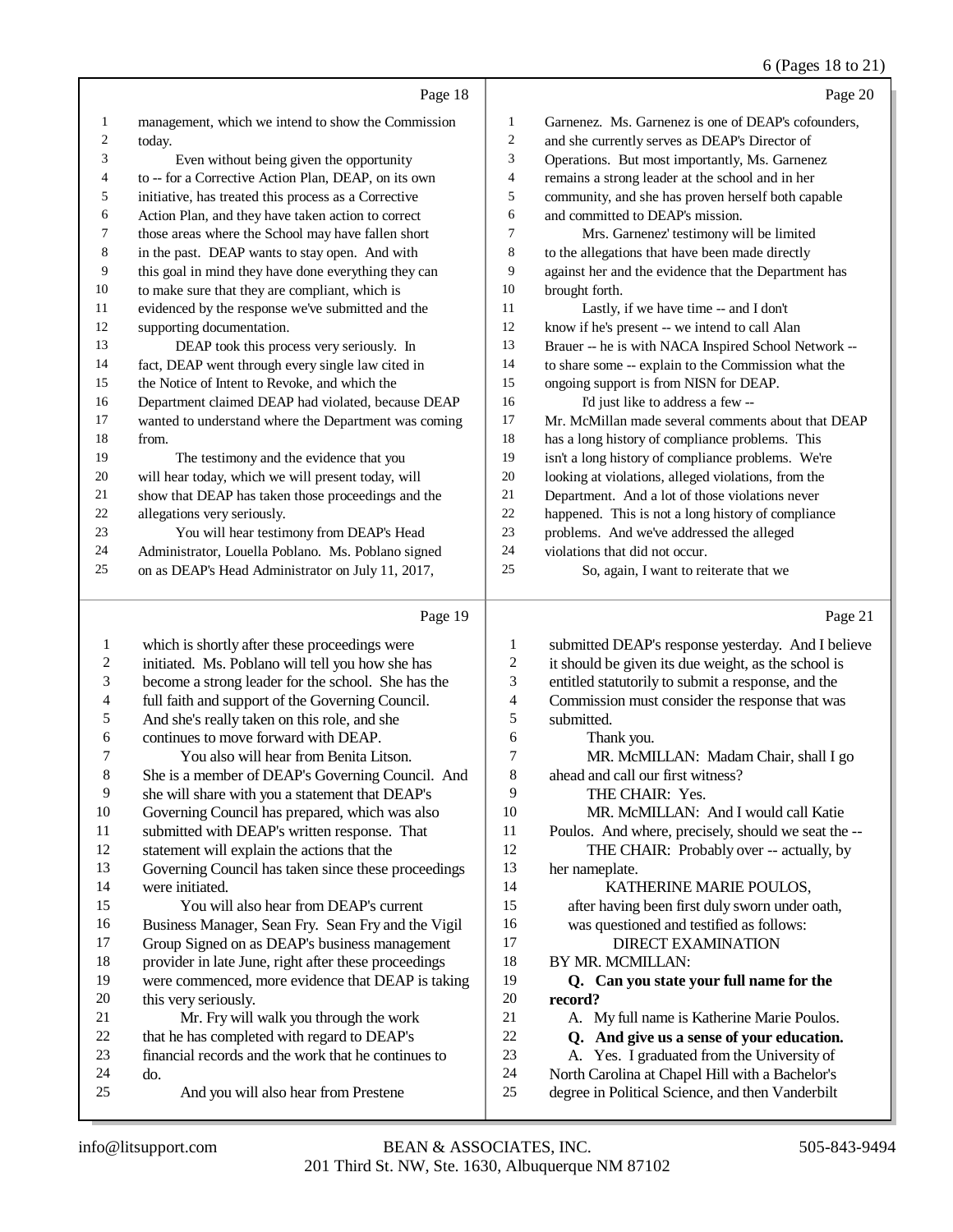|              |                                                      |                             | 7 (Pages 22 to 25)                                   |
|--------------|------------------------------------------------------|-----------------------------|------------------------------------------------------|
|              | Page 22                                              |                             | Page 24                                              |
| $\mathbf{1}$ | University Law School with a Juris Doctorate.        | $\mathbf{1}$                | A. Yes, I am.                                        |
| 2            | And -- and that's it.                                | 2                           | Q. Have you been familiar with the school,           |
| 3            | Q. Great. And what background and training           | 3                           | really, since its charter was granted in 2015?       |
| 4            | do you have to -- that led to your current position? | 4                           | A. So the application, I believe, occurred in        |
| 5            | A. After practicing law for several years, I         | 5                           | 2014, and I was not present at that time. From that  |
| 6            | joined Teach for America. And I taught in the        | 6                           | time, June of 2014 through when I started in April   |
| 7            | Mississippi Delta. I was an eighth-grade             | 7                           | of 2015, that was -- you know, other people were     |
| 8            | pre-algebra teacher; and then, from there, was       | 8                           | involved who were at the Department.                 |
| 9            | offered a position, a Fellowship with the National   | 9                           | But since I have been at the Department              |
| 10           | Association of Charter School Authorizers.           | 10                          | since 2015, when the school was approved to commence |
| 11           | Through that fellowship, I received a                | 11                          | operations, I believe in May or June of 2015, I have |
| 12           | year's worth of intense professional development in  | 12                          | been familiar with the school.                       |
| 13           | the field of charter schools authorizing, while      | 13                          | Q. And have you had any specific -- can you          |
| 14           | serving as a staff member at the Arizona State Board | 14                          | just briefly describe your specific role in the      |
| 15           | for Charter Schools.                                 | 15                          | monitoring and oversight of the school?              |
| 16           | Q. And who is your current employer?                 | 16                          | A. Sure. I was part of the -- the group that         |
| 17           | A. My current employer is the Public                 | 17                          | visited the school early in its operations. And      |
| 18           | Education Department.                                | 18                          | then since that time, really, my team has done the   |
| 19           | Q. And your current position?                        | 19                          | on-the-ground monitoring work. But I have been       |
| 20           | A. The Director of Options for Parents and           | 20                          | involved in some of the communications, certainly,   |
| 21           | Families.                                            | 21                          | in making the recommendation for revocation that's   |
| 22           | Q. And how long have you been there?                 | $22\,$                      | being considered today.                              |
| 23           | A. Two-and-a-half years.                             | 23                          | Q. Okay. Let's take a quick look at                  |
| 24           | Q. Great. Can you just briefly describe your         | 24                          | volume -- Exhibit 1 from the -- oh.                  |
| 25           | general duties?                                      | $25\,$                      | MR. McMILLAN: And for the -- the                     |
|              | Page 23                                              |                             | Page 25                                              |
| 1            | A. I oversee the team that supports the              | 1                           | Commission's information, the binder before you      |
| 2            | Public Education Commission by providing staff       | $\boldsymbol{2}$            | labeled, descriptively enough, "Hearing, October     |
| 3            | support. We do that by overseeing, monitoring,       | $\ensuremath{\mathfrak{Z}}$ | 13th, 2017," this is our exhibit binder. We'll be    |
| 4            | conducting site visits for charter schools, as well  | 4                           | moving for the admission of these exhibits one at a  |
| 5            | as overseeing the new application process, the       | $\sqrt{5}$                  | time, as opposed to trying to move the whole binder  |
| 6            | renewal application process.                         | 6                           | in.                                                  |
| 7            | We process and make recommendations on new           | 7                           | Q. Do you recognize -- do you have a binder          |
| 8            | applications, renewals, also amendment requests, as  | 8                           | in front of you?                                     |
| 9            | well as any recommendations that need to be made     | 9                           | A. I do not.                                         |
| 10           | regarding the revocation of charter schools.         | 10                          | (Exhibit binder presented to Ms. Poulos.)            |
| 11           | Q. And is oversight and monitoring of these          | 11                          | Q. Okay. Flipping behind Tab 1, do you               |
| 12           | charter schools, is that a substantial duty of -- or | 12                          | recognize this document?                             |
| 13           | is that a substantial part of CSD's role with        | 13                          | A. Yes, I do.                                        |
| 14           | respect to charter schools?                          | 14                          | Q. And what is it?                                   |
| 15           | A. Yes, it is. In addition to that, we're            | 15                          | A. This is the notice of Intent to Revoke the        |
| 16           | also responsible for providing technical assistance  | 16                          | Charter.                                             |
| 17           | and responsibility, which we do, as well; but        | 17                          | Q. Do you understand what the purpose of this        |
| 18           | probably more of our work is in the monitoring and   | 18                          | document is?                                         |
| 19           | oversight.                                           | 19                          | A. Yes.                                              |
| 20           | Q. Are you familiar with DEAP, the school at         | 20                          | Q. Can you tell me?                                  |
| 21           | issue here today?                                    | $21\,$                      | A. The purpose was to communicate to the             |
| 22           | A. I am.                                             | $22\,$                      | school the decision of the Commission to hold a      |
| 23           | Q. Have you visited DEAP?                            | 23                          | revocation hearing, as well as the reasons for the   |
| 24           | A. Yes, I have.                                      | 24                          | revocation hearing being held.                       |
| 25           | Q. Are you familiar with the founders?               | 25                          | Q. Does the Notice of Intent identify two            |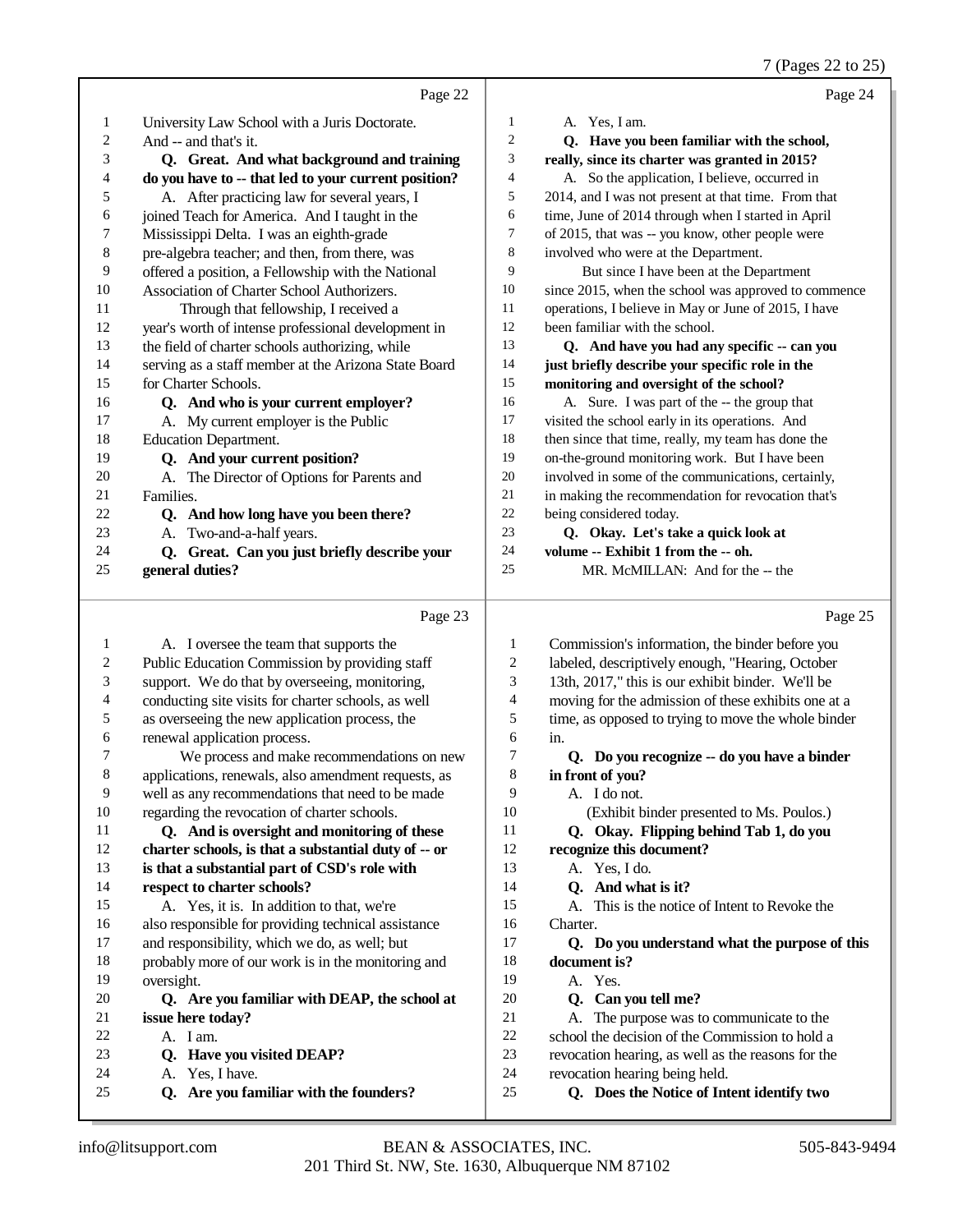8 (Pages 26 to 29)

|              |                                                                                                             |          | $\sigma$ (Fages 20 to 29                                                         |
|--------------|-------------------------------------------------------------------------------------------------------------|----------|----------------------------------------------------------------------------------|
|              | Page 26                                                                                                     |          | Page 28                                                                          |
| 1            | broad areas? First, issues of financial and                                                                 | 1        | that warrants revocation.                                                        |
| 2            | procurement concerns; and, second, issues of concern                                                        | 2        | Q. Are you familiar with the June 9th site                                       |
| 3            | regarding actions of unlicensed person?                                                                     | 3        | visit report developed by PED with respect to the                                |
| 4            | A. Yes, it does.                                                                                            | 4        | school?                                                                          |
| 5            | Q. Is it your understanding that PED                                                                        | 5        | A. I am, yes.                                                                    |
| 6            | witnesses will be providing evidence today in                                                               | 6        | Q. Is it your testimony that that document                                       |
| 7            | support of the allegations contained in those two                                                           | 7        | could very reasonably be categorized as a review,                                |
| 8            | issues?                                                                                                     | 8        | pursuant to this section of the contract?                                        |
| 9            | A. Yes.                                                                                                     | 9        | A. Absolutely.                                                                   |
| 10           | Q. Are you familiar with -- well, there are                                                                 | 10       | Q. And is it your testimony that "the                                            |
| 11           | citations throughout the Notice to the charter                                                              | 11       | Authorizer," that being PEC, is not required to                                  |
| 12           | school contract. Are you familiar with the contract                                                         | 12       | allow corrective action if an unsatisfactory review                              |
| 13           | between the PEC and DEAP?                                                                                   | 13       | warrants revocation?                                                             |
| 14           | A. Yes, I am.                                                                                               | 14       | A. Yes. And I believe, in fact, the statute                                      |
| 15           | Q. Can we turn to Tab 2? Do you recognize                                                                   | 15       | also states -- that there's a provision in the                                   |
| 16           | this document?                                                                                              | 16       | statute that continues, after language about                                     |
| 17           | A. Yes, I do.                                                                                               | 17       | corrective action, that if the review warrants                                   |
| 18           | Q. Is this a signed copy of the charter                                                                     | 18       | revocation, then the revocation procedures apply,                                |
| 19           | school contract between the school and the PEC?                                                             | 19       | not the corrective action procedures.                                            |
| 20           | A. It is.                                                                                                   | 20       | Q. Thus, are you familiar with the revocation                                    |
| 21           | Q. Can we take a look together at                                                                           | 21       | statute?                                                                         |
| 22           | Section 4.03?                                                                                               | 22       | A. Yes, I am.                                                                    |
| 23           | And let me get a page number here for you.                                                                  | 23       | Q. With respect to the revocation                                                |
| 24           | It will be Page 16. The page numbers are lower                                                              | 24       | contemplated here, do you understand that statute to                             |
| 25           | left.                                                                                                       | 25       | say anything at all about substantial progress?                                  |
|              |                                                                                                             |          |                                                                                  |
|              |                                                                                                             |          |                                                                                  |
|              | Page 27                                                                                                     |          | Page 29                                                                          |
|              |                                                                                                             |          |                                                                                  |
| $\mathbf{1}$ | A. Okay.                                                                                                    | 1        | A. No. In fact, the statute for revocation                                       |
| 2            | Q. Do you understand this section to lay out                                                                | 2        | lays -- or non-renewal -- lays out several reasons.                              |
| 3            | the requirements for revocation?                                                                            | 3        | The first reason is academic. And in relation to                                 |
| 4            | A. Yes.                                                                                                     | 4        | academic, it states, "Makes substantial progress."                               |
| 5            | Q. At least the processes therefore?                                                                        | 5        | And that's Subsection (A), 22-8B-12K(A), I think.                                |
| 6<br>7       | A. I do see that.                                                                                           | 6        | And then the following provisions after that, (B),                               |
|              | Q. Great.                                                                                                   | 7        | (C), (D), and maybe (F), are all separate reasons                                |
| 8            | And let's also take a look at Section                                                                       | 8        | for revocation, or non-renewal, including the                                    |
| 9            | 11.01. That'll be -- sorry, I don't have my tabbed                                                          | 9        | failure to meet all legal requirements and the                                   |
| 10<br>11     | copy in front of me. 11.01 is located on Page 57.                                                           | 10       | failure to comply with Generally Accepted Accounting                             |
| 12           | A. Yes, I see that.                                                                                         | 11<br>12 | Principles.                                                                      |
| 13           | Q. Do you -- can you -- do you see, Under                                                                   | 13       | None of those subsections have the                                               |
| 14           | Section 11.01, the language, second -- can you read<br>to us the second sentence of that -- that paragraph? | 14       | language that's included in the first subsection                                 |
| 15           |                                                                                                             | 15       | related to substantial progress.                                                 |
| 16           | A. Yes. It says, "The Authorizer is not                                                                     | 16       | Q. Okay. Thank you for that clarification.                                       |
| 17           | required to allow corrective action as set forth<br>below if the unsatisfactory review warrants             | 17       | Let's take a look at Section 8.08. That's<br>on Page 46 of the charter contract. |
| 18           | revocation."                                                                                                | 18       |                                                                                  |
| 19           | Q. What do you understand "the review" in                                                                   | 19       | A. (Witness complies.)<br>Q. And is it correct that this is one of the           |
| 20           | that sentence to mean?                                                                                      | 20       | three subsections of the charter contract that are                               |
| 21           | A. I believe it means any sort of review by                                                                 | $21\,$   | called out in the Notice of Intent as having been                                |
| 22           | the Commission or the Public Education Department on                                                        | $22\,$   | provisions that PED has evidence that the school                                 |
| 23           | behalf of the Commission that finds -- through any                                                          | 23       | violated?                                                                        |
| 24           | process of reviewing documents, visiting the school,                                                        | 24       | A. It is. And you can see that on Page 3 of                                      |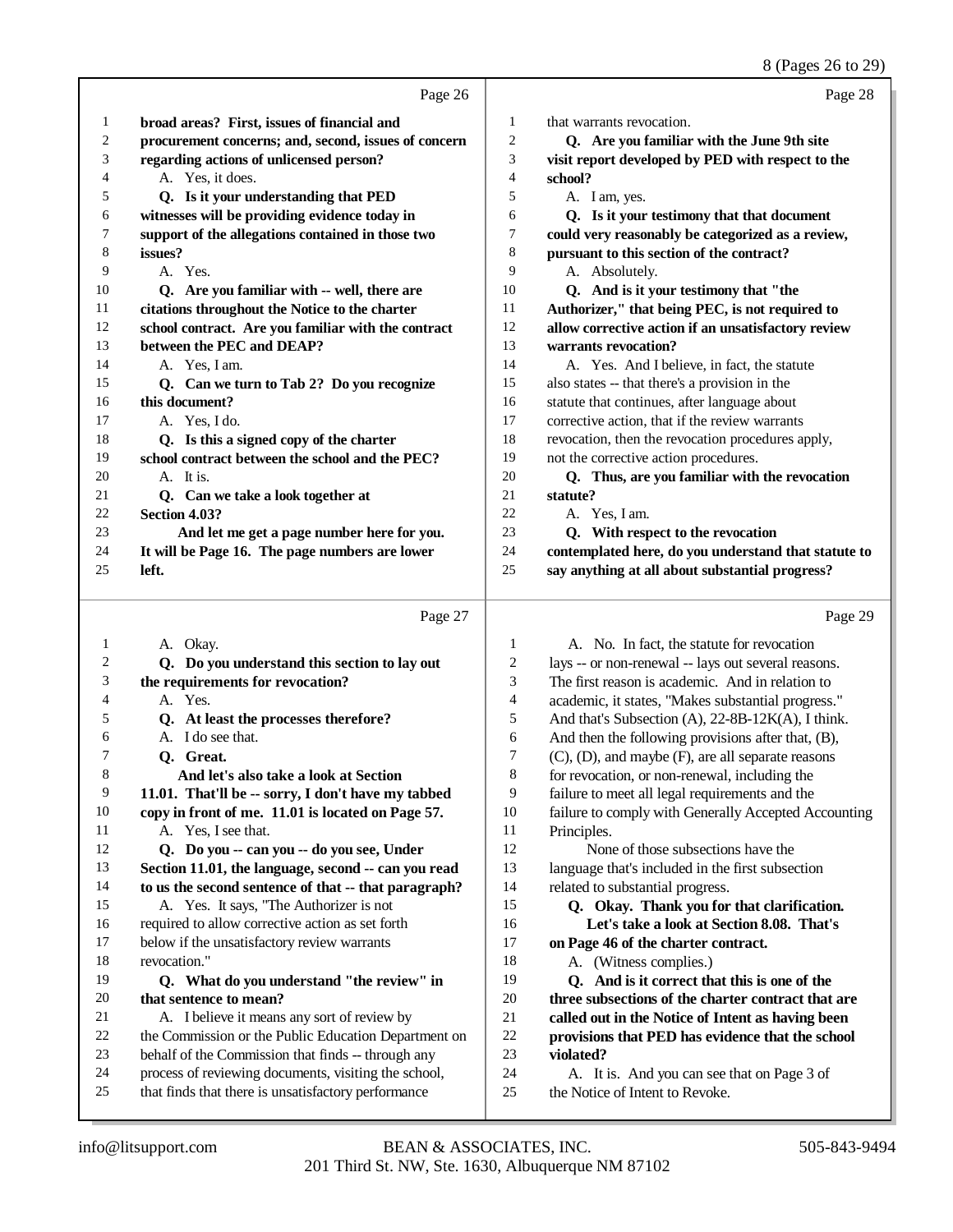|              |                                                      |                | 9 (Pages 30 to 33)                                   |
|--------------|------------------------------------------------------|----------------|------------------------------------------------------|
|              | Page 30                                              |                | Page 32                                              |
| 1            | Q. And does this section -- does this                | 1              | Q. And what is this?                                 |
| 2            | subsection ask the question, "Is the school meeting  | $\overline{c}$ | A. This is the initial recommendation that my        |
| 3            | financial reporting and compliance requirements?"    | 3              | Department issued to recommend that this Commission  |
| 4            | A. That's correct.                                   | $\overline{4}$ | hold a revocation hearing.                           |
| 5            | Q. And is it your understanding that the             | 5              | Q. Did you draft this recommendation?                |
| 6            | evidence to be produced today will answer that       | 6              | A. Yes, I did.                                       |
| 7            | question in the negative?                            | 7              | Q. What sources did you refer to in putting          |
| 8            | A. That's correct.                                   | 8              | this recommendation together?                        |
| 9            | Q. Okay. Let's look at Section 8.09                  | 9              | A. So, obviously, the statute, and then              |
| 10           | together. That will be on the next page, Page 47.    | 10             | the -- the review that was conducted on June 5th, I  |
| 11           | A. (Witness complies.)                               | 11             | believe that is, by -- or -- sorry. The June 5th     |
| 12           | Q. And is it your understanding that this,           | 12             | was the technical budget review. But the review      |
| 13           | too, is a section of the charter contract that is    | 13             | taken by David Craig and I believe staff in Molly    |
| 14           | called out in the Notice of Intent as having been    | 14             | Saiz's department, at the School, to investigate     |
| 15           | violated by the school?                              | 15             | concerns that had been brought to them by an         |
| 16           | A. Yes.                                              | 16             | individual who was their -- the Business Manager for |
| 17           | Q. And does this subsection ask the question,        | 17             | DEAP who felt that there were violations of law and  |
| 18           | "Is the school following Generally Accepted          | 18             | Generally Accepted Accounting Principles.            |
| 19           | <b>Accounting Principles?"</b>                       | 19             | Q. Okay. Do you also kind of borrow from the         |
| 20           | A. Yes, that's correct.                              | 20             | Axiom Independent Audit conducted in 2016, in Fiscal |
| 21           | Q. And is it your understanding that there is        | 21             | Year '16, with respect to the School?                |
| 22           | evidence to be heard today that the school, in fact, | 22             | A. Yes. Actually, now that I look through            |
| 23           | has not followed Generally Accepted Accounting       | 23             | this more, I do see that some of this is directly    |
| 24           | <b>Principles?</b>                                   | 24             | taken from the Independent Annual Audit.             |
| 25           | A. That is my understanding.                         | 25             | I believe there's other information in               |
|              | Page 31                                              |                | Page 33                                              |
| $\mathbf{1}$ | Q. And then, finally, Section 8.12; that's on        | $\mathbf{1}$   | here that we talk about the specific affidavits; so  |
| 2            | Page 49 at the bottom. Is this the third and final   | $\overline{2}$ | that is other information that we did use to         |
| 3            | section of the charter school contract that's called | 3              | conduct -- or to complete this draft.                |
| 4            | out in the Notice of intent?                         | $\overline{4}$ | Q. Okay. And while we'll hear more about             |
| 5            | A. Yes.                                              | 5              | this later, as you sit here now, do you have any     |
| 6            | Q. And is this section asking the question,          | 6              | idea whether this school has ever addressed, with    |
| 7            | "Is the school meeting teacher and other staff       | 7              | the audit folks, the four findings listed in this    |
| $\,8\,$      | credentialing requirements?"                         | 8              | notice?                                              |
| 9            | A. Yes, that's correct.                              | 9              | A. I do not believe they have.                       |
| 10           | Q. Is it your understanding that there will          | 10             | Q. Okay. Let's take a look at Page 6 of this         |
| 11           | be testimony and evidence today that, in the past,   | 11             | document. The paragraph right above                  |
| 12           | the School has not met staff credentialing           | 12             | "Recommendations," I note that in December 2016 and  |
| 13           | requirements with -- at least with respect to its    | 13             | in January 2017 this school was included on the      |
| 14           | <b>Business Manager and its Head Administrator?</b>  | 14             | PEC's agenda at the request of PED because the       |
| 15           | A. Yes, that at various times, the School did        | 15             | school had failed to timely submit financial data    |
| 16           | not have a Licensed Head Administrator or a Licensed | 16             | and reporting, as required. No action was taken by   |
| 17           | Business Manager, and, additionally, that an         | 17             | the Commission at that time.                         |
| 18           | individual operating at the school in a leadership   | 18             | While we'll hear more about this later, is           |
| 19           | role as what would be considered the Head            | 19             | it your understanding that -- well, do you have any  |
| 20           | Administrator, having administrator                  | $20\,$         | reason to believe that the School has, since this    |
| 21           | responsibilities, failed to have an administrative   | 21             | time, caught up on the financial reporting           |
| $22\,$       | license.                                             | 22             | requirements?                                        |
| 23           | Q. Okay. Let's look behind Tab 3. Do you             | 23             | A. I don't have that information. I believe          |
| 24           | recognize Exhibit 3?                                 | $24\,$         | there may have been times when they did submit; but  |
| 25           | A. Yes, I do.                                        | $25\,$         | I don't believe, at this time, that they have        |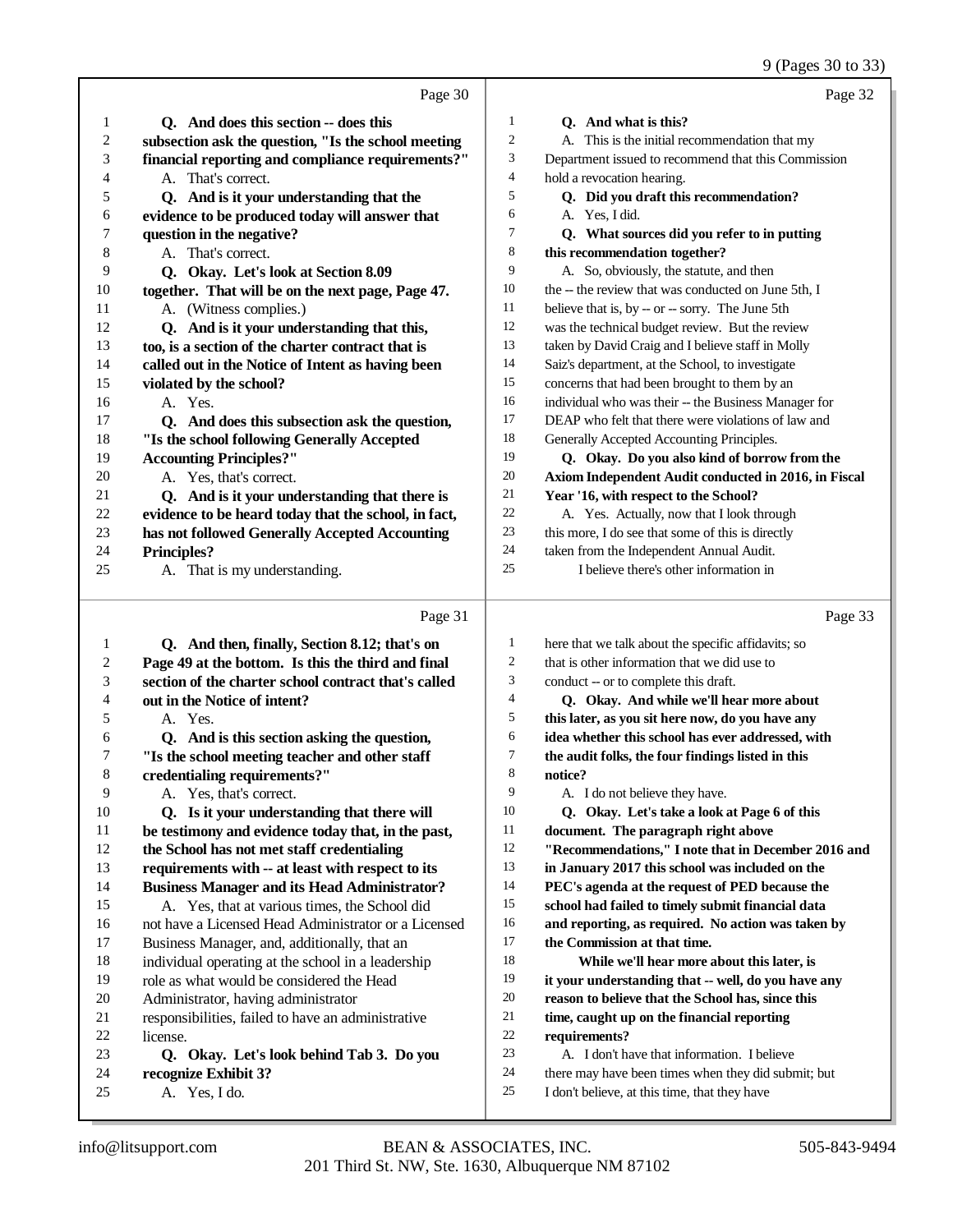#### 10 (Pages 34 to 37)

|                         |                                                      |                  | 10 (1 ages $34 \text{ to } 31$ )                     |
|-------------------------|------------------------------------------------------|------------------|------------------------------------------------------|
|                         | Page 34                                              |                  | Page 36                                              |
| $\mathbf{1}$            | submitted their required documents.                  | $\mathbf{1}$     | their Web EPSS, which then allowed my staff to go in |
| $\boldsymbol{2}$        | Q. Okay. In any event, does this paragraph           | $\boldsymbol{2}$ | over the past month and evaluate what additional     |
| 3                       | indicate that these are not new problems, that       | 3                | documentation was submitted, and come to a final     |
| 4                       | they've been problems that have existed for a while  | $\overline{4}$   | evaluation.                                          |
| 5                       | now?                                                 | 5                | It could have been "Meets," "Exceeds,"               |
| 6                       | A. Yes, certainly. And I believe there may           | 6                | "Does Not Meet," in some cases; and, in other cases, |
| 7                       | have been another time when this school was on the   | 7                | "Working to Meet," or "Falls Far Below."             |
| $\,8\,$                 | agenda for other compliance issues, based on the     | 8                | And anywhere that it is "Working" -- "Does           |
| 9                       | initial visit to the school early in its first year  | 9                | Not Meet" or "Falls Far Below," it is because we     |
| $10\,$                  | of operation. And there were others that also        | 10               | were not able to say that they were "Working to      |
| $11\,$                  | occurred prior to opening that related to bank       | 11               | Meet" that standard, because they did not submit     |
| 12                      | accounts and having the proper bank account for a    | 12               | documents that showed they had implemented processes |
| 13                      | school.                                              | 13               | to come into compliance with the finding that we had |
| 14                      | Q. So those, again, were issues on the               | 14               | presented to them initially.                         |
| 15                      | business side of operation.                          | 15               | Q. Okay. So for a specific example, if we            |
| 16                      | A. I think both on the kind of just                  | 16               | look at Page 2 of 20, under "Operating Budgets," we  |
| 17                      | operational side, academic, and the org              | 17               | see that the status is, "Falls Far Below Standard."  |
| 18                      | requirements, as well as the financial, yes.         | 18               | Is that due to a -- essentially, a failure           |
| 19                      | Q. Okay. In what way -- well, let's do this:         | 19               | of the school to provide an appropriate operating    |
| $20\,$                  | Let's take a look at Exhibit No. 4. The -- let's     | 20               | budget?                                              |
| 21                      | see. What is this document here?                     | 21               | A. So this is actually rated because the             |
| 22                      | A. This is the process -- or the documents --        | 22               | school did not complete what we have -- the          |
| 23                      | it's called a "Monitoring Instrument Item Report."   | 23               | financial performance framework. Every school is     |
| 24                      | So we have a system called Web EPSS. And we have     | 24               | required -- and the PEC's instructions on that       |
| 25                      | embedded in that system for our State-authorized     | 25               | framework indicate -- that every school is required  |
|                         | Page 35                                              |                  | Page 37                                              |
| $\mathbf{1}$            | charter schools the Public Education Commission's    | 1                | to complete that document with the help of the       |
| $\overline{\mathbf{c}}$ | performance framework. And this is the system we     | $\overline{c}$   | Finance Committee Chair, the Business Manager, and   |
| 3                       | use to report on that and to make sure that the      | 3                | the Principal, and to submit that to us.             |
| 4                       | school's receiving the information; but also just to | $\overline{4}$   | And that information was not submitted.              |
| 5                       | house the evaluations for the Commission             | 5                | When it comes to this financial                      |
| 6                       | historically.                                        | 6                | performance framework, it's really a self-evaluation |
| 7                       | Q. Okay. So is this document kind of a               | 7                | by the school.                                       |
| $\,8\,$                 | latest-and-greatest snapshot of where the school is  | $\,8\,$          | The questions are, "Did you do this in a             |
| 9                       | at with respect to the annual monitoring?            | 9                | timely manner?"                                      |
| $10\,$                  | A. Yes. For the 2016-'17 School Year, this           | $10\,$           | They are required to answer those                    |
| $11\,$                  | is, I believe, the finalized report on the           | 11               | questions and then submit them to us. They're a      |
| 12                      | performance of the school in three areas: Academic,  | 12               | self-evaluation.                                     |
| 13                      | organizational, and financial, for the 2016-'17      | 13               | If we are aware of information that                  |
| 14                      | school year.                                         | 14               | indicates they are not in compliance, we will also   |

- **Q. Okay. And to the extent that any -- with** 16 **respect to any of these categories within this**<br>17 **framework, where there is a finding that the** framework, where there is a finding that the **standard is not met, is that essentially due to the** fact that the school has not provided documentation 20 **to support a finding that the standard was met?**<br>21 A. Yes. So at some point during the summer A. Yes. So at some point during the summer or late spring, we gave schools an opportunity, about a month-and-a-half, maybe two months, to
- respond to any findings we had at that point in
- time, asked them to include that information in
- indicates they are not in compliance, we will also take that into account when we evaluate these.
- 16 MR. McMILLAN: Okay. Well, that's about 17 all I have for Ms. Poulos. all I have for Ms. Poulos.
- 18 I would move, at this time, the admission<br>19 of Exhibits 1 through 4.
	- of Exhibits 1 through 4.
		-
- 20 THE CHAIR: So moved.<br>21 Does DEAP have any object-
- 21 Does DEAP have any objections?<br>22 MR. SOLIMON: We have no obj MR. SOLIMON: We have no objections to
- those.
- THE CHAIR: Okay.
- MR. SOLIMON: This is the first time I'm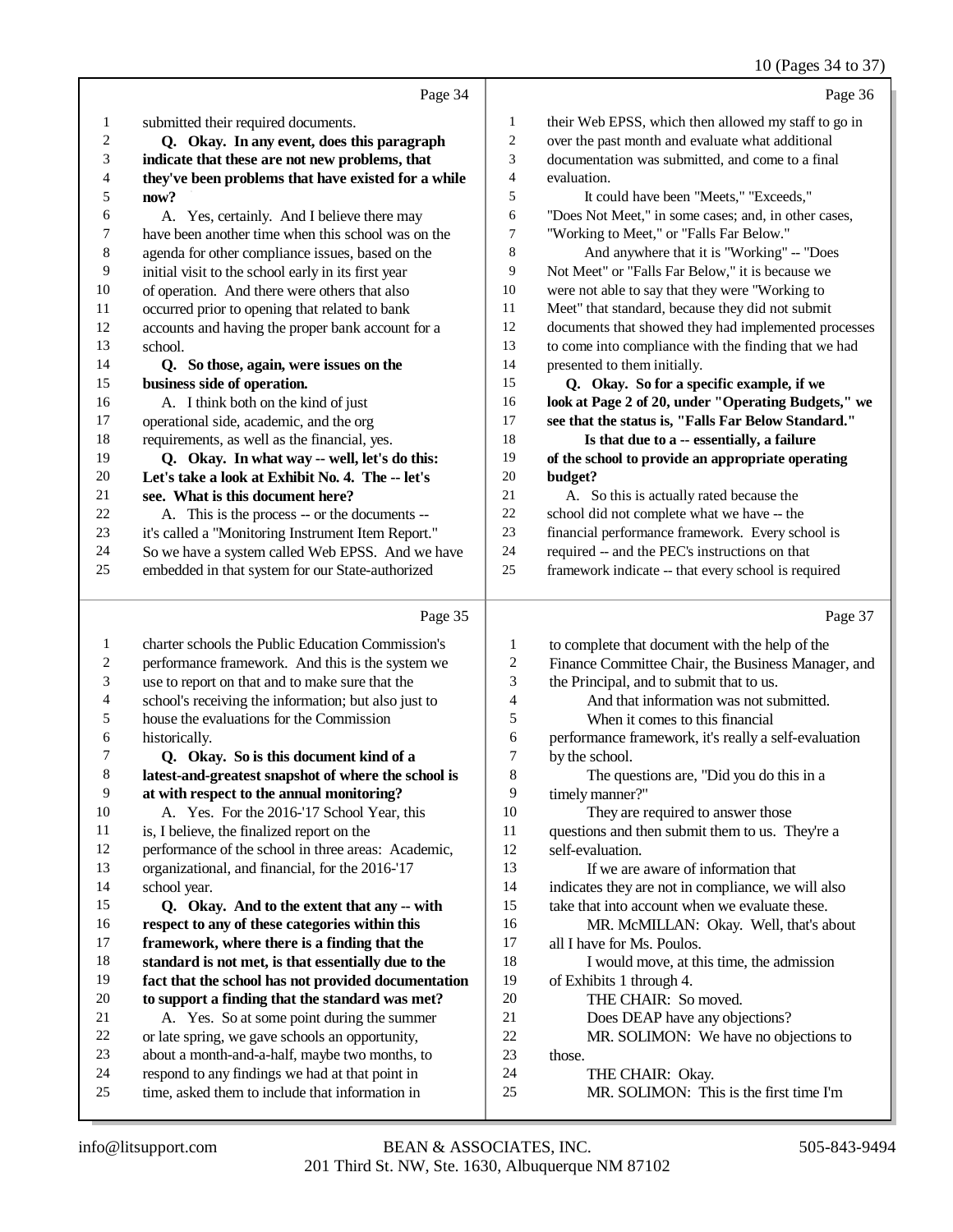|               |                                                                        |                          | 11 (Pages 38 to 41)                                                                                 |
|---------------|------------------------------------------------------------------------|--------------------------|-----------------------------------------------------------------------------------------------------|
|               | Page 38                                                                |                          | Page 40                                                                                             |
| $\mathbf{1}$  | speaking. Let me introduce myself.                                     | 1                        | suspended.                                                                                          |
| 2             | My name is Justin Solimon. I'm one of the                              | $\overline{c}$           | A. The revocation of the whole charter would                                                        |
| 3             | attorneys representing DEAP in this matter. And I                      | 3                        | be the next step. That's correct.                                                                   |
| 4             | have just a few questions.                                             | $\overline{\mathcal{L}}$ | Q. Okay. And to your knowledge, has PED                                                             |
| 5             | <b>CROSS-EXAMINATION</b>                                               | 5                        | attempted to suspend the Board of Finance of DEAP?                                                  |
| 6             | BY MR. SOLIMON:                                                        | 6                        | A. The decision, I believe, was made by PED's                                                       |
| 7             | Q. I believe, just a few moments ago, you                              | 7                        | School Budget and Financial Analysis Bureau to, in                                                  |
| 8             | testified that you were not certain what DEAP has                      | 8                        | fact, let the Commission exercise their oversight                                                   |
| 9             | done since the audit in June of this year.                             | 9                        | and their corrective action processes, including                                                    |
| 10            | A. I believe it was that we are -- I have not                          | 10                       | revocation, prior to taking the action to revoke the                                                |
| 11            | received information that indicates they've done                       | 11                       | Board of Finance. Ultimately, that's a decision                                                     |
| 12            | anything to correct those concerns.                                    | 12                       | that's made by the School Budget and Finance                                                        |
| 13            | Q. Okay. And are you aware that Sean Fry,                              | 13                       | Analysis Bureau, along with the Deputy Secretary of                                                 |
| 14            | who's DEAP's Licensed Business Manager of the Vigil                    | 14                       | Finance and Operations.                                                                             |
| 15            | Group, has worked on a reconciliation of the schools                   | 15                       | Q. And would you agree with me that if the                                                          |
| 16            | accounts and general ledger for Fiscal Year 2017?                      | 16                       | School's charter is revoked, then there's no further                                                |
| 17            | A. The information hasn't been reported into                           | 17                       | issue about suspending the Board of Finance?                                                        |
| 18            | our Web EPSS system, where we would monitor that; so                   | 18                       | A. If the School's charter is revoked, there                                                        |
| 19            | I have not been made aware by the School.                              | 19                       | may still be the question of revoking the Board of                                                  |
| 20            | Q. Okay. So you're not aware that he's                                 | 20                       | Finance. The reason that the Public Education                                                       |
| 21            | completed that reconciliation?                                         | 21                       | Department -- one of the reasons that the Public                                                    |
| 22            | A. I haven't been made aware by the School,                            | 22                       | Education Department would revoke a Board of Finance                                                |
| 23            | that is correct.                                                       | 23                       | is to protect State funds.                                                                          |
| 24            | Q. Okay. And earlier, you testified                                    | 24                       | And so, certainly, in the case that there                                                           |
| 25            | regarding some of the reasons why a school like DEAP                   | 25                       | is a revocation of a charter, the School Budget and                                                 |
|               | Page 39                                                                |                          | Page 41                                                                                             |
| $\mathbf{1}$  | might qualify for revocation under the statute. And                    | 1                        | Financial Analysis Bureau would continue to monitor                                                 |
| 2             | I'm curious. One of the -- I believe -- and you can                    | $\overline{c}$           | very closely to decide if there is, at any point in                                                 |
| 3             | correct me.                                                            | 3                        | time, the need to revoke the Board of Finance to                                                    |
| 4             | One of the options that the PED has, short                             | $\overline{4}$           | protect State -- State funds.                                                                       |
| 5             | of recommending revocation, is to suspend the school                   | 5                        | Q. But if a charter is revoked, typically,                                                          |
| 6             | Board of Finance; is that correct?                                     | 6                        | the school will close at some point?                                                                |
| $\mathcal{L}$ | A. I would disagree that it's in lieu of or                            | 7                        | A. Typically, we -- honestly, we don't like                                                         |
| 8             | instead of. In fact, the statute on Boards of                          | 8                        | to do it in the middle of the year. And so the                                                      |
| 9             | Finance indicates that they -- there is -- that the                    | 9                        | matter when the revocation decision was made, it                                                    |
| 10            | Public Education Department should consider making a                   | 10                       | would typically occur at the end of the year; so                                                    |
| 11            | revocation recommendation if the Board of Finance is                   | 11                       | that's why there would be that very close monitoring                                                |
| 12            | revoked.                                                               | 12                       | to protect students and, again, taxpayers over the                                                  |
| 13            | So that's -- I think there's -- I wouldn't                             | 13                       | term that the school would still be operating, with                                                 |
| 14            | say "in lieu of."                                                      | 14                       | the idea that it would close at the end of the year.                                                |
| 15            | I would actually -- if you are revoked,                                | 15                       | Q. And in addition to suspending the Board of                                                       |
| 16            | the statute makes clear that there should be                           | 16                       | Finance, there are also other mechanisms or options                                                 |
| 17            | consideration of -- sorry.                                             | 17                       | open to PED to remedy potential financial                                                           |
| 18            | If the Board of Finance is revoked, the                                | 18                       | mismanagement or improve reporting of school                                                        |
| 19            | statute makes clear that there should be                               | 19                       | finances? Is that your understanding?                                                               |
| 20            | consideration of revocation of the charter. There                      | 20                       | A. There were provisions in the law for                                                             |
| 21            | is nothing in the statute that says, "Before a                         | 21<br>22                 | things like if a school fails to submit budget, to                                                  |
| 22<br>23      | charter revocation, there should be a Board of<br>Finance revocation." | 23                       | withhold all of their funding; I believe it's<br>100 percent of their funding. So there are things, |
| 24            | Q. Sure. But it's common that that would be                            | 24                       | other provisions.                                                                                   |
| 25            | the next question, if the Board of Finance is                          | 25                       | I think it's obviously one of the things                                                            |
|               |                                                                        |                          |                                                                                                     |

- 24 other provisions.<br>25 I think it's
	- I think it's obviously one of the things

**the next question, if the Board of Finance is**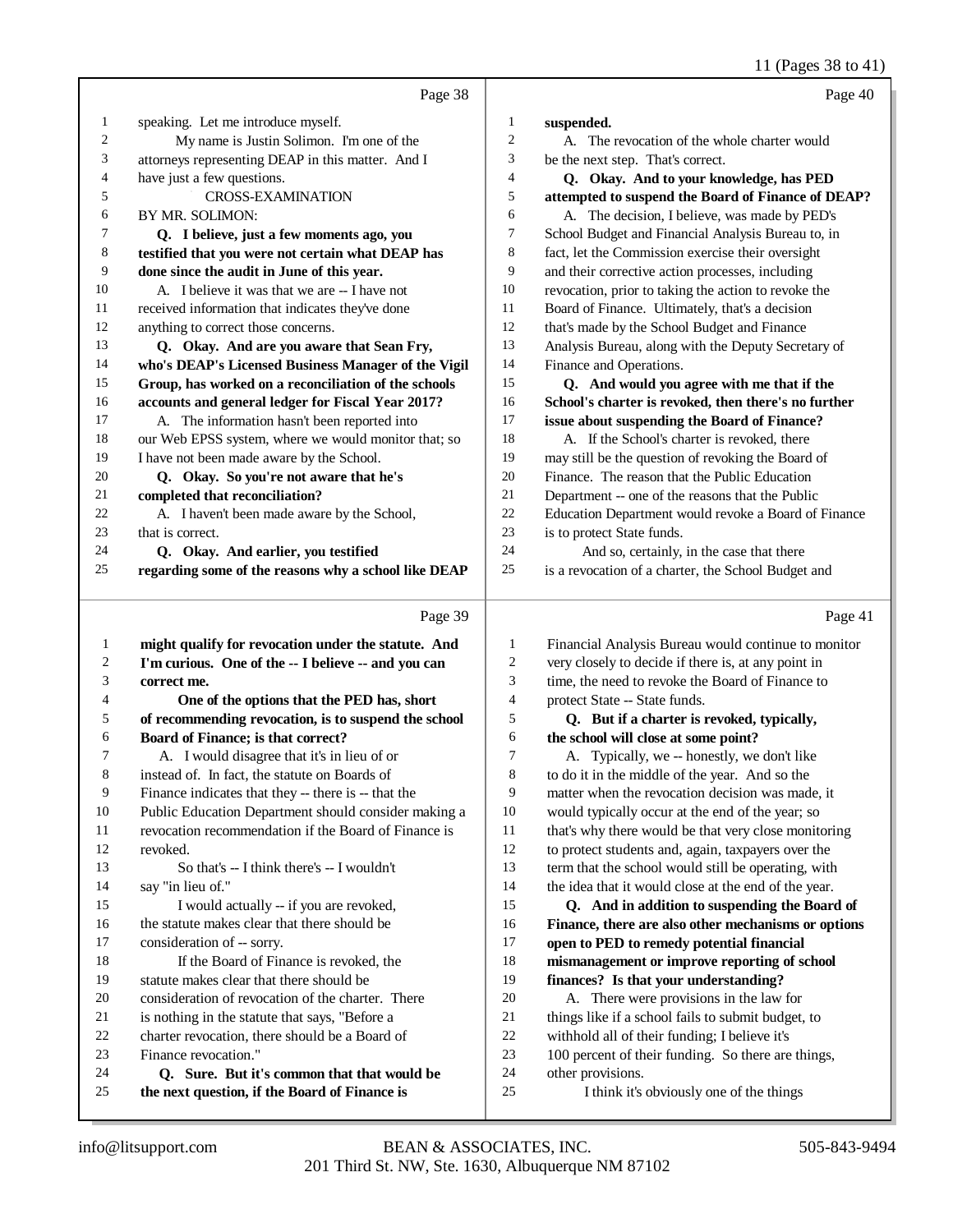12 (Pages 42 to 45)

|    |                                                      |                | $12(1450 + 1210)$                                    |
|----|------------------------------------------------------|----------------|------------------------------------------------------|
|    | Page 42                                              |                | Page 44                                              |
| 1  | that the PED decides is when there is a financial    | 1              | from the University of New Mexico's Anderson School  |
| 2  | concern, we certainly need to give the Commission    | $\mathfrak{2}$ | of Management.                                       |
| 3  | their opportunity to exercise oversight.             | 3              | MR. McMILLAN: And I think you want to be             |
| 4  | Q. And in the Notice of Intent to Revoke --          | 4              | a little closer to the microphone.                   |
| 5  | excuse me. I believe it's the recommendation, I      | 5              | (A discussion was held off the record.)              |
| 6  | believe, that you participated in drafting.          | 6              | Q. (By Mr. McMillan) Can you give us an idea         |
| 7  | A. Is that Exhibit 3?                                | 7              | of your -- your background and training that led you |
| 8  | Q. Isn't that right?                                 | 8              | to your current employment?                          |
| 9  | The recommendation.<br>A.                            | 9              | A. Sure. I've worked as a Legislative                |
| 10 | The recommendation. Sorry. Sorry about<br>Q.         | 10             | Performance and Program Evaluator/Performance        |
| 11 | that.                                                | 11             | Auditor for four years for two different             |
| 12 | Is other options short of revocation                 | 12             | legislators.                                         |
| 13 | discussed in that document?                          | 13             | I've worked as a Fiscal Analyst for three            |
| 14 | A. We were making the recommendation from the        | 14             | different Legislatures.                              |
| 15 | Public Education Department that we believed a       | 15             | I've served as a Budget Analyst,                     |
| 16 | revocation was appropriate at this time. And so      | 16             | developing appropriations for class -- for two       |
| 17 | that was the recommendation we made.                 | 17             | different Legislatures, all in the last 12 years.    |
| 18 | I think, certainly, the Commission had the           | 18             | Q. And who is your current employer?                 |
| 19 | opportunity during the discussion, and did, during   | 19             | A. It is the Public Education Department.            |
| 20 | the discussion, where they considered this           | 20             | Q. And your current position?                        |
| 21 | recommendation of alternatives.                      | 21             | A. Director of School Budget and Finance             |
| 22 | But ultimately, from the Public Education            | 22             | Analysis Bureau.                                     |
| 23 | Department, our decision was not to make a           | 23             | Q. How long have you been in this position,          |
| 24 | recommendation for other alternatives to the         | 24             | Mr. Craig?                                           |
| 25 | Commission. Again, Board of Finance wouldn't have    | 25             | A. March 2016; so a year and eight months.           |
|    | Page 43                                              |                | Page 45                                              |
| 1  | been in there, because they don't suspend a Board of | 1              | Q. Okay. And can you describe generally              |

| 2              | Finance. The Public Education Department does. But |                | vour   |
|----------------|----------------------------------------------------|----------------|--------|
| 3              | this was really our recommendation to what the     |                | A.     |
| $\overline{4}$ | Commission should do.                              | $\overline{4}$ | budg   |
| 5              | MR. SOLIMON: Okay. Thank you. That's               | 5              | in the |
| 6              | all I have.                                        | 6              | actua  |
|                | MR. McMILLAN: I have no redirect.                  |                | repor  |
|                | THE CHAIR: Thank you.                              | 8              | count  |
|                | MR. McMILLAN: We would call our next               | 9              | stater |
|                |                                                    |                |        |

#### witness, Mr. David Craig. 11 DAVID THOMAS CRAIG, after having been first duly sworn under oath, was questioned and testified as follows: DIRECT EXAMINATION BY MR. MCMILLAN:

#### **Q. Good afternoon. Sir, would you please** state your full name for the record? A. Sure. It's David Thomas Craig.  **Q. Could you give us a sense of your** 20 **education?**<br>21 **A.** Sure A. Sure. I have a Bachelor of Arts in

- History from Southern Illinois University at
- Carbondale. I have a Master's of Public
- Administration from the University of Illinois at
- Springfield. And I have a Master's of Accounting

 **your -- or briefly describe your general duties?** Sure. I review and verify all operating ets for every charter school and school district e state. I review quarterly reports for ls, expenditure and revenue reports, the cash ts, as well as the 925F reports, which is the ty property tax receipts, the set property tax nents, and ensure general obligation bond debts are paid. And we have oversight of those entities from whom the Secretary of Education has suspended 12 their ability to act as a Board of Finance.  **Q. Similarly, in broad strokes, can you let us know what your specific duties were with respect**

 **to this school and the issues arising in this hearing?**

 A. Sure. We have to review and approve all of their operating budgets in the middle of every year. So for this time, that was FY '18. We review and approve all their quarterly review and expenditure reports, as well as their cash position reports.

And in this instance, after -- which we'll

- get to later, I had to go out and do -- participate
- in a limited risk review to determine if any SEG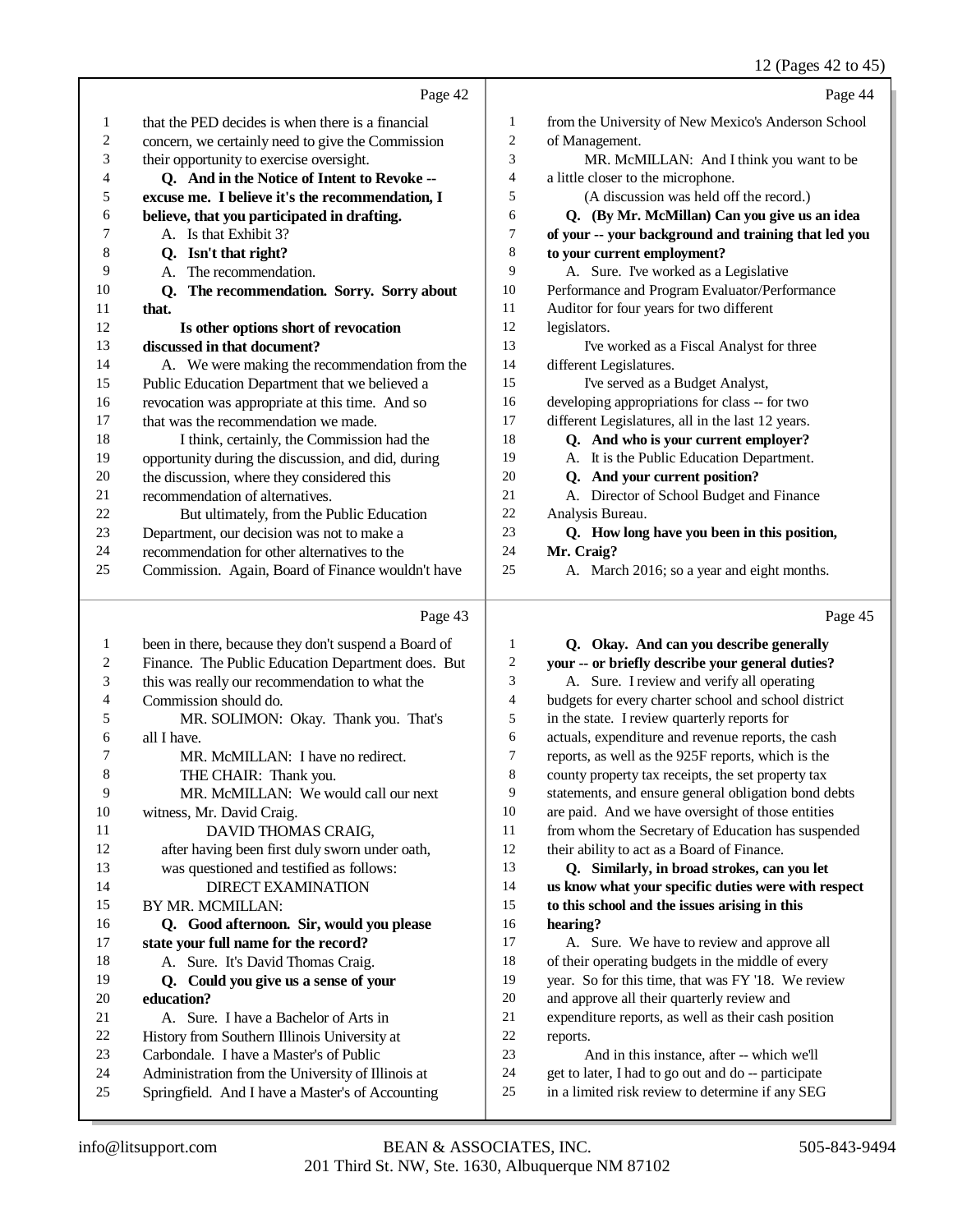#### 13 (Pages 46 to 49)

|    | Page 46                                             |                | Page 48                                              |
|----|-----------------------------------------------------|----------------|------------------------------------------------------|
| 1  | dollars were placed at risk.                        | $\mathbf{1}$   | And then she presented to me a little bit            |
| 2  | Q. Let's start with your first involvement          | $\overline{c}$ | hesitant -- hesitancy to speak on the issue. But     |
| 3  | with DEAP. When did you first get involved?         | 3              | after I told her, "Look, you know, we're going to    |
| 4  | A. It would have been April, the week of            | 4              | probably have a good look at this school," she then  |
| 5  | April 20th; so April 21st, I believe. My Executive  | 5              | presented to me the information -- said that I       |
| 6  | Budget Analyst assigned to Bear Mountain DEAP       | 6              | needed to speak with Donna first and then confirm    |
| 7  | indicated that their -- their Licensed School       | 7              | the information that she saw in the sworn            |
| 8  | Business Official was missing, and there could be   | 8              | affidavits, Mr. McMillan.                            |
| 9  | issues related to the timeliness of their operating | 9              | Q. Sure. And so you -- both Kay Girdner and          |
| 10 | budget submittal as -- well, for the record, all    | 10             | Donna Overson executed sworn affidavits; correct?    |
| 11 | charter schools in school districts have to have an | 11             | A. That's correct, yeah.                             |
| 12 | operating budget submission reviewed and verified   | 12             | So I reported my phone conversation to the           |
| 13 | and approved for the next fiscal year by June 30th  | 13             | Deputy Secretary of Finance and Administration at    |
| 14 | of each fiscal year.                                | 14             | the time, Hipolito "Paul" Aguilar, and said, "I      |
| 15 | If there is not an operating budget that            | 15             | think we have some real issues here. There's issues  |
| 16 | has been submitted, we are required to set an       | 16             | with -- problems with federal time-and-labor         |
| 17 | operating budget for the entity. So it's not        | 17             | reporting, as well as numerous -- I don't know --    |
| 18 | withhold of SEG. It actually becomes my job to make | 18             | failure to adhere to Generally Accepted Accounting   |
| 19 | the operating budget. I want to clarify that point. | 19             | Principles, as well as the procurement code, as well |
| 20 | So at that point in time, I called over to          | 20             | as any financial and audit reporting requirements    |
| 21 | DEAP, and I said, "Where are we at? It's my         | 21             | under State law."                                    |
| 22 | understanding that we don't have a Licensed School  | 22             | And he recommended the sworn affidavit               |
| 23 | <b>Business Official."</b>                          | 23             | process.                                             |
| 24 | The school indicated that Kay Girdner --            | 24             | I agreed, because I thought it would make            |
| 25 | who is also, from my interactions with NACA, a      | 25             | a good legal foundation for a follow-up that I knew  |
|    | Page 47                                             |                | Page 49                                              |
| 1  | Licensed School Business Official at that school -- | 1              | we were probably going to have to have from the      |
| 2  | they indicated she was going to be taking over the  | 2              | Audit and Accounting Bureau.                         |
| 3  | Licensed Business Official duties, and there        | 3              | Q. Okay. Were these affidavits drafted based         |

- shouldn't be any hiccups in the timeline for
- operating budget review, verification, and
- submittal.
- I said, "Are you sure? Because I'm going
- to pick up the phone and call Kay Girdner."
- And they said, "Yeah." And they said,
- "It's going to be Kay." So I picked up the phone and called Kay
- Girdner.
- And she said, "No, not only am I not their Licensed School Business Official, I instructed them
- through many times that I was not going to be their
- Licensed School Business Official," at which time I knew we had a problem.
- I said, "Okay. So who was their Licensed School Business Official?" I knew it had been Donna Overson. And I
- knew that she was located through the NACA Inspired Schools Network at the NACA site.
- And she said -- I said, "Do you have any
- understanding of why she resigned or why you don't
- want to take it on?"
- 201 Third St. NW, Ste. 1630, Albuquerque NM 87102 info@litsupport.com BEAN & ASSOCIATES, INC. 505-843-9494
- **Q. Okay. Were these affidavits drafted based on the conversations that you had with Donna Overson and Kay Girdner?** A. Yeah. I asked them -- I called them and I asked them how best to proceed. And I said, "Do you guys want me -- do you want to write it up, or do you want me to take a crack at it and you can edit it?" They said, "Why don't you write it up?" Because they were a little shell-shocked. 13 I wrote it up. I sent it to them. They made their changes, saying, "I really feel this is more accurate, and I'd like to have this included." And so they edited it and sent it back to me.  **Q. Let's take a look behind Tab 5. Does this appear to be the affidavit of Donna Overson?** A. Yeah.  **Q. And behind Tab 6, does that appear to be** 22 **the affidavit of Kay Girdner?**<br>23 A. Yeah. One more thing for A. Yeah. One more thing for the record I should note, that although, I -- I look pretty sharp, I'm not a legal expert. So I actually had to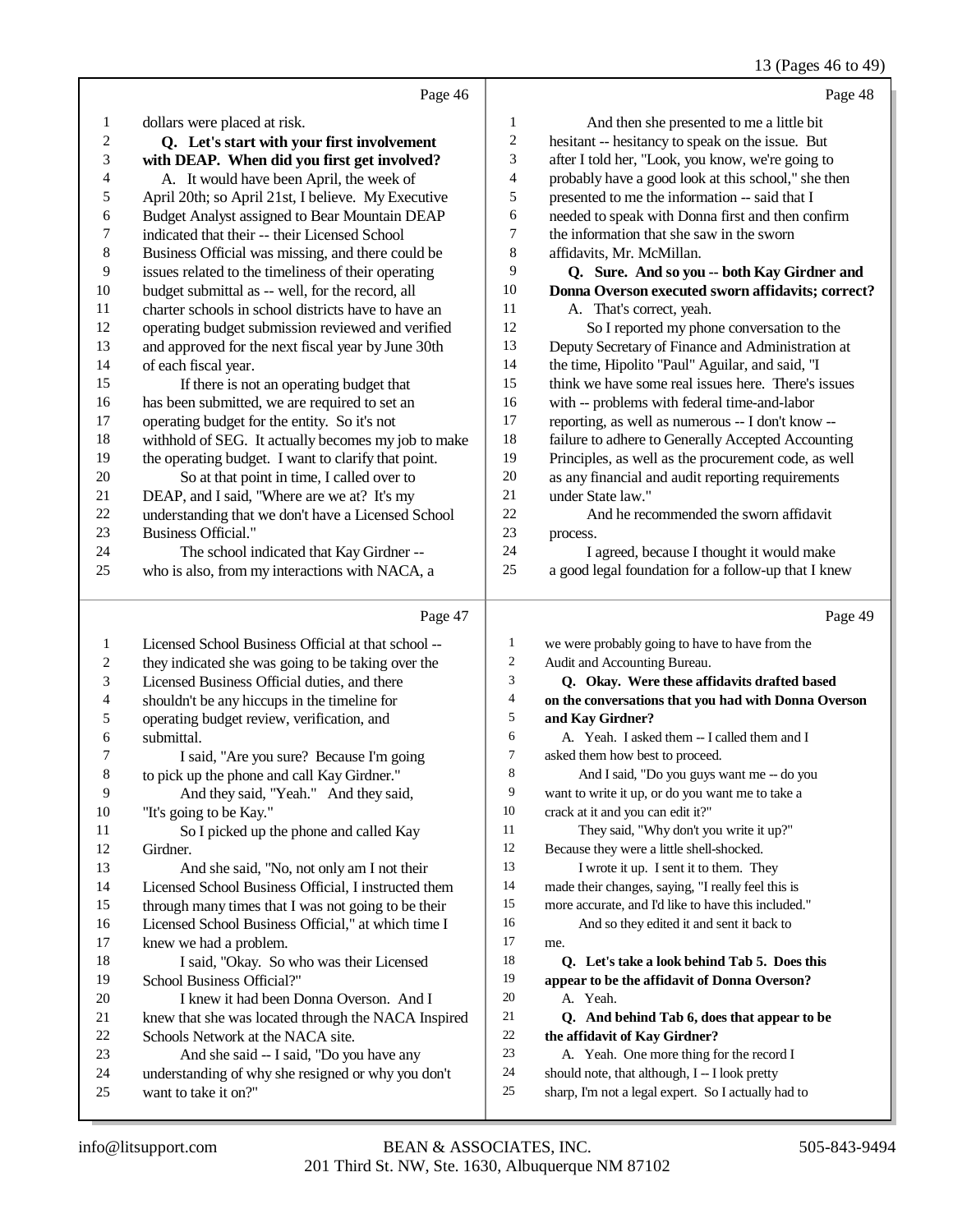#### 14 (Pages 50 to 53)

|                | Page 50                                              |                | Page 52                                              |
|----------------|------------------------------------------------------|----------------|------------------------------------------------------|
| 1              | employ the Office of the General Counsel of PED in   | 1              | MR. SOLIMON: And it's our concern that               |
| $\overline{c}$ | actually trying to get a shell for what an actual    | $\overline{c}$ | they're so prejudicial. They're over seven months    |
| 3              | sworn affidavit needs to look like; because this is  | 3              | old, I believe, at this point. They've been drafted  |
| 4              | the first time I'd ever drafted one of these,        | 4              | by multiple people that are not the affiant.         |
| 5              | Mr. McMillan.                                        | 5              | You know, we would ask that they not be              |
| 6              | Q. Generally speaking, what did the testimony        | 6              | considered at this time if those individuals could   |
| 7              | captured in the affidavits suggest to you?           | 7              | be here to testify.                                  |
| 8              | A. Well, at least a couple of things.                | $\,$ 8 $\,$    | MR. McMILLAN: And if I may respond                   |
| 9              | There's certainly a lot of talk about a "School      | 9              | briefly, the -- let's see. First of all, DEAP has    |
| 10             | Leader." And it's tough; because it's, like, I'm     | 10             | every opportunity today to refute the testimony in   |
| 11             | going to use the term "School Leader"; but it's a    | 11             | the affidavits. And, secondly, we heard testimony    |
| 12             | person normally we would expect to be the Licensed   | 12             | that the affiants were free to edit and make         |
| 13             | Head Administrator making these decisions.           | 13             | changes, and, in fact, did so. They are their        |
| 14             | But it captures they're not licensed; so             | 14             | affidavits.                                          |
| 15             | it's tough to find a term of art to refer to those   | 15             | THE CHAIR: They will be admitted; but                |
| 16             | individuals. But it certainly talks about a School   | 16             | their weight will be considered when we go into      |
| 17             | Leader without an understanding of the legal         | 17             | closed session.                                      |
| 18             | financial requirements and a concerning, if not      | 18             | MR. McMILLAN: Thank you, Madam Chair.                |
| 19             | brazen, attitude towards the recommendations         | 19             | Q. (By Mr. McMillan) Let's see. Let's flip           |
| 20             | presented by the Licensed School Business Official   | 20             | behind tab 7.                                        |
| 21             | and the instructions they're given for how to        | 21             | And are these documents related to a                 |
| 22             | perform on a federal grant, and, certainly, a        | 22             | specific concern raised in the affidavits concerning |
| 23             | failure to understand the responsibilities to which  | 23             | time sheets?                                         |
| 24             | they've made assertations that they're well aware of | 24             | A. Sure, Mr. McMillan.                               |
| 25             | when they developed their charter contract.          | 25             | Can you explain to us what you -- what<br>Q.         |
|                |                                                      |                |                                                      |
|                |                                                      |                |                                                      |

# Page 51

|                | Page 51                                              |                | Page 53                                              |
|----------------|------------------------------------------------------|----------------|------------------------------------------------------|
| 1              | MR. McMILLAN: At this time, I'd move for             | 1              | your understanding is, in speaking with Kay Girdner  |
| $\overline{2}$ | the admission of Exhibits 5 and 6, the affidavits.   | $\overline{c}$ | and with reference to the affidavit, what transpired |
| 3              | THE CHAIR: Do you have any objections?               | 3              | here?                                                |
| 4              | MR. SOLIMON: We would, Commissioners,                | $\overline{4}$ | A. Sure. This would actually have been Donna         |
| 5              | just based on this is hearsay. Those individuals     | 5              | who gave me this information.                        |
| 6              | could easily be called in to the Commission to       | 6              | Q. I'm sorry. Thank you.                             |
| 7              | deliver that testimony. These are affidavits that    | 7              | A. So Donna presented to me -- I said, "You          |
| 8              | are stale at this point. I know that the             | 8              | know, Donna, why did you resign?"                    |
| 9              | Commissioners have seen them repeatedly; but we      | 9              | And she said, "Well, I didn't feel like I            |
| 10             | would object on the grounds of hearsay.              | 10             | could -- I could follow the instructions of the      |
| 11             | MR. McMILLAN: Well, it seems to me that              | 11             | School Leader and still keep my ethical requirements |
| 12             | that hearsay evidence is entirely acceptable in this | 12             | as a Licensed School Business Official."             |
| 13             | forum and that we have foundation laid for how these | 13             | And when I asked why, she presented me               |
| 14             | affidavits came to be. They are sworn to; they are   | 14             | with these documents. And one of them is the         |
| 15             | notarized; they are testimony.                       | 15             | reporting of the upload for AmeriCorps               |
| 16             | MR. SOLIMON: And if I could respectfully             | 16             | reimbursement, on which they have to report -- I     |
| 17             | follow up, I mean, one of the issues that we just    | 17             | think that's the first one on Page 24 -- that it     |
| 18             | heard was that the affidavits were originally        | 18             | indicates which dates for which the total hours that |
| 19             | drafted by not the actual affiant in there. They're  | 19             | they were doing.                                     |
| 20             | drafted by Mr. Craig here. Sorry.                    | 20             | And then the other one was the backup time           |
| 21             | THE WITNESS: You got it.                             | 21             | sheets that she has to submit to prove, you know,    |
| 22             | MR. SOLIMON: Mr. Craig? You have two                 | 22             | that that individual was doing work related to and   |
| 23             | first names.                                         | 23             | being able to be reimbursed under an AmeriCorps      |
| 24             | THE WITNESS: That's okay. I'm not going              | 24             | grant.                                               |
| 25             | to get your last name right; so                      | 25             | Starting on Page 26, those are the                   |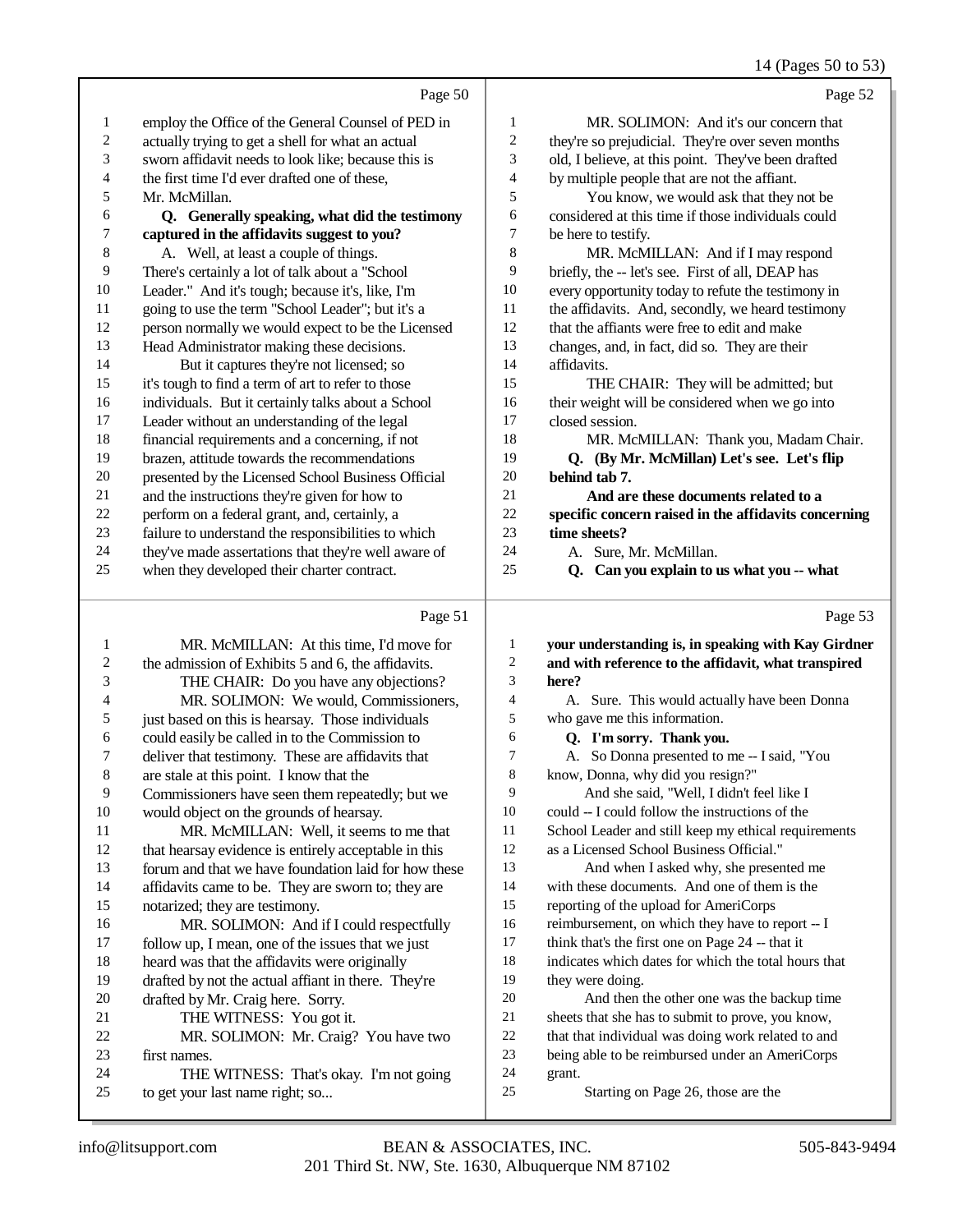## 15 (Pages 54 to 57)

|    | Page 54                                              |                | Page 56                                              |
|----|------------------------------------------------------|----------------|------------------------------------------------------|
| 1  | handwritten ones that are sideways, members of the   | 1              | upload to AmeriCorps, not the time sheet. And        |
| 2  | Commission.                                          | $\overline{2}$ | that's a violation of the School Leader's financial  |
| 3  | And so she's highlighted dates on which              | 3              | requirements under the grant and the School's        |
| 4  | she submitted them back to the school and said, "You | $\overline{4}$ | requirements under the grant.                        |
| 5  | can't submit this to AmeriCorps, because these don't | 5              | But on its face, it's unethical. It would            |
| 6  | qualify for AmeriCorps funding," at which point in   | 6              | be enough to launch a licensure investigation into   |
| 7  | time the school told her, "We want you to submit it  | 7              | the Head Administrator. But this individual didn't   |
| 8  | anyhow."                                             | 8              | have a Head Administrator license. So, I mean, all   |
| 9  | And she said, "Well, it doesn't fit."                | 9              | of these issues are complicated, right?              |
| 10 | And then what they did was, on the                   | 10             | As a federal flow-through recipient for              |
| 11 | difference between 26 and 27, I believe, is they     | 11             | federal receipts, the PED makes assurances to the    |
| 12 | just -- it's easier to see in the original one that  | 12             | USDE, as part of its Elementary-Secondary Education  |
| 13 | has blue and black ink on it. They lighted out       | 13             | Act and its IDEA-B funding, that as a federal        |
| 14 | the -- what they felt was -- what they felt was the  | 14             | flow-through entity that it's going to have          |
| 15 | offending line items for AmeriCorps and just changed | 15             | oversight and monitoring responsibilities for all    |
| 16 | what that individual did, which -- you know, a       | 16             | revenues that it received, all federal revenues.     |
| 17 | couple of things here to unpack.                     | 17             | That's made at the SEA -- what we call the           |
| 18 | One is that the time sheet reporting for             | 18             | "State Education Agency" -- level as a condition of  |
| 19 | both the federal grant indicates that they don't     | 19             | those awards.                                        |
| 20 | match the grant requirements. And so Donna was       | 20             | So if we were -- could receive notice that           |
| 21 | saying, "Look, you just can't even code these guys   | 21             | somebody was doctoring federal time-and-labor        |
| 22 | for AmeriCorps."                                     | 22             | reporting sheets under a federal grant that we       |
| 23 | But the School Leader didn't have the                | 23             | didn't even -- it doesn't matter if we monitor it or |
| 24 | wherewithal to understand that. And they just also   | 24             | not, if we were not to implement our oversight       |
| 25 | changed and whited out the section that said,        | 25             | activities, you're putting at risk all the Title I   |
|    | Page 55                                              |                | Page 57                                              |

#### Page

|    | $\log \frac{1}{2}$                                   |                | $\frac{1}{2}$ u <sub>b</sub> $\frac{1}{2}$ i        |
|----|------------------------------------------------------|----------------|-----------------------------------------------------|
| 1  | "AmeriCorps" when that's not even the issue; but it  | 1              | funding for the State, all the IDEA-B funding, all  |
| 2  | also raises ethical complications, because the       | $\overline{c}$ | of the federal funds that we take that we need so   |
| 3  | School Leader just can't change elements of          | 3              | much for all of our neediest students.              |
| 4  | time-labor reporting when the person was already     | 4              | That's all part of the investigation that           |
| 5  | reported to be doing one thing to what you think     | 5              | we have -- our investigation requirements are       |
| 6  | would fit better under a grant requirement.          | 6              | audited as part of our Independent Public Audit by  |
|    | The idea was that you were supposed to               | $\overline{7}$ | our Independent Public Auditor yearly, under what   |
| 8  | take down those hours from the grant reimbursement.  | $\,8\,$        | used to be called OMB Circular A-133 audits. Now    |
| 9  | When you've just changed the time-and-labor          | 9              | it's under the Super Circular. And we would be held |
| 10 | reporting sheet, then you're making false assertions | 10             | to compliance requirements if we were found in      |
| 11 | to the federal government for grant reimbursement;   | 11             | breach of that.                                     |
| 12 | SO                                                   | 12             | So thank you, Mr. McMillan.                         |
| 13 | Q. And what are the potential ramifications          | 13             | Q. So the ramifications are very serious.           |
| 14 | of that kind of conduct?                             | 14             | A. I mean hundreds of millions of dollars to        |
| 15 | A. Well, they're big, Mr. McMillan. I'm              | 15             | the State.                                          |
| 16 | trying to keep this as low level and not wonky as    | 16             | MR. McMILLAN: I would, at this time, move           |
| 17 | possible.                                            | 17             | the admission of Exhibit 7.                         |
| 18 | Q. I appreciate that.                                | 18             | THE CHAIR: I have a                                 |
| 19 | A. Thank you. So when you submit for                 | 19             | question/clarification for the exhibit.             |
| 20 | reimbursement under a federal grant, you're          | 20             | MR. McMILLAN: Sure.                                 |
| 21 | asserting that you're going to use the proceeds      | 21             | THE CHAIR: 'Cause I think I'm a little              |
| 22 | according to the grant requirements.                 | 22             | confused.                                           |
| 23 | When the School Leader instructed that the           | 23             | If we're looking at Page 26 -- I'm just --          |
| 24 | time sheet didn't fit the grant requirements, they   | 24             | getting -- I need some clarification on this. I'm   |
| 25 | should have changed -- they should have changed the  | 25             | looking on Page 26.                                 |
|    |                                                      |                |                                                     |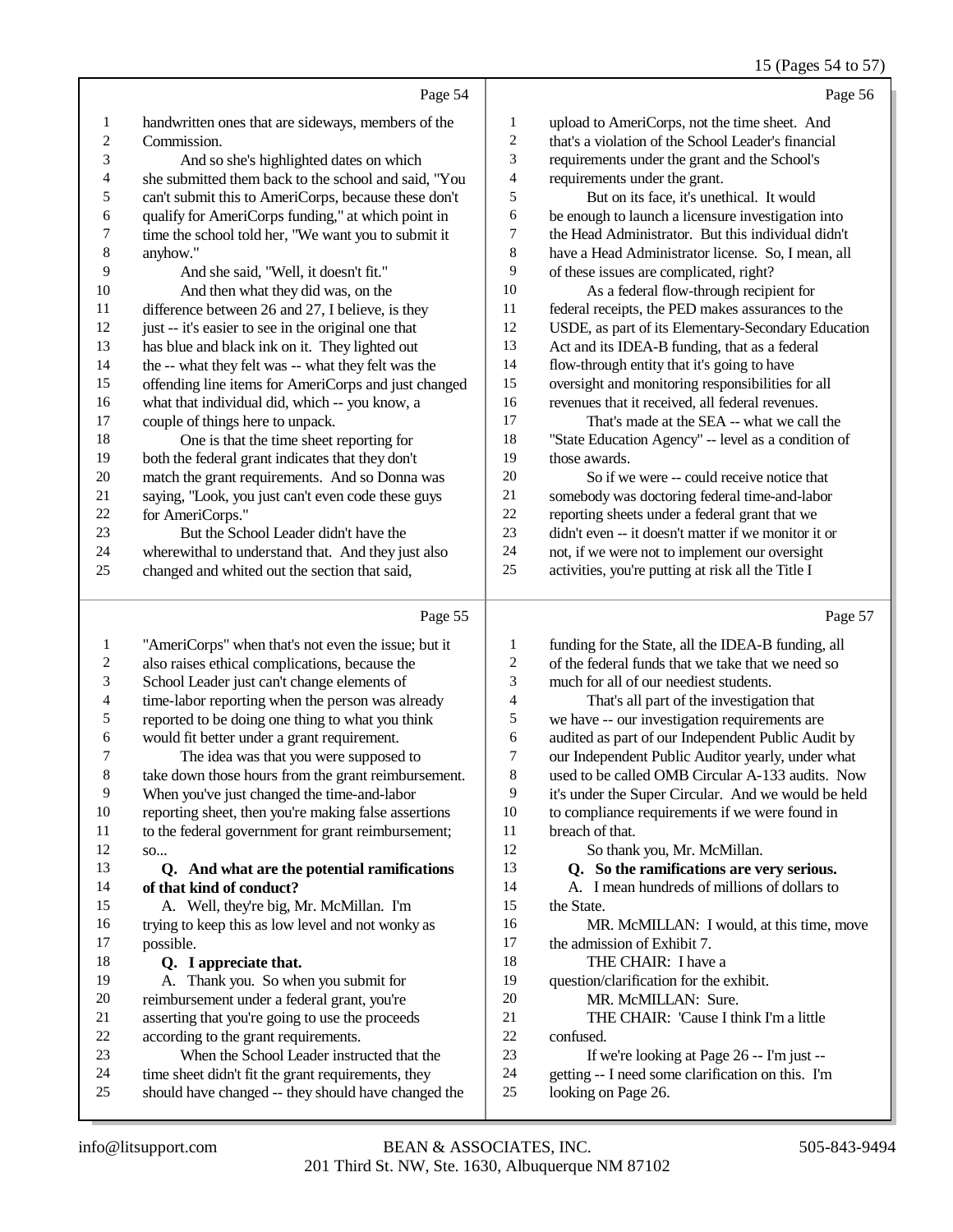## 16 (Pages 58 to 61)

|    | Page 58                                                       |    | Page 60                                                |
|----|---------------------------------------------------------------|----|--------------------------------------------------------|
| 1  | And the three dates that -- that would --                     | 1  | I mean either he's with AmeriCorps or he's at the      |
| 2  | that were highlighted, which are $3/2$ , $3/3$ , and $3/10$ , | 2  | agricultural thing.                                    |
| 3  | is it my understanding, Mr. Craig, that the -- on             | 3  | So, again, you know, it's -- it's a                    |
| 4  | Page 27, those same three dates, that's where the             | 4  | tough -- I understand the confusion here; because it   |
| 5  | alteration on the time sheet came in?                         | 5  | took me a while to walk through it with Donna,         |
| 6  | THE WITNESS: No. And -- no, Madam Chair                       | 6  | Madam Chair and McMillan -- Mr. McMillan -- but it     |
| 7  | and Mr. McMillan, and for the record.                         | 7  | was -- you've got multiple issues there that are       |
| 8  | You have two issues here. One is that the                     | 8  | ethically concerning to me as the School Budget and    |
| 9  | Licensed School Business -- so many things at this            | 9  | Financial Analysis Bureau Director.                    |
| 10 | school.                                                       | 10 | Q. And, Mr. Craig, in direct response to the           |
| 11 | The Licensed School Business Official                         | 11 | Hearing Officer's question, is it lines -- if we       |
| 12 | said, "Look, the -- the documentation that -- the             | 12 | look at Page 26, are the entries for 3/23 and          |
| 13 | upload that we have shows that you have hours for             | 13 | $3/24$ -- have they been changed to entries for $3/21$ |
| 14 | $3 - -3/2$ , $3/3$ , and $3/10$ on the upload."               | 14 | and 3/22 on Page 27?                                   |
| 15 | And those are entered on Page 24. They're                     | 15 | A. That's correct.                                     |
| 16 | reporting 8.5 hours.                                          | 16 | Q. With the general description of work                |
| 17 | And then on Page 25, they're reporting 9                      | 17 | performed is whited out and changed.                   |
| 18 | and 7.5 hours.                                                | 18 | A. Being altered. And it's very obvious in             |
| 19 | And so the Licensed School Business                           | 19 | color, because it was in black ink. And it was --      |
| 20 | Official took this back to the School Leader and              | 20 | Q. Okay. Subsequent to --                              |
| 21 | said, "Your general description of work performed             | 21 | THE CHAIR: One moment, please. I'm                     |
| 22 | here does not fit the requirements of the federal             | 22 | sorry. I'll ask Commissioner Caballero, does it        |
| 23 | grant. We had to change the upload. Are you" --               | 23 | relate directly to this exhibit?                       |
| 24 | and then what they changed was lines 3/23, 3/24, and          | 24 | COMMISSIONER CABALLERO: Yes. Yes.                      |
| 25 | resubmitted it to the Licensed School Business                | 25 | THE CHAIR: Okay.                                       |
|    | Page 59                                                       |    | Page 61                                                |

| 1  | Official and did not address the issue that the      | 1  | COMMISSIONER CABALLERO: I'm not quite               |
|----|------------------------------------------------------|----|-----------------------------------------------------|
| 2  | Licensed School Business Official raised.            | 2  | clear as to what -- what has been pointed out is    |
| 3  | And so you have multiple issues here. One            | 3  | that there's been changes were made to a document.  |
| 4  | is that the Licensed School Business Official said,  | 4  | And then those changes not given in the upload.     |
| 5  | "These don't work for federal grant reporting        | 5  | That's clear to me.                                 |
| 6  | requirements"; they would need to change the federal | 6  | But I'm not quite sure whether anybody has          |
| 7  | grant reporting.                                     | 7  | talked about whether those changes are actually     |
| 8  | And they said here, "We're just going to             | 8  | activity that happened; and, therefore, those       |
| 9  | resubmit the -- the time-and-labor sheet, and we'll  | 9  | changes are illegitimate.                           |
| 10 | just take out any reference to AmeriCorps on it."    | 10 | And so we're -- we're making a conjecture           |
| 11 | And so that speaks to the lack of                    | 11 | to that point, just by -- by that, by what has been |
| 12 | understanding of financial requirements by the       | 12 | said. And presenting the document as evidence, I    |
| 13 | School Leader and the lack of financial acumen. But  | 13 | have -- I have difficulty with that. So it's not    |
| 14 | it also is representative of so many issues at this  | 14 | clear.                                              |
| 15 | school, in that the issue that was supposed to be    | 15 | THE WITNESS: Madam Chair?                           |
| 16 | addressed wasn't addressed.                          | 16 | THE CHAIR: I'm going to ask the counsel             |
| 17 | And then the way it was addressed raises             | 17 | to address that in his closing arguments or come    |
| 18 | another issue, which is you can't just change what   | 18 | back to it.                                         |
| 19 | you said to -- because you think it works better. I  | 19 | MR. McMILLAN: Sure, sure. Along the same            |
| 20 | mean, here -- they changed that the guy attended     | 20 | lines, those might be appropriate questions for the |
| 21 | AmeriCorps Summit event for day one and day two, to  | 21 | School to address.                                  |
| 22 | say that they collaborated with various              | 22 | THE CHAIR: Right.                                   |
| 23 | organizations for a spring event and traveled to ASO | 23 | MR. McMILLAN: May I continue? Sorry.                |
| 24 | for an agriculture conference.                       | 24 | THE CHAIR: (Indicates.)                             |
| 25 | I mean, so it's one or the other; right?             | 25 | Q. (By Mr. McMillan) Subsequent to                  |
|    |                                                      |    |                                                     |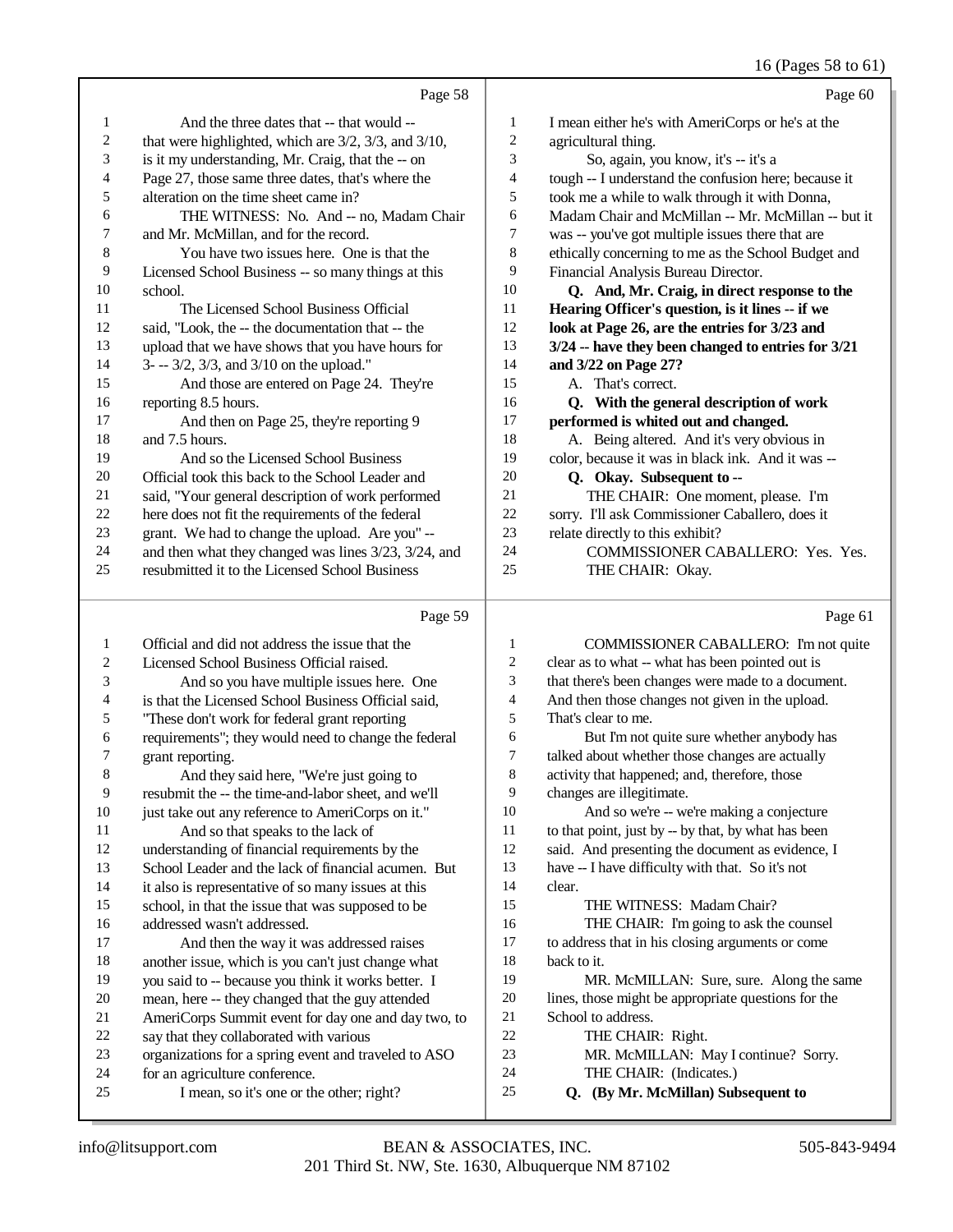17 (Pages 62 to 65)

|              |                                                      |    | $17 \times 1000 = 1000$                              |
|--------------|------------------------------------------------------|----|------------------------------------------------------|
|              | Page 62                                              |    | Page 64                                              |
| $\mathbf{1}$ | executing -- well, both Donna Overson and Kay        | 1  | evidence that PED has today?                         |
| 2            | Girdner have since left the school; correct?         | 2  | A. No, they do not constitute the bulk of the        |
| 3            | A. To my knowledge, yes. I believe that              | 3  | evidence.                                            |
| 4            | they're still working as Licensed School Business    | 4  | Q. Okay. Did you attend a site visit at              |
| 5            | Officials in the State.                              | 5  | DEAP?                                                |
| 6            | Q. Are those the only two Business Managers          | 6  | A. I did.                                            |
| 7            | whom you're aware of having resigned from the        | 7  | <b>Q.</b><br>April 24th and 25th. Does that ring a   |
| 8            | school?                                              | 8  | bell?                                                |
| 9            | A. So for clarification purposes, I don't            | 9  | A. April 24th. I believe the team from the           |
| 10           | believe Kay Girdner was ever a Licensed School       | 10 | Audit and Accounting Bureau was there on the 25th.   |
| 11           | Business Official for DEAP. I believe it was only    | 11 | Q. What did you observe with respect to this         |
| 12           | Donna Overson of those two. But my understanding is  | 12 | school's internal control environment at the time of |
| 13           | that they've had upwards of six School Business      | 13 | the site visit?                                      |
| 14           | Officials in two years, which is an unusual rate of  | 14 | A. Well, the issues with the internal control        |
| 15           | turnover.                                            | 15 | environment were many, plentiful, and scary.         |
| 16           | MR. McMILLAN: And I'll note for the                  | 16 | The required documentation was absent for            |
| 17           | record that the School represents that they actually | 17 | purchases. The purchase process that they described  |
| 18           | had a turnover of five.                              | 18 | to me consisted of buying goods or services,         |
| 19           | Q. (By Mr. McMillan) But regardless of               | 19 | submitting receipts to themselves, signing checks to |
| 20           | whether it's five or six, is this an unusual amount  | 20 | themselves, and then destroying the receipts, all of |
| 21           | of turnover in a charter school's business           | 21 | which is in violation of Generally Accepted          |
| 22           | operations?                                          | 22 | Accounting Principles or the procurement code.       |
| 23           | A. Yeah, I believe I said that. Yeah. Okay.          | 23 | That's just one example of the testimony             |
| 24           | I might have been wrong for the record, too. It      | 24 | that we heard today that I feel is outlined and much |
| 25           | could have been five. But the amount of traffic in   | 25 | more eloquently presented in that site visit report  |
|              | Page 63                                              |    | Page 65                                              |

|         | Page 63                                              |                | Page 65                                              |
|---------|------------------------------------------------------|----------------|------------------------------------------------------|
| 1       | and out of that position is far greater than what we | 1              | by those auditors.                                   |
| 2       | would like to see in a high performing charter       | $\overline{c}$ | But the internal control environment was             |
| 3       | school or school district.                           | 3              | lacking in every respect. There's no control         |
| 4       | Q. And I have to ask. Are the Exhibits Nos.          | 4              | activities; there's missing reports to governing     |
| 5       | 5 and 6, the affidavits, are those the only evidence | 5              | council entities, an environment that was, in part,  |
| 6       | PED has today of violations?                         | 6              | fractured between being located in Albuquerque and   |
| 7       | A. Oh, no. So that was what we felt --               | 7              | at the school site.                                  |
| $\,8\,$ | again, I'm really glad we went and got the sworn     | 8              | And although that's not required that they           |
| 9       | statements, since there's an issue with even that    | 9              | be located, it directly contributed to a lack of     |
| 10      | process. But usually, if I've got an issue like      | 10             | understanding in the larger framework, because there |
| 11      | that reported to me, it would be enough to go and    | 11             | was no communication. There's no information         |
| 12      | take a look at a school district, and there would be | 12             | presented to management to oversee the Albuquerque   |
| 13      | no issue.                                            | 13             | function.                                            |
| 14      | I would say that we have the site visit              | 14             | There's missing information in the general           |
| 15      | report that Molly's put together. I've got all       | 15             | ledger, the accounting information system. General   |
| 16      | sorts of issues with this school. The School has     | 16             | ledger information couldn't be rolled over because   |
| 17      | failed to submit membership projections, timely      | 17             | the general ledger was on three different systems in |
| 18      | failed to submit T&E, timely failed to submit        | 18             | one fiscal year.                                     |
| 19      | required quarterly reports in a timely fashion, is   | 19             | There was a lack of oversight entities, or           |
| 20      | still outstanding on its monthly reports currently,  | 20             | business officials, regarding the activities and     |
| 21      | all of which is a violation of law.                  | 21             | functions of the business office. So there was       |
| 22      | Q. I'm going to stop you there for the               | 22             | nobody overseeing the business or lacked             |
| 23      | timeline here.                                       | 23             | qualifications thereby to do it; a failure to        |
| 24      | Well, for the record, is your answer that            | 24             | monitor financial activities by the management       |
| 25      | no, the affidavits do not constitute all of the      | 25             | because they're directly engaged in it.              |
|         |                                                      |                |                                                      |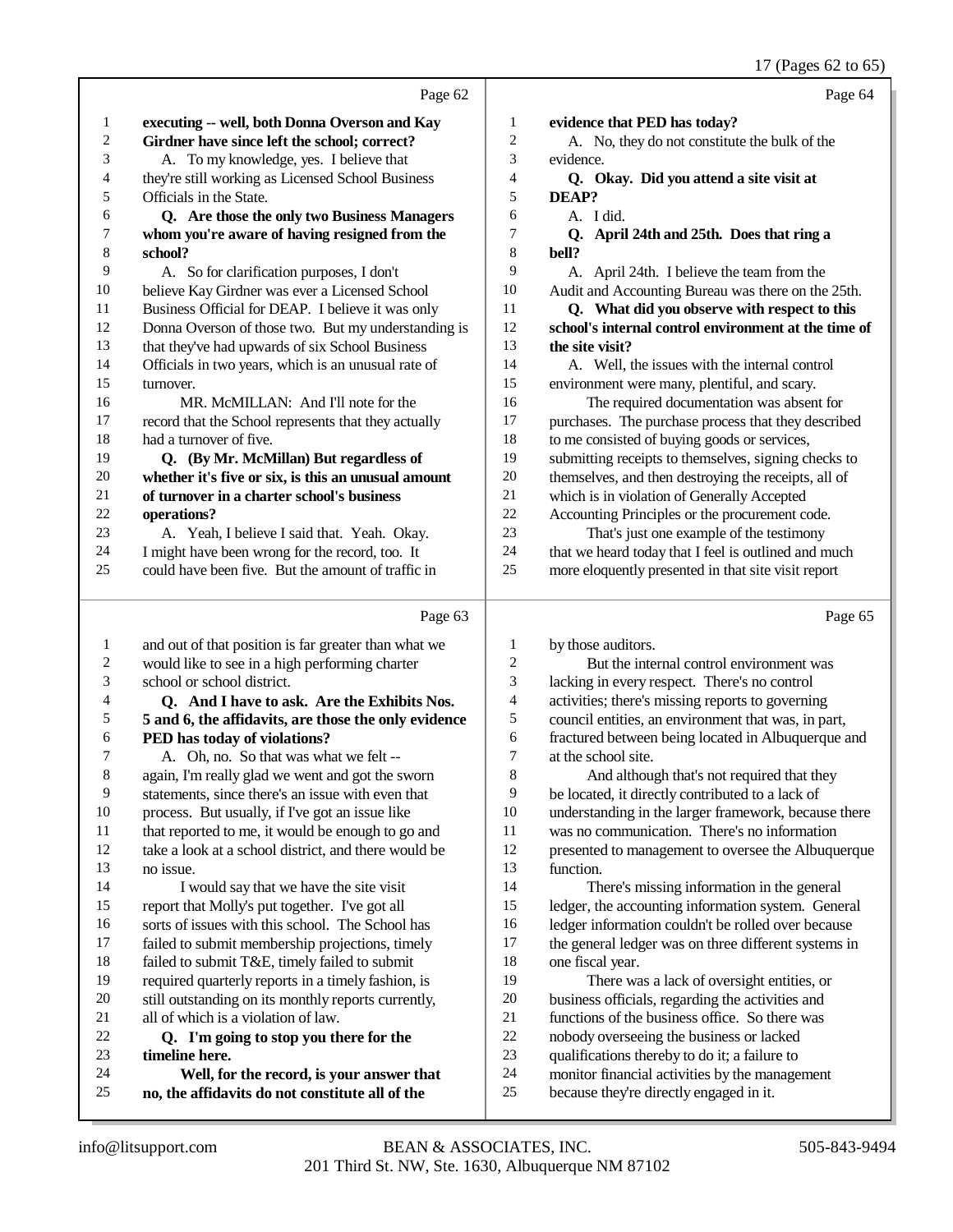18 (Pages 66 to 69)

|                | Page 66                                             |                | Page 68                                              |
|----------------|-----------------------------------------------------|----------------|------------------------------------------------------|
| $\mathbf{1}$   | Yeah. I mean, the internal control                  | $\mathbf{1}$   | A. I -- I -- I would defer to the Audit and          |
| $\overline{c}$ | environment wasn't just weak; it was just           | 2              | Accounting Bureau on that, Mr. McMillan; because     |
| 3              | nonexistent.                                        | 3              | they were the ones that ultimately did the           |
| $\overline{4}$ | Q. Did you find there to be a Licensed Head         | 4              | field-testing to determine that those were. But      |
| 5              | <b>Administrator on site?</b>                       | 5              | based upon the information that I saw, I have a      |
| 6              | A. There was. There was a -- there was a            | 6              | strong suspicion that there were multiple issues     |
| 7              | Licensed Head Administrator; although, they were    | 7              | with procurement code violations.                    |
| 8              | .25 FTE. And they were very clear to me that they   | 8              | You could not have a procurement process             |
| 9              | did whatever the School Leader, Prestene Garnenez,  | 9              | like that that I described earlier and be in         |
| 10             | said to do. So you have a de facto Head             | 10             | adherence with the procurement code of the State of  |
| 11             | Administrator. And they were very open about that.  | 11             | New Mexico.                                          |
| 12             | Q. Did -- did you find that unlicensed              | 12             | Q. Sure. Did you find problems with                  |
| 13             | individuals had signature authority?                | 13             | reconciliations and verifications of the general     |
| 14             | A. Yes. And that was one of the biggest             | 14             | ledger?                                              |
| 15             | concerns we had. And it's a big reason why the      | 15             | A. Well, that, we know existed; because it           |
| 16             | Director of the School Budget and Finance Analysis  | 16             | came out as part of the quarterly reporting. And I   |
| 17             | Bureau was out there, in addition to the Audit and  | 17             | believe that you'll probably hear testimony from the |
| 18             | Accounting team, because having a -- I mean, we say | 18             | current business official that there were large      |
| 19             | "unlicensed Head Administrator" like that's a term  | 19             | issues of trying to reconcile, by fund, the amount   |
| 20             | of art or something.                                | 20             | of revenues that came into that school.              |
| 21             | But, I mean, from the perspective of the            | 21             | I know that that was an issue because of             |
| 22             | School Budget and Finance Analysis Bureau, you just | 22             | the Technical Operating Budget Review. We had many   |
| 23             | have a random school employee who shouldn't even be | 23             | issues with them recognizing that there were many    |
| 24             | a school employee in direct control of a bank       | 24             | receipts of revenues for which they had not          |
| 25             | account with taxpayer funds.                        | 25             | budgeted, yes.                                       |
|                | Page 67                                             |                | Page 69                                              |
| 1              | So, yes; and that was a big concern, and            | $\mathbf{1}$   | Q. Were there -- that's the short answer.            |
| $\overline{c}$ | we had them removed.                                | $\overline{c}$ | Did you -- can you -- are there any other            |
| 3              | Q. Okay. Did -- was there a Licensed                | 3              | record-keeping issues that you identified on site in |

### **Business Manager on site at the time?**

- 
- $\begin{array}{ccc} 5 & \text{A. No.} \\ 6 & \text{O. Wh} \end{array}$  **Q. Why is it important that a charter school** 7 **have a Licensed Business Manager?**<br>8 **A.** Well, Licensed Business Manage A. Well, Licensed Business Managers, these
- 9 are the people that have the in-depth and breadth of 10 understanding of all of the financial requirements 10 understanding of all of the financial requirements<br>11 of an education entity. They are required to take of an education entity. They are required to take training, often through the New Mexico Association
- of School Business Officials, regarding the requirements for federal grant reporting, proper
- accounting and fund accounting, all of the required
- 16 reporting for quarterly and required reporting for<br>17 my bureau in the development of operating budge my bureau in the development of operating budgets. 18 Not having a Licensed School Business<br>19 Official for any breadth of time is voing to result Official for any breadth of time is going to result
- 20 in transactions that may or may not match up with<br>21 requirements for, you know, Generally Accepted
- 21 requirements for, you know, Generally Accepted<br>22 Accounting Principles, state or federal law.
- 22 Accounting Principles, state or federal law.<br>23 **O.** And did you find that to be a pro- **Q. And did you find that to be a problem?**
- **Did you find -- the specific question is,**
- **did you find issues with procurement violations?**
- **April of 2017?**
- A. Sure. So one of the things that we -- that we saw in the short time I was there -- because, remember, the school leader, Prestene, indicated that some records were not kept at the school site and were, instead, kept at Albuquerque. So once we did our initial interview, our management interviews, and determined that was the case, I left Dan and Diego, the team from the Audit and Accounting Bureau, performing their work that they could do at the school site, and I went to the location where those other files were located and indicated that they needed to be secured with Kay Girdner. 18 So while I was there, I know that they
- were unable to recognize there were missing vendor files, as well as missing documentations for the purchasing cycle, which is to be expected, because they had no documents that would have matched the requirements of the procurement code.
- I mean, we're working with a school that
- was going out and spending cash without developing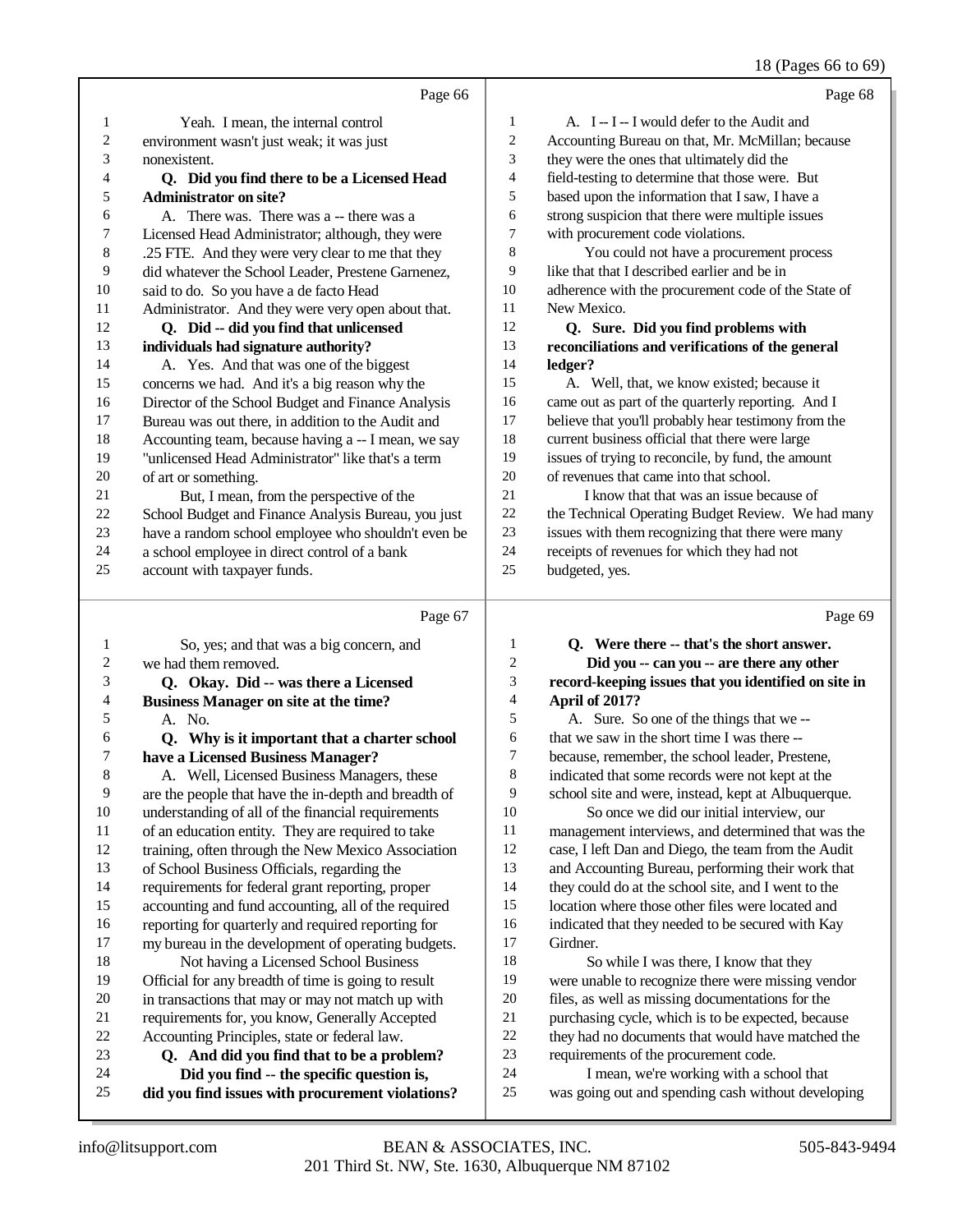#### 19 (Pages 70 to 73)

|    | Page 70                                              |                  | Page 72                                             |
|----|------------------------------------------------------|------------------|-----------------------------------------------------|
| 1  | purchase requisitions, purchase orders or any of     | 1                | on monthly; so they're working to get that in.      |
| 2  | that. They had no understanding of any of that       | $\boldsymbol{2}$ | We continue to monitor them for budget              |
| 3  | purchasing transaction cycle that we would expect.   | 3                | adjustments; because we know that that operating    |
| 4  | Q. Is this the only time you've ever been on         | 4                | budget was developed with the general ledger that   |
| 5  | a site visit at a school?                            | 5                | probably does not accurately reflect the kind of    |
| 6  | A. Oh, no. It's not even the first time this         | 6                | expenditures or revenues that they have.            |
| 7  | week.                                                | $\tau$           | Q. Okay. Also, in terms of continued                |
| 8  | Q. Naive question. Can you estimate for us           | $\,$ 8 $\,$      | monitoring, can we take a look behind Tab 11,       |
| 9  | how many site visits you've done?                    | 9                | please?                                             |
| 10 | A. In the last year and eight months?                | 10               | A. (Witness complies.)                              |
| 11 | Q. Sure.                                             | 11               | Q. Do you recognize this as a May 5th, 2017,        |
| 12 | A. No.                                               | 12               | e-mail that you sent to Prestene and to others at   |
| 13 | Q. No? Not enough fingers?                           | 13               | the School?                                         |
| 14 | A. No. It's in the high double-digits or low         | 14               | A. Sure.                                            |
| 15 | triple-digits.                                       | 15               | Q. And do you recognize this as a request           |
| 16 | Q. Okay. Given that experience, on a scale           | 16               | that the School submit proof that all persons       |
| 17 | of 1-to-10, 10 being the worst, how bad would you    | 17               | without an administrative license have been removed |
| 18 | say the issues were that you saw at DEAP compared to | 18               | as a signatory authority?                           |
| 19 | other schools you've taken a look at?                | 19               | A. Yeah. This is, like, second notice for           |
| 20 | A. A difficult question, Mr. McMillan,               | 20               | that.                                               |
| 21 | because the information was so lacking that it's     | 21               | Q. Did you ever receive a response to this          |
| 22 | difficult to understand the depth and the scope of   | 22               | e-mail?                                             |
| 23 | the issue. Possibly 3 -- 1 being the worst, you      | 23               | A. I did. Prestene e-mailed me and indicated        |
| 24 | said?                                                | 24               | that they had approved, in the form of a Governing  |
| 25 | Q. We'll go with 10 as the worst.                    | 25               | Council document -- which I would have rather seen  |
|    | Page 71                                              |                  | Page 73                                             |
| 1  | A. 10? Okay. Probably 8 or 9.                        | 1                | the signatories, signature cards, being changed or  |
| 2  | Q. Okay.                                             | $\overline{c}$   | something of that nature. However because they      |
| 3  | A. We did not have evidence that they were --        | 3                | stepped up to actually respond, I said, "Okay, I'm  |
| 4  | that we did not have direct evidence of fraud,       | 4                | going to have to work with them."                   |
| 5  | waste, and abuse, which is why I wouldn't put it at  | 5                | The Board of Finance suspension that we             |
| 6  | a 10; but the internal control environment was the   | 6                | were considering -- and I'll get to that in a       |

worst that I've ever seen.

#### **Q. Okay. Were your specific observations and findings reported ultimately by PED in the June 9th site visit report?**

 A. I would say that they were informed by my observations. I met with Don -- the people -- the authors of that report. We debriefed. They asked me questions. And they took those, and that was used to inform that report.

#### **Q. Okay. Did you continue to monitor the school after the site visit?** A. Yes. I mean, we had -- again, that goes

- to the duties of the office that I outlined before.
- We're required to have oversight and -- of all
- quarterly -- and in this case, when they -- in July
- 22 1, they were put on monthly, on monthly reports.
- Today, we haven't gotten those.
- I followed up with Sean Fry, the business
- office official currently. He was unaware they were
- were considering -- and I'll get to that in a minute -- was contingent upon them -- us not taking
- 8 that step was contingent upon proof of this; so... MR. McMILLAN: Can I just ask, is that -- 30 seconds for --
- MS. LAUREL PIERCE: For an hour.
- 12 MR. McMILLAN: For an hour? My goodness.

## **Q. (By Mr. McMillan) Did you conduct a June**

- **17, 2017, Technical Budget Review?**
- A. Yes. MR. McMILLAN: Goodness, gracious.
- **Q. Let's take a look at Exhibit 18 -- or --**
- MR. McMILLAN: Did I move the admission of
- 11? Because that matters.
- And thus concludes our case.
- Madam Chair, I have a question about the
- allocation of time.
- THE CHAIR: I do, too. So we're going to
- take a two-minute break.
- MR. McMILLAN: Fantastic.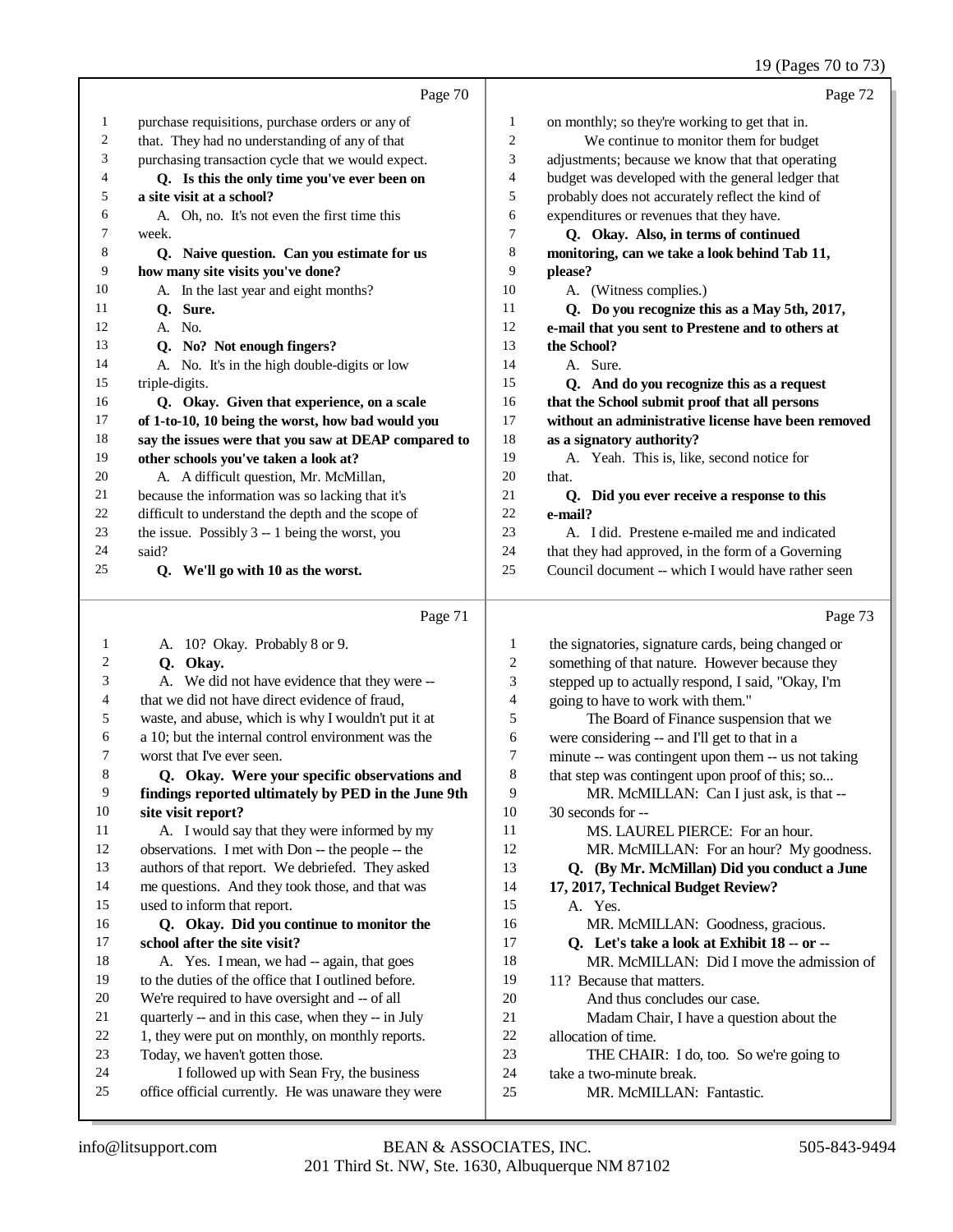20 (Pages 74 to 77)

|    |                                                      |                | 20 (Pages 74 to 7)                                  |
|----|------------------------------------------------------|----------------|-----------------------------------------------------|
|    | Page 74                                              |                | Page 76                                             |
| 1  | (Recess taken, 2:50 p.m. to 3:09 p.m.)               | 1              | Exhibit 12. Does this appear to be the -- a         |
| 2  | (A discussion was held off the record.)              | $\overline{c}$ | 2016-2017 operating budget for DEAP?                |
| 3  | MR. McMILLAN: And then may I also put on             | 3              | A. No, this is their actuals, actually. This        |
| 4  | the record that the parties have agreed to a         | 4              | is actual revenue submitted. So there should be an  |
| 5  | stipulation we hope will save some time? Neither     | 5              | expenditures report, as well. And the delta is what |
| 6  | party is going to object to each other's exhibits,   | 6              | we look at to monitor how their finances go.        |
| 7  | which is to say that DEAP will not object to the     | 7              | Q. Okay. So to be clear, this is a submitted        |
| 8  | admission of the exhibits in our hearing binder that | 8              | operating budget, as opposed to an approved?        |
| 9  | we presented today, and we will not object to the    | 9              | A. This would be actual; so this informs the        |
| 10 | attachments to what was submitted last night to      | 10             | development of the operating budget.                |
| 11 | Madam Chair and has subsequently been circulated to  | 11             | Q. Okay. Now, did you generate this document        |
| 12 | the entire Commission.                               | 12             | from a computer system? Or was this submitted by    |
| 13 | So that'll save us the time of having to             | 13             | the School?                                         |
| 14 | move admission of all of the exhibits.               | 14             | A. State statute requires them to be                |
| 15 | Second thing. For the record, my                     | 15             | submitted in a form prescribed and directed by the  |
| 16 | statement that, "Thus concludes our case" at the end | 16             | Department. And we use the Operating Budget         |
| 17 | of the 60 minutes was in jest. We, therefore, shall  | 17             | Management System, which is an information          |
| 18 | continue our case here.                              | 18             | technology information system by which you submit   |
| 19 | Are we ready?                                        | 19             | these reports.                                      |
| 20 | THE CHAIR: Yes.                                      | 20             | Q. Okay. When did you first review this             |
| 21 | MR. McMILLAN: Okay. Great.                           | 21             | particular document; do you recall? I note it --    |
| 22 | Q. (By Mr. McMillan) Mr. Craig, back to the          | 22             | perhaps to help refresh, I note the print date at   |
| 23 | <b>Technical Budget Review, did that take place</b>  | 23             | the bottom of $6/2/2017$ .                          |
| 24 | June 2nd, 2017, to your recollection?                | 24             | A. Correct. They generally are reviewed by          |
| 25 | On or thereabouts.<br>A.                             | 25             | the Executive Budget Analyst. And they're only      |
|    | Page 75                                              |                | Page 77                                             |
|    |                                                      |                |                                                     |

|    | $I$ age $I$ J                                        |                | $I$ age $II$                                         |
|----|------------------------------------------------------|----------------|------------------------------------------------------|
| 1  | Q. What was the purpose of a Technical Budget        | 1              | brought to me if we have issues related to           |
| 2  | <b>Review here?</b>                                  | $\overline{c}$ | over-expenditure of budget line items or             |
| 3  | A. Technical Budget Reviews are assigned to          | 3              | encumbrances that are out of whack with what their   |
| 4  | school districts and charter schools that we want to | 4              | operating budget is.                                 |
| 5  | have a closer discussion about the elements of the   | 5              | Q. And did you have any particular concerns          |
| 6  | technical nature about their operating budget        | 6              | with these numbers?                                  |
| 7  | submittal.                                           | 7              | A. Other than they show many line items that         |
| 8  | Q. Okay. Who was in attendance, to the best          | 8              | for which they were not developing operating budget  |
| 9  | of your recollection?                                | 9              | amounts; and so that's why we used this as part of   |
| 10 | A. Would have been -- I'm going to try and do        | 10             | our Technical Budget Review.                         |
| 11 | last names. Prestene Garnenez; Kayla Begay;          | 11             | We said, "Look, you reported to us that              |
| 12 | Dr. Jennie Jimenez; Dr. Pelayo, Dr. Icela Pelayo;    | 12             | you had these revenues? Why aren't you budgeting     |
| 13 | Hipolito "Paul" Aguilar, the Deputy Secretary of     | 13             | them?"                                               |
| 14 | Operations; myself; the Executive Budget Analyst,    | 14             | Q. Okay. At the time of this meeting, had            |
| 15 | Veronica Chavez; Director of Charter Schools         | 15             | DEAP submitted a fourth-quarter -- anything for the  |
| 16 | Division, Katie Poulos; Director of Accounting and   | 16             | fourth quarter?                                      |
| 17 | Auditing Bureau, Amelia "Molly" Saiz; then members   | 17             | A. Well, no. But that's to be expected,              |
| 18 | of her team, Dan and Diego.                          | 18             | because fourth quarter closes in June 30th, and they |
| 19 | Q. This is a large and important meeting;            | 19             | have until September to do so. So we have to use     |
| 20 | correct?                                             | 20             | the most recent information we have available, which |
| 21 | A. Fairly significant, given that we had just        | 21             | was this.                                            |
| 22 | completed the site visit. We know there were many    | 22             | Q. Right.                                            |
| 23 | issues with their operating budget because of the    | 23             | Let's see. And was the purpose of the                |
| 24 | disstate [verbatim] of the general ledger.           | 24             | meeting to discuss DEAP's 2017-2018 budget?          |
| 25 | Q. Let's take a look behind Tab 12,                  | 25             | A. That's correct.                                   |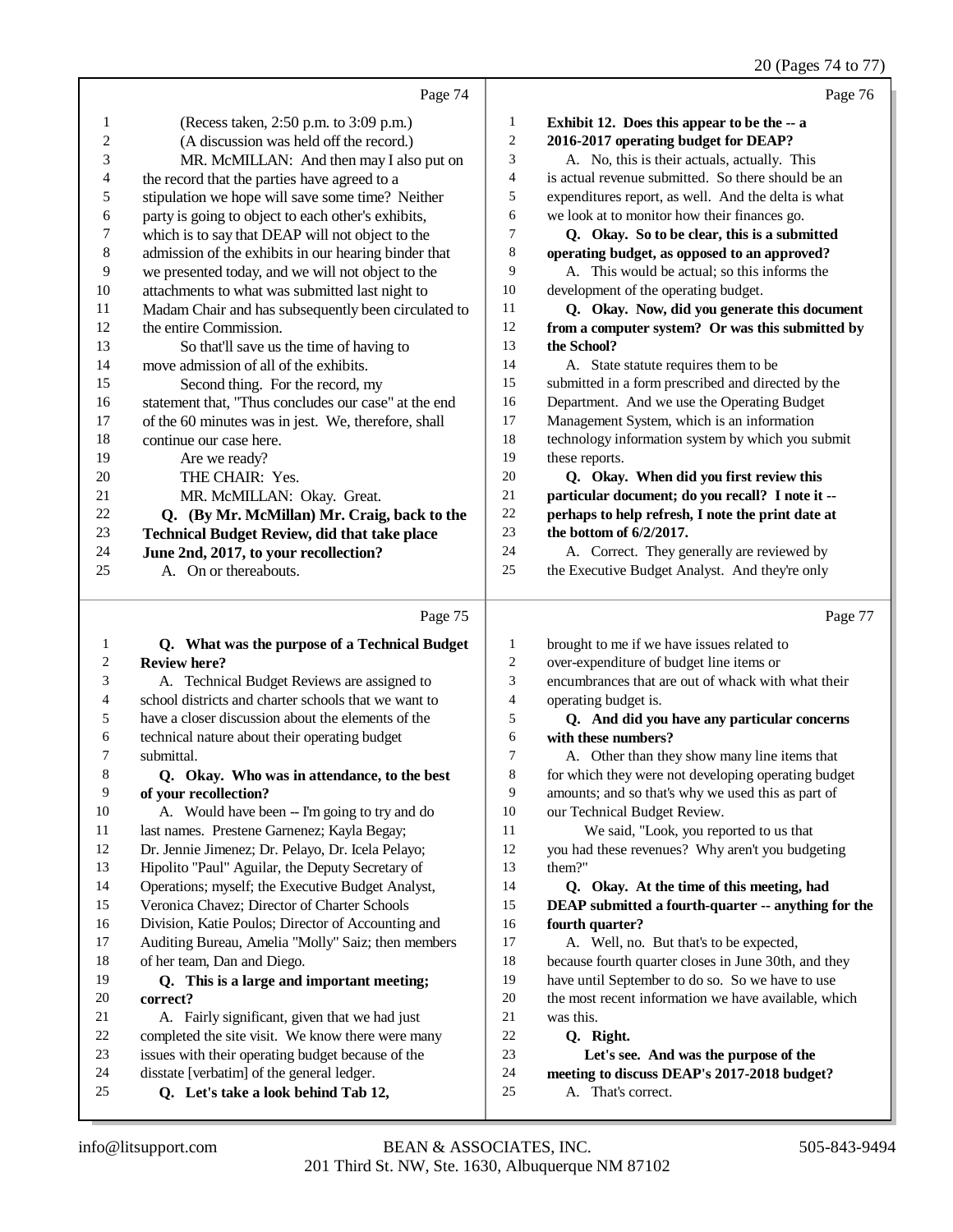21 (Pages 78 to 81)

|    |                                                      |    | $\angle 1$ (Fages 70 to 01                          |
|----|------------------------------------------------------|----|-----------------------------------------------------|
|    | Page 78                                              |    | Page 80                                             |
| 1  | Q. Okay. At the time of the meeting, had             | 1  | reconstructed the general ledger. It's my           |
| 2  | DEAP done so? Had they submitted anything with       | 2  | understanding that Sean has done his best at the    |
| 3  | respect to their 2017-2018 budget?                   | 3  | current moment.                                     |
| 4  | A. They had. But we were also having                 | 4  | Q. Okay. In your experience and/or opinion,         |
| 5  | troubles verifying the third-quarter revenues and    | 5  | how does one reconstruct a general ledger without   |
| 6  | expenditures and cash report by amounts, because     | 6  | having the appropriate documentation?               |
| 7  | none of the supporting documentation tied to amounts | 7  | A. It's extremely difficult, Mr. McMillan,          |
| 8  | in the bank account. And the general ledger was not  | 8  | counselors. They would have to make some            |
| 9  | reflective of amounts that they were trying to       | 9  | assumptions. Basically, all expenditures for which  |
| 10 | budget.                                              | 10 | there is missing documentation would have to be     |
| 11 | They were using -- they were making a lot            | 11 | coded to the operational fund, or if they couldn't  |
| 12 | of assumptions, because their general ledger was in  | 12 | track it by revenue, find it by fund account. There |
| 13 | such a state of disarray; hence, the tense nature of | 13 | would have to be some assumptions made.             |
| 14 | that Technical Operating Budget Review process.      | 14 | MR. McMILLAN: Okay. A quick thank-you to            |
| 15 | Q. Timeline-wise, when would DEAP's 2017-2018        | 15 | the individual who turned on the air conditioning.  |
| 16 | budget have been due?                                | 16 | That's wonderful.                                   |
| 17 | A. Well, they're staggered between April 13th        | 17 | Q. (By Mr. McMillan) Let's see. Can we take         |
| 18 | and June 30th. The statute requires them to be       | 18 | a look behind Tab 14? At Exhibit 14, this -- does   |
| 19 | submitted, but allows the flexibility for the        | 19 | this appear to be a 2017-2018 budget analysis?      |
| 20 | Secretary to determine the date. We ask them to      | 20 | A. Yes. This is the budget analysis from            |
| 21 | submit sometime earlier in April or May, and we      | 21 | which we develop each -- for every operating budget |
| 22 | didn't get a budget submitted until middle of June.  | 22 | in the State.                                       |
| 23 | Q. Okay. At the time of that submission, was         | 23 | Q. Your Department developed this?                  |
| 24 | it your understanding that DEAP had the appropriate  | 24 | A. That's correct.                                  |

 **Q. Does this document tell you anything -- or**

|                | Page 79                                             |                | Page 81                                                     |
|----------------|-----------------------------------------------------|----------------|-------------------------------------------------------------|
| 1              | A. Yes, because at that time, they had              | 1              | can you tell us what you see in this document that          |
| $\overline{c}$ | Charlotte Archuleta, who was a Licensed School      | $\overline{c}$ | might have been problematic or concerning about             |
| 3              | Business Official. So it was our hope that she      | 3              | <b>DEAP's budget?</b>                                       |
| 4              | would continue in perpetuity.                       | $\overline{4}$ | A. Sure.                                                    |
| 5              | Q. Did she?                                         | 5              | Membership is extremely low. Units are                      |
| 6              | A. No. She resigned when we -- after the --         | 6              | decreasing. Your year-over-year program cost is             |
| 7              | shortly after the Technical Budget Review, when we  | 7              | decreasing. All of that leads to -- and then mostly         |
| 8              | indicated that the amounts that were reflected on   | 8              | on Page 2, if you see under B, Cash Balance Trend,          |
| 9              | their operating budget should have tied to the      | 9              | where it says Actual Cash Balance is \$7,379 on hand,       |
| 10             | general ledger, and we told her that she was going  | 10             | and they're projecting to end FY '18 with zero              |
| 11             | to have to reconstruct the general ledger to        | 11             | dollars, that's extremely concerning to me. I don't         |
| 12             | determine the revenue and expenditures from the     | 12             | know how you open the doors and pay for things like         |
| 13             | previous year to determine the beginning cash       | 13             | turning the lights and heat on in the summer months         |
| 14             | balance and fund balance by fund.                   | 14             | and to start what they call "opening the doors cost"        |
| 15             | Q. That's a specific requirement of law?            | 15             | without some amount of cash budgeted.                       |
| 16             | A. That's a specific requirement of Generally       | 16             | And it was a big problem with this budget.                  |
| 17             | Accepted Accounting Principles. It's a requirement  | 17             | That's a direct result of over-expending the                |
| 18             | of the approval of the Public School Accounting     | 18             | revenues that they received.                                |
| 19             | Budget Manual for operating budget approval. It's a | 19             | Q. Is it generally accounting -- Generally                  |
| 20             | requirement of all manner of State law and federal  | 20             | <b>Accepted Accounting Principles to over -- overspend?</b> |
| 21             | laws.                                               | 21             | A. Well, no, it's -- it's not a violation of                |
| 22             | Q. To be clear, at the time, June 2nd, 2017,        | 22             | Generally Accepted Accounting Principles; but it is         |
| 23             | or thereabouts, this hasn't been done correctly;    | 23             | a violation of the Constitution of the State of New         |
| 24             | correct?                                            | 24             | Mexico, which school districts have very strict             |
| 25             | A. No. To my knowledge, they had not                | 25             | requirements of debt. You're not allowed to                 |

**licensed official to sign off on a budget?**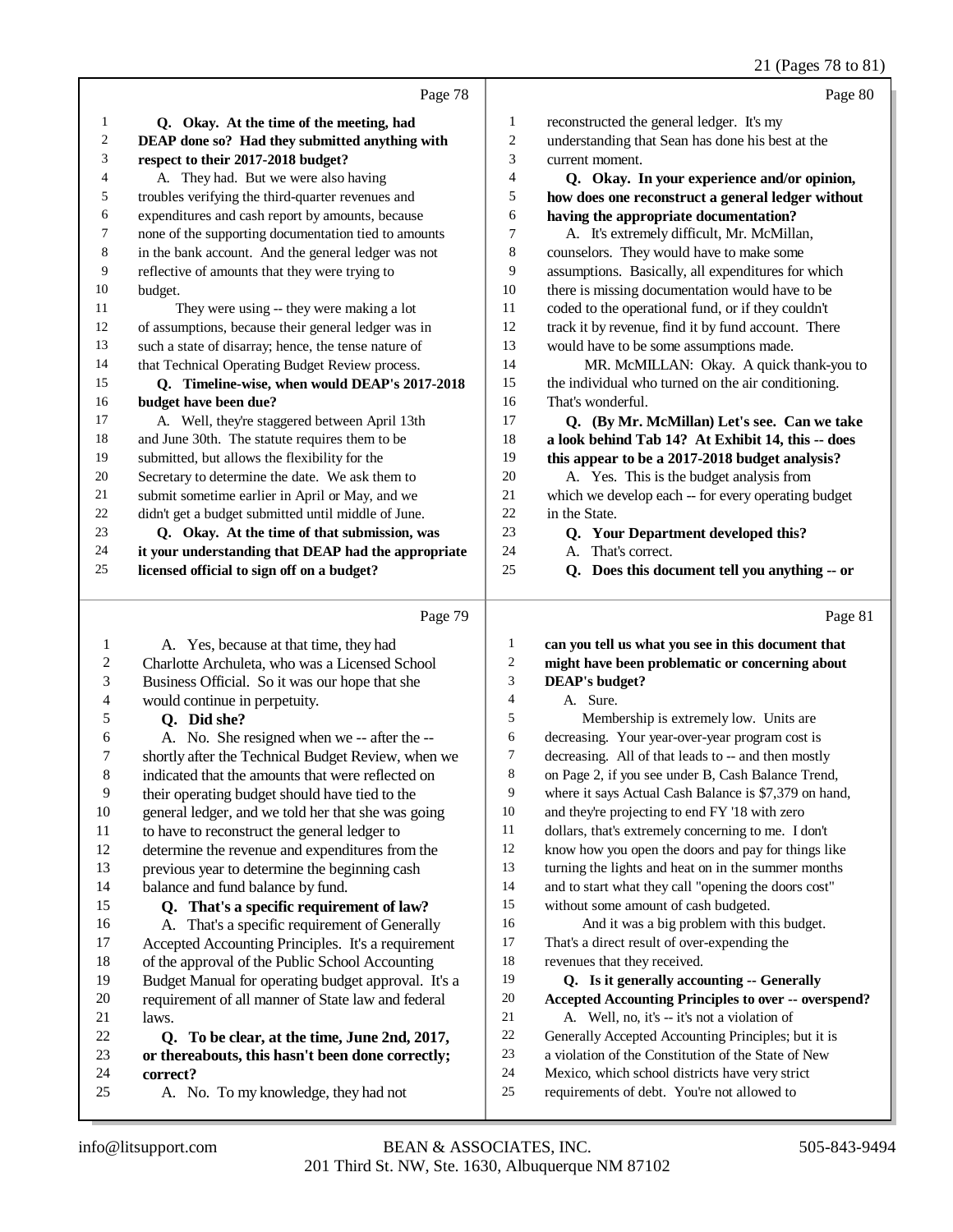#### 22 (Pages 82 to 85)

| Page 82<br>1<br>overspend all of the revenues for which you have,<br>$\mathbf{1}$<br>$\mathfrak{2}$<br>$\sqrt{2}$<br>budgets are submitted with the school site's<br>because the operational fund, if that's<br>3<br>3<br>over-expended, pushes you into other revenue fund<br>4<br>conjectures that they know how to do.<br>4<br>sources, like federal funds or grant requirements or<br>5<br>5<br>SB-9/House Bill 33, the Public School Buildings Act<br>6<br>and the Public School Capital Improvements Act.<br>6<br>7<br>7<br>All of those have strict requirements on<br>time of the June 2nd, 2017, technical review?<br>8<br>$\,8\,$<br>their use, and you can't use those for operational<br>A. Yes, that's right. That was -- that was<br>9<br>9<br>funds. So if you run red in the operational fund,<br>the state of the -- of the operating budget at the<br>10<br>10<br>you're, by definition, breaking other sections of<br>June 2nd review.<br>11<br>11<br>law.<br>12<br>12<br>Q. Let's turn to Exhibit No. 15.<br>this as the expected cash balance?<br>13<br>13<br>A. Can I? Yes. Would I? No.<br>A. Okay, sure.<br>14<br>14<br>Q. Do you recognize this document?<br>Q. And why not?<br>15<br>A. Because it is indicating that you're in<br>15<br>A. I do.<br>16<br>Q. Who would have developed this document?<br>16<br>17<br>17<br>set a budget for you if you refused to change it.<br>A. This document would have been developed by<br>18<br>18<br>Q. Okay. But it was changed?<br>the School.<br>19<br>19<br>A. Yes.<br>Q. Okay.<br>20<br>20<br>A. School Business Official.<br>Q. Okay. As we just discussed.<br>21<br>Q. By a School Business Official? Can you<br>21<br>Let's take a look at Exhibit 16.<br>22<br>22<br>explain to us what your concerns might have been<br>A. (Witness complies.)<br>23<br>23<br>about this document?<br>Q. At the top we read that this is a<br>24<br>24<br>A. This document is pretty self-explanatory.<br>25<br>25<br>It outlines revenues and expenditures, as well as<br>Questionnaire.<br>Page 83<br>Is this something that you also would have<br>the ending cash balance. Since this is developed<br>1<br>$\mathbf{1}$<br>$\boldsymbol{2}$<br>$\boldsymbol{2}$<br>had on hand at the -- around or about the June 2nd<br>prior to the school year end, I said, "You are not<br>3<br>3<br>going to go red into Operational. Please resubmit."<br>technical review?<br>Q. And is that exactly what they were<br>4<br>4<br>A. That's correct.<br>5<br>5<br>intending to do there with the parentheses around<br>Q. Tell us what this document is.<br>the number "\$2,510"?<br>6<br>A. It's a -- a document that I developed for<br>6<br>7<br>7<br>this operating budget cycle for all technical review<br>A. That's correct.<br>8<br>entities in order to get information to inform<br>8<br>Q. Is it your understanding, is this a<br>additional questions and discussions around the<br>9<br>9<br>violation of statute or anything else?<br>10<br>operating budget development for FY '18.<br>10<br>A. Well, it would have been a violation of<br>11<br>11<br>Q. Did you draft the questions, 1, 2, 3, 4,<br>the statute -- or the grant requirements that are<br>12<br>12<br>et cetera?<br>outlining the use of other funds, had they gone into<br>13<br>13<br>the red in operational fund.<br>A. I did.<br>14<br>14<br>Again, as you said -- as you saw earlier<br>Q. Who, to your understanding, would have<br>15<br>15<br>filled in the answers?<br>on the analysis document, after I rejected this and<br>16<br>16<br>A. The school is required to fill in the<br>said this is unacceptable, they submitted a document | Page 84 | down to the general-ledger-detail level. Operating<br>responsibility to adhere to State law, as they made<br>Q. Okay. And to be clear, was Exhibit 15 a<br>document that you would have had on hand around the<br>Q. Right. And can you approve a budget with<br>violation of other sections of law. And so I would |                                                    |    |
|-------------------------------------------------------------------------------------------------------------------------------------------------------------------------------------------------------------------------------------------------------------------------------------------------------------------------------------------------------------------------------------------------------------------------------------------------------------------------------------------------------------------------------------------------------------------------------------------------------------------------------------------------------------------------------------------------------------------------------------------------------------------------------------------------------------------------------------------------------------------------------------------------------------------------------------------------------------------------------------------------------------------------------------------------------------------------------------------------------------------------------------------------------------------------------------------------------------------------------------------------------------------------------------------------------------------------------------------------------------------------------------------------------------------------------------------------------------------------------------------------------------------------------------------------------------------------------------------------------------------------------------------------------------------------------------------------------------------------------------------------------------------------------------------------------------------------------------------------------------------------------------------------------------------------------------------------------------------------------------------------------------------------------------------------------------------------------------------------------------------------------------------------------------------------------------------------------------------------------------------------------------------------------------------------------------------------------------------------------------------------------------------------------------------------------------------------------------------------------------------------------------------------------------------------------------------------------------------------------------------------------------------------------------------------------------------------------------------------------------------------------------------------------------------------------------------------------------------------------------------------------------------------------------------------------------------------------------------------------------------------------------------------------------------------------------------------------------------------------------------------------------------------------------------------------------------------------------------------------------------------------------------------------------------------------------------------------------------------------------------------------------------------------------------------------------------------------------------------------------------------------------------------------------------------------------------------------------------------------------------------------------------------------------------------------------------|---------|---------------------------------------------------------------------------------------------------------------------------------------------------------------------------------------------------------------------------------------------------------------------------------------------------------------------|----------------------------------------------------|----|
|                                                                                                                                                                                                                                                                                                                                                                                                                                                                                                                                                                                                                                                                                                                                                                                                                                                                                                                                                                                                                                                                                                                                                                                                                                                                                                                                                                                                                                                                                                                                                                                                                                                                                                                                                                                                                                                                                                                                                                                                                                                                                                                                                                                                                                                                                                                                                                                                                                                                                                                                                                                                                                                                                                                                                                                                                                                                                                                                                                                                                                                                                                                                                                                                                                                                                                                                                                                                                                                                                                                                                                                                                                                                                           |         |                                                                                                                                                                                                                                                                                                                     |                                                    |    |
|                                                                                                                                                                                                                                                                                                                                                                                                                                                                                                                                                                                                                                                                                                                                                                                                                                                                                                                                                                                                                                                                                                                                                                                                                                                                                                                                                                                                                                                                                                                                                                                                                                                                                                                                                                                                                                                                                                                                                                                                                                                                                                                                                                                                                                                                                                                                                                                                                                                                                                                                                                                                                                                                                                                                                                                                                                                                                                                                                                                                                                                                                                                                                                                                                                                                                                                                                                                                                                                                                                                                                                                                                                                                                           |         |                                                                                                                                                                                                                                                                                                                     |                                                    |    |
|                                                                                                                                                                                                                                                                                                                                                                                                                                                                                                                                                                                                                                                                                                                                                                                                                                                                                                                                                                                                                                                                                                                                                                                                                                                                                                                                                                                                                                                                                                                                                                                                                                                                                                                                                                                                                                                                                                                                                                                                                                                                                                                                                                                                                                                                                                                                                                                                                                                                                                                                                                                                                                                                                                                                                                                                                                                                                                                                                                                                                                                                                                                                                                                                                                                                                                                                                                                                                                                                                                                                                                                                                                                                                           |         |                                                                                                                                                                                                                                                                                                                     |                                                    |    |
|                                                                                                                                                                                                                                                                                                                                                                                                                                                                                                                                                                                                                                                                                                                                                                                                                                                                                                                                                                                                                                                                                                                                                                                                                                                                                                                                                                                                                                                                                                                                                                                                                                                                                                                                                                                                                                                                                                                                                                                                                                                                                                                                                                                                                                                                                                                                                                                                                                                                                                                                                                                                                                                                                                                                                                                                                                                                                                                                                                                                                                                                                                                                                                                                                                                                                                                                                                                                                                                                                                                                                                                                                                                                                           |         |                                                                                                                                                                                                                                                                                                                     |                                                    |    |
|                                                                                                                                                                                                                                                                                                                                                                                                                                                                                                                                                                                                                                                                                                                                                                                                                                                                                                                                                                                                                                                                                                                                                                                                                                                                                                                                                                                                                                                                                                                                                                                                                                                                                                                                                                                                                                                                                                                                                                                                                                                                                                                                                                                                                                                                                                                                                                                                                                                                                                                                                                                                                                                                                                                                                                                                                                                                                                                                                                                                                                                                                                                                                                                                                                                                                                                                                                                                                                                                                                                                                                                                                                                                                           |         |                                                                                                                                                                                                                                                                                                                     |                                                    |    |
|                                                                                                                                                                                                                                                                                                                                                                                                                                                                                                                                                                                                                                                                                                                                                                                                                                                                                                                                                                                                                                                                                                                                                                                                                                                                                                                                                                                                                                                                                                                                                                                                                                                                                                                                                                                                                                                                                                                                                                                                                                                                                                                                                                                                                                                                                                                                                                                                                                                                                                                                                                                                                                                                                                                                                                                                                                                                                                                                                                                                                                                                                                                                                                                                                                                                                                                                                                                                                                                                                                                                                                                                                                                                                           |         |                                                                                                                                                                                                                                                                                                                     |                                                    |    |
|                                                                                                                                                                                                                                                                                                                                                                                                                                                                                                                                                                                                                                                                                                                                                                                                                                                                                                                                                                                                                                                                                                                                                                                                                                                                                                                                                                                                                                                                                                                                                                                                                                                                                                                                                                                                                                                                                                                                                                                                                                                                                                                                                                                                                                                                                                                                                                                                                                                                                                                                                                                                                                                                                                                                                                                                                                                                                                                                                                                                                                                                                                                                                                                                                                                                                                                                                                                                                                                                                                                                                                                                                                                                                           |         |                                                                                                                                                                                                                                                                                                                     |                                                    |    |
|                                                                                                                                                                                                                                                                                                                                                                                                                                                                                                                                                                                                                                                                                                                                                                                                                                                                                                                                                                                                                                                                                                                                                                                                                                                                                                                                                                                                                                                                                                                                                                                                                                                                                                                                                                                                                                                                                                                                                                                                                                                                                                                                                                                                                                                                                                                                                                                                                                                                                                                                                                                                                                                                                                                                                                                                                                                                                                                                                                                                                                                                                                                                                                                                                                                                                                                                                                                                                                                                                                                                                                                                                                                                                           |         |                                                                                                                                                                                                                                                                                                                     |                                                    |    |
|                                                                                                                                                                                                                                                                                                                                                                                                                                                                                                                                                                                                                                                                                                                                                                                                                                                                                                                                                                                                                                                                                                                                                                                                                                                                                                                                                                                                                                                                                                                                                                                                                                                                                                                                                                                                                                                                                                                                                                                                                                                                                                                                                                                                                                                                                                                                                                                                                                                                                                                                                                                                                                                                                                                                                                                                                                                                                                                                                                                                                                                                                                                                                                                                                                                                                                                                                                                                                                                                                                                                                                                                                                                                                           |         |                                                                                                                                                                                                                                                                                                                     |                                                    |    |
|                                                                                                                                                                                                                                                                                                                                                                                                                                                                                                                                                                                                                                                                                                                                                                                                                                                                                                                                                                                                                                                                                                                                                                                                                                                                                                                                                                                                                                                                                                                                                                                                                                                                                                                                                                                                                                                                                                                                                                                                                                                                                                                                                                                                                                                                                                                                                                                                                                                                                                                                                                                                                                                                                                                                                                                                                                                                                                                                                                                                                                                                                                                                                                                                                                                                                                                                                                                                                                                                                                                                                                                                                                                                                           |         |                                                                                                                                                                                                                                                                                                                     |                                                    |    |
|                                                                                                                                                                                                                                                                                                                                                                                                                                                                                                                                                                                                                                                                                                                                                                                                                                                                                                                                                                                                                                                                                                                                                                                                                                                                                                                                                                                                                                                                                                                                                                                                                                                                                                                                                                                                                                                                                                                                                                                                                                                                                                                                                                                                                                                                                                                                                                                                                                                                                                                                                                                                                                                                                                                                                                                                                                                                                                                                                                                                                                                                                                                                                                                                                                                                                                                                                                                                                                                                                                                                                                                                                                                                                           |         |                                                                                                                                                                                                                                                                                                                     |                                                    |    |
|                                                                                                                                                                                                                                                                                                                                                                                                                                                                                                                                                                                                                                                                                                                                                                                                                                                                                                                                                                                                                                                                                                                                                                                                                                                                                                                                                                                                                                                                                                                                                                                                                                                                                                                                                                                                                                                                                                                                                                                                                                                                                                                                                                                                                                                                                                                                                                                                                                                                                                                                                                                                                                                                                                                                                                                                                                                                                                                                                                                                                                                                                                                                                                                                                                                                                                                                                                                                                                                                                                                                                                                                                                                                                           |         |                                                                                                                                                                                                                                                                                                                     |                                                    |    |
|                                                                                                                                                                                                                                                                                                                                                                                                                                                                                                                                                                                                                                                                                                                                                                                                                                                                                                                                                                                                                                                                                                                                                                                                                                                                                                                                                                                                                                                                                                                                                                                                                                                                                                                                                                                                                                                                                                                                                                                                                                                                                                                                                                                                                                                                                                                                                                                                                                                                                                                                                                                                                                                                                                                                                                                                                                                                                                                                                                                                                                                                                                                                                                                                                                                                                                                                                                                                                                                                                                                                                                                                                                                                                           |         |                                                                                                                                                                                                                                                                                                                     |                                                    |    |
|                                                                                                                                                                                                                                                                                                                                                                                                                                                                                                                                                                                                                                                                                                                                                                                                                                                                                                                                                                                                                                                                                                                                                                                                                                                                                                                                                                                                                                                                                                                                                                                                                                                                                                                                                                                                                                                                                                                                                                                                                                                                                                                                                                                                                                                                                                                                                                                                                                                                                                                                                                                                                                                                                                                                                                                                                                                                                                                                                                                                                                                                                                                                                                                                                                                                                                                                                                                                                                                                                                                                                                                                                                                                                           |         |                                                                                                                                                                                                                                                                                                                     |                                                    |    |
|                                                                                                                                                                                                                                                                                                                                                                                                                                                                                                                                                                                                                                                                                                                                                                                                                                                                                                                                                                                                                                                                                                                                                                                                                                                                                                                                                                                                                                                                                                                                                                                                                                                                                                                                                                                                                                                                                                                                                                                                                                                                                                                                                                                                                                                                                                                                                                                                                                                                                                                                                                                                                                                                                                                                                                                                                                                                                                                                                                                                                                                                                                                                                                                                                                                                                                                                                                                                                                                                                                                                                                                                                                                                                           |         |                                                                                                                                                                                                                                                                                                                     |                                                    |    |
|                                                                                                                                                                                                                                                                                                                                                                                                                                                                                                                                                                                                                                                                                                                                                                                                                                                                                                                                                                                                                                                                                                                                                                                                                                                                                                                                                                                                                                                                                                                                                                                                                                                                                                                                                                                                                                                                                                                                                                                                                                                                                                                                                                                                                                                                                                                                                                                                                                                                                                                                                                                                                                                                                                                                                                                                                                                                                                                                                                                                                                                                                                                                                                                                                                                                                                                                                                                                                                                                                                                                                                                                                                                                                           |         |                                                                                                                                                                                                                                                                                                                     |                                                    |    |
|                                                                                                                                                                                                                                                                                                                                                                                                                                                                                                                                                                                                                                                                                                                                                                                                                                                                                                                                                                                                                                                                                                                                                                                                                                                                                                                                                                                                                                                                                                                                                                                                                                                                                                                                                                                                                                                                                                                                                                                                                                                                                                                                                                                                                                                                                                                                                                                                                                                                                                                                                                                                                                                                                                                                                                                                                                                                                                                                                                                                                                                                                                                                                                                                                                                                                                                                                                                                                                                                                                                                                                                                                                                                                           |         |                                                                                                                                                                                                                                                                                                                     |                                                    |    |
|                                                                                                                                                                                                                                                                                                                                                                                                                                                                                                                                                                                                                                                                                                                                                                                                                                                                                                                                                                                                                                                                                                                                                                                                                                                                                                                                                                                                                                                                                                                                                                                                                                                                                                                                                                                                                                                                                                                                                                                                                                                                                                                                                                                                                                                                                                                                                                                                                                                                                                                                                                                                                                                                                                                                                                                                                                                                                                                                                                                                                                                                                                                                                                                                                                                                                                                                                                                                                                                                                                                                                                                                                                                                                           |         |                                                                                                                                                                                                                                                                                                                     |                                                    |    |
|                                                                                                                                                                                                                                                                                                                                                                                                                                                                                                                                                                                                                                                                                                                                                                                                                                                                                                                                                                                                                                                                                                                                                                                                                                                                                                                                                                                                                                                                                                                                                                                                                                                                                                                                                                                                                                                                                                                                                                                                                                                                                                                                                                                                                                                                                                                                                                                                                                                                                                                                                                                                                                                                                                                                                                                                                                                                                                                                                                                                                                                                                                                                                                                                                                                                                                                                                                                                                                                                                                                                                                                                                                                                                           |         |                                                                                                                                                                                                                                                                                                                     |                                                    |    |
|                                                                                                                                                                                                                                                                                                                                                                                                                                                                                                                                                                                                                                                                                                                                                                                                                                                                                                                                                                                                                                                                                                                                                                                                                                                                                                                                                                                                                                                                                                                                                                                                                                                                                                                                                                                                                                                                                                                                                                                                                                                                                                                                                                                                                                                                                                                                                                                                                                                                                                                                                                                                                                                                                                                                                                                                                                                                                                                                                                                                                                                                                                                                                                                                                                                                                                                                                                                                                                                                                                                                                                                                                                                                                           |         |                                                                                                                                                                                                                                                                                                                     |                                                    |    |
|                                                                                                                                                                                                                                                                                                                                                                                                                                                                                                                                                                                                                                                                                                                                                                                                                                                                                                                                                                                                                                                                                                                                                                                                                                                                                                                                                                                                                                                                                                                                                                                                                                                                                                                                                                                                                                                                                                                                                                                                                                                                                                                                                                                                                                                                                                                                                                                                                                                                                                                                                                                                                                                                                                                                                                                                                                                                                                                                                                                                                                                                                                                                                                                                                                                                                                                                                                                                                                                                                                                                                                                                                                                                                           |         |                                                                                                                                                                                                                                                                                                                     |                                                    |    |
|                                                                                                                                                                                                                                                                                                                                                                                                                                                                                                                                                                                                                                                                                                                                                                                                                                                                                                                                                                                                                                                                                                                                                                                                                                                                                                                                                                                                                                                                                                                                                                                                                                                                                                                                                                                                                                                                                                                                                                                                                                                                                                                                                                                                                                                                                                                                                                                                                                                                                                                                                                                                                                                                                                                                                                                                                                                                                                                                                                                                                                                                                                                                                                                                                                                                                                                                                                                                                                                                                                                                                                                                                                                                                           |         |                                                                                                                                                                                                                                                                                                                     |                                                    |    |
|                                                                                                                                                                                                                                                                                                                                                                                                                                                                                                                                                                                                                                                                                                                                                                                                                                                                                                                                                                                                                                                                                                                                                                                                                                                                                                                                                                                                                                                                                                                                                                                                                                                                                                                                                                                                                                                                                                                                                                                                                                                                                                                                                                                                                                                                                                                                                                                                                                                                                                                                                                                                                                                                                                                                                                                                                                                                                                                                                                                                                                                                                                                                                                                                                                                                                                                                                                                                                                                                                                                                                                                                                                                                                           |         |                                                                                                                                                                                                                                                                                                                     |                                                    |    |
|                                                                                                                                                                                                                                                                                                                                                                                                                                                                                                                                                                                                                                                                                                                                                                                                                                                                                                                                                                                                                                                                                                                                                                                                                                                                                                                                                                                                                                                                                                                                                                                                                                                                                                                                                                                                                                                                                                                                                                                                                                                                                                                                                                                                                                                                                                                                                                                                                                                                                                                                                                                                                                                                                                                                                                                                                                                                                                                                                                                                                                                                                                                                                                                                                                                                                                                                                                                                                                                                                                                                                                                                                                                                                           |         |                                                                                                                                                                                                                                                                                                                     |                                                    |    |
|                                                                                                                                                                                                                                                                                                                                                                                                                                                                                                                                                                                                                                                                                                                                                                                                                                                                                                                                                                                                                                                                                                                                                                                                                                                                                                                                                                                                                                                                                                                                                                                                                                                                                                                                                                                                                                                                                                                                                                                                                                                                                                                                                                                                                                                                                                                                                                                                                                                                                                                                                                                                                                                                                                                                                                                                                                                                                                                                                                                                                                                                                                                                                                                                                                                                                                                                                                                                                                                                                                                                                                                                                                                                                           |         | 2017-2018 Technical Operating Budget Review                                                                                                                                                                                                                                                                         |                                                    |    |
|                                                                                                                                                                                                                                                                                                                                                                                                                                                                                                                                                                                                                                                                                                                                                                                                                                                                                                                                                                                                                                                                                                                                                                                                                                                                                                                                                                                                                                                                                                                                                                                                                                                                                                                                                                                                                                                                                                                                                                                                                                                                                                                                                                                                                                                                                                                                                                                                                                                                                                                                                                                                                                                                                                                                                                                                                                                                                                                                                                                                                                                                                                                                                                                                                                                                                                                                                                                                                                                                                                                                                                                                                                                                                           |         |                                                                                                                                                                                                                                                                                                                     |                                                    |    |
|                                                                                                                                                                                                                                                                                                                                                                                                                                                                                                                                                                                                                                                                                                                                                                                                                                                                                                                                                                                                                                                                                                                                                                                                                                                                                                                                                                                                                                                                                                                                                                                                                                                                                                                                                                                                                                                                                                                                                                                                                                                                                                                                                                                                                                                                                                                                                                                                                                                                                                                                                                                                                                                                                                                                                                                                                                                                                                                                                                                                                                                                                                                                                                                                                                                                                                                                                                                                                                                                                                                                                                                                                                                                                           | Page 85 |                                                                                                                                                                                                                                                                                                                     |                                                    |    |
|                                                                                                                                                                                                                                                                                                                                                                                                                                                                                                                                                                                                                                                                                                                                                                                                                                                                                                                                                                                                                                                                                                                                                                                                                                                                                                                                                                                                                                                                                                                                                                                                                                                                                                                                                                                                                                                                                                                                                                                                                                                                                                                                                                                                                                                                                                                                                                                                                                                                                                                                                                                                                                                                                                                                                                                                                                                                                                                                                                                                                                                                                                                                                                                                                                                                                                                                                                                                                                                                                                                                                                                                                                                                                           |         |                                                                                                                                                                                                                                                                                                                     |                                                    |    |
|                                                                                                                                                                                                                                                                                                                                                                                                                                                                                                                                                                                                                                                                                                                                                                                                                                                                                                                                                                                                                                                                                                                                                                                                                                                                                                                                                                                                                                                                                                                                                                                                                                                                                                                                                                                                                                                                                                                                                                                                                                                                                                                                                                                                                                                                                                                                                                                                                                                                                                                                                                                                                                                                                                                                                                                                                                                                                                                                                                                                                                                                                                                                                                                                                                                                                                                                                                                                                                                                                                                                                                                                                                                                                           |         |                                                                                                                                                                                                                                                                                                                     |                                                    |    |
|                                                                                                                                                                                                                                                                                                                                                                                                                                                                                                                                                                                                                                                                                                                                                                                                                                                                                                                                                                                                                                                                                                                                                                                                                                                                                                                                                                                                                                                                                                                                                                                                                                                                                                                                                                                                                                                                                                                                                                                                                                                                                                                                                                                                                                                                                                                                                                                                                                                                                                                                                                                                                                                                                                                                                                                                                                                                                                                                                                                                                                                                                                                                                                                                                                                                                                                                                                                                                                                                                                                                                                                                                                                                                           |         |                                                                                                                                                                                                                                                                                                                     |                                                    |    |
|                                                                                                                                                                                                                                                                                                                                                                                                                                                                                                                                                                                                                                                                                                                                                                                                                                                                                                                                                                                                                                                                                                                                                                                                                                                                                                                                                                                                                                                                                                                                                                                                                                                                                                                                                                                                                                                                                                                                                                                                                                                                                                                                                                                                                                                                                                                                                                                                                                                                                                                                                                                                                                                                                                                                                                                                                                                                                                                                                                                                                                                                                                                                                                                                                                                                                                                                                                                                                                                                                                                                                                                                                                                                                           |         |                                                                                                                                                                                                                                                                                                                     |                                                    |    |
|                                                                                                                                                                                                                                                                                                                                                                                                                                                                                                                                                                                                                                                                                                                                                                                                                                                                                                                                                                                                                                                                                                                                                                                                                                                                                                                                                                                                                                                                                                                                                                                                                                                                                                                                                                                                                                                                                                                                                                                                                                                                                                                                                                                                                                                                                                                                                                                                                                                                                                                                                                                                                                                                                                                                                                                                                                                                                                                                                                                                                                                                                                                                                                                                                                                                                                                                                                                                                                                                                                                                                                                                                                                                                           |         |                                                                                                                                                                                                                                                                                                                     |                                                    |    |
|                                                                                                                                                                                                                                                                                                                                                                                                                                                                                                                                                                                                                                                                                                                                                                                                                                                                                                                                                                                                                                                                                                                                                                                                                                                                                                                                                                                                                                                                                                                                                                                                                                                                                                                                                                                                                                                                                                                                                                                                                                                                                                                                                                                                                                                                                                                                                                                                                                                                                                                                                                                                                                                                                                                                                                                                                                                                                                                                                                                                                                                                                                                                                                                                                                                                                                                                                                                                                                                                                                                                                                                                                                                                                           |         |                                                                                                                                                                                                                                                                                                                     |                                                    |    |
|                                                                                                                                                                                                                                                                                                                                                                                                                                                                                                                                                                                                                                                                                                                                                                                                                                                                                                                                                                                                                                                                                                                                                                                                                                                                                                                                                                                                                                                                                                                                                                                                                                                                                                                                                                                                                                                                                                                                                                                                                                                                                                                                                                                                                                                                                                                                                                                                                                                                                                                                                                                                                                                                                                                                                                                                                                                                                                                                                                                                                                                                                                                                                                                                                                                                                                                                                                                                                                                                                                                                                                                                                                                                                           |         |                                                                                                                                                                                                                                                                                                                     |                                                    |    |
|                                                                                                                                                                                                                                                                                                                                                                                                                                                                                                                                                                                                                                                                                                                                                                                                                                                                                                                                                                                                                                                                                                                                                                                                                                                                                                                                                                                                                                                                                                                                                                                                                                                                                                                                                                                                                                                                                                                                                                                                                                                                                                                                                                                                                                                                                                                                                                                                                                                                                                                                                                                                                                                                                                                                                                                                                                                                                                                                                                                                                                                                                                                                                                                                                                                                                                                                                                                                                                                                                                                                                                                                                                                                                           |         |                                                                                                                                                                                                                                                                                                                     |                                                    |    |
|                                                                                                                                                                                                                                                                                                                                                                                                                                                                                                                                                                                                                                                                                                                                                                                                                                                                                                                                                                                                                                                                                                                                                                                                                                                                                                                                                                                                                                                                                                                                                                                                                                                                                                                                                                                                                                                                                                                                                                                                                                                                                                                                                                                                                                                                                                                                                                                                                                                                                                                                                                                                                                                                                                                                                                                                                                                                                                                                                                                                                                                                                                                                                                                                                                                                                                                                                                                                                                                                                                                                                                                                                                                                                           |         |                                                                                                                                                                                                                                                                                                                     |                                                    |    |
|                                                                                                                                                                                                                                                                                                                                                                                                                                                                                                                                                                                                                                                                                                                                                                                                                                                                                                                                                                                                                                                                                                                                                                                                                                                                                                                                                                                                                                                                                                                                                                                                                                                                                                                                                                                                                                                                                                                                                                                                                                                                                                                                                                                                                                                                                                                                                                                                                                                                                                                                                                                                                                                                                                                                                                                                                                                                                                                                                                                                                                                                                                                                                                                                                                                                                                                                                                                                                                                                                                                                                                                                                                                                                           |         |                                                                                                                                                                                                                                                                                                                     |                                                    |    |
|                                                                                                                                                                                                                                                                                                                                                                                                                                                                                                                                                                                                                                                                                                                                                                                                                                                                                                                                                                                                                                                                                                                                                                                                                                                                                                                                                                                                                                                                                                                                                                                                                                                                                                                                                                                                                                                                                                                                                                                                                                                                                                                                                                                                                                                                                                                                                                                                                                                                                                                                                                                                                                                                                                                                                                                                                                                                                                                                                                                                                                                                                                                                                                                                                                                                                                                                                                                                                                                                                                                                                                                                                                                                                           |         |                                                                                                                                                                                                                                                                                                                     |                                                    |    |
|                                                                                                                                                                                                                                                                                                                                                                                                                                                                                                                                                                                                                                                                                                                                                                                                                                                                                                                                                                                                                                                                                                                                                                                                                                                                                                                                                                                                                                                                                                                                                                                                                                                                                                                                                                                                                                                                                                                                                                                                                                                                                                                                                                                                                                                                                                                                                                                                                                                                                                                                                                                                                                                                                                                                                                                                                                                                                                                                                                                                                                                                                                                                                                                                                                                                                                                                                                                                                                                                                                                                                                                                                                                                                           |         |                                                                                                                                                                                                                                                                                                                     |                                                    |    |
|                                                                                                                                                                                                                                                                                                                                                                                                                                                                                                                                                                                                                                                                                                                                                                                                                                                                                                                                                                                                                                                                                                                                                                                                                                                                                                                                                                                                                                                                                                                                                                                                                                                                                                                                                                                                                                                                                                                                                                                                                                                                                                                                                                                                                                                                                                                                                                                                                                                                                                                                                                                                                                                                                                                                                                                                                                                                                                                                                                                                                                                                                                                                                                                                                                                                                                                                                                                                                                                                                                                                                                                                                                                                                           |         |                                                                                                                                                                                                                                                                                                                     |                                                    |    |
|                                                                                                                                                                                                                                                                                                                                                                                                                                                                                                                                                                                                                                                                                                                                                                                                                                                                                                                                                                                                                                                                                                                                                                                                                                                                                                                                                                                                                                                                                                                                                                                                                                                                                                                                                                                                                                                                                                                                                                                                                                                                                                                                                                                                                                                                                                                                                                                                                                                                                                                                                                                                                                                                                                                                                                                                                                                                                                                                                                                                                                                                                                                                                                                                                                                                                                                                                                                                                                                                                                                                                                                                                                                                                           |         |                                                                                                                                                                                                                                                                                                                     |                                                    |    |
|                                                                                                                                                                                                                                                                                                                                                                                                                                                                                                                                                                                                                                                                                                                                                                                                                                                                                                                                                                                                                                                                                                                                                                                                                                                                                                                                                                                                                                                                                                                                                                                                                                                                                                                                                                                                                                                                                                                                                                                                                                                                                                                                                                                                                                                                                                                                                                                                                                                                                                                                                                                                                                                                                                                                                                                                                                                                                                                                                                                                                                                                                                                                                                                                                                                                                                                                                                                                                                                                                                                                                                                                                                                                                           |         |                                                                                                                                                                                                                                                                                                                     |                                                    |    |
|                                                                                                                                                                                                                                                                                                                                                                                                                                                                                                                                                                                                                                                                                                                                                                                                                                                                                                                                                                                                                                                                                                                                                                                                                                                                                                                                                                                                                                                                                                                                                                                                                                                                                                                                                                                                                                                                                                                                                                                                                                                                                                                                                                                                                                                                                                                                                                                                                                                                                                                                                                                                                                                                                                                                                                                                                                                                                                                                                                                                                                                                                                                                                                                                                                                                                                                                                                                                                                                                                                                                                                                                                                                                                           |         |                                                                                                                                                                                                                                                                                                                     |                                                    |    |
| 17                                                                                                                                                                                                                                                                                                                                                                                                                                                                                                                                                                                                                                                                                                                                                                                                                                                                                                                                                                                                                                                                                                                                                                                                                                                                                                                                                                                                                                                                                                                                                                                                                                                                                                                                                                                                                                                                                                                                                                                                                                                                                                                                                                                                                                                                                                                                                                                                                                                                                                                                                                                                                                                                                                                                                                                                                                                                                                                                                                                                                                                                                                                                                                                                                                                                                                                                                                                                                                                                                                                                                                                                                                                                                        |         | answers; the School Business Official, in concert                                                                                                                                                                                                                                                                   | that said they were going to close with \$7,000 in | 17 |
| 18<br>18<br>with the school management.<br>the black.                                                                                                                                                                                                                                                                                                                                                                                                                                                                                                                                                                                                                                                                                                                                                                                                                                                                                                                                                                                                                                                                                                                                                                                                                                                                                                                                                                                                                                                                                                                                                                                                                                                                                                                                                                                                                                                                                                                                                                                                                                                                                                                                                                                                                                                                                                                                                                                                                                                                                                                                                                                                                                                                                                                                                                                                                                                                                                                                                                                                                                                                                                                                                                                                                                                                                                                                                                                                                                                                                                                                                                                                                                     |         |                                                                                                                                                                                                                                                                                                                     |                                                    |    |
| 19<br>19<br>Q. And how -- how did that come about?                                                                                                                                                                                                                                                                                                                                                                                                                                                                                                                                                                                                                                                                                                                                                                                                                                                                                                                                                                                                                                                                                                                                                                                                                                                                                                                                                                                                                                                                                                                                                                                                                                                                                                                                                                                                                                                                                                                                                                                                                                                                                                                                                                                                                                                                                                                                                                                                                                                                                                                                                                                                                                                                                                                                                                                                                                                                                                                                                                                                                                                                                                                                                                                                                                                                                                                                                                                                                                                                                                                                                                                                                                        |         | Q. Okay. Let's take a look at the second                                                                                                                                                                                                                                                                            |                                                    |    |
| 20<br>20<br>A. Probably through reclassification of                                                                                                                                                                                                                                                                                                                                                                                                                                                                                                                                                                                                                                                                                                                                                                                                                                                                                                                                                                                                                                                                                                                                                                                                                                                                                                                                                                                                                                                                                                                                                                                                                                                                                                                                                                                                                                                                                                                                                                                                                                                                                                                                                                                                                                                                                                                                                                                                                                                                                                                                                                                                                                                                                                                                                                                                                                                                                                                                                                                                                                                                                                                                                                                                                                                                                                                                                                                                                                                                                                                                                                                                                                       |         | page of this document and the Question No. 11.                                                                                                                                                                                                                                                                      |                                                    |    |
| 21<br>21<br>encumbrances, probably deciding to spend less money                                                                                                                                                                                                                                                                                                                                                                                                                                                                                                                                                                                                                                                                                                                                                                                                                                                                                                                                                                                                                                                                                                                                                                                                                                                                                                                                                                                                                                                                                                                                                                                                                                                                                                                                                                                                                                                                                                                                                                                                                                                                                                                                                                                                                                                                                                                                                                                                                                                                                                                                                                                                                                                                                                                                                                                                                                                                                                                                                                                                                                                                                                                                                                                                                                                                                                                                                                                                                                                                                                                                                                                                                           |         | The question is posed, "Did your budget                                                                                                                                                                                                                                                                             |                                                    |    |
| 22<br>$22\,$<br>after I told them that you can't go into the red.                                                                                                                                                                                                                                                                                                                                                                                                                                                                                                                                                                                                                                                                                                                                                                                                                                                                                                                                                                                                                                                                                                                                                                                                                                                                                                                                                                                                                                                                                                                                                                                                                                                                                                                                                                                                                                                                                                                                                                                                                                                                                                                                                                                                                                                                                                                                                                                                                                                                                                                                                                                                                                                                                                                                                                                                                                                                                                                                                                                                                                                                                                                                                                                                                                                                                                                                                                                                                                                                                                                                                                                                                         |         | submission include all revenues for which you showed                                                                                                                                                                                                                                                                |                                                    |    |
|                                                                                                                                                                                                                                                                                                                                                                                                                                                                                                                                                                                                                                                                                                                                                                                                                                                                                                                                                                                                                                                                                                                                                                                                                                                                                                                                                                                                                                                                                                                                                                                                                                                                                                                                                                                                                                                                                                                                                                                                                                                                                                                                                                                                                                                                                                                                                                                                                                                                                                                                                                                                                                                                                                                                                                                                                                                                                                                                                                                                                                                                                                                                                                                                                                                                                                                                                                                                                                                                                                                                                                                                                                                                                           |         | actual FY17 revenues? If not, why not?"                                                                                                                                                                                                                                                                             | Q. Got you.                                        | 23 |
| 23                                                                                                                                                                                                                                                                                                                                                                                                                                                                                                                                                                                                                                                                                                                                                                                                                                                                                                                                                                                                                                                                                                                                                                                                                                                                                                                                                                                                                                                                                                                                                                                                                                                                                                                                                                                                                                                                                                                                                                                                                                                                                                                                                                                                                                                                                                                                                                                                                                                                                                                                                                                                                                                                                                                                                                                                                                                                                                                                                                                                                                                                                                                                                                                                                                                                                                                                                                                                                                                                                                                                                                                                                                                                                        |         | 24<br>The answer -- we can read -- is "Yes."                                                                                                                                                                                                                                                                        | A. But all of that is conjecture, Counselor,       | 24 |

because, again, review and verification does not get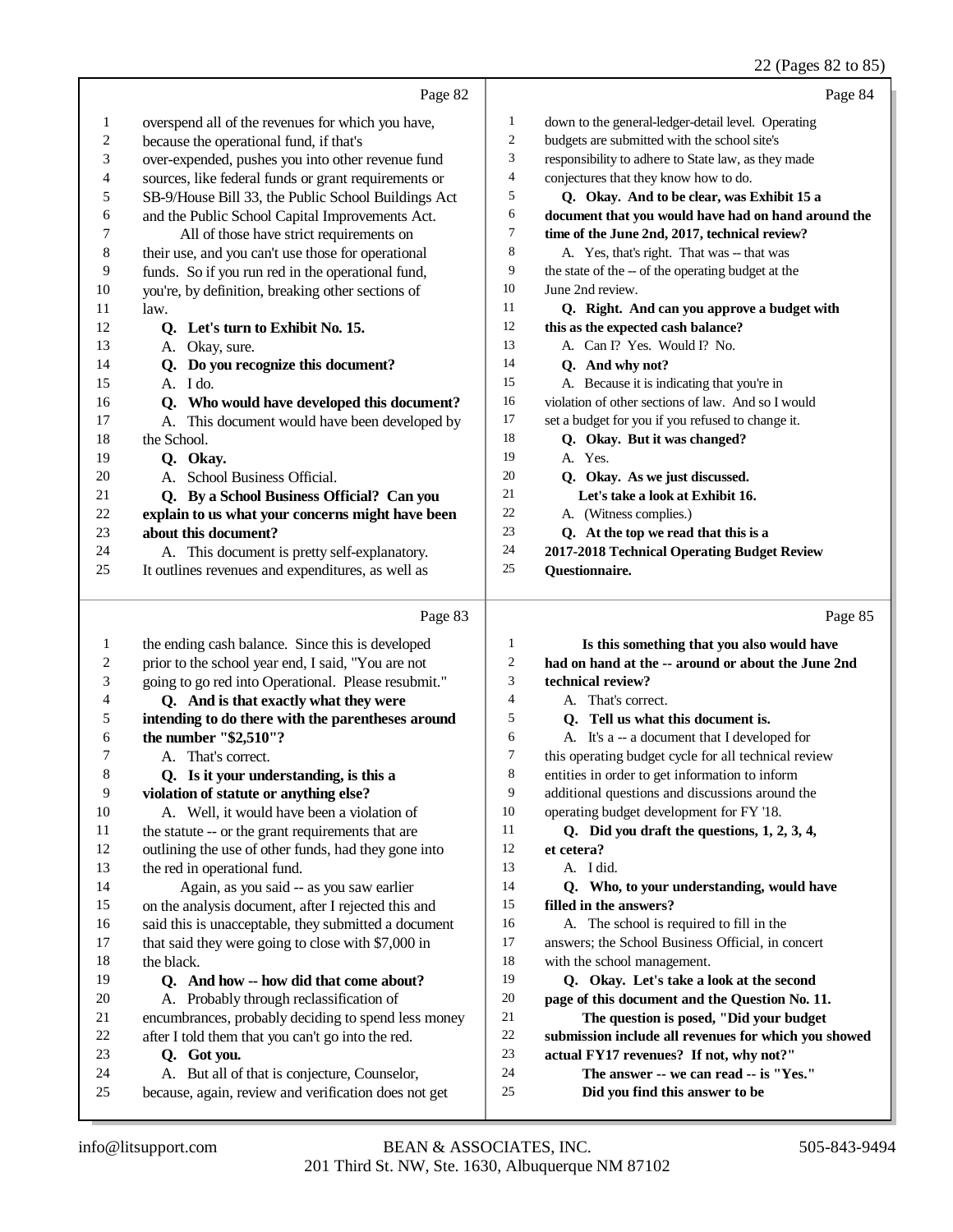#### 23 (Pages 86 to 89)

|    |                                                     |    | $\sim$                                               |
|----|-----------------------------------------------------|----|------------------------------------------------------|
|    | Page 86                                             |    | Page 88                                              |
| 1  | problematic?                                        | 1  | are the potential ramifications, should they not --  |
| 2  | A. I did, because of all of the issues that I       | 2  | should the school not be closely monitored and       |
| 3  | stated earlier about the third-quarter actual       | 3  | supervised with respect to its budget?               |
| 4  | revenues received, as well as the fact that I --    | 4  | A. Mostly, those will occur in their                 |
| 5  | under their own admission, they were receiving      | 5  | Independent Public Audit. When you are not           |
| 6  | IDEA-B funds and grants from the NACA Inspired      | 6  | establishing budget authority and spending money     |
| 7  | Schools Network, and neither of those funds were    | 7  | without the ability to do so, it's an audit finding. |
| 8  | budgeted.                                           | 8  | When you have issues related to the use of federal   |
| 9  | Q. Did you accept this answer as true at the        | 9  | grant funds, it's an audit finding. So many of       |
| 10 | time, this "Yes" answer?                            | 10 | those will come out in that.                         |
| 11 | A. No.                                              | 11 | But the bigger issue is the ability of the           |
| 12 | Q. Is that your handwriting to the right?           | 12 | School to be financially sustainable. They're not    |
| 13 | A. It is my -- my unfortunate handwriting,          | 13 | going to be able to ensure that they're not          |
| 14 | yes. I'll try to write better in the future.        | 14 | over-expending the revenues that they have if        |
| 15 | Q. Okay. Based on all the information you           | 15 | they're not using a budget as a document to ensure   |
| 16 | received from DEAP at the -- at this review, or     | 16 | that their actuals are on track.                     |
| 17 | prior, at the site visit, did the School, at the    | 17 | Q. Let's take a look at Exhibit 17. This is          |
| 18 | time, in your opinion, have a functioning, legally  | 18 | an Operating Budget Review, apparently completed by  |
| 19 | compliant general ledger?                           | 19 | <b>Vincent Vigil.</b>                                |
| 20 | A. No, no, not the general ledger.                  | 20 | Can you tell me who Vincent Vigil is?                |
| 21 | Q. Thus requiring reconstruction?                   | 21 | A. Sure. He's a manager for Veronica Chavez,         |
| 22 | A. Yes, it would have had to have required          | 22 | Business -- I'm sorry -- the Executive Budget        |
| 23 | some reconstruction by fund.                        | 23 | Analyst for this school.                             |
| 24 | Q. Okay. And based on all the information           | 24 | Q. So he's a PED official?                           |
| 25 | you received from DEAP at the time, did the school  | 25 | A. He is.                                            |
|    | Page 87                                             |    | Page 89                                              |
| 1  | have the documentation required to reconstruct a    | 1  | Q. Was this a document created at or around          |
| 2  | general ledger?                                     | 2  | the June 2nd technical review?                       |
| 3  | A. I don't know, Counsel.                           | 3  | A. This would have been completed prior to           |
| 4  | Q. So did the -- ultimately, did the                | 4  | that; probably around May 31st.                      |
| 5  | initial -- or the 2017-2018 operating budget        | 5  | Q. Sure. Do you see at the bottom where it           |
| 6  | submitted to you by DEAP, did it conform to law?    | 6  | says, "As you are well aware, the charter is in      |
| 7  | A. After review and verification process and        | 7  | disarray at the moment and a firm grasp of the       |
| 8  | the -- some of the required changes, yes, it was in | 8  | charter's finances does not appear to be there at    |
| 9  | a state by which we could actually legally approve  | 9  | this point. Lots of cleaning up to do and trying to  |
| 10 | it.                                                 | 10 | make sense of what is reflected in the system is     |
| 11 | Q. Did you still have concerns about their          | 11 | currently underway by Charlotte."                    |
| 12 | budget, even though it was -- even though it did    | 12 | Did you agree -- would you have agreed at            |
| 13 | conform with law?                                   | 13 | the time that the charter was, in fact, in disarray? |
| 14 | A. Yes.                                             | 14 | A. I would.                                          |
| 15 | Q. And what would those concerns have been at       | 15 | Q. Are you currently in possession of                |
| 16 | the time?                                           | 16 | adequate information to be certain that the charter  |
| 17 | A. That they don't actually reflect revenues        | 17 | is not still in some degree of disarray?             |
| 18 | that will be received in Fiscal Year 2018, that it  | 18 | A. Could you please repeat the question,             |
| 19 | inadequately reflects expenditures, that it hasn't  | 19 | Mr. McMillan?                                        |

- **Q. Sure. Sure.**
- **You said that around June 2nd, you would**
- **have agreed that the charter was in disarray. Since**
- **that time, have you received definitive evidence**
- **that the charter is no longer in any disarray at**
- **all?**

 developed a budget authority for multiple fund sources, and that there are many issues related to the school ending with a positive cash balance and will require strict monitoring of their oversight of their finances during FY '18 to ensure that they do.  **Q. All of the issues you just listed, what**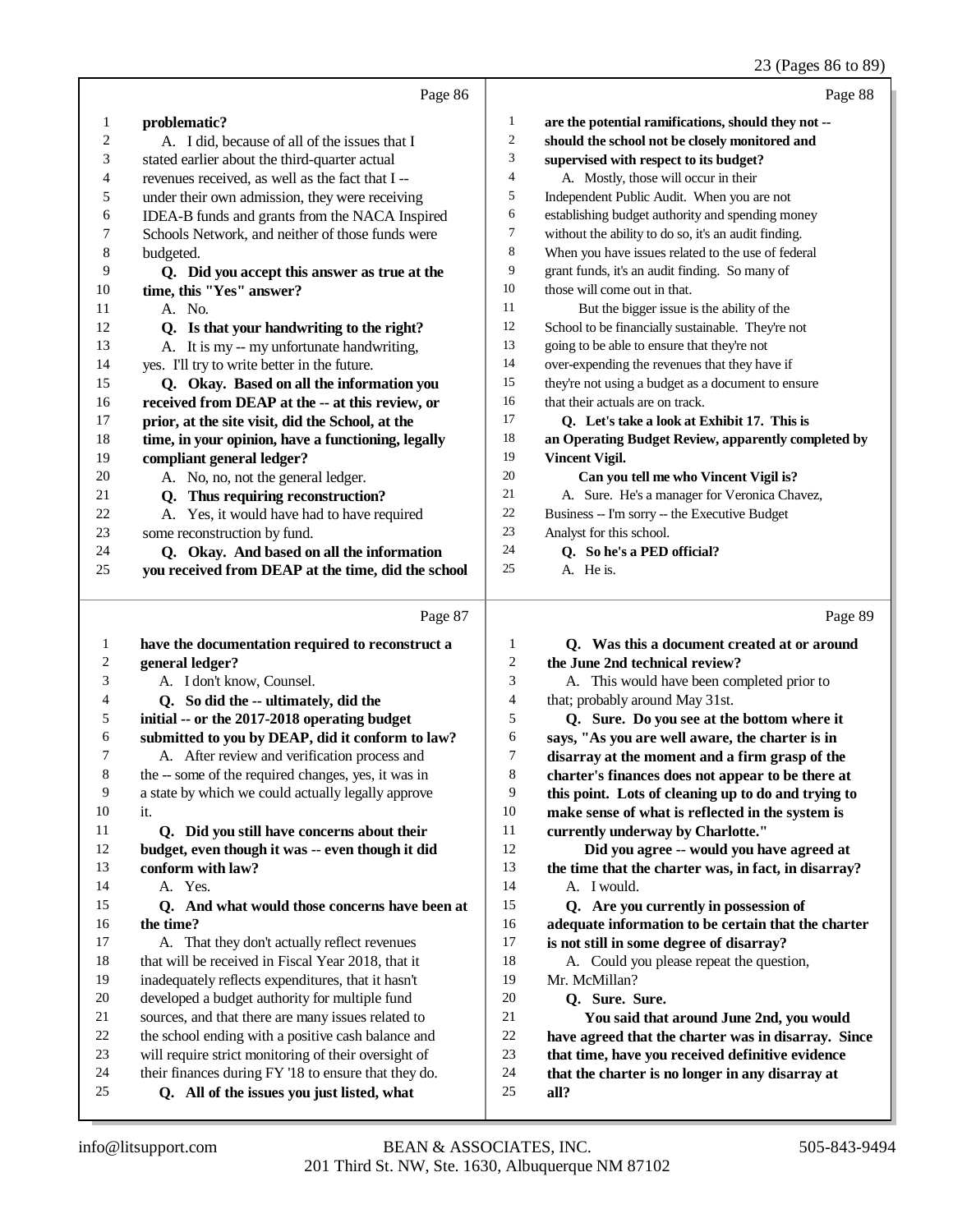|    |                                                      |                | 24 (Pages 90 to 93)                                  |
|----|------------------------------------------------------|----------------|------------------------------------------------------|
|    | Page 90                                              |                | Page 92                                              |
| 1  | A. That came from an opinion, because I don't        | 1              | Q. Okay. On to Exhibit 19. And we are                |
| 2  | know the required data.                              | $\overline{c}$ | mercifully almost done.                              |
| 3  | Q. Okay.                                             | 3              | Do you recognize Exhibit 19 now? I'll                |
| 4  | A. So, I mean, I can conjecture from that;           | $\overline{4}$ | represent to you that it's actually a compilation of |
| 5  | but I won't.                                         | 5              | materials you might take a moment to look through    |
| 6  | Q. I won't ask you to conjecture. Why is it          | 6              | and tell us what it is                               |
| 7  | you don't have the required data?                    | 7              | A. No, Mr. McMillan. I'm very aware of what          |
| 8  | A. Because the required monthly reporting            | 8              | this is. This is the operating budget, as it is      |
| 9  | hasn't been submitted.                               | 9              | presented in Operating Budget and Management System, |
| 10 | Q. Okay. Let's take a look at Exhibit 18.            | 10             | for DEAP.                                            |
| 11 | Does this appear to be a letter sent by              | 11             | Q. Is this a final operating budget?                 |
| 12 | you to the School on July 24th, 2017?                | 12             | A. This is the operating budget when it was          |
| 13 | A. Correct. This is mailed to the school.            | 13             | approved. It's been, probably since, had             |
| 14 | Q. I'm sorry?                                        | 14             | adjustments made to it.                              |
| 15 | A. This was mailed to the school.                    | 15             | Q. And I believe you've already testified to         |
| 16 | Q. Great. Does it appear that the first              | 16             | your ongoing concerns with the School's budget. And  |
| 17 | paragraph summarizes your specific ongoing concerns  | 17             | that's already a matter of record.                   |
| 18 | with DEAP's financial situation?                     | 18             | Exhibit 20. Let's turn there. Do you                 |
| 19 | A. It does.                                          | 19             | recognize this document?                             |
| 20 | Q. These are serious issues. Yes?                    | 20             | A. I do.                                             |
| 21 | A. That's correct. This is considered due            | 21             | Q. And does this document cause you any              |
| 22 | process in the School Budget and Financial Analysis  | 22             | particular concern?                                  |
| 23 | Bureau.                                              | 23             | A. This document shows that cash is a little         |
| 24 | Q. And in the second paragraph, are you              | 24             | bit lower than what I was hoping that it would be.   |
| 25 | notifying DEAP that they are now required to report  | 25             | So, again, always with this, the cash                |
|    | Page 91                                              |                | Page 93                                              |
| 1  | their financial situation on a monthly basis?        | 1              | report, we're monitoring the cash position. The      |
| 2  | A. Yes.                                              | $\overline{2}$ | school has gone -- but, I mean, again, we're         |
| 3  | Q. And does it specify which reports DEAP is         | 3              | fluctuating wildly. We've gone from negative         |
| 4  | required to submit?                                  | $\overline{4}$ | \$2,000, to \$7,000, to \$84,000 at the end of the   |
| 5  | A. That's correct.                                   | 5              | year. And so the ability for the School to be able   |
| 6  | Q. And since the date of this letter, has the        | 6              | to monitor its cash continues to be a concern of     |
| 7  | School complied with their monthly reporting         | 7              | mine.                                                |
| 8  | requirement?                                         | 8              | Q. Okay. Finally, Mr. Craig, do I understand         |
| 9  | A. Not for the prior two.                            | 9              | correctly that it's within your legal authority to   |
| 10 | Q. So they've missed two reports?                    | $10\,$         | essentially take over a school's Board of Finance if |
| 11 | A. Yes.                                              | 11             | serious problems exist?                              |
| 12 | Q. And those would be the July and August            | 12             | A. I'm so glad you asked that question.              |
| 13 | reports; is that correct?                            | 13             | That's actually not correct.                         |
| 14 | A. That's correct.                                   | 14             | Q. Okay.                                             |
| 15 | Q. Furthermore, is the School also required          | 15             | A. It is only the Secretary of Education that        |
| 16 | by law to reconcile its expenditures and revenues on | 16             | has the ability to suspend a Board of Finance. That  |
| 17 | a monthly basis?                                     | $17\,$         | is done under a recommendation from the School       |
| 18 | A. It is.                                            | 18             | Budget and Finance Analysis Bureau, in consult with  |
| 19 | Q. Having failed to meet its reporting               | 19             | the Secretary and the Deputy Secretary of Finance    |

- **requirements, has DEAP -- well, strike the question.** and Administration.
- **Has DEAP submitted anything to you since they were required to go on monthly reporting**
- **suggesting that they are, in fact, complying with**
- **this particular legal requirement?**
- A. No.
- 201 Third St. NW, Ste. 1630, Albuquerque NM 87102 info@litsupport.com BEAN & ASSOCIATES, INC. 505-843-9494

So even if I were to make a

Secretary's approval.

recommendation, there's no magic wand to make sure

that the Board of Finance is done without the

 **Q. Thank you for that clarification. Have**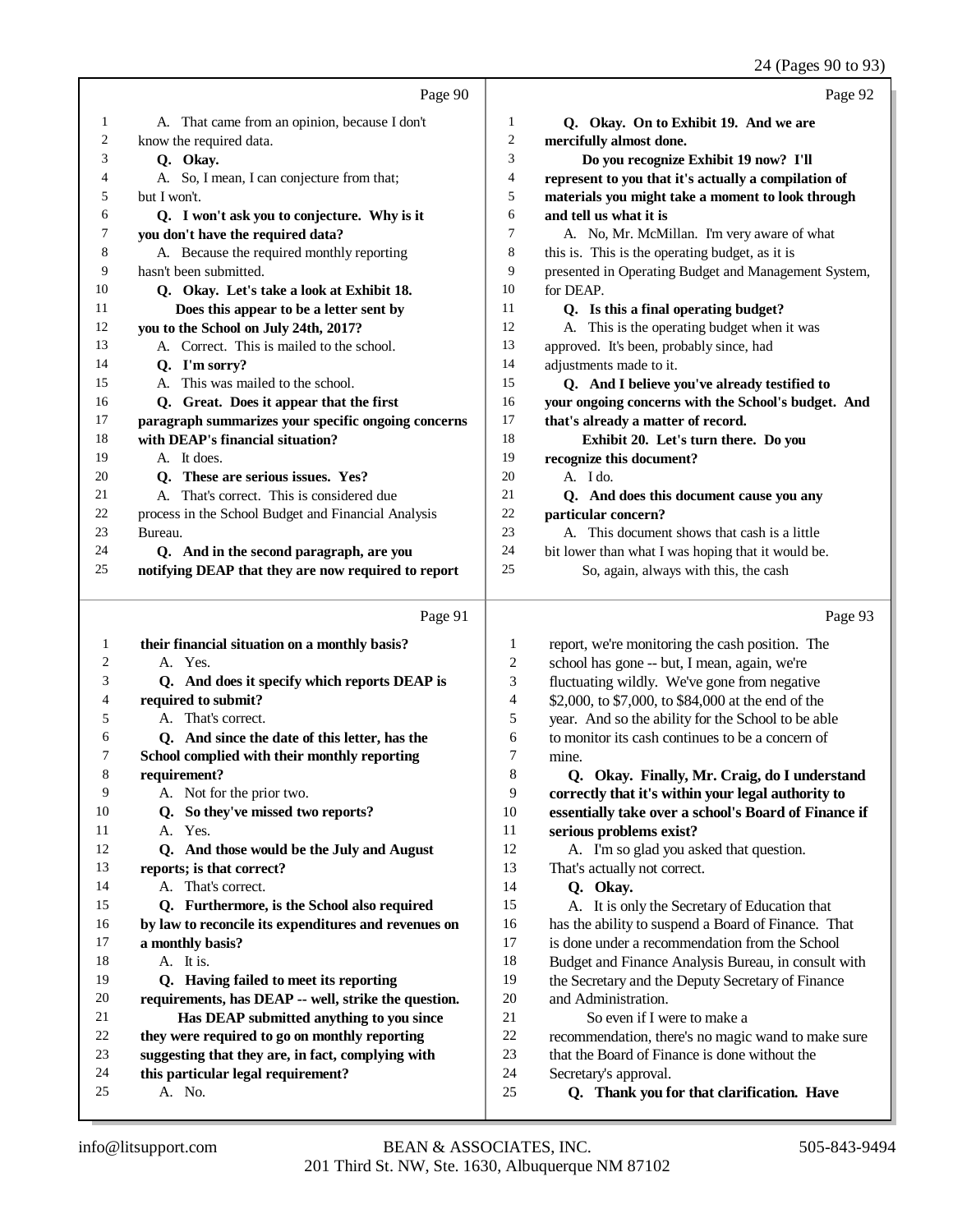25 (Pages 94 to 97)

|              | Page 94                                                                              |                     | Page 96                                                                                     |
|--------------|--------------------------------------------------------------------------------------|---------------------|---------------------------------------------------------------------------------------------|
| 1            | you made such a recommendation yet?                                                  | $\mathbf{1}$        | THE WITNESS: Okay. That was it?                                                             |
| 2            | A. I have not.                                                                       | $\sqrt{2}$          | MR. McMILLAN: That was it. Well, from                                                       |
| 3            | Q. And is there a reason for that?                                                   | 3                   | me.                                                                                         |
| 4            | A. Sure. We have to go through due process                                           | 4                   | THE CHAIR: Oh, no. You're not done yet.                                                     |
| 5            | requirements, one of which is being placed on                                        | 5                   | THE WITNESS: I'm sure Mr. Solimon will                                                      |
| 6            | monthly reporting. I would never go and make the                                     | 6                   | ask some.                                                                                   |
| 7            | jump of a Board of Finance.                                                          | 7                   | <b>CROSS-EXAMINATION</b>                                                                    |
| 8            | There's a couple of other reasons, though,                                           | 8                   | BY MR. SOLIMON:                                                                             |
| 9            | too, is that we've been trying to work in concert                                    | 9                   | Q. (By Mr. Solimon) Mr. Craig, could you turn                                               |
| 10           | with the Public Education Commission and work with                                   | 10                  | to the letter that's in Exhibit 18, please?                                                 |
| 11           | their oversight on some of these charter schools.                                    | 11                  | A. Yes. Yes, the monthly reporting.                                                         |
| 12           | There were a couple of times when they                                               | 12                  | Q. So this was the first time you've sent a                                                 |
| 13           | came very close. The issue of having somebody who                                    | 13                  | letter to DEAP requesting or requiring monthly                                              |
| 14           | is a -- an unlicensed person as a signatory on the                                   | 14                  | reporting; is that correct?                                                                 |
| 15           | authority, that came very close. We almost                                           | 15                  | A. Correct.                                                                                 |
| 16           | suspended the Board of Finance. I entered into                                       | 16                  | Q. And your testimony was that DEAP failed to                                               |
| 17           | conversations with the Deputy Secretary on what was                                  | $17\,$              | report on the first month as well as its second                                             |
| 18           | the best approach.                                                                   | 18                  | month?                                                                                      |
| 19           | I said, "Hey, let's give them a chance to                                            | 19                  | A. That's correct. We mailed this to the                                                    |
| $20\,$       | remove that individual from there, and maybe they                                    | 20                  | School. I since got feedback from Sean that they                                            |
| 21           | can keep their Board of Finance." So then I said,                                    | 21                  | didn't receive it. And so I sent it electronically                                          |
| 22           | "I need quick response. I need you guys to remove                                    | $22\,$              | earlier this week.                                                                          |
| 23           | it."                                                                                 | 23                  | Q. And the school has -- or Sean -- has                                                     |
| 24           | Actually, it should be the Governing                                                 | 24                  | informed you that they do not believe they received                                         |
| 25           | Council that's the signatory authorities on the bank                                 | 25                  | this letter.                                                                                |
|              |                                                                                      |                     |                                                                                             |
|              | Page 95                                                                              |                     |                                                                                             |
|              |                                                                                      |                     | Page 97                                                                                     |
| $\mathbf{1}$ | account. We could not identify the Governing                                         | 1                   | A. Yeah. I mean, again, I -- shame on me for                                                |
| 2            | Council at that time. So we ensured that it was the                                  | $\overline{c}$<br>3 | not sending it certified mail, Counselor.                                                   |
| 3<br>4       | School's responsibility to determine who the Board                                   | 4                   | Q. And after you failed -- or after DEAP                                                    |
| 5            | President and the Treasurer was, remove Prestene                                     | 5                   | failed to provide its first monthly report, what, if                                        |
| 6            | Garnenez and put in place Dr. Jennie Jimenez and<br>Charlotte Archuleta at the time. | 6                   | anything, did you do to follow up with DEAP?<br>A. Well, the Executive Budget Analyst would |
| 7            | And so when they did that, I said,                                                   | $\tau$              | have sent an e-mail to the Business Official; so it                                         |
| 8            | "They're being responsive to my corrective action                                    | 8                   | would have been to Sean.                                                                    |
| 9            | requirements; and so let's suspend the Board of                                      | 9                   | Q. Do you know if it happened?                                                              |
| 10           | Finance."                                                                            | 10                  | A. I don't.                                                                                 |
| 11           | And the other thing, Counselor, is that                                              | 11                  | Q. The second month would have been the same                                                |
| 12           | the Board of Finance works independent of any                                        | 12                  | response? They missed it?                                                                   |
| 13           | revocation hearing. I still might revoke this Board                                  | 13                  | A. That's correct. That's correct.                                                          |
| 14           | of Finance if they're not able to get their act                                      | 14                  | Mr. Solimon, I can review it and get back to you.                                           |
| 15           | together.                                                                            | 15                  | Q. My understanding is they have complied                                                   |
| 16           | That should be remaining separate. It                                                | 16                  | with the monthly report on one -- for the September                                         |
| 17           | works in concert with this process when it does; but                                 | 17                  | monthly report; is that right?                                                              |
| 18           | at some times, we have to remain more nimble. If I                                   | 18                  | A. Again, I would have to review the                                                        |
| 19           | feel that their taxpayer dollars have been placed at                                 | 19                  | document. As of the time that I was developing my                                           |
| 20           | risk; I get evidence of fraud, waste, or abuse, I                                    | 20                  | testimony today, they had not.                                                              |
| 21           | will make a recommendation to the Deputy Secretary                                   | 21                  | Q. Oh, okay. I misunderstood you. I thought                                                 |
| 22           | and the Secretary that we should probably suspend                                    | $22\,$              | that you said they had submitted a report.                                                  |
| 23           | the Board of Finance.                                                                | 23                  | A. No, no.                                                                                  |
| 24<br>25     | MR. McMILLAN: You anticipated my final<br>question. I'll pass the witness.           | 24<br>25            | Q. Okay. And your exchange with them<br>regarding this letter and their non-receipt of this |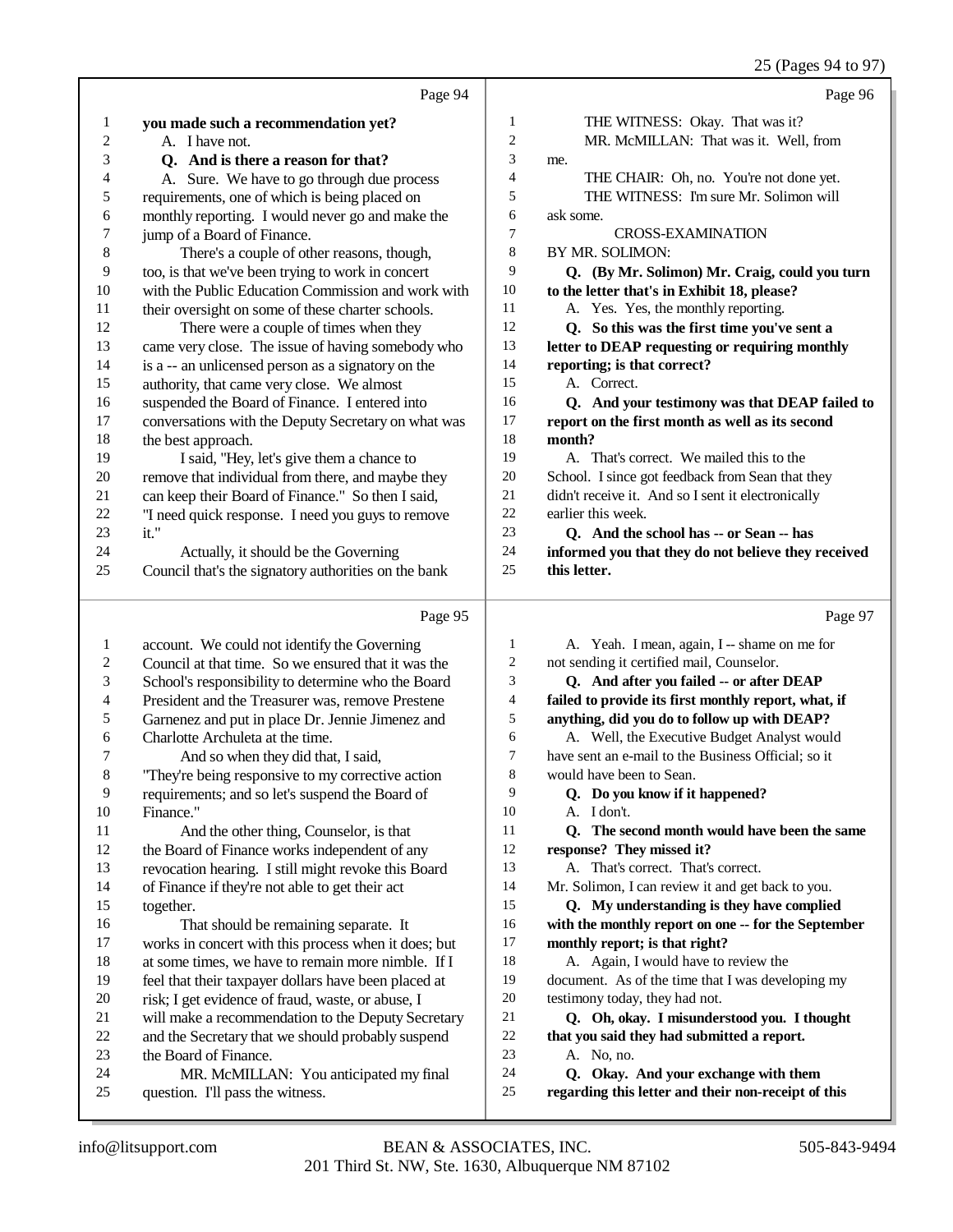#### 26 (Pages 98 to 101)

|    |                                                     |                | 26 (Pages 98 to 101)                                 |
|----|-----------------------------------------------------|----------------|------------------------------------------------------|
|    | Page 98                                             |                | Page 100                                             |
| 1  | letter, their claiming non-receipt of this letter,  | 1              | the sort of upper right corner, the original -- I'll |
| 2  | that happened earlier this week; is that correct?   | 2              | just state, it says, "Orig submission"; is that      |
| 3  | A. Correct. It would have been with the             | 3              | right?                                               |
| 4  | Licensed School Business Official; so to the extent | 4              | A. That's correct.                                   |
| 5  | they represent the school, yes.                     | 5              | Q. Is that your handwriting?                         |
| 6  | Q. Okay. And could you turn to Exhibit 16?          | 6              | A. That's very good.                                 |
| 7  | A. (Witness complies.) I've got 15 -- 16,           | 7              | Q. You testified earlier that you rejected           |
| 8  | yes.                                                | 8              | it, and this was resubmitted?                        |
| 9  | Q. It's the 2017-2018 Technical Operating           | 9              | A. Actually, I didn't reject it. This                |
| 10 | <b>Budget Review Questionnaire.</b>                 | 10             | Executive Budget Analyst would have.                 |
| 11 | A. Yes.                                             | 11             | Q. Okay.                                             |
| 12 | Q. I believe your testimony was you developed       | 12             | A. Okay? Based on -- my office did.                  |
| 13 | this document?                                      | 13             | Q. But based on a recommendation from you?           |
| 14 | A. I developed the questions.                       | 14             | A. That's correct.                                   |
| 15 | Q. Okay.                                            | 15             | Q. Okay. And they resubmitted it?                    |
| 16 | A. So the responses are sent to all of the          | 16             | A. That's correct.                                   |
| 17 | schools that we do Technical Operating Budget       | 17             | Q. And are you aware if it was again rejected        |
| 18 | Reviews, and then they respond.                     | 18             | or otherwise not accepted?                           |
| 19 | Q. Okay. And this was the first year that           | 19             | A. No, it was approved. Counselor, that              |
| 20 | these questions were presented to the schools?      | 20             | would have been the one that showed the \$7,000 on   |
| 21 | A. That's correct.                                  | 21             | the analysis on the other exhibit.                   |
| 22 | Q. Okay. And in response to your -- your            | 22             | Q. I'm a little confused. If you don't mind          |
| 23 | comment on their answer to Question No. 11 -- and   | 23             | turning to Exhibit 11?                               |
| 24 | again, this would have been their first time        | 24             | A. Sure.                                             |
| 25 | answering that question; is that correct?           | 25             | Q. And this is your e-mail requiring them to         |
|    |                                                     |                |                                                      |
|    | Page 99                                             |                | Page 101                                             |
| 1  | A. Yes.                                             | 1              | submit proof that all persons without an             |
| 2  | Q. Okay. And did you provide a -- your notes        | $\mathfrak{2}$ | administrative license be removed?                   |
| 3  | or otherwise indicate that you had an objection to  | 3              | A. Yes.                                              |
| 4  | that question to DEAP?                              | 4              | Q. I'm unclear. Have they submitted proof?           |
| 5  | A. That would have been at the June 2nd             | 5              | A. Yes.                                              |
| 6  | Technical Budget Review, Mr. Solimon.               | 6              | Q. Okay. Could you turn to Exhibit No. 7?            |
| 7  | Q. And were they able to understand or              | 7              | A. (Witness complies.)                               |
| 8  | otherwise resolve this answer to that question?     | 8              | Q. And, again, I apologize if I'm repeating          |
| 9  | A. No, sir.                                         | 9              | points that have already been made; but I'm still a  |
| 10 | Q. Okay. And what would they need to do in          | 10             | little bit confused with what the two first pages of |
| 11 | order to do that?                                   | 11             | this document is.                                    |
| 12 | A. They would have to open up the operating         | 12             | A. Uh-huh. This is the -- according to Donna         |
| 13 | budget authority for those line items and submit    | 13             | Overson, this is the interface for AmeriCorps grant  |
| 14 | revenues for those line items.                      | 14             | time-and-labor reporting that you have. And the      |
| 15 | Q. And they still have the ability to do            | 15             | other two documents are the supporting               |
| 16 | that.                                               | 16             | documentations for this upload.                      |
| 17 | A. Well, that's true. But they would have to        | 17             | This is the documentation by which the               |
| 18 | do it through what we call -- through a budget      | 18             | grant administration at the federal level distribute |
| 19 | adjustment request process. So certainly, they have | 19             | revenues to the school site.                         |
| 20 | the ability to do that. But if they had             | 20             | Q. And your concern -- or I believe your             |
| 21 | expenditures without doing that to their operating  | 21             | testimony earlier -- was that you believe that -- or |
| 22 | budget, it's likely they'll have an audit finding.  | 22             | you have discovered -- that certain of the           |
| 23 | Q. Could you turn to Exhibit 15, please?            | 23             | information in the supporting documents were revised |

- **or modified or altered and then became part of the**
	- **upload; is that correct?**

A. Sure. Yes.

 **Q. Okay. There is a -- some handwriting in**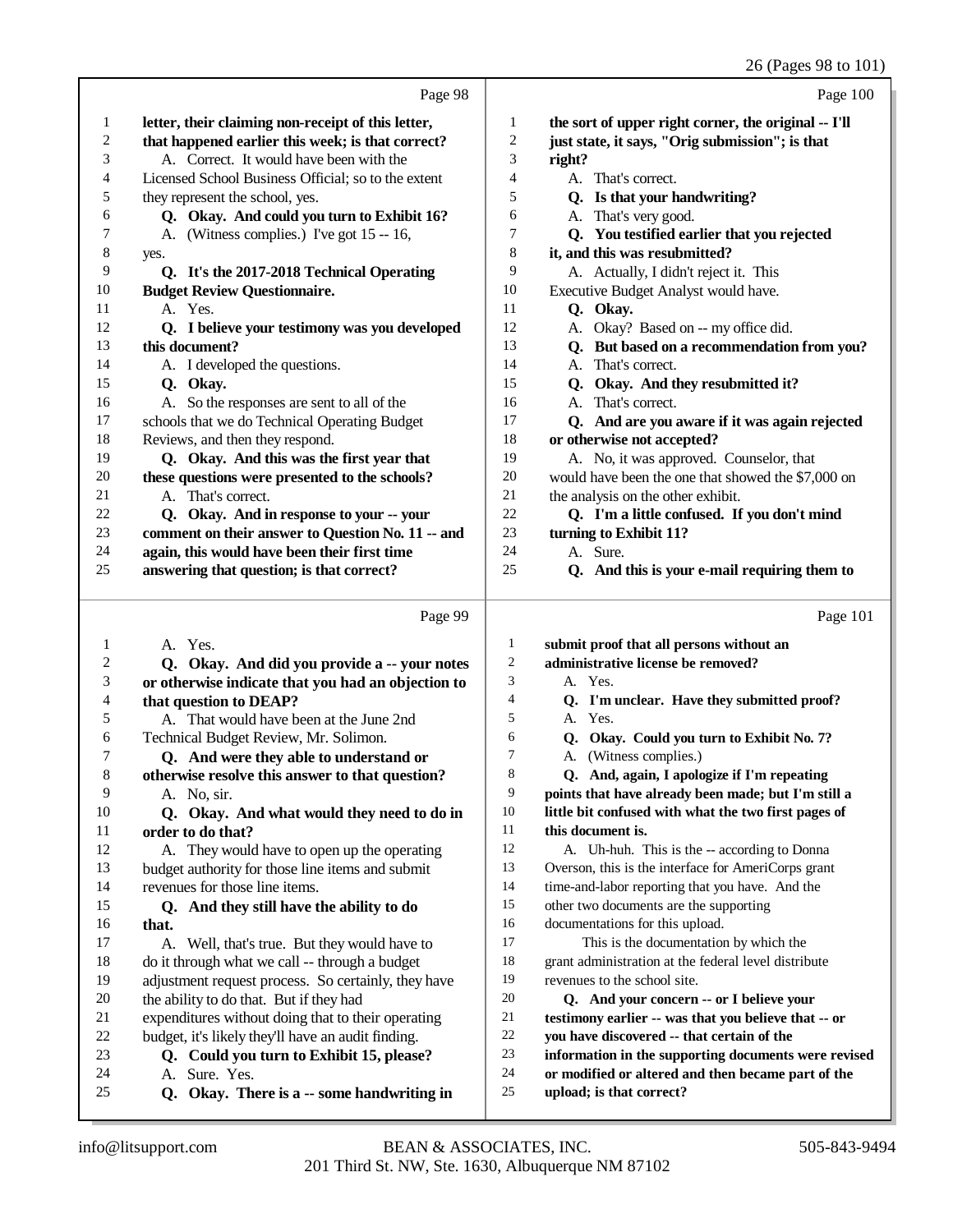|                |                                                              |                | 27 (Pages 102 to 105)                                      |
|----------------|--------------------------------------------------------------|----------------|------------------------------------------------------------|
|                | Page 102                                                     |                | Page 104                                                   |
| 1              | A. To be clear, the Licensed School Business                 | 1              | they modified the time sheet.                              |
| $\overline{c}$ | Official identified that, and upon review and                | $\overline{c}$ | A. Sure.                                                   |
| 3              | verification of the supporting documentation, I              | 3              | Q. Okay. Who is "they"?                                    |
| 4              | would concur, yeah.                                          | 4              | A. It would have been the school                           |
| 5              | Q. Okay. You would concur that they were                     | 5              | administration.                                            |
| 6              | uploaded?                                                    | 6              | Q. And how do you know that?                               |
| 7              | A. That the upload represents something that                 | 7              | A. By testimony from Donna Overson.                        |
| 8              | was -- and the supporting documentation thereby was          | 8              | Q. Okay. And did you ever inquire or have                  |
| 9              | something that was altered, yes.                             | 9              | discussions with the school administrator as to            |
| 10             | Q. Okay. And I want to ask you again. It                     | 10             | whether that was true or not?                              |
| 11             | looks like, from what I recall, that the suspect             | 11             | A. No, I did not.                                          |
| 12             | entries occurred on what was originally March 23rd           | 12             | Q. Okay. So you're relying on Donna                        |
| 13             | and March 24th.                                              | 13             | Overson's statement or concern that the school             |
| 14             | A. To clarify, all of the highlighted                        | 14             | administrator herself altered those records.               |
| 15             | information is information that does not support the         | 15             | A. Correct. A couple of things I want to                   |
| 16             | upload. The school's administrator was unable to             | 16             | unpack there, Counselor, if I may. One is that to          |
| 17             | understand that feedback from the Licensed School            | 17             | me, she's a more credible witness, because she's a         |
| 18             | Business Official, and further changed and made more         | 18             | Licensed School Business Official, and the official        |
| 19             | suspect entries on the 23rd and the 22nd, on the             | 19             | in charge is not. The second is is that we work            |
| 20             | second pages, and then what is reflected as                  | 20             | very closely with the Licensed School Business             |
| 21             | different dates that they altered on the fourth              | 21             | Officials, and the fact pattern she described was          |
| 22             | page.                                                        | 22             | verified through subsequent site visits.                   |
| 23             | Q. If you look again at the uploaded -- I'm                  | 23             | So that's how I came to that conclusion,                   |
| 24             | going to call them the uploaded documents?                   | 24             | thank you.                                                 |
| 25             | A. Sure, the interface, the general user                     | 25             | Q. So you were able to verify in subsequent                |
|                |                                                              |                |                                                            |
|                | Page 103                                                     |                | Page 105                                                   |
| 1              | interface.                                                   | 1              | site visits that this time sheet was modified or           |
| $\mathbf{2}$   | Q. Yeah. I can't find those dates as being                   | 2              | altered by a school administrator.                         |
| 3              | dates that were submitted.                                   | 3              | A. That's correct.                                         |
| 4              | A. Well, no; nor would you, because the --                   | $\overline{4}$ | Q. How was that done?                                      |
| 5              | the documentation that was handed back to the                | 5              | A. I believe that it was asked as a question               |
| 6              | Licensed School Business Official highlighted the            | 6              | at that site visit. We said, "Are you responsible          |
| 7              | dates that were $3/2$ , $3/3$ , $3/10$ . There was never any | 7              | for submitting time-and-labor reporting sheets under       |
| $\,8\,$        | issue with the dates with the 23rd or the 24th,              | 8              | federal grants?"                                           |
| 9              | because those were being clarified.                          | 9              | Q. But you did not ask her if she'd altered                |
| 10             | What she was trying to explain to them is                    | 10             | it?                                                        |
| 11             | that you don't have those included in your upload.           | 11             | A. That's correct.                                         |
| 12             | And they -- instead of saying, "Okay. Well, we need          | 12             | Q. So it may not be true that she altered it?              |
| 13             | to change the upload to reflect those and take out           | 13             | A. Correct.                                                |
| 14             | the dates for which he wasn't working on                     | 14             | Q. And you may or may not be able to give me               |
| 15             | AmeriCorps," they changed the dates that she asked           | 15             | an estimate as to this issue. But how many Local           |
| 16             | for them to include in the general user interface,           | 16             | <b>Education Agencies have procurement violations that</b> |
| $17\,$         | and they whited that out and put in other                    | 17             | are found during an audit?                                 |
| 18             | time-and-labor reporting.                                    | 18             | A. I can't, Mr. Solimon. But it is -- it is                |
| 19             | Q. And is it your understanding that DEAP                    | 19             | common. I would say -- if you had me ballpark it,          |
| $20\,$         | itself does -- uploads the interface?                        | $20\,$         | we've got 187 entities; probably about 40 or 50.           |
| 21             | A. No. This would have been Donna Overson.                   | $21\,$         | Q. Okay. Would you agree that it's the most                |
| $22\,$         | O. Donna Overson. And at the time, wasn't                    | $22\,$         | common audit finding?                                      |

- **Q. Okay. Would you agree that it's the most common audit finding?**
- A. Which one? Procurement code violations?
- **Q. Yes.**
- A. Procurement code violations is a very

24 A. That's correct, sir.<br>25 **O. You also made that** 

 **Q. Donna Overson. And at the time, wasn't** 23 **Donna Overson the business manager of DEAP?**<br>24 A. That's correct. sir.

 **Q. You also made the comment earlier that**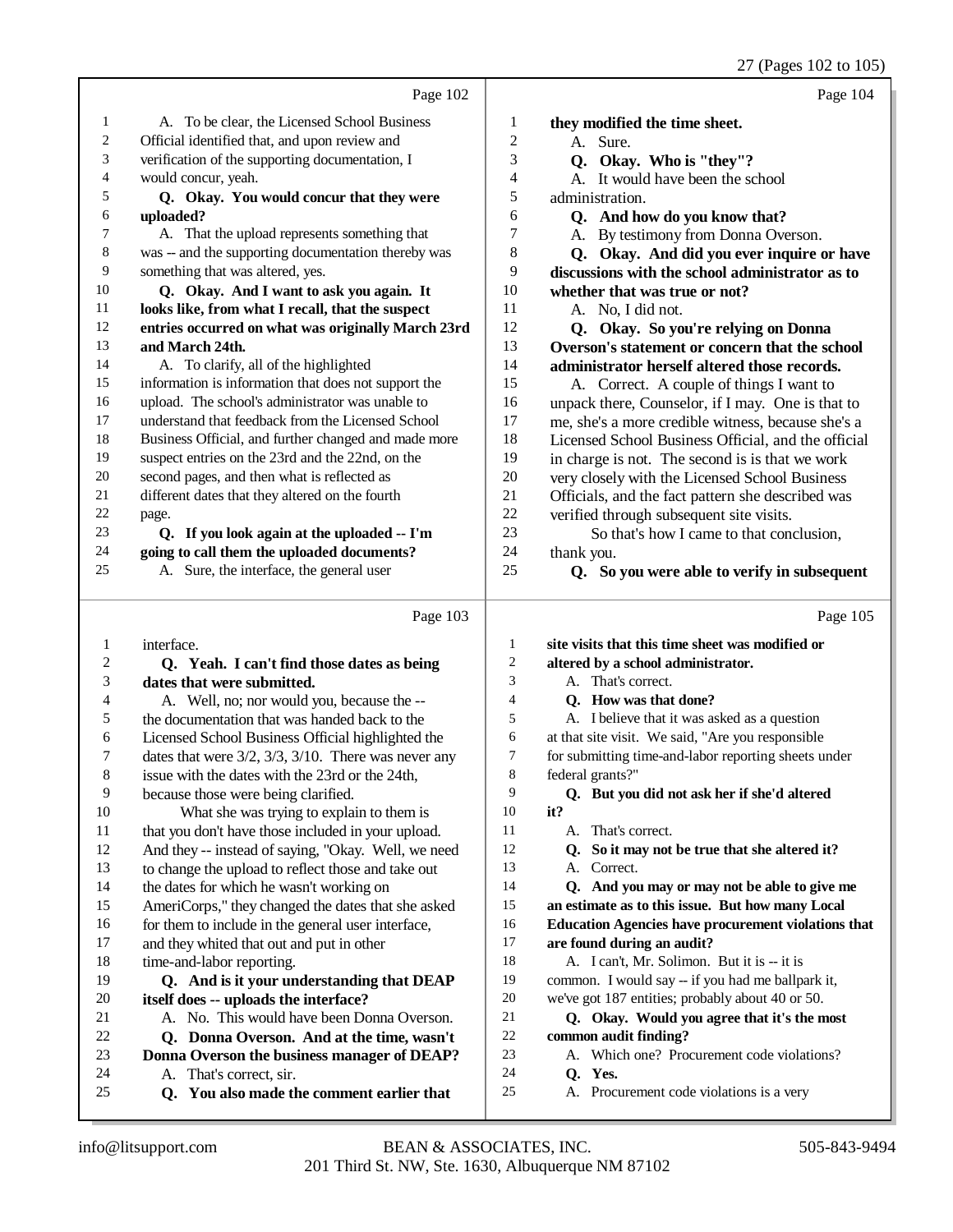|    |                                                            |                  | 28 (Pages 106 to 109)                                |
|----|------------------------------------------------------------|------------------|------------------------------------------------------|
|    | Page 106                                                   |                  | Page 108                                             |
| 1  | common -- it is not -- I can't conjecture on if it's       | 1                | A. Okay.                                             |
| 2  | the most common.                                           | $\overline{c}$   | Q. In his affidavit, he concluded -- and this        |
| 3  | Q. Okay. And, Mr. Craig, are you aware --                  | 3                | is a quote -- "DEAP's financial records were         |
| 4  | and I believe you've confirmed this -- that Sean Fry       | $\overline{4}$   | appropriately reconciled and did not have the        |
| 5  | of the Vigil Group is now serving as the Licensed          | 5                | variances that were reported by the Public Education |
| 6  | <b>Business Manager of DEAP?</b>                           | 6                | Department."                                         |
| 7  | A. I am aware.                                             | 7                | He also made the conclusion -- and this              |
| 8  | Q. Okay. And are you aware that he's been                  | 8                | will be another quote -- that, "The finances of the  |
| 9  | asked -- and part of his job as the Licensed               | 9                | school are in an exceptional place."                 |
| 10 | <b>Business Manager -- was to perform a reconciliation</b> | 10               | My question, first, do you find those                |
| 11 | of the school's bank account and general ledger for        | 11               | statements encouraging, based on your prior          |
| 12 | <b>Fiscal Year 2017?</b>                                   | 12               | conclusions or findings and concerns about the       |
| 13 | A. Yeah, we touched base this week. I found                | 13               | <b>School's finances?</b>                            |
| 14 | that out.                                                  | 14               | A. Well, just as a matter of tone at the             |
| 15 | Q. Are you aware that he completed that                    | 15               | Public Education Department, you don't use the word  |
| 16 | reconciliation?                                            | 16               | "exceptional" when we talk about finances. We just   |
| 17 | A. My understanding was there's still some                 | 17               | say "In compliance" or "Not in compliance."          |
| 18 | outstanding issues related to that, but that the           | 18               | But I would want to verify a lot of that             |
| 19 | bulk of the work has been done.                            | 19               | work. You know, what I witnessed personally was in   |
| 20 | Q. Does that encourage you that that's been                | 20               | their general ledger while we did the site visit.    |
| 21 | done?                                                      | 21               | Q. Okay.                                             |
| 22 | A. Yes. I mean, it's always nice to see.                   | 22               | A. So would I find it encouraging that he's          |
| 23 | But, I mean, it's, like, you should have been doing        | 23               | completed a reconciliation? Yes. Would I want to     |
| 24 | that all along; so -- yes.                                 | 24               | see that work? Yes.                                  |
| 25 | Q. But they're doing it now.                               | 25               | Q. And to your knowledge, he's -- he has not         |
|    | Page 107                                                   |                  | Page 109                                             |
| 1  | A. Correct.                                                | 1                | refused to provide you with that?                    |
| 2  | Q. Okay. Now, Mr. Fry, otherwise, would be                 | $\boldsymbol{2}$ | A. No. And nor would -- do I expect he               |
| 3  | testifying today; although, we're going to break it        | 3                | would, Counselor.                                    |
| 4  | up into two days. But let me just ask you this:            | 4                | Q. And if you had any concerns or objections         |
| 5  | If -- you've worked with Mr. Fry and the                   | 5                | to what he presented to you, you would make those    |
| 6  | Vigil Group extensively; is that correct?                  | 6                | known to him; correct?                               |
| 7  | A. That is correct.                                        | 7                | A. Correct. This is part of our working              |
| 8  | Q. You would generally have no reason to                   | 8                | relationship. He would be very open to saying,       |
| 9  | doubt the truth of any statement he makes as a             | 9                | "Here's what I did, Dave."                           |
| 10 | result of performing a reconciliation?                     | 10               | Q. You also testified regarding the ability          |
| 11 | A. He's never given me any reason.                         | 11               | or authority of PED through the Secretary --         |
| 12 | Q. And if Mr. Fry were to testify that DEAP's              | 12               | A. Uh-huh.                                           |
| 13 | records, financial records, were appropriately             | 13               | Q. -- to suspend the DEAP Board of Finance if        |
| 14 | reconciled and did not have the variances that were        | 14               | there's evidence of financial mismanagement.         |
| 15 | reported by the Public Education Department, would         | 15               | A. Sure.                                             |
| 16 | that please you, or --                                     | 16               | Q. You would agree with that. And we know            |
| 17 | A. Could you please repeat the question,                   | 17               | that PED has not done that.                          |

A. Okay.

 Counselor Solimon? I got lost a little there.  **Q. No, that's all right. Let me just ask you a little clearer. And if I fail to do so, which I might, I might need to show you a document.**

 **Q. And I'll just represent to you that Mr. Fry has prepared an affidavit that's been**

**submitted as part of the response.**

A. That's correct.

 **present at that hearing?** A. That's correct.

**unclear.**

 **Q. Let me ask you this, because I'm a little**

 **In the July -- or, sorry -- the June 2017 hearing before the Commission -- do you recall being**

 **Q. You informed -- based on a question from**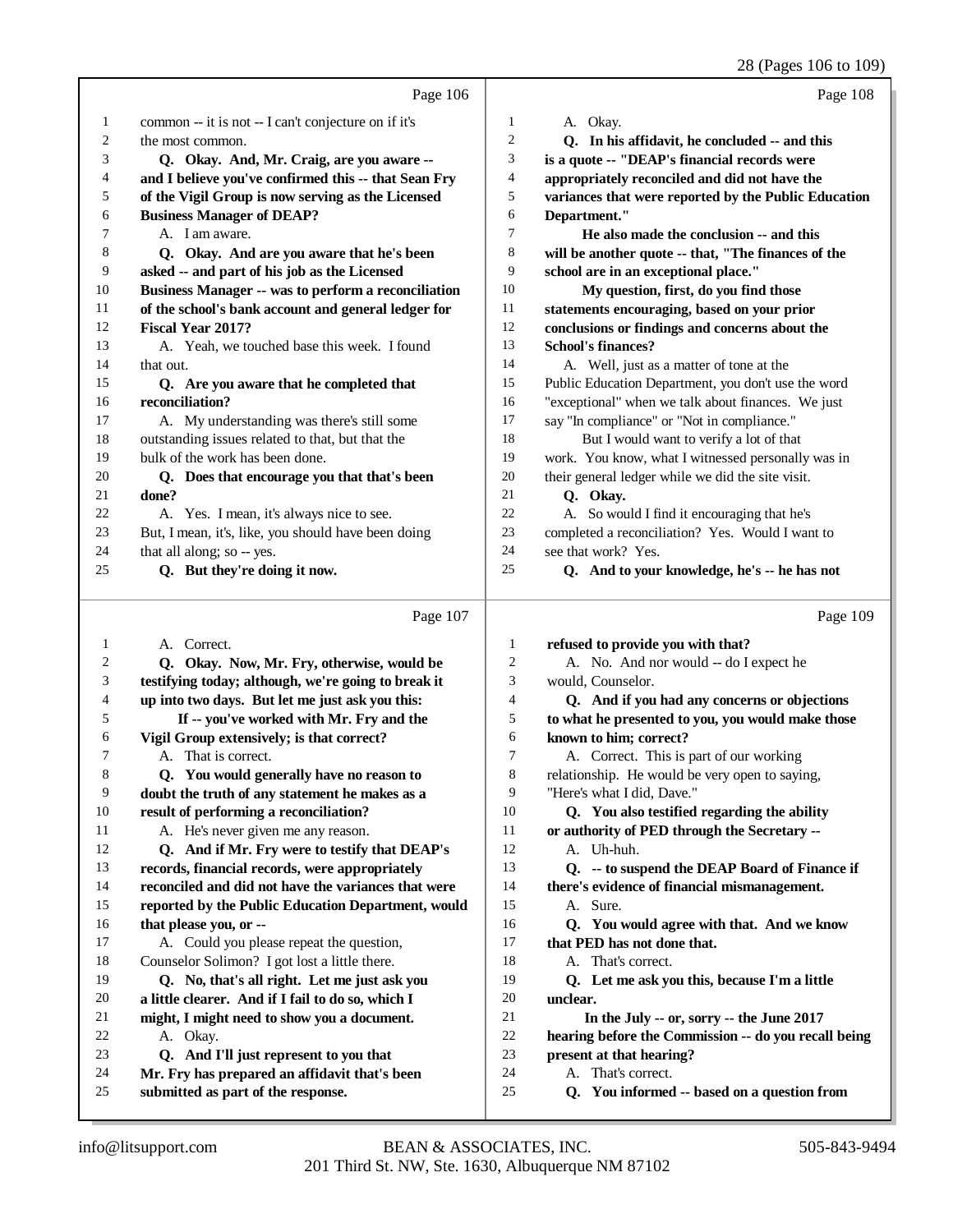|    |                                                      |                | 29 (Pages 110 to 113)                             |
|----|------------------------------------------------------|----------------|---------------------------------------------------|
|    | Page 110                                             |                | Page 112                                          |
| 1  | Commissioner Toulouse, who asked you why you didn't  | 1              | it. Yeah.                                         |
| 2  | suspend the Board of Finance, your response was --   | $\overline{c}$ | MR. SOLIMON: Thank you. I have no                 |
| 3  | and I'll give you the transcript to otherwise allow  | 3              | further questions.                                |
| 4  | you to object to my characterization --              | 4              | THE CHAIR: Thank you.                             |
| 5  | A. That's fine.                                      | 5              | MS. LUCK: Good afternoon, Commissioners,          |
| 6  | Q. -- quote, "I don't have reason to take            | 6              | Madam Chair. Again, I'm Kaitlyn Luck with         |
| 7  | them over as of yet; but if we can't get corrective  | 7              | Montgomery and Andrews.                           |
| 8  | actions done, and we can't get something done this   | 8              | Q. (By Ms. Luck) Will you say your name for       |
| 9  | way, I may have to do something like that."          | 9              | the record?                                       |
| 10 | A. I think that's fair.                              | 10             | (A discussion was held off the record.)           |
| 11 | Q. And at this time, do you believe you have         | 11             | AMELIA FRANCESCA SAIZ,                            |
| 12 | any -- any reason to think that you have a reason at | 12             | after having been first duly sworn under oath,    |
| 13 | this point to take them over?                        | 13             | was questioned and testified as follows:          |
| 14 | A. Mr. Solimon, we have to have evidence that        | 14             | <b>DIRECT EXAMINATION</b>                         |
| 15 | we have fraud, waste, or abuse, or gross negligence. | 15             | BY MS. LUCK:                                      |
| 16 | They're extremely close on gross negligence. I do    | 16             | Q. Okay. Would you please state your name         |
| 17 | not have the evidence yet. I have to be able to      | 17             | for the record?                                   |
| 18 | support a decision and a recommendation like that.   | 18             | A. My name is Amelia Francesca Saiz. I also       |
| 19 | Q. Okay. But you have -- or is it true the           | 19             | go by "Molly" Saiz.                               |
| 20 | <b>Public Education Department has supported and</b> | 20             | Q. Thank you. And what is your education,         |
| 21 | provided argument that there is grounds to revoke    | 21             | briefly?                                          |
| 22 | <b>DEAP's charter?</b>                               | 22             | A. I obtained a Bachelor's with an emphasis       |
| 23 | A. Correct.                                          | 23             | in Accounting from the New Mexico Highlands       |
| 24 | Q. But insufficient grounds to suspend their         | 24             | University.                                       |
| 25 | <b>Board of Finance.</b>                             | 25             | Q. Okay. And what is your current position?       |
|    | Page 111                                             |                | Page 113                                          |
| 1  | A. Correct. To me, those are two completely          | 1              | A. I'm the Audit and Accounting Bureau Chief      |
| 2  | unrelated issues.                                    | $\overline{c}$ | for the Department.                               |
| 3  | Q. Okay.                                             | 3              | Q. Okay. And how long have you been in that       |
| 4  | A. The ability to be able to maintain a Board        | 4              | position?                                         |
| 5  | of Finance is directly related to due process        | 5              | A. I've worked for the Department for a           |
| 6  | concerns of the School Accounting Budget Division.   | 6              | little over three years.                          |
| 7  | This school has made multiple assertations through   | 7              | Q. And what is your background prior to that?     |
| 8  | the charter contract that they possess the           | 8              | A. Prior to that, I worked for Santa Fe           |
| 9  | wherewithal to manage the charter school's finances, | 9              | County. I was the Accounting and Financial        |
| 10 | to which we are presenting evidence that they are    | 10             | Reporting Manager. Before that, I worked for Moss |
| 11 | not.                                                 | 11             | Adams, a CPA firm, for ten years.                 |
| 12 | Q. Would you agree with me that revoking a           | 12             | Q. Great. Thank you. And what are your            |
| 13 | school's charter is more severe than suspending its  | 13             | general duties as the Chief here?                 |
| 14 | <b>Board of Finance?</b>                             | 14             | A. I oversee the Audit Section of the Bureau.     |

 A. I would; but I would argue that suspending a Board of Finance is not exactly a walk in the park, either, Mr. Solimon.

#### **Q. Is it true that you have suspended Boards of Finance for charter schools, and, in their stead, hired the Vigil Group to provide those services?** A. Yes. And would do so in the future.

- **Q. Mr. Craig, did you retain copies of the**
- **original affidavit that you drafted for either**
- **Ms. Overson or Ms. Girdner?**
- A. We should have that available, if you need
- And what they do is, they do compliance audits for
- 16 the districts around the State of New Mexico, as
- well as for charter schools that are local, as well
- as State-chartered charter schools.
- **Q. Thank you. So we've heard the testimony**
- **of David Craig. So I'd like for you to turn to**
- **Exhibit 21 in the white binder. And he talks about** the site visit that happened in this case.
- A. Okay.
- **Q. And so do you recognize this document?**
- A. Yes.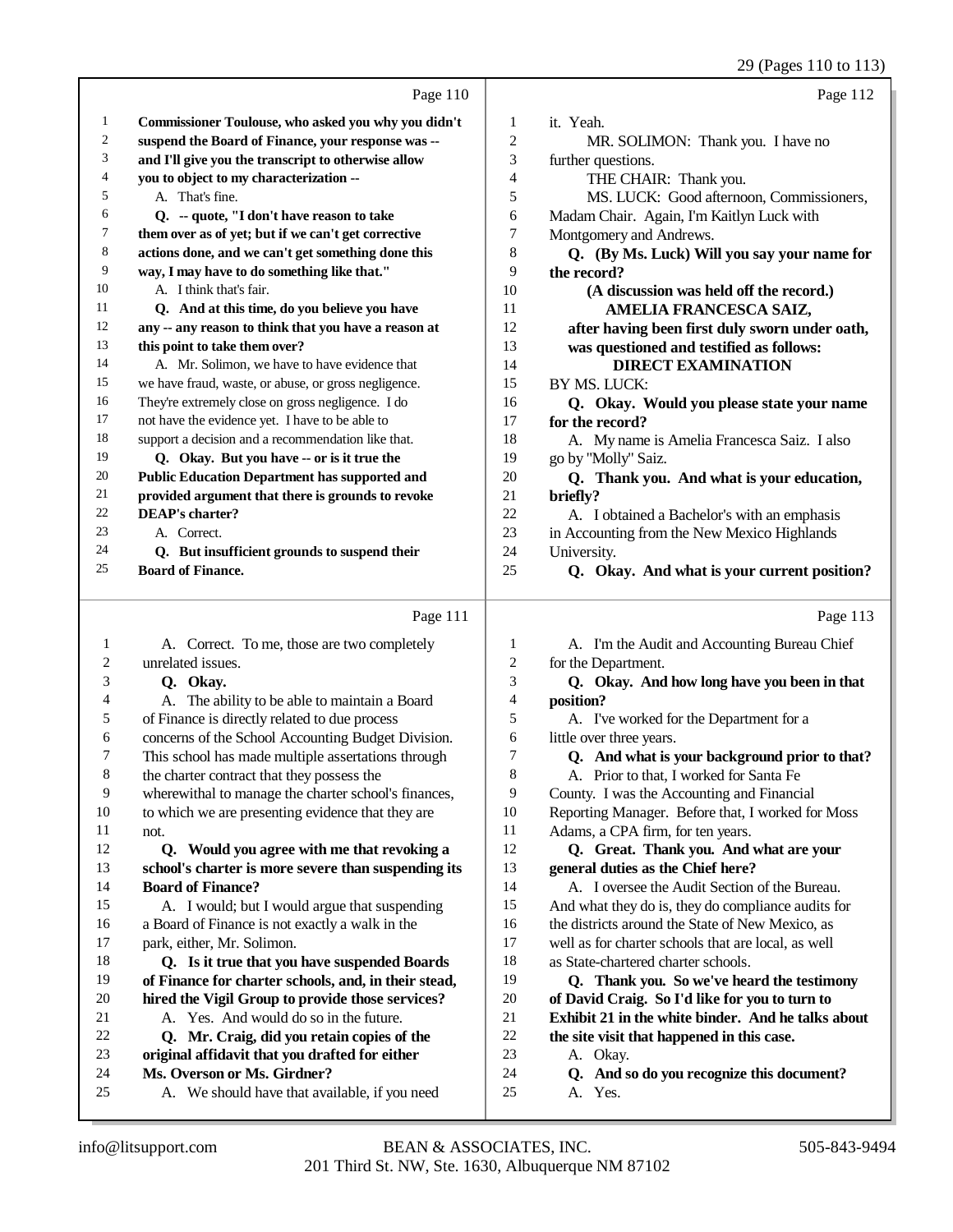30 (Pages 114 to 117)

|              |                                                                                                         | 30 (Pages 114 to 117)                                                      |
|--------------|---------------------------------------------------------------------------------------------------------|----------------------------------------------------------------------------|
|              | Page 114                                                                                                | Page 116                                                                   |
| 1            | Q. And is it -- what is this?                                                                           | $\mathbf{1}$<br>Q. Okay. So essentially, what you're                       |
| 2            | A. This document is the report that was                                                                 | $\boldsymbol{2}$<br>saying -- what I'm understanding you to say -- is      |
| 3            | submitted to me by my staff who attended the site                                                       | 3<br>that these are serious violations?                                    |
| 4            | visit.                                                                                                  | 4<br>A. Correct.                                                           |
| 5            | Q. Okay. So did you prepare this document?                                                              | 5<br>Q. Okay. And so that's -- it's part of what                           |
| 6            | Or was it someone on your behalf?                                                                       | David Craig already testified to?<br>6                                     |
| 7            | A. I developed this document, alongside with                                                            | 7<br>A. Yes.                                                               |
| 8            | the help of my staff, who were there at the site                                                        | 8<br>Q. Okay. So turning to Page 5, looking at                             |
| 9            | visit.                                                                                                  | 9<br>the staff at the School, the report says that, "DEAP                  |
| 10           | Q. And so this is a site visit that happened                                                            | 10<br>staff does not have the required licensure to                        |
| 11           | in April of 2017.                                                                                       | 11<br>perform the duties as Business Manager"; is that                     |
| 12           | A. Correct.                                                                                             | 12<br>correct?                                                             |
| 13           | Q. Okay. And so from what you heard from                                                                | 13<br>A. Yes.                                                              |
| 14           | Mr. Craig's testimony, that's consistent with your                                                      | 14<br>Q. And so that was at the time of the site                           |
| 15           | finding in this report?                                                                                 | 15<br>visit in April.                                                      |
| 16           | A. Yes.                                                                                                 | 16<br>A. Correct.                                                          |
| 17           | Q. Okay. And just kind of briefly going                                                                 | 17<br>Q. And it says that, "Dr. Jimenez" -- at                             |
| 18           | through the first page. It talks about the purpose.                                                     | 18<br>the bottom -- "is not fully engaged in the                           |
| 19           | And that is just what David Craig testified to as to                                                    | 19<br>operations and does what the Director of Operations                  |
| 20           | how the PED got involved; is that correct?                                                              | $20\,$<br>directs her to do"; is that correct?                             |
| 21           | A. Correct.                                                                                             | 21<br>A. Yes.                                                              |
| 22           | Q. Okay. And on Page 2, it looks at the                                                                 | $22\,$<br>Q. Okay. So turning to the next page, David                      |
| 23           | validation approach. And this just shows that the                                                       | 23<br>Craig testified briefly about the procurement                        |
| 24           | proper procedures were followed in generating the                                                       | 24<br>violations. Could you explain to us what these                       |
| 25           | report after visiting the school; is that correct?                                                      | 25<br>numbers represent in this first paragraph?                           |
|              |                                                                                                         |                                                                            |
|              |                                                                                                         |                                                                            |
|              | Page 115                                                                                                | Page 117                                                                   |
| $\mathbf{1}$ | A. Correct.                                                                                             | A. The first paragraph is a listing of<br>1                                |
| 2            | Q. And it shows that the auditors reviewed                                                              | 2<br>expenditures that occurred where there was no                         |
| 3            | the necessary documents.                                                                                | 3<br>documentation, where there was no documentation as                    |
| 4            | A. That were available, yes.                                                                            | 4<br>far as an invoice or record of a requisition in                       |
| 5            | Q. Okay. And were you present at the School                                                             | 5<br>place or a purchase order.                                            |
| 6            | for the site visit?                                                                                     | 6<br>Q. Okay. And so turning to Exhibit No. 22,                            |
| 7            | A. No.                                                                                                  | 7<br>is that a reflection of "See Work Paper Binder,                       |
| 8            | Q. And your report is a compilation of those                                                            | 8<br>Section I," that contains an Excel spreadsheet                        |
| 9            | two people on your staff.                                                                               | 9<br>listing the vendor files that make up the                             |
| 10           | A. Correct.                                                                                             | 10<br>expenditures for the two years at the school?                        |
| 11           | Q. Thank you. So if you'd turn to Page 3,                                                               | 11<br>A. Yes.                                                              |
| 12           | the report is a compilation of this information                                                         | 12<br>Q. Okay. And so essentially what this                                |
| 13           | that's listed at the top; is that correct?                                                              | 13<br>document shows, Exhibit No. 22, is that there was no                 |
| 14           | A. Correct.                                                                                             | 14<br>documentation to support the donated amounts or the                  |
| 15           | Q. So did you -- turning to Page 4, did you                                                             | 15<br>food purchases complied with the USDA guidelines?                    |
| 16           | identify these major concerns needing attention?                                                        | 16<br>A. Correct.                                                          |
| 17           | A. These concerns were identified after the                                                             | 17<br>Q. Further down the page -- sorry -- back on                         |
| 18           | visit -- or during the visit.                                                                           | 18<br>Exhibit 21 on Page 6, it talks about reimbursements                  |
| 19           | Q. Okay. And why are these important? Why                                                               | 19<br>for food purchases. And it lists that there is                       |
| $20\,$       | are these major?                                                                                        | 20<br>\$27,818.26 for food and other items, and there's no                 |
| 21           | A. They're major, because it is a reflection                                                            | $21\,$<br>documentation to show proof that the school obtained             |
| 22           | of how their school is operating. At the time, they                                                     | $22\,$<br>those.                                                           |
| 23           | didn't have a Licensed Business -- a Licensed                                                           | 23<br>A. Correct.                                                          |
| 24<br>25     | Administrator. And at the time, they were in limbo<br>with their Business Licensed Manager. [Verbatim.] | 24<br>Q. Okay. Thank you.<br>25<br>We'll move on to Page No. 7, "Financial |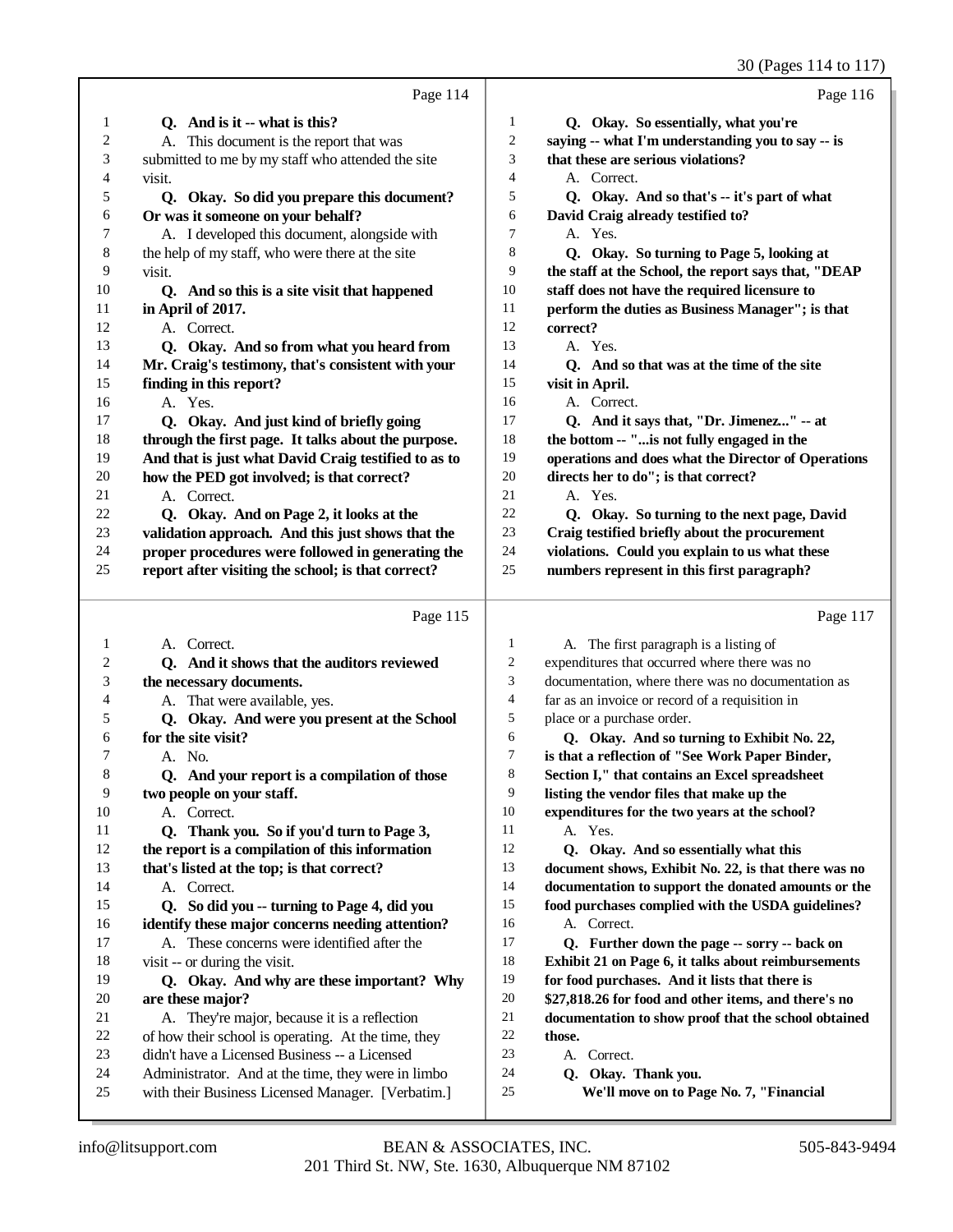## 31 (Pages 118 to 121)

|              | Page 118                                              |                  | Page 120                                                                                      |
|--------------|-------------------------------------------------------|------------------|-----------------------------------------------------------------------------------------------|
| 1            | Reports with noted issues."                           | 1                | it's -- it's titled "Attachment 1" at the top. What                                           |
| 2            | So if you could just explain to us what               | $\overline{c}$   | is this?                                                                                      |
| 3            | this first paragraph means, that there's a lack of    | 3                | A. This is the Corrective Action Plan that                                                    |
| 4            | documentation as to software?                         | 4                | was submitted to the Audit Department from DEAP.                                              |
| 5            | A. At the time of the site visit, the School          | 5                | Q. Okay. And is there any follow-up to                                                        |
| 6            | was converting from one accounting software to        | 6                | determine whether or not these things are done, the                                           |
| 7            | another. And there was no documentation to show       | 7                | steps to resolve the findings?                                                                |
| 8            | what their assets or what their liabilities were to   | 8                | A. Yes. The Department follows up and                                                         |
| 9            | get from what was in their old system into their new  | 9                | requests additional documentation to prove that                                               |
| 10           | system.                                               | 10               | these actions that we submitted are actually in                                               |
| 11           | And so at the time, the School was unaware            | 11               | place in order to help findings for the future and                                            |
| 12           | to report to us what their assets were and what       | 12               | lessen the amount of findings that the charter                                                |
| 13           | their cash was, or if they had any money that they    | 13               | schools receive.                                                                              |
| 14           | were receiving, or what their accounts payable were   | 14               | And so a letter was sent to DEAP to                                                           |
| 15           | at that time, or what their payroll liabilities       | 15               | request additional documentation; and, to date, we                                            |
| 16           | could have been or would have been at that time.      | 16               | have not received any response to that letter.                                                |
| 17           | Q. Okay. And then further down the page, it           | 17               | Q. Okay. So if you turn to Exhibit No. 25,                                                    |
| 18           | says "Unresolved Audit Findings."                     | 18               | is that that letter?                                                                          |
| 19           | And so if we turn to Exhibit No. 23,                  | 19               | A. Yes.                                                                                       |
| 20           | you'll see the Axiom document. And is that what       | 20               | Q. Okay. And it indicates that letter was                                                     |
| 21           | this is referring to?                                 | 21               | sent on June 12th, 2017?                                                                      |
| 22           | A. This is -- this is their findings that             | 22               | A. Yes.                                                                                       |
| 23           | they got for the 2016 audit. And so what we           | 23               | Q. And it lists those four findings?                                                          |
| 24           | referred to on Page 7 of the report was that these    | 24               | A. It lists the four findings, as well as the                                                 |
| 25           | findings that they received, they did not submit any  | 25               | information that we're requesting to prove that                                               |
|              |                                                       |                  |                                                                                               |
|              | Page 119                                              |                  | Page 121                                                                                      |
| $\mathbf{1}$ | kind of corrective action for these findings.         | $\mathbf{1}$     | these corrective actions that they attested to in                                             |
| 2            | Q. Okay. And so were they given an                    | $\boldsymbol{2}$ | their Corrective Action Plan is working, or they're                                           |
| 3            | opportunity to do that?                               | 3                | working towards resolving these findings.                                                     |
| 4            | A. It's part of the audit rule that at the            | 4                | Q. Okay. So if you turn to Exhibit No. 26,                                                    |
| 5            | time that the findings are issued, that as part of    | 5                | it appears to be an e-mail from Mr. Fry at the Vigil                                          |
| 6            | their management response, they're required to        | 6                | Group. You were cc'd on it.                                                                   |
| 7            | submit a corrective action, which was not done on     | $\tau$           | Does this look familiar?                                                                      |
|              | the response at the time they received the findings.  | 8                | A Yes                                                                                         |
| 9            | And additionally, as part of our                      | 9                | Q. So the last line says -- and I'm quoting                                                   |
| 10           | oversight, the PED requests Corrective Action Plans   | 10               | from Mr. Fry's e-mail. It says, "I am currently                                               |
| 11           | to be submitted to us for all findings of all         | 11               | reviewing the schools [sic] FY16 audit and the                                                |
| 12           | State-chartered charter schools. And they did         | 12               | letter from your office dated June 12 and preparing                                           |
| 13           | submit a Corrective Action Plan to us; however,       | 13               | the responses. I will have these to you by tomorrow                                           |
| 14           | whenever we tried to follow up with them, they had    | 14               | at the latest."                                                                               |
| 15           | not -- there was no proof that those Corrective       | 15               | This was sent on July 18th, 2017. Did you                                                     |
| 16           | Action Plans had been implemented.                    | 16               | receive anything anytime after that from Mr. Fry at                                           |
| 17           | Q. Okay. And so just looking at                       | 17               | the Vigil Group?                                                                              |
| 18           | Exhibit No. 23, there's four findings.                | 18               | A. I did not.                                                                                 |
| 19           | The first one is "Procurement." The                   | 19               | Q. Okay. So turning to Exhibit No. 27,                                                        |
| 20           | second one is "Excess of Expenditures over Budget."   | 20               | there's another letter dated October 11th, 2017.                                              |
| 21           | The third one is "Internal controls [sic] and         | 21               | And could you tell us what this letter is?                                                    |
| 22           | Accounts Payable." And the fourth one is the "Audit   | 22               | A. This is a follow-up letter explaining to                                                   |
| 23           | Committee Structure"; is that correct?                | 23               | them that we have still yet to receive responses of                                           |
| 24<br>25     | A. Correct.<br>Q. Okay. So turning to Exhibit No. 24, | 24<br>25         | our letter dated June -- oh -- when was the<br>letter? -- June 12th, saying that we are still |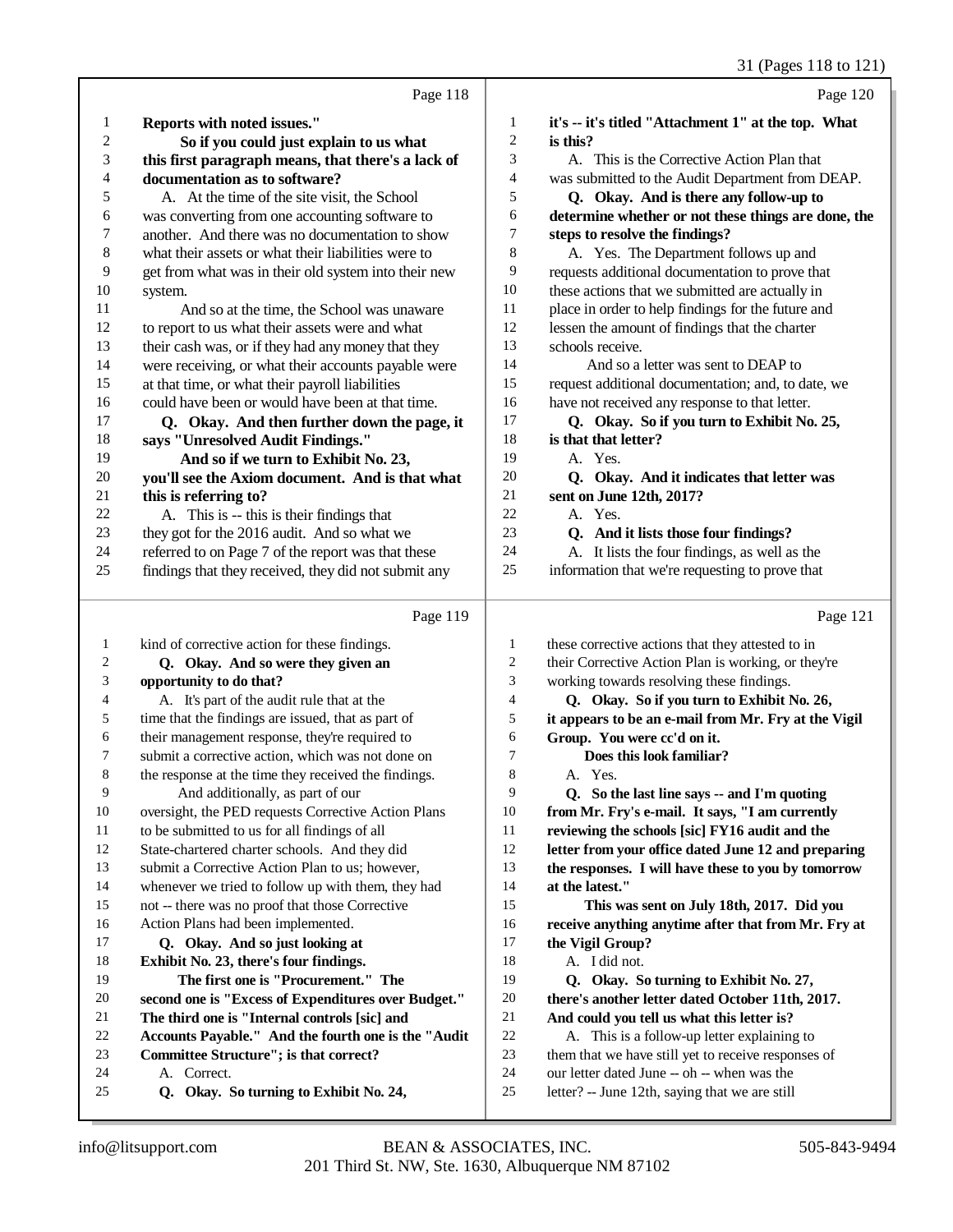|                |                                                                                                    |                  | 32 (Pages 122 to 125)                                                                                   |
|----------------|----------------------------------------------------------------------------------------------------|------------------|---------------------------------------------------------------------------------------------------------|
|                | Page 122                                                                                           |                  | Page 124                                                                                                |
| 1              | expecting the additional documentation to -- for                                                   | 1                | concerns that we have, and we make these concerns                                                       |
| $\overline{c}$ | their Corrective Action Plan.                                                                      | 2                | and our recommendations to management. And at that                                                      |
| 3              | Q. Okay. And sorry to flip back and forth.                                                         | 3                | point, they make the decision as what the next steps                                                    |
| 4              | If you would just go back to Exhibit 21 briefly.                                                   | 4                | need to be.                                                                                             |
| 5              | You touch on two other topics on Page 7 and 8. The                                                 | 5                | Q. Okay. So throughout your review of DEAP's                                                            |
| 6              | first one is "NACA Support Network to DEAP"?                                                       | 6                | financial matters, did it appear that they were                                                         |
| 7              | A. Yes.                                                                                            | 7                | consistently noncompliant?                                                                              |
| 8              | Q. Okay. And then, finally, on Page 8, you                                                         | 8                | A. Yes.                                                                                                 |
| 9              | say that, "DEAP continues to operate without a                                                     | 9                | Q. Okay.                                                                                                |
| 10             | <b>Business Manager."</b>                                                                          | 10               | MS. LUCK: I think that's all the                                                                        |
| 11             | A. Correct. At that time, they still did not                                                       | 11               | questions I have for you.                                                                               |
| 12             | have a Business Manager in place.                                                                  | 12               | THE WITNESS: Okay.                                                                                      |
| 13             | Q. Okay. And so this was during the time                                                           | 13               | MS. LUCK: Thank you.                                                                                    |
| 14             | that Mr. Craig testified to in April when he was not                                               | 14               | <b>CROSS-EXAMINATION</b>                                                                                |
| 15             | able to locate a Business Manager?                                                                 | 15               | BY MR. SOLIMON:                                                                                         |
| 16             | A. Yes.                                                                                            | 16               | Q. Good afternoon.                                                                                      |
| 17             | Q. And so essentially, your report says --                                                         | 17               | A. Hi.                                                                                                  |
| 18             | and I'm going to quote you from Page 8. It says,                                                   | 18               | Q. I want to go back to the page I believe                                                              |
| 19             | "The absence of a Business Manager does not provide                                                | 19               | hopefully you're still on, Page 22.                                                                     |
| $20\,$         | assurance that the financial reporting, to include                                                 | 20               | Sorry. Exhibit 21.                                                                                      |
| 21             | appropriate processing of documentation for                                                        | 21               | And there's two page numbers on there.                                                                  |
| $22\,$         | purchases, are in compliance with the state                                                        | 22               | There's "9" and "17." It's the "Recommendations"                                                        |
| 23             | procurement code, state statutes and PSAB                                                          | 23               | page.                                                                                                   |
| 24             | requirements"; is that correct?                                                                    | 24               | A. Yes.                                                                                                 |
| 25             | A. Yes.                                                                                            | 25               | Q. And I think we went through all of those                                                             |
|                | Page 123                                                                                           |                  | Page 125                                                                                                |
| $\mathbf{1}$   | Q. And so then, finally, you make some                                                             | $\mathbf{1}$     | but one. And let me just sort of recap.                                                                 |
| 2              | recommendations on the last page, on Page 9. And --                                                | $\boldsymbol{2}$ | A. Okay.                                                                                                |
| 3              | I'm sorry. Are these recommendations in light of                                                   | 3                | Q. I believe you said you'd been told, or at                                                            |
| 4              | the fact that those violations are serious?                                                        | 4                | least have some information, that they've hired a                                                       |
| 5              | A. Yes.                                                                                            | 5                | Business Manager to perform a reconciliation; is                                                        |
| 6              | Q. Okay. And have you seen any of these                                                            | 6                | that correct?                                                                                           |
|                | recommendations been [verbatim] implemented at this                                                | $\sqrt{ }$       | A. Correct.                                                                                             |
| 8              | point?                                                                                             | 8                | Q. The second bullet point: "Create and                                                                 |
| 9              | A. I -- from what I understand, there is a                                                         | 9                | enter the appropriate journal entries into the                                                          |
| 10             | Business Manager in place. I have not seen any                                                     | 10               | accounting software."                                                                                   |
| 11             | reconciliations; but I've been told that there are                                                 | 11               | You have information that that's been done                                                              |
| 12             | some.                                                                                              | 12               | or may be done; is that correct?                                                                        |
| 13             | I believe that they reconverted back to                                                            | 13               | A. It may be done.                                                                                      |
| 14             | the old software that they had; and so I'm -- in                                                   | 14               | Q. And I believe you stated that as to the                                                              |
| 15             | order to do that, I'm in the assumption that the new                                               | 15               | third element, or the third bullet point, you were                                                      |
| 16             | Business Manager has created the appropriate journal                                               | 16               | not aware, or unsure, of the status of that; is that                                                    |
| 17             | entries.                                                                                           | 17               | correct?                                                                                                |
| 18             | It appears that they still need to analyze                                                         | 18               | A. Correct.                                                                                             |
| 19<br>20       | their budget. I still have no proof that they've                                                   | 19               | Q. You don't know whether that's been done or                                                           |
| 21             | hired a CPO, a Chief Procurement Officer. And the                                                  | 20               | whether it's not been done? Or do you have an                                                           |
| 22             | independent auditors are contracted to perform an                                                  | 21<br>22         | opinion cited to that?                                                                                  |
| 23             | audit for DEAP's financial operation at this time.<br>Q. Okay. And so would it have been your role | 23               | A. Well, they are late in submitting their                                                              |
| 24             | in the site visit to recommend revocation?                                                         | $24\,$           | monthly reporting and their cash report; therefore,<br>it's hard to tell what their cash position is at |
|                |                                                                                                    |                  |                                                                                                         |

A. No. Our role is to bring to light the

this time.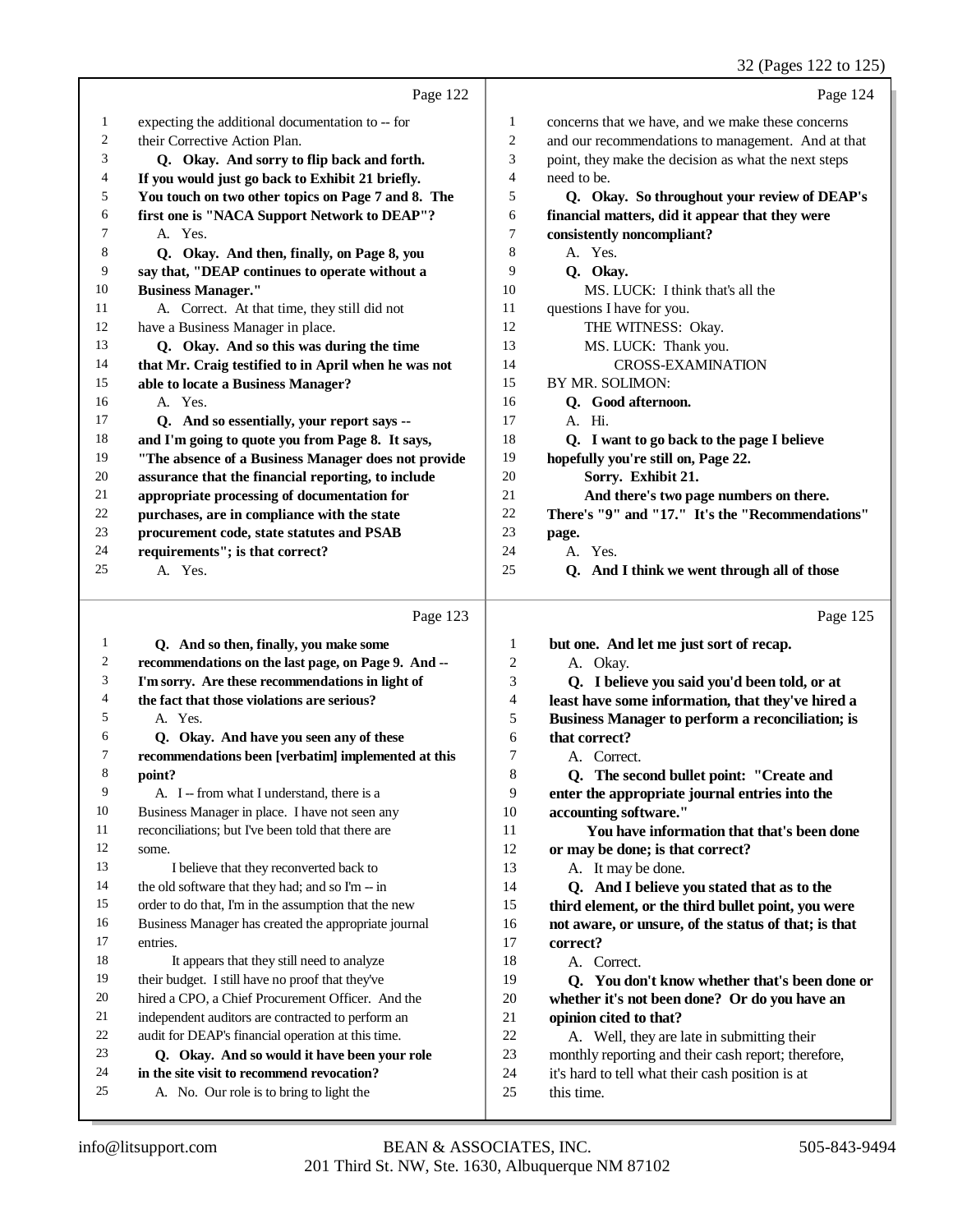|    |                                                     |        | 33 (Pages 126 to 129)                              |
|----|-----------------------------------------------------|--------|----------------------------------------------------|
|    | Page 126                                            |        | Page 128                                           |
| 1  | Q. And this is the monthly report that you          | 1      | A. Not that I'm aware of.                          |
| 2  | may have heard Mr. Craig discuss --                 | 2      | Q. Exhibit 23. I believe you have stated           |
| 3  | A. Yes.                                             | 3      | that that is a schedule of audit findings?         |
| 4  | Q. -- that was initiated approximately three        | 4      | A. Yes.                                            |
| 5  | months ago?                                         | 5      | Q. Okay. And that was for Fiscal Year 2016;        |
| 6  | A. Correct.                                         | 6      | is that correct?                                   |
| 7  | Q. And I believe you stated that you also           | 7      | A. Yes.                                            |
| 8  | weren't sure, or didn't have any information to     | 8      | Q. And are you aware that that was the first       |
| 9  | know, whether DEAP has hired a Chief Procurement    | 9      | year that DEAP was in operation?                   |
| 10 | Officer; is that correct?                           | 10     | A. Yes, that was the first year they received      |
| 11 | A. Correct.                                         | 11     | an audit.                                          |
| 12 | Q. Okay. You've identified that they have           | 12     | Q. Okay. And as to Exhibit 24, I've just got       |
| 13 | obtained, or there is, an independent auditor       | 13     | a couple of questions. It states "Attachment 1."   |
| 14 | performing an audit of DEAP's financial operations? | 14     | A. Yes.                                            |
| 15 | A. Yes.                                             | 15     | Q. Do you know whether there was anything          |
| 16 | Q. Now, the last element, I don't know if           | 16     | that this was attached to?                         |
| 17 | you've had the opportunity to answer that question. | 17     | A. This -- it says "Attachment 1" because          |
| 18 | A. The recommendation is to, "Obtain an             | 18     | this is the attachment to an e-mail, a mass e-mail |
| 19 | independent assessment of DEAP's compliance and     | 19     | that was sent out to all State-chartered charter   |
| 20 | implementation of its charter requirements and      | 20     | schools to provide a Corrective Action Plan. So    |
| 21 | implementation and validity of the MOUs in place    | 21     | this is just part --                               |
| 22 | with the NACA network."                             | 22     | Q. This is a form.                                 |
| 23 | To date, we have not been able to receive           | 23     | A. This is a form, a template.                     |
| 24 | a signed MOU with the NACA group. And we are        | 24     | Q. They utilized the template.                     |
| 25 | unaware as to whether it's a valid MOU.             | 25     | A. Yes.                                            |
|    | Page 127                                            |        | Page 129                                           |
| 1  | Q. Okay. So an MOU would address, or                | 1      | Q. And, again, that was to respond to the          |
| 2  | otherwise be, an independent assessment of DEAP's   | 2      | Fiscal Year 2016 audit.                            |
| 3  | compliance and implementation of charter            | 3      | A. Yes.                                            |
| 4  | requirements?                                       | 4      | Q. And going, again, to Exhibit No. 27, I was      |
| 5  | A. NACA provides revenues to DEAP. And              | 5      | just a little unclear. You didn't author this      |
| 6  | it's -- and it's federal funding. And so because    | 6      | document; is that correct? Or did you author this  |
|    | it's federal funding, NACA has a responsibility to  | 7      | document?                                          |
| 8  | ensure that DEAP is in compliance with spending and | 8      | A. This was signed by the supervisor who           |
| 9  | procurement code and 2 Part 200, the Uniform Grant  | 9      | works in my Audit Bureau.                          |
| 10 | Guidance.                                           | 10     | Q. Okay. Did you participate in any way in         |
| 11 | Q. But an MOU from the NACA network, or NACA,       | 11     | the development of this document?                  |
| 12 | would satisfy that; am I correct?                   | 12     | A. Yes, I review it, and I ensure that it's        |
| 13 | A. An MOU will help provide guidance to DEAP        | 13     | accurate.                                          |
| 14 | on what they need to do and what their requirements | 14     | Q. Okay. And I believe your --                     |
| 15 | are and what the expectations are.                  | 15     | A. And I'm also cc'd on it, yes.                   |
| 16 | Q. But how would they go about getting this         | 16     | Q. Yes, you are.                                   |
| 17 | independent assessment that's recommended here?     | 17     | This was sent October 11th; is that                |
| 18 | A. I imagine that they would seek counsel           | 18     | correct?                                           |
| 19 | with a Head Administrator and reach out to the NACA | 19     | A. Yes.                                            |
| 20 | Head Administrator, or the President of NACA, to    | 20     | Q. And so there is a deadline, if you read         |
| 21 | ensure that there's a valid MOU in place.           | $21\,$ | below the first paragraph, for DEAP to respond by  |

 **approval that they could do to satisfy that requirement?**

 **Q. Okay. But there's no one form that they could do that, or one type of meeting or session or** 21 **below the first paragraph, for DEAP to respond by**<br>22 **October 18th; is that correct?** 

 **Q. And you would agree with me that that is**

22 **October 18th; is that correct?**<br>23 A. That's correct. A. That's correct.

in approximately five days.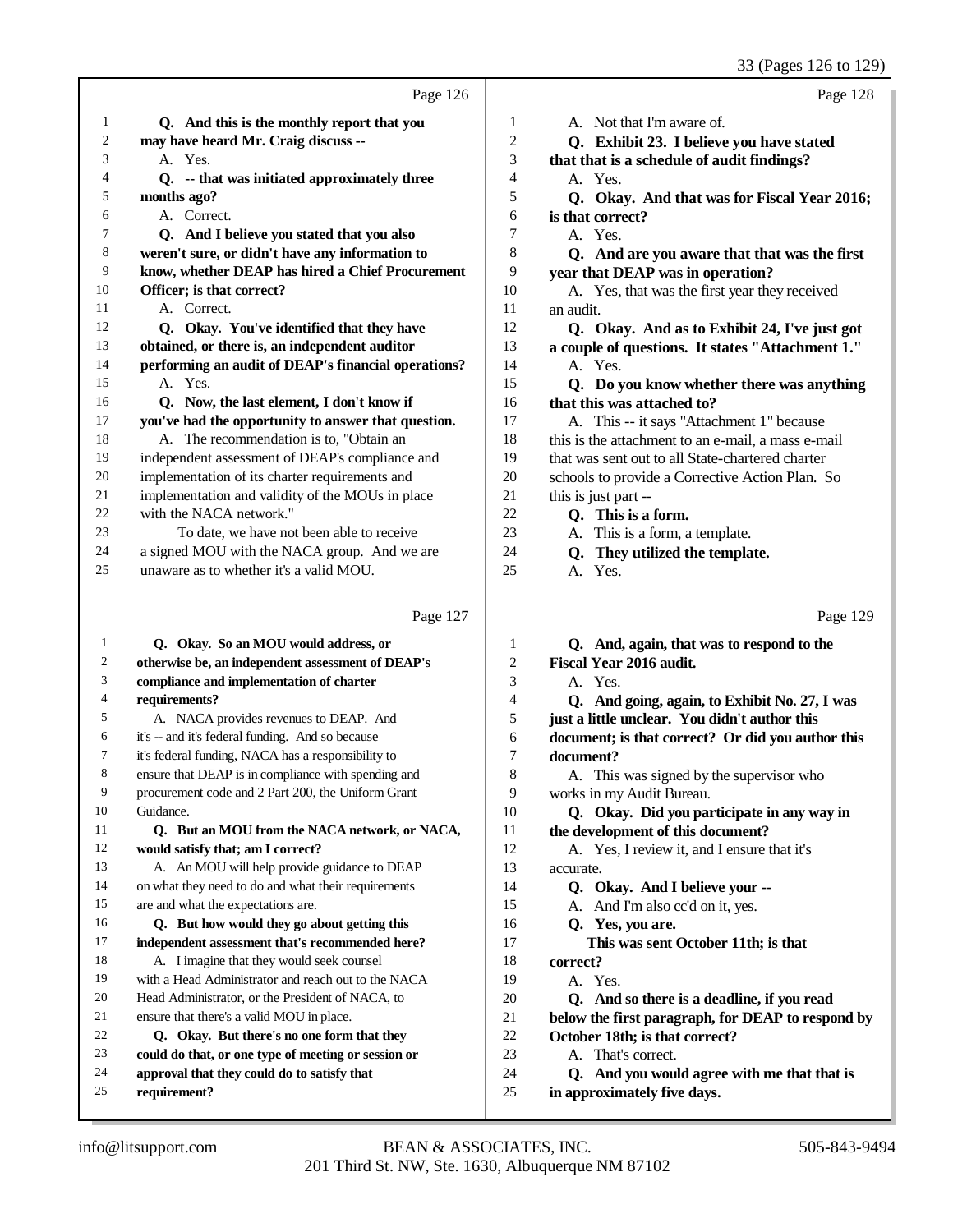34 (Pages 130 to 133)

|                | Page 130                                            |                | Page 132                                             |
|----------------|-----------------------------------------------------|----------------|------------------------------------------------------|
| 1              | A. Yes.                                             | $\mathbf{1}$   | I'm sorry. This is -- this is kind of                |
| 2              | Q. Okay.                                            | $\sqrt{2}$     | hard to take in right now, after hearing all this    |
| 3              | MR. SOLIMON: No further questions.                  | 3              | stuff.                                               |
| 4              | MR. McMILLAN: I have no redirect.                   | $\overline{4}$ | As a parent, it's -- it is disappointing             |
| 5              | THE CHAIR: Commissioners, do we have                | $\mathfrak s$  | to hear that the School is actually under            |
| 6              | questions to be submitted?                          | 6              | revocation. As a parent, I'm strongly urging you to  |
| 7              | (Witness is excused.)                               | $\overline{7}$ | make the right decision for the School for our kids. |
| $\,8\,$        | THE CHAIR: We're going to do Public                 | $\,8\,$        | I didn't make a bad choice putting my son            |
| 9              | Comment before Commissioners' questions, because    | 9              | at this school. According to records, our school is  |
| 10             | Commissioners' questions can carry over to the      | 10             | currently sitting at a "B" rating. There is three    |
| 11             | second day if we don't get them all in today. So -- | 11             | other schools in our community that are currently at |
| 12             | MS. CUYLEAR: Madam Chair, DEAP has a                | 12             | "C," "D," and "F."                                   |
| 13             | request with regard to Day Two of the proceedings.  | 13             | And for that reason, that's why I'm asking           |
| 14             | Would you like me to make that request now, or wait | 14             | you to -- urging you to make the right decision for  |
| 15             | until after the Commission's questions?             | 15             | our -- for our kids. I sit as a vice chair on the    |
| 16             | Madam Chair, DEAP is requesting that Day            | 16             | parent committee. The school has done a lot for my   |
| 17             | Two of the proceedings be held in Navajo,           | 17             | son. They -- the native culture classes there have   |
| 18             | New Mexico, the community where DEAP School is      | 18             | been really influencing my son in a big way. Things  |
| 19             | situated.                                           | 19             | that I don't teach him, he learns from the school.   |
| 20             | (The Chair consults with Commissioners.)            | 20             | They've had different programs that my               |
| 21             | THE CHAIR: That's something for -- we're            | 21             | son's been encountered in, anything from the Project |
| 22             | going to have to take that into consideration. I    | 22             | Venture group, where he has learned how to ride a    |
| 23             | can't give you an answer to that at this moment in  | 23             | bike, the Anti-Couch Potato program, where he's      |
| 24             | time.                                               | 24             | gotten himself out of the house for the summer.      |
| 25             | MS. CUYLEAR: Okay. Thank you,                       | 25             | And these are things that my son has                 |
|                | Page 131                                            |                | Page 133                                             |
| 1              | Madam Chair.                                        | 1              | learned. Not only that, he's come home telling me    |
| $\overline{c}$ | THE CHAIR: And we're not doing discussion           | $\overline{c}$ | that he's typing without reading the keyboard now.   |
| 3              | of that at this moment in time. We'll take it up at | 3              | And those are just some of the things that he's told |
| 4              | another time.                                       | $\overline{4}$ | me about the school.                                 |
| 5              | There are eight people that have signed up          | 5              | It was last year when Kayla and Prestene             |

 for Public Comment. So you have about two-and-a-half minutes per person. The first person is -- and I'm sorry. I don't read well, because someone's handwriting is not any good. Delmadine Mussiset [ph]? If the green light is on, the mic is on. And if you would, please spell your name for the

 record. FROM THE FLOOR: Okay. Good afternoon. My name is Delmaline Muskett, spelled D-E-L-M-A-L-I-N-E; last name is "Muskett," M-U-S-K-E-T-T.

 THE CHAIR: Sorry. I thought it was an "L." I apologize. FROM THE FLOOR: That's okay. That's okay. I've had many names.

- Good afternoon. I'm Delmaline Muskett.
- I'm a parent from DEAP Charter School. My son has
- been attending school there for two years now.

It was last year when Kayla and Prestene 6 found that my son was a little delayed in school,<br>7 something that McKinley County Schools did no

7 something that McKinley County Schools did not see<br>8 in the five years that he was there. So they

- in the five years that he was there. So they identified the problem, and they were able to meet
- with me and create an IEP program, or an IEP plan,
- 11 for my son, which has been helping him.<br>12 He's not -- a lot of the things that help
- He's not -- a lot of the things that he's done has gotten him out of his comfort zone. As a

14 single parent, it's -- it's hard.

- 15 THE CHAIR: I'm sorry. Your time is up. FROM THE FLOOR: Okay. Thank you. 17 THE CHAIR: Thank you. Next is Alray Nelson? FROM THE FLOOR: Thank you, Commissioners, I'll make this real quick. My name is Alray Nelson.
- 21 It's spelled A-L-R-A-Y, Nelson, N-E-L-S-O-N.<br>22 It's good to see you. Trish. Commissione.
- 22 It's good to see you, Trish, Commissioner,<br>23 and also the Commissioner over here. Carlos, as and also the Commissioner over here, Carlos, as
- well. I'm going to read a letter here on behalf of
- a tribal leader that's really well-respected across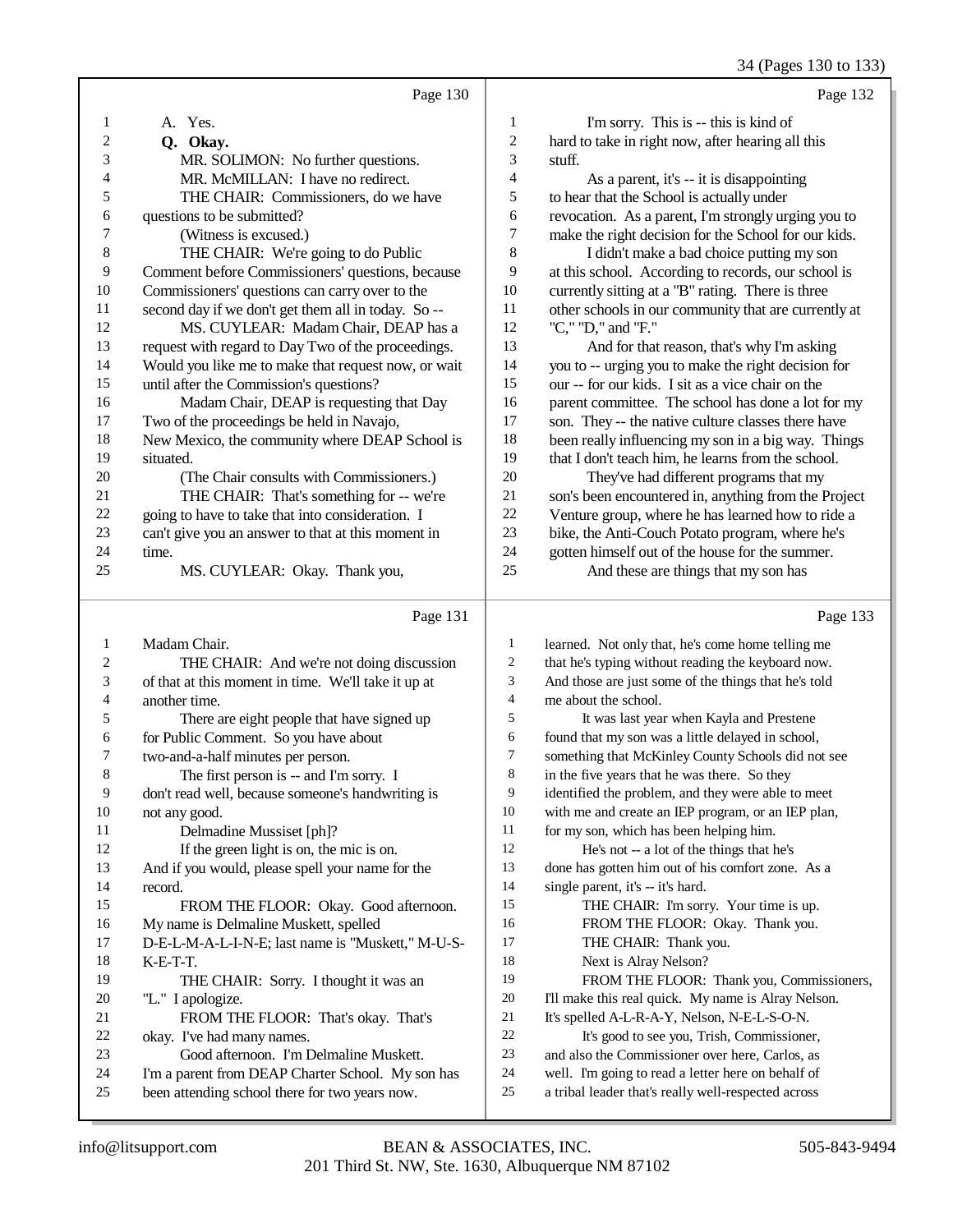#### 35 (Pages 134 to 137)

|    | Page 134                                             |                  | Page 136                                             |
|----|------------------------------------------------------|------------------|------------------------------------------------------|
| 1  | Indian Country.                                      | 1                | And, just -- I currently work as a                   |
| 2  | "It is an honor to write this letter                 | $\boldsymbol{2}$ | Director of Community Partnerships. I work closely   |
| 3  | sharing my whole-hearted support for the DEAP        | 3                | with superintendents, school board members, and      |
| 4  | Charter School in Navajo, New Mexico, located in a   | 4                | tribal leaders all across the state. And so I'm      |
| 5  | rural part of the Navajo Nation along the Arizona    | 5                | really happy to be here on behalf of Teach for       |
| 6  | border.                                              | 6                | America.                                             |
| 7  | "DEAP provides an opportunity for many               | 7                | Our Executive Director, Nate Morrison, is            |
| 8  | families to send their children to an institution    | 8                | in the room, as well, to show our support for this   |
| 9  | that's culturally responsive to their needs, is      | 9                | charter school.                                      |
| 10 | grounded in Navajo culture and tradition and         | 10               | Thank you very much, Commissioners.                  |
| 11 | emphasizes holistic wellness.                        | 11               | THE CHAIR: Thank you very much.                      |
| 12 | "This school shares a mission that I also            | 12               | Next is Ravis Henry. Ravis Henry.                    |
| 13 | believe in to help our students develop a sense of   | 13               | FROM THE FLOOR: Yá' át' ééh. Good                    |
| 14 | place and tradition, while focusing on their         | 14               | afternoon.                                           |
| 15 | well-being and preparing them for college so they    | 15               | My name is Ravis Henry. It's spelled                 |
| 16 | may return home one day to help their people.        | 16               | R-A-V-I-S, Henry, H-E-N-R-Y.                         |
| 17 | "This community-based school is both                 | 17               | And I belong to the Towering House Clan,             |
| 18 | innovative and bold as it continues to empower and   | 18               | born for the Coyote Pass-Jemez Clan, and I'm the     |
| 19 | impact the lives of countless Diné youth.            | 19               | eldest of eight kids. And two of my siblings,        |
| 20 | "I had the opportunity to work alongside             | $20\,$           | Nelvin Segay and Donald K. Segay are both students   |
| 21 | DEAP's cofounders, Kayla Dawn Begay and Prestene.    | 21               | at the DEAP School, and I'm very happy to be here    |
| 22 | The are passionate activists for indigenous          | $22\,$           | with them driving out here.                          |
| 23 | education, both growing up in a hometown where this  | 23               | We started our journey out here this                 |
| 24 | school now stands. Mrs. Begay is also an alumnus of  | 24               | morning with prayer and thinking about who we really |
| 25 | Teach for America, a national organization that has  | 25               | are. We stopped at the base of Mount Taylor to       |
|    | Page 135                                             |                  | Page 137                                             |
| 1  | my support and a program that has proven time and    | 1                | offer a song and a prayer on behalf of our journey   |
| 2  | again to provide an excellent education for kids,    | $\mathfrak{2}$   | here, and we made an offer of corn pollen across the |
| 3  | stressing sovereignty, community-led focus. All      | 3                | river, the Rio Grande, before we made our way up to  |
| 4  | these describe the DEAP Charter School.              | $\overline{4}$   | this point.                                          |
| 5  | "It is evident through the testimony from            | 5                | I want to thank you for allowing us to be            |
| 6  | parents and elders from this community school that   | 6                | here to let us speak.                                |
| 7  | it is preparing its students for college and beyond, | 7                | One of the things that stuck out to me               |
| 8  | even earning a 'B' grade on the most recent Public   | 8                | this -- earlier this afternoon is the fact that      |
| 9  | Education Department report card.                    | 9                | regardless of what's going on, the decision is going |
| 10 | "Their learning model is grounded in Diné            | $10\,$           | to be made in the best interests of the students.    |
| 11 | traditions and culture, while their education value  | 11               | And I want to let that be known that I'm a           |
| 12 | our native language and history.                     | 12               | graduate of 2006 from Navajo Pine High School. And   |
| 13 | "It's clear that my support for DEAP, or             | 13               | as an alumni of Gallup-McKinley County School        |
| 14 | any support, is an investment in our youth and in    | 14               | Districts, I feel that that school was not the best  |
| 15 | the Navajo People.                                   | 15               | school for me when I graduated. If that's the only   |
| 16 | "I urge the Navajo" -- "I urge the                   | 16               | other school in the location, I don't think that's   |
| 17 | New Mexico Public Education Commission to invest in  | 17               | the best choice. If what was recommended is GMCS     |
| 18 | the future and for a rural school that is            | 18               | was the best choice for our kids after this, I truly |
| 19 | strengthening the sovereignty of the Navajo Nation.  | 19               | disagree with that.                                  |
|    |                                                      |                  |                                                      |
| 20 | The DEAP School has my full support, and I proudly   | $20\,$           | And one of the other things I want to also           |

- and community..." -- "...countless community
- leaders.
- "Thank you. Respectfully, Sincerely,
- Russell Begay," the President of the Navajo Nation.
- understand, in Western terms, we followed certain timelines and certain protocols. But we are Navajo,
- 24 too. We're indigenous people, and we have a<br>25 different mindset. We do things a little bit
	- different mindset. We do things a little bit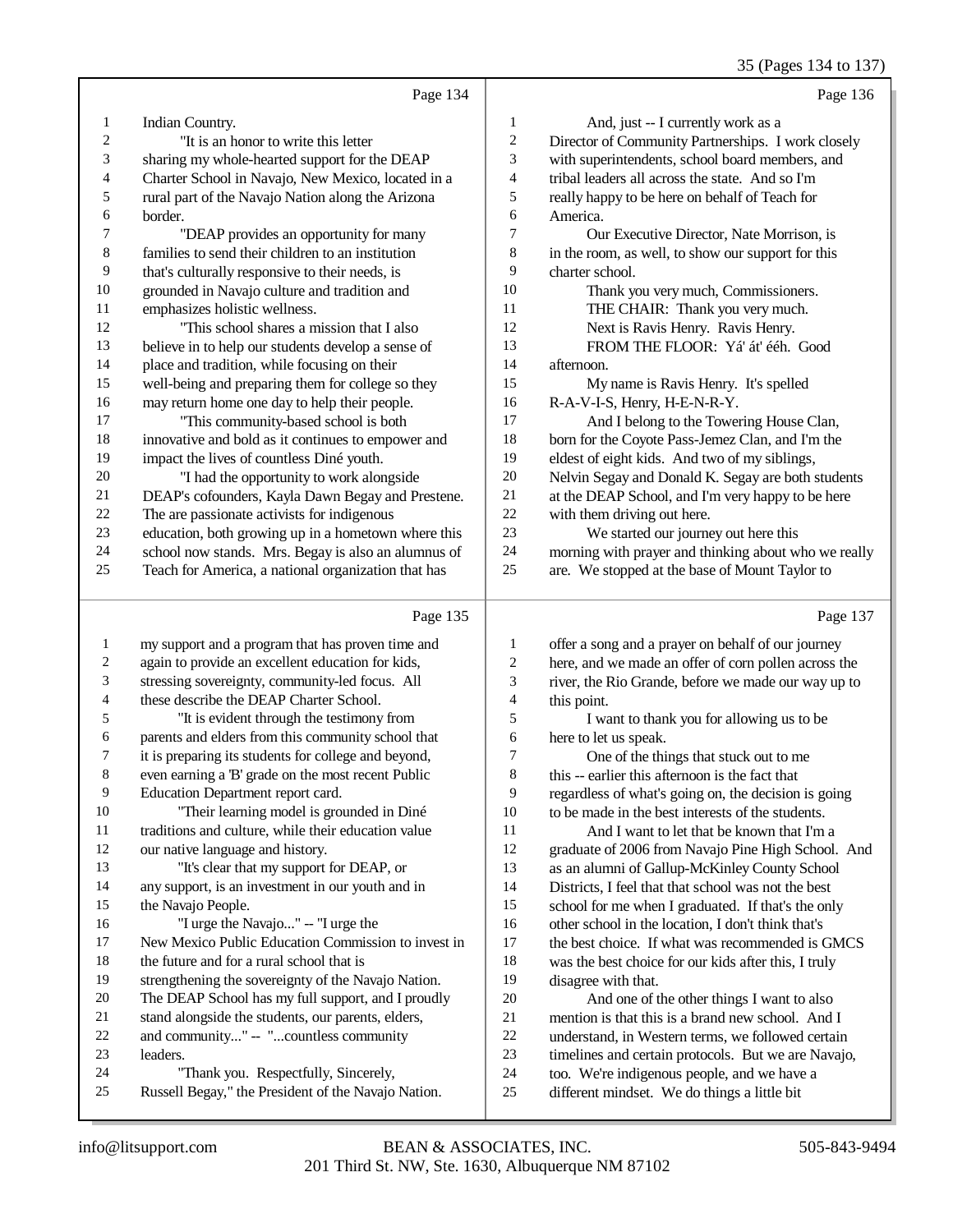36 (Pages 138 to 141)

|    | Page 138                                             |                | Page 140                                             |
|----|------------------------------------------------------|----------------|------------------------------------------------------|
| 1  | different. You know, not every child that is born    |                | at DEAP.                                             |
| 2  | start taking a step at the very same age; some start | 2              | (Reporter requests clarification.)                   |
| 3  | at eight months, some are 13 months.                 | 3              | FROM THE FLOOR: Yá' át' ééh. (Spoken                 |
| 4  | You know, it takes time for a school, you            | $\overline{4}$ | Navajo language.)                                    |
| 5  | know, like a child, to build up and get itself       | 5              | My name is Nelvin Segay, N-E-L-V-I-N,                |
| 6  | solidified and have a good foundation. And for us    | 6              | S-E-G-A-Y. I am a ninth-grader at DEAP.              |
| 7  | as Navajo People, we do things in a process of four. | $\tau$         | FROM THE FLOOR: Yá' át' ééh. (Spoken                 |
| 8  | And this is only the third year in the school.       | 8              | Navajo language.) My name is Mikkel Bia, spelled     |
| 9  | And one of the things that was mentioned             | 9              | M-I-K-K-E-L and B-I-A, and I'm a ninth-grader at     |
| 10 | is that there is a long history of compliance        | 10             | DEAP.                                                |
| 11 | problems. It's only three years. I can give you      | 11             | FROM THE FLOOR: We are here to speak on              |
| 12 | 150 years of other problems with the Navajo Nation   | 12             | behalf of our classmates, students, and community.   |
| 13 | and other entities, as well.                         | 13             | FROM THE FLOOR: In order to understand               |
| 14 | So I want to bring that up. And                      | 14             | the power and importance of DEAP, you must know our  |
| 15 | hopefully, you can take that into consideration of   | 15             | history. For so long, Native people have been told   |
| 16 | our children.                                        | 16             | our culture and language prevent us from thriving.   |
| 17 | And one thing that I want to fall back on            | 17             | However, at DEAP, we know that our culture,          |
| 18 | is the Salute to our New Mexico State Flag of the    | 18             | language, and understanding of our history and power |
| 19 | Zia symbol of friendship, and how it's a             | 19             | leads to confidence and skills.                      |
| 20 | representation of our shared cultures.               | 20             | FROM THE FLOOR: DEAP was first created by            |
| 21 | And I truly do hope that your decisions              | 21             | two indigenous women who had dreams to change the    |
| 22 | affect our cultures, as well. You know, it's one     | 22             | community for the better. It is a blessing for us    |
| 23 | thing that disappointed me is that I--I respect      | 23             | to attend a school that actively tries to help us    |
| 24 | all of you; but I don't see anyone of our people     | 24             | connect our learning with our culture, language, and |
| 25 | sitting amongst you guys, as well, to hear some of   | 25             | traditions to transform the world around us.         |
|    |                                                      |                |                                                      |

#### Page 139

| 1              | these issues.                                        |
|----------------|------------------------------------------------------|
| $\mathfrak{2}$ | So I hope you make the best choice in                |
| 3              | regards to our people, our children.                 |
| $\overline{4}$ | Thank you.                                           |
| 5              | THE CHAIR: Thank you. I'm sorry. I'm                 |
| 6              | not sure. It -- Nelvin Segay and students?           |
| 7              | COMMISSIONER CABALLERO: Can you grab some            |
| 8              | more chairs up there?                                |
| 9              | THE CHAIR: Are you all planning on                   |
| 10             | speaking?                                            |
| 11             | <b>MULTIPLE SPEAKERS: Yes.</b>                       |
| 12             | THE CHAIR: You've got two-and-a-half                 |
| 13             | minutes total, not two-and-a-half minutes each.      |
| 14             | Because there was only one line here; so -- I just   |
| 15             | want you to be aware of that, okay?                  |
| 16             | DEAP STUDENTS: Okay.                                 |
| 17             | THE CHAIR: So speak carefully.                       |
| 18             | FROM THE FLOOR: Yá' át' ééh, members of              |
| 19             | the Public Education Commission. (Spoken Navajo      |
| 20             | language.)                                           |
| 21             | My name is Natisha Holana [ph], and I'm a            |
| 22             | ninth-grader at the Dzil Ditl'ooi School of Action   |
| 23             | Perseverance.                                        |
| 24             | FROM THE FLOOR: (Spoken Navajo language.)            |
| 25             | My name is Braxton Benally, and I'm an eighth-grader |

| 1  | FROM THE FLOOR: In fact, in a few years              |
|----|------------------------------------------------------|
| 2  | at DEAP, we have accomplished so much, whether it is |
| 3  | excelling in our [inaudible] tests or learning songs |
| 4  | in Diné. We are stronger and more resilient because  |
| 5. | of DEAP.                                             |
|    |                                                      |

6 FROM THE FLOOR: So at DEAP, we learn how<br>7 to think critically and take action in improving our 7 to think critically and take action in improving our<br>8 community. For example, we partner with our local community. For example, we partner with our local chapter for different service projects, including our annual community cleanup, and the moccasin 11 project, where we made moccasins for local Head<br>12 Start students. At DEAP, we are empowered to be Start students. At DEAP, we are empowered to be leaders and to make our community grow. FROM THE FLOOR: So many of our classmates have excelled at DEAP. Many of us strayed at school because we felt we were not learning things that gave us real skills and value. But since attending DEAP, so many of us wake up excited and ready to learn. We do a lot of hands-on activity that connect our culture to our learning. 21 FROM THE FLOOR: While we are a small<br>22 school, we are impacting the community in powerful 22 school, we are impacting the community in powerful<br>23 ways. In fact, because we are small, we are like ways. In fact, because we are small, we are like

24 family and taking care of each other. In Diné we<br>25 call this (Navajo spoken). And it is how we care call this (Navajo spoken). And it is how we care

Page 141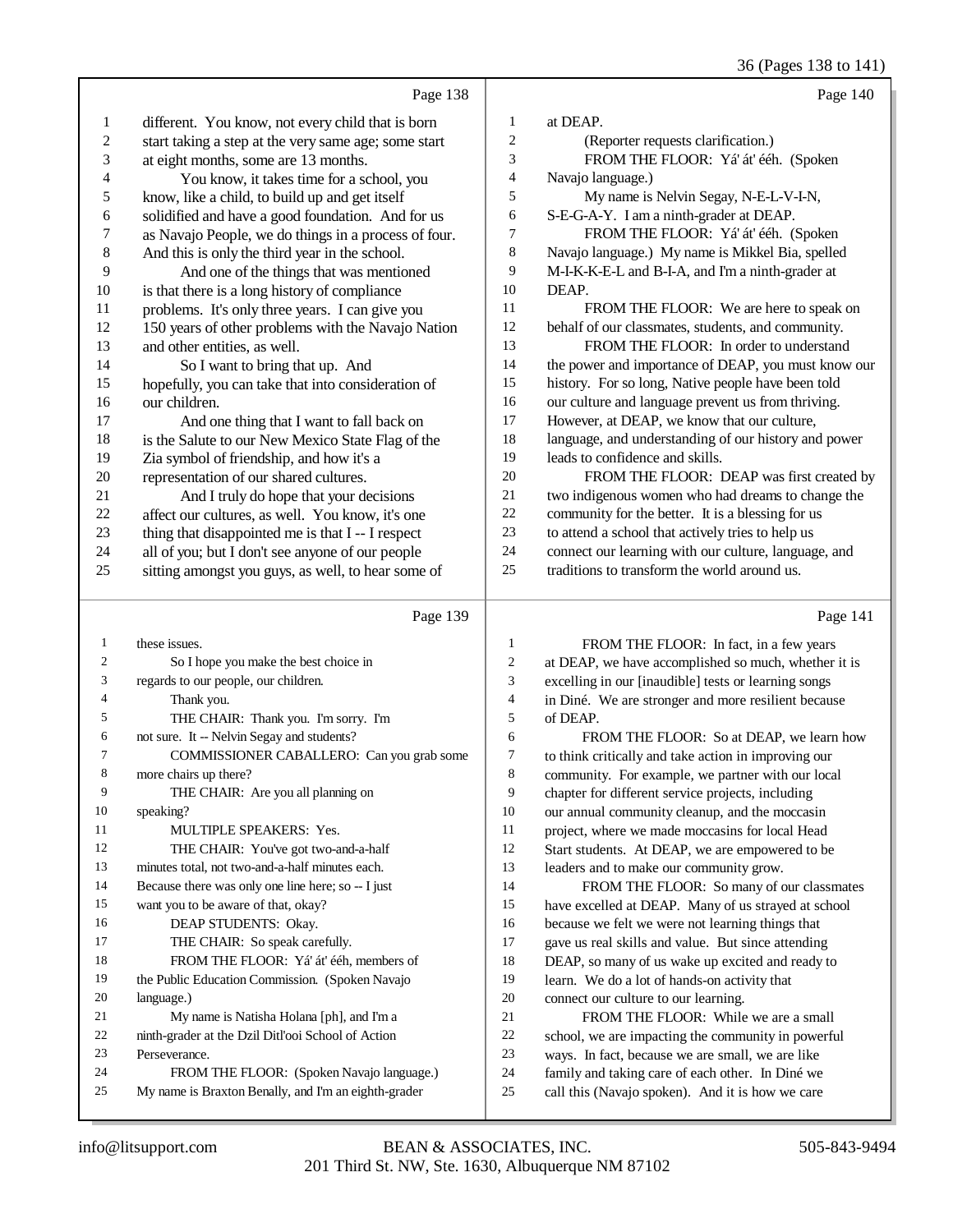37 (Pages 142 to 145)

|                |                                                      |                | 37 (Pages 142 to 145)                                |
|----------------|------------------------------------------------------|----------------|------------------------------------------------------|
|                | Page 142                                             |                | Page 144                                             |
| 1              | for each other, the land, and our surroundings.      | 1              | people, you know, then they start trying to emulate. |
| 2              | THE CHAIR: We have probably about a                  | $\mathbf{2}$   | And what they're doing now is they're trying to      |
| 3              | minute and a half extra with the total allotted      | 3              | emulate the Blacks; they're trying to emulate the    |
| 4              | time; so I'll give it to you.                        | 4              | Mexicans. And they're not taking the good stuff      |
| 5              | FROM THE FLOOR: Thank you.                           | 5              | from these people. They're emulating what they see   |
| 6              | FROM THE FLOOR: It is frustrating that               | 6              | in the media, what TV tells them what these races    |
| 7              | you are considering revoking DEAP. Why would you     | 7              | are. So they emulate.                                |
| $\,8\,$        | take away our opportunity to learn our culture,      | 8              | So I'm wondering how long it is before               |
| 9              | identity, tradition, and history? DEAP has given us  | 9              | they start shooting each other. This is how serious  |
| 10             | hope for our future to revise our culture and        | 10             | it is.                                               |
| 11             | reclaim our power as indigenous people.              | 11             | A lot of these kids can't walk the street            |
| 12             | And in the PED's opening, they suggested             | 12             | at night because they're afraid to get jumped by     |
| 13             | that we students are better at the Gallup-McKinley   | 13             | older guys my age. And that's just not right.        |
| 14             | County Schools. That upsets me. I left those         | 14             | So these kids need a school, a safe place            |
| 15             | schools because they don't care about my learning    | 15             | to go, where they can be educated, and they can      |
| 16             | and they don't care, like, about the growth of the   | 16             | learn who they are. This is what we need to do.      |
| 17             | community. And also why would I leave a "B-minus"    | 17             | And shutting it down because of pure bureaucracy is  |
| 18             | school to a "D" school?                              | 18             | just not going to work.                              |
| 19             | And I think that the PED and the PEC                 | 19             | So I want you guys to show your love, your           |
| 20             | should look at how the Gallup-McKinley County        | $20\,$         | love for these children. Maybe they still have a     |
| 21             | Schools continue to fail our community. We chose     | 21             | chance. Some of us don't; but they do.               |
| $22\,$         | DEAP because we deserve more.                        | 22             | So please, please take that in                       |
| 23             | FROM THE FLOOR: So if you are choosing to            | $23\,$         | consideration when you're making your judgment.      |
| 24             | close DEAP, you are choosing to harm our future. We  | 24             | Okay. All right. Thank you.                          |
| 25             | urge you to think deeply about these decisions. If   | 25             | THE CHAIR: Thank you very much.                      |
|                | Page 143                                             |                | Page 145                                             |
| $\mathbf{1}$   | DEAP closes, we will have to attend less rigorous    | 1              | FROM THE FLOOR: Okay.                                |
| 2              | schools that do not honor our culture, families, and | $\overline{c}$ | (Applause.)                                          |
| 3              | traditional knowledge; and that is unacceptable.     | $\mathfrak{Z}$ | THE CHAIR: Regina Bitloy.                            |
| $\overline{4}$ | THE CHAIR: Thirty seconds.                           | $\overline{4}$ | FROM THE FLOOR: Madam Chair and members              |
| 5              | FROM THE FLOOR: However, we hope you will            | 5              | of the Commission, greetings. Yá' át' ééh.           |
| 6              | make the best decision and choose to continue to     | 6              | My name is Regina Bitloy, R-E-G-I-N-A,               |
| 7              | support Native students and communities in growing   | 7              | B-I-T-L-O-Y, a full Diné of the Navajo Nation. I am  |
| 8              | and thriving.                                        | 8              | a grassroot community member of Navajo, New Mexico.  |
| 9              | DEAP STUDENTS IN UNISON: Thank you for               | 9              | I am a mother, a guardian, and an active volunteer   |
| 10             | your time.                                           | 10             | with the community and a concerned citizen. I am     |
| 11             | THE CHAIR: Thank you.                                | 11             | here to express my concerns with the ratification    |
| 12             | (Applause.)                                          | 12             | [verbatim] of the local DEAP Charter School and to   |
| 13             | I believe it's Benjamin Jimenez; but I'm             | 13             | also express my appreciation for our school.         |
| 14             | not -- can't really read that last name.             | 14             | Through my observation of this school, I             |
| 15             | FROM THE FLOOR: My name is Raymond                   | 15             | feel that it has become an outstanding and unique    |
| 16             | Jimenez. And my name is spelled R-A-Y-M-O-N-D,       | 16             | learning institution. This one-of-a-kind school      |
| 17             | J-I-M-E-N-E-Z.                                       | 17             | allows our students to learn about their Navajo      |
| 18             | Okay. This really concerns me when you're            | 18             | culture, history, and tradition. In today's times,   |
| 19             | talking about closing my son's school. See, in our   | 19             | we are -- as a community and as a tribe, feel that   |
|                |                                                      |                |                                                      |

- infested with alcohol, and we're infested with --
- now, meth is really taking hold. And -- and these
- guys, the staff here, are examples unto our kids.
- 

| -1             | DEAP closes, we will have to attend less rigorous    |                | FROM THE FLOOR: Okay.                                |
|----------------|------------------------------------------------------|----------------|------------------------------------------------------|
| $\overline{c}$ | schools that do not honor our culture, families, and | $\overline{2}$ | (Applause.)                                          |
| 3              | traditional knowledge; and that is unacceptable.     | 3              | THE CHAIR: Regina Bitloy.                            |
| $\overline{4}$ | THE CHAIR: Thirty seconds.                           | 4              | FROM THE FLOOR: Madam Chair and members              |
| 5              | FROM THE FLOOR: However, we hope you will            | 5              | of the Commission, greetings. Yá' át' ééh.           |
| 6              | make the best decision and choose to continue to     | 6              | My name is Regina Bitloy, R-E-G-I-N-A,               |
| $\tau$         | support Native students and communities in growing   | 7              | B-I-T-L-O-Y, a full Diné of the Navajo Nation. I am  |
| 8              | and thriving.                                        | 8              | a grassroot community member of Navajo, New Mexico.  |
| 9              | DEAP STUDENTS IN UNISON: Thank you for               | 9              | I am a mother, a guardian, and an active volunteer   |
| 10             | your time.                                           | 10             | with the community and a concerned citizen. I am     |
| 11             | THE CHAIR: Thank you.                                | 11             | here to express my concerns with the ratification    |
| 12             | (Applause.)                                          | 12             | [verbatim] of the local DEAP Charter School and to   |
| 13             | I believe it's Benjamin Jimenez; but I'm             | 13             | also express my appreciation for our school.         |
| 14             | not -- can't really read that last name.             | 14             | Through my observation of this school, I             |
| 15             | FROM THE FLOOR: My name is Raymond                   | 15             | feel that it has become an outstanding and unique    |
| 16             | Jimenez. And my name is spelled R-A-Y-M-O-N-D,       | 16             | learning institution. This one-of-a-kind school      |
| 17             | J-I-M-E-N-E-Z.                                       | 17             | allows our students to learn about their Navajo      |
| 18             | Okay. This really concerns me when you're            | 18             | culture, history, and tradition. In today's times,   |
| 19             | talking about closing my son's school. See, in our   | 19             | we are -- as a community and as a tribe, feel that   |
| 20             | community, we're -- we're really fighting for our    | 20             | these teachings are our utmost value.                |
| 21             | children. We're infested with gangs. We're           | 21             | The schools also provide the students with           |
| 22             | infested with alcohol, and we're infested with --    | 22             | a well-rounded curriculum with more current studies, |
| 23             | now, meth is really taking hold. And -- and these    | 23             | as well. It's to my understanding that its           |
| 24             | guys, the staff here, are examples unto our kids.    | 24             | curriculum meets State regulation, and it's, in      |
| 25             | You know, when they lose who they are as a           | 25             | fact, doing well compared to other schools in the    |
|                |                                                      |                |                                                      |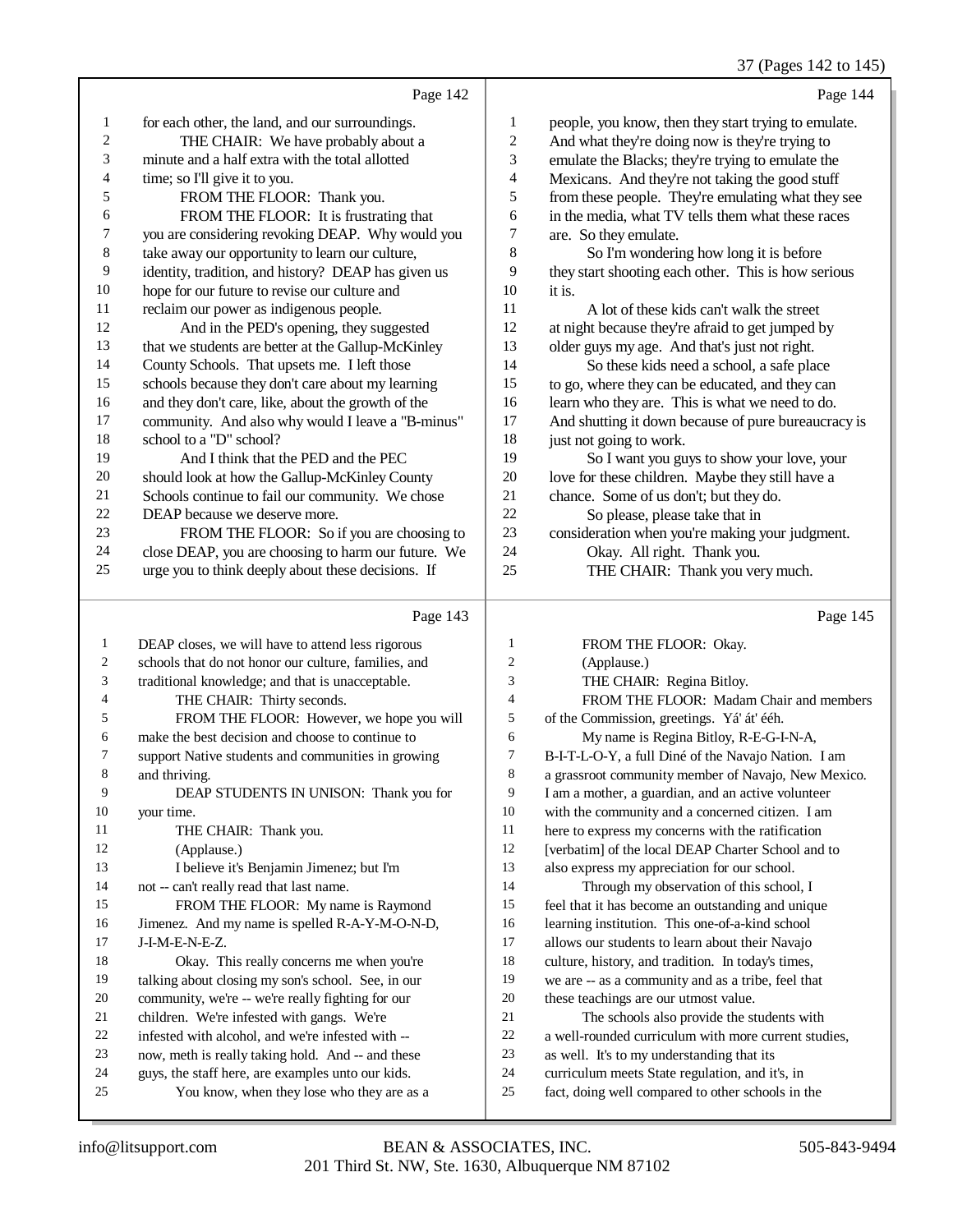|    |                                                     |         | $\sim$ $\sim$ $\sim$ $\sim$ $\sim$                   |
|----|-----------------------------------------------------|---------|------------------------------------------------------|
|    | Page 146                                            |         | Page 148                                             |
| 1  | area.                                               | 1       | is Christina Griffith. C-H-R-I-S-T-I-N-A; Griffith,  |
| 2  | The DEAP charter school also allows for             | 2       | G-R-I-F-F-I-T-H.                                     |
| 3  | its students to gain hands-on experience within     | 3       | I am honored to stand in unequivocal                 |
| 4  | their local community. I have witnessed these       | 4       | support of DEAP's mission, community, and            |
| 5  | students participating in our community cleanup     | 5       | perseverance. In my present role as the College and  |
| 6  | events, and where the students would pick up trash, | 6       | Career Pathways facilitator with the NACA Inspired   |
| 7  | paint over graffitis, and make signs to encourage   | 7       | Schools Network, I have witnessed directly the       |
| 8  | others to join in an effort to keep our lovely      | $\,8\,$ | strength, struggle, and promise of this deeply       |
| 9  | community clean.                                    | 9       | purposeful and tenaciously hopeful community, daily  |
| 10 | This type of community engagement is much           | 10      | conscious of, but refusing to be tethered by         |
| 11 | needed, not only in our community, but nationwide,  | 11      | historical inequity, when it comes to Native student |
| 12 | as we witness the younger generation growing away   | 12      | access to and opportunity for success through higher |
| 13 | from the civic duty to be engaged within their      | 13      | education.                                           |
| 14 | community. It teaches them responsibility, not only | 14      | My DEAP colleagues have frequently sought            |
| 15 | for themselves, but to be -- their peers to be      | 15      | my counsel and collaboration as they pursue their    |
| 16 | accountable for their actions within their          | 16      | goal of providing all DEAP students direct dynamic   |
| 17 | community.                                          | 17      | and relevant experiences that support planning       |
| 18 | The students have also created a community          | 18      | toward hopeful post-secondary paths.                 |
| 19 | garden where they learn to be self-sufficient in    | 19      | Even as a very young school, they have               |
| 20 | their own efforts of maintaining agriculture that   | 20      | already successfully launched college-and-career     |
| 21 | can give -- that can provide them, their families,  | 21      | planning initiatives, including college visits at    |
| 22 | and others with food. Again, this quality is a      | 22      | Northern Arizona University, IAIA, and UNM, and the  |
| 23 | tribute to them, being well and self-sufficient as  | 23      | creation of their first summer program, in           |
| 24 | they grow to true members of our great state.       | 24      | collaboration with community partners, to ensure     |
| 25 | These attributes of our charter school are          | 25      | that students continue learning through every        |
|    | Page 147                                            |         | Page 149                                             |

## Page 147 |

| 1  | just a few of many of our small town that's growing  | 1  | season.                                              |
|----|------------------------------------------------------|----|------------------------------------------------------|
| 2  | to appreciate since its creation. The education it   | 2  | I stand in support of DEAP, too, as an               |
| 3  | provides to this young generation is positive,       | 3  | educator who has taught, led, and learned within     |
| 4  | unique, and is character-building. I feel that the   | 4  | secondary and higher education communities for over  |
| 5  | school deserves to keep its doors open to continue   | 5  | 25 years, serving in roles ranging from Assistant    |
| 6  | offering a unique and challenging education to our   | 6  | Dean of Freshmen at Harvard to Assistant Principal   |
| 7  | youth. The potential for this school is strong, and  | 7  | of Gateway Charter High School in San Francisco, to  |
| 8  | it continues to add town support as it progresses to | 8  | Head of Upper School at Santa Fe Prep, to Principal  |
| 9  | become a pillar within our community.                | 9  | and Director of College Engagement at Amy Biehl High |
| 10 | Again, these observations and claims are             | 10 | School in Albuquerque.                               |
| 11 | through my personal experience with the charter      | 11 | Through this lens of these experiences, I            |
| 12 | school. I witnessed this firsthand, as my own niece  | 12 | also see so clearly and honor so fully DEAP's        |
| 13 | who I am guardian to, attends this school. We have   | 13 | extraordinarily intentional and essential commitment |
| 14 | nothing but great experience with this institution,  | 14 | to identity, community, and the development of the   |
| 15 | its staff, and its education.                        | 15 | strategic support structures that effectively serve  |
| 16 | My niece came from a broken home and has             | 16 | their students and families.                         |
| 17 | experienced things that no child should have         | 17 | Having worked in several schools that                |
| 18 | endured. However, since she began attending this     | 18 | struggled mightily during initial years before       |
| 19 | school, she has found a sense of belonging for this. | 19 | building strategic sustainable momentum, cohesion,   |
| 20 | I am a grateful parent.                              | 20 | and success, I recognize and honor also DEAP's       |
| 21 | THE CHAIR: Thank you.                                | 21 | demonstrated progress with addressing their          |
| 22 | FROM THE FLOOR: Uh-huh.                              | 22 | challenges.                                          |
| 23 | (Applause.)                                          | 23 | With respect, support, and continued high            |
| 24 | THE CHAIR: Next is Christina Griffith.               | 24 | expectation, this is the time to turn toward, not    |
| 25 | FROM THE FLOOR: Good afternoon. My name              | 25 | away from DEAP, as they continue their work on       |
|    |                                                      |    |                                                      |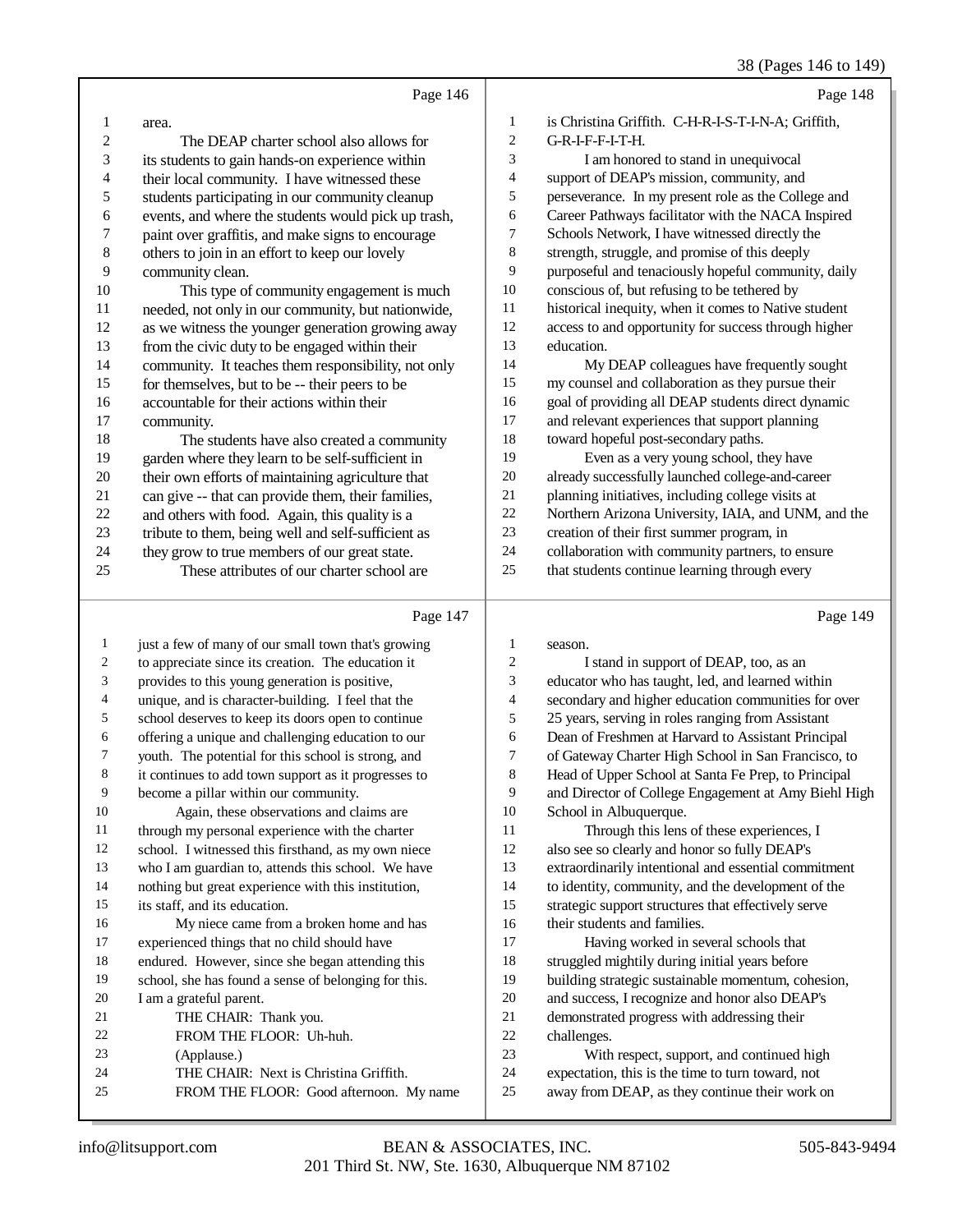39 (Pages 150 to 153)

|                  |                                                      |                  | $37$ (1 ages 150 to 155                              |
|------------------|------------------------------------------------------|------------------|------------------------------------------------------|
|                  | Page 150                                             |                  | Page 152                                             |
| 1                | behalf of their students, our students.              | $\mathbf{1}$     | compliance, if they are not already.                 |
| 2                | Thank you.                                           | $\mathbf{2}$     | I also want to share that -- that I -- I             |
| 3                | THE CHAIR: Thank you.                                | 3                | believe that this process, without a clear           |
| 4                | (Applause.)                                          | $\overline{4}$   | Corrective Action Plan, seems to be a little bit     |
| 5                | And finally, Alan Brauer.                            | 5                | capricious compared to other schools that have gone  |
| 6                | FROM THE FLOOR: Good afternoon,                      | 6                | through this process. I know that there have been a  |
| 7                | Commissioners, Madam Chair. My name is Alan Brauer.  | $\tau$           | lot of corrective actions; but I believe that there  |
| 8                | A-L-A-N, B- as in "boy" -R-A-U-E-R. And I am the     | 8                | should be a Corrective Action Plan that kind of can  |
| 9                | Fellowship Director and Education Team Lead with     | 9                | be cohesive on what needs to change.                 |
| 10               | NACA Inspired Schools Network.                       | 10               | There have been other schools that have              |
| 11               | I'm here to give my full-throated support            | 11               | not gone through revocation that there is evidence   |
| 12               | of the school, as well as the student leaders that   | 12               | of them committing fraud; and that fraud, the amount |
| 13               | are behind us today. I think that I am in awe of     | 13               | of money that was -- that was fraudulently spent is  |
| 14               | what was shared, and also the type of leadership     | 14               | almost three times the amount of DEAP's overall      |
| 15               | that was employed today of everyone from the         | 15               | budget per year.                                     |
| 16               | community of Navajo, New Mexico.                     | 16               | And so I implore that we use new process             |
| 17               | I have a few -- I have a few thoughts, a             | 17               | and really consider a Corrective Action Plan.        |
| 18               | few items that I think has come -- that has come up, | 18               | Thank you.                                           |
| 19               | and I feel the need to respond in some ways.         | 19               | THE CHAIR: Thank you.                                |
| 20               | I like that we're having a moment. I'm               | 20               | (Applause.)                                          |
| 21               | hoping to testify when we come together.             | 21               | COMMISSIONER TOULOUSE: Madam Chair, can I            |
| 22               | One item -- I know I mentioned this the              | 22               | suggest we just maybe wait for comments until the    |
| 23               | last time about the MOUs with federal monies coming  | 23               | second day when we may have comments on additional   |
| 24               | from NISN. Although there may not have been an MOU,  | 24               | things?                                              |
| 25               | an overarching MOU with NISN and DEAP at the time of | 25               | THE CHAIR: Well, we've got questions.                |
|                  |                                                      |                  |                                                      |
|                  | Page 151                                             |                  | Page 153                                             |
| $\mathbf{1}$     | a lot of the evidence that has been exhibited today, | 1                | We're not doing comments.                            |
| $\boldsymbol{2}$ | there have been three distinct MOUs that were signed | $\boldsymbol{2}$ | COMMISSIONER TOULOUSE: Well, questions.              |
| 3                | that had anything to do with federal grant monies.   | 3                | But when you ask a question, you're also commenting  |
| 4                | So I just wanted to share that as -- as a point of   | 4                | by the question you ask. I'll put it that way.       |
| 5                | clarification.                                       | 5                | THE CHAIR: I was preferring to at least              |
| 6                | Secondly, the AmeriCorps time sheets, this           | 6                | get one question or two questions out of the way, as |
| 7                | has come up a couple of times, as well. And --       | 7                | long as people are here. But it's -- you know --     |
| 8                | MR. McMILLAN: I'm sorry. I hate to                   | 8                | MS. KATIE POULOS: We're asking them to               |
| 9                | object to public comment. But this seems like        | 9                | come back, though.                                   |
| $10\,$           | testimony, quite frankly. And it's not sworn. And    | 10               | THE CHAIR: No. Because I pulled them out             |
| 11               | if, in fact, this gentleman is going to be           | 11               | so that the one question I have here. You're here.   |
| 12               | testifying in the future, we'd be happy to           | 12               | MS. KATIE POULOS: Very good.                         |
| 13               | accommodate that and ask him some questions and --   | 13               | THE CHAIR: So we figured that out;                   |
| 14               | do it that way.                                      | 14               | because I figured by the time David would be able to |
| 15               | THE CHAIR: As you stated, you're hoping              | 15               | come back, at this point in time, we would be        |
| 16               | to testify. That's -- I'm going to ask you to        | 16               | wasting our time, okay? So you can tell him to       |
| 17               | simply limit yourself to personal comments and not   | $17\,$           | just -- it's okay. We'll deal with that on day two,  |
| 18               | addressing any testimony that's been offered today.  | $18\,$           | okay? But there is a question here for Katie.        |
| 19               | FROM THE FLOOR: Absolutely. I apologize              | 19               | Oh, I was looking over there. Sorry.                 |
| $20\,$           | on behalf of myself for pushing that envelope. That  | $20\,$           | The question is, "When did procedures                |
| 21               | was not intended.                                    | $21\,$           | change to allow PEC any input into suspending Boards |
| $22\,$           | I will say -- I'll just close and say that           | $22\,$           | of Finance? And if the PED decided not to suspend,   |
| 23               | along with the support that I have for DEAP, I do    | $23\,$           | we or CSD should monitor."                           |
| 24               | believe that a lot of -- a lot of -- like we're      | 24               | And the note is that. "David said that the           |

- 23 along with the support that I have for DEAP, I do<br>
24 believe that a lot of  $-$  a lot of  $-$  like, we're
- 24 believe that a lot of -- a lot of -- like, we're<br>25 going to support them in ensuring that they going to support them in ensuring that they are in
- 24 And the note is that, "David said that the 25 Secretary makes the decision to take over the Secretary makes the decision to take over the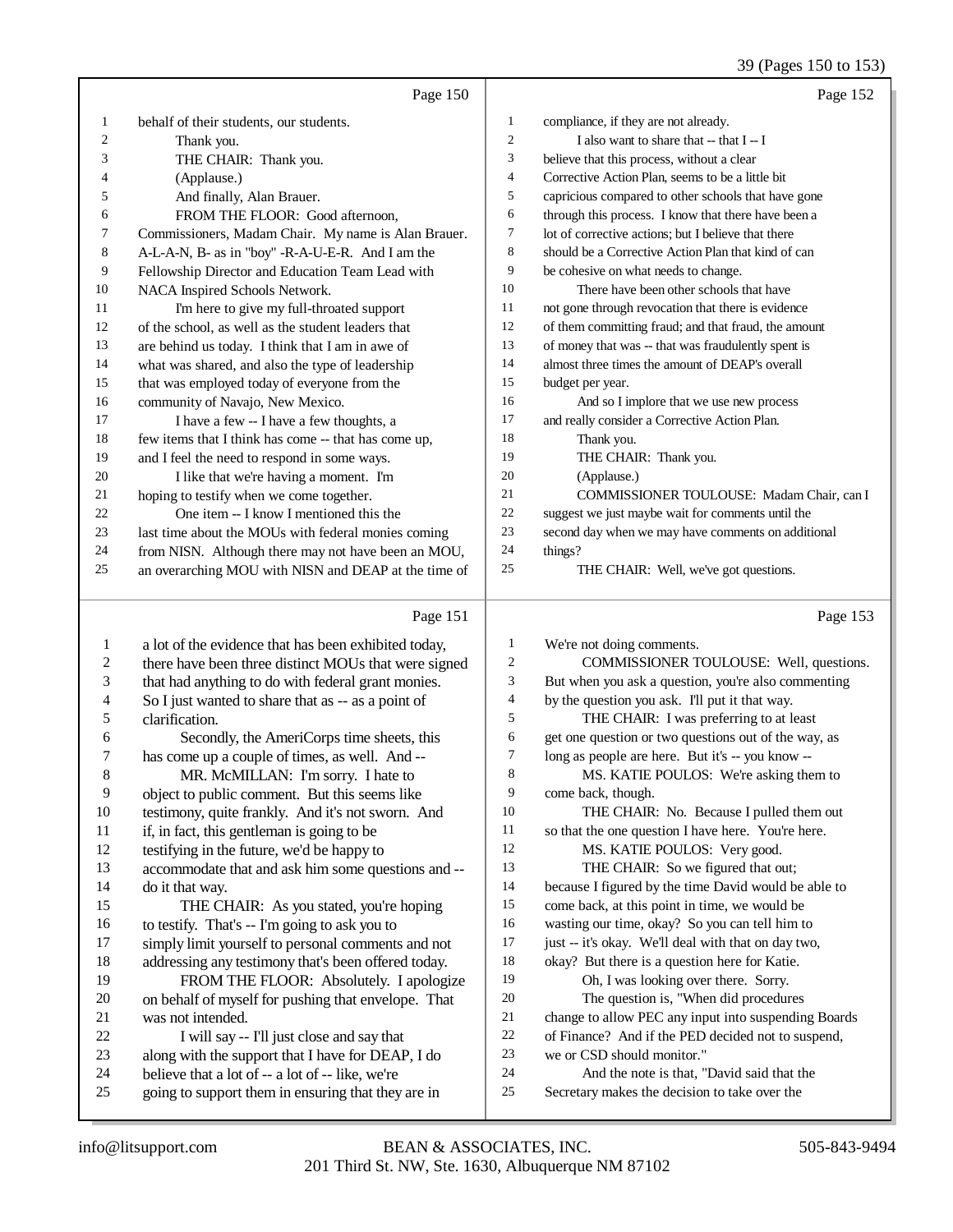## 40 (Pages 154 to 157)

|    | Page 154                                             |    | Page 156                                             |
|----|------------------------------------------------------|----|------------------------------------------------------|
| 1  | finance."                                            | 1  | everything -- right? -- with the Schools of Concern  |
| 2  | So I'm going to perhaps ask whoever wrote            | 2  | list, which we sort of don't really do anymore --    |
| 3  | this to clarify that, because I'm a little --        | 3  | the back-and-forth, the lack of clarity that, "It's  |
| 4  | COMMISSIONER TOULOUSE: Madam Chair, it               | 4  | too soon," "It's too late" that continues to happen, |
| 5  | was my question; because in five years, I've never   | 5  | leaves us all in a position of constantly trying to  |
| 6  | known anything at all in this Commission about       | 6  | figure out, "Okay, should we do it this way          |
| 7  | revoking the Board of Finance until somebody comes   | 7  | instead?" "Should we do it that way instead?"        |
| 8  | in here and tells us it has been done.               | 8  | So that was what I understood was part of            |
| 9  | And yet in your testimony, you said that             | 9  | that decision not to seize the Board of Finance      |
| 10 | when it wasn't done, it was left to us to kind of    | 10 | is -- and, again, I didn't make that decision. This  |
| 11 | monitor or whatever.                                 | 11 | was -- I'm only describing my understanding -- was   |
| 12 | That wasn't told to us. We've had                    | 12 | no, let's -- let's rethink what we've been doing and |
| 13 | absolutely no reports. So there must have been a     | 13 | put it to the Commission.                            |
| 14 | change in procedure that I wasn't aware of in five   | 14 | They are the oversight entity. They are              |
| 15 | years if it was up to us to follow through if --     | 15 | ultimately the ones that make decisions about the    |
| 16 | because that wasn't made clear to us. I waited to    | 16 | approval of new charters, the denial of charters,    |
| 17 | get other reports and got none in meetings from June | 17 | the denial and approval of revocations -- I'm        |
| 18 | on. So when -- when was there a change?              | 18 | sorry -- of revocations and renewal decisions.       |
| 19 | MS. KATIE POULOS: Madam Chairwoman.                  | 19 | So I think it is trying to figure out this           |
| 20 | Commissioner Toulouse. So I would say -- I'm not     | 20 | constant, "No, you're coming too soon"; "No, you're  |
| 21 | the one that makes decisions about that. I have no   | 21 | coming too late." We've been through that this       |
| 22 | authority in that area, and I'm given no opportunity | 22 | spring, where I had to make a recommendation two or  |
| 23 | to weigh in; so I'm not sure that I can answer that  | 23 | three months in a row, because it was always too     |
| 24 | question, particularly.                              | 24 | early or too late.                                   |
| 25 | What I can say is that when information              | 25 | So that's what, I think, we were trying to           |
|    |                                                      |    |                                                      |

### Page 155  $\parallel$

|                | Page 155                                             |              | Page 157                                            |
|----------------|------------------------------------------------------|--------------|-----------------------------------------------------|
| 1              | comes to us through whatever channels that is, if    | $\mathbf{1}$ | figure out. And I think we probably need to sit     |
| 2              | there are allegations of financial mismanagement,    | 2            | down with a subcommittee of the Commission or       |
| 3              | especially -- and you've seen over the past few      | 3            | whatever that is and figure that out.               |
| $\overline{4}$ | years. We know three years ago, four years ago,      | 4            | COMMISSIONER TOULOUSE: But your testimony           |
| 5              | whenever that stuff happened with the FBI, I wasn't  | 5            | was, it was up to the Commission when it was not    |
| 6              | here.                                                | 6            | revoked.                                            |
| 7              | And no recommendation was made to revoke             | 7            | MS. KATIE POULOS: That may have been a              |
| 8              | the charter. I would have made that; I mean, my      | 8            | misunderstanding of what I said.                    |
| 9              | team and I, my staff and I would have made that, and | 9            | My testimony was that my understanding was          |
| 10             | I would have made it clear to the management who     | 10           | that the decision was made to, instead of revoking  |
| 11             | ultimately makes the decision that I thought that    | 11           | the Board of Finance, to go ahead and bring it to   |
| 12             | was the appropriate course of action.                | 12           | the Commission for them to be able to operate and   |
| 13             | When the information came to us first                | 13           | exercise their oversight authority.                 |
| 14             | through the Business Manager coming to the -- to the | 14           | COMMISSIONER TOULOUSE: That wasn't your             |
| 15             | Deputy Secretary -- and, actually, I think some of   | 15           | wording; but whatever. That was my question.        |
| 16             | the Commissioners here at the Public -- the School   | 16           | But I do want to put -- to make a comment,          |
| 17             | Budget Spring Conference, and then our Budget and    | 17           | even though I'm not supposed to, on the four years  |
| 18             | Financial Analysis Bureau went out there and did the | 18           | ago. That was a decision by Legal both at PED and   |
| 19             | audit with the audit team, and that came back, and   | 19           | with what we had from our --                        |
| 20             | the information came back, the decision was made at  | 20           | THE CHAIR: Commissioner Toulouse, it                |
| 21             | that time that we were going to make the             | 21           | really goes outside of this hearing.                |
| 22             | recommendation to the Commission, because we thought | 22           | COMMISSIONER TOULOUSE: No. She put it on            |
| 23             | it was the appropriate recommendation.               | 23           | the record that we did not. And I want it clear     |
| 24             | And my understanding at the time was --              | 24           | that there were legal reasons we were told we could |
| 25             | and it's probably because, you know, with            | 25           | not, whether you were here and made the             |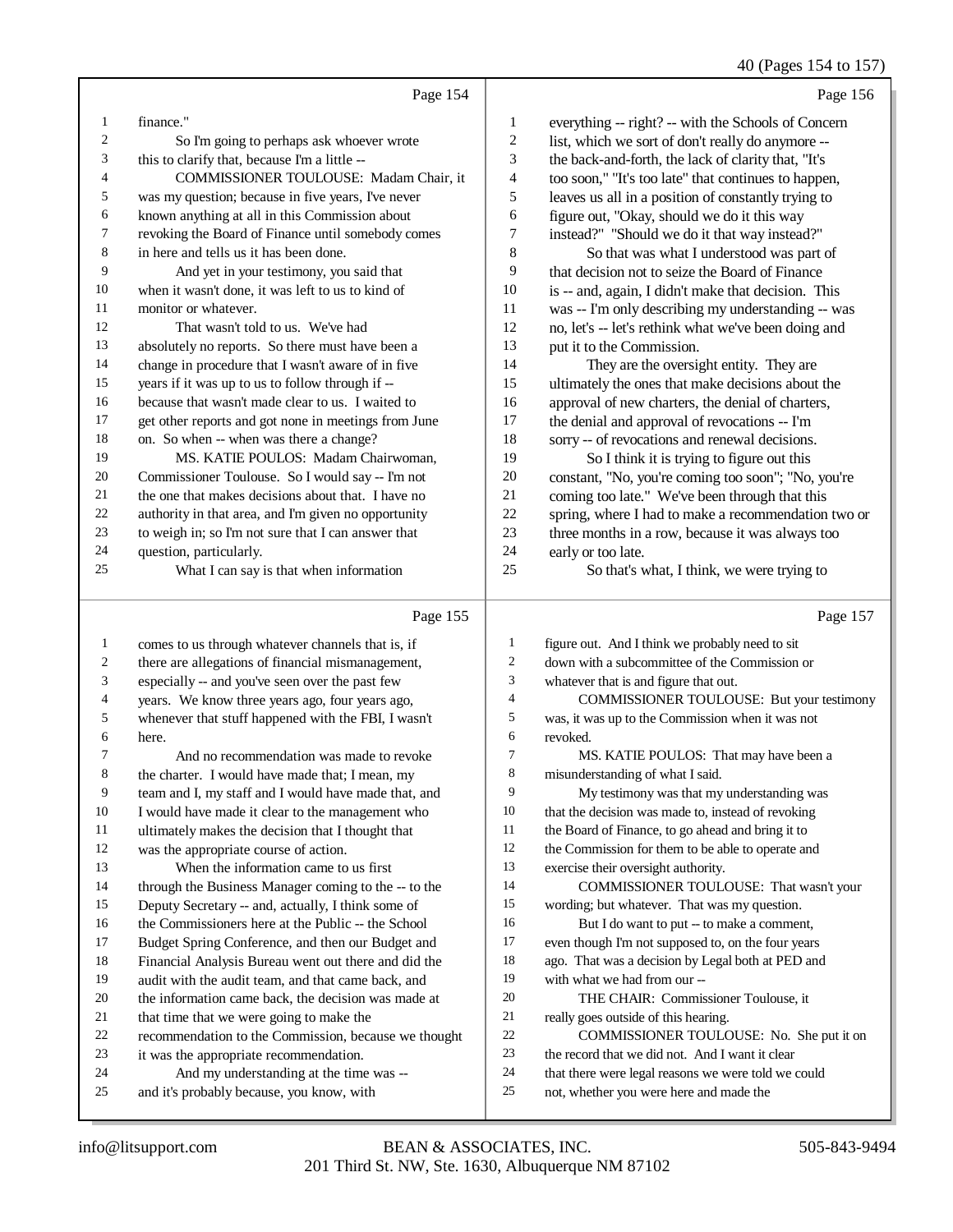## 41 (Pages 158 to 161)

|                | Page 158                                            |                | Page 160                                                            |
|----------------|-----------------------------------------------------|----------------|---------------------------------------------------------------------|
| 1              | recommendation or not.                              | 1              | BEFORE THE PUBLIC EDUCATION COMMISSION                              |
| $\overline{c}$ | Thank you.                                          | $\mathbf{2}$   | STATE OF NEW MEXICO                                                 |
| 3              | THE CHAIR: Well -- and I will add that              | 3              |                                                                     |
| 4              | I – I have to side with the Director. I think       | $\overline{4}$ |                                                                     |
| 5              |                                                     | 5              | IN RE: NOTICE OF INTENT TO REVOKE THE CHARTER OF                    |
| 6              | those were the words that she used.                 |                | DZIL DITL'OOÍ SCHOOL OF EMPOWERMENT, ACTION AND                     |
|                | COMMISSIONER TOULOUSE: We'll know when we           | 6              | PERSEVERANCE                                                        |
| 7              | get a transcript.                                   | $\tau$<br>8    |                                                                     |
| 8              | THE CHAIR: That's the singleton question            | 9              |                                                                     |
| 9              | that I had specifically for you. I've got one or    | 10             | REPORTER'S CERTIFICATE                                              |
| 10             | two for David.                                      | 11             | I, Cynthia C. Chapman, RMR, CCR #219, Certified                     |
| 11             | And I'm also going to tell the                      | 12             | Court Reporter in the State of New Mexico, do hereby                |
| 12             | Commissioners, there was a question that was more   | 13             | certify that the foregoing pages constitute a true                  |
| 13             | appropriate for DEAP. I am not editing these out.   | 14             | transcript of proceedings had before the said New                   |
| 14             | But there was a question that was more appropriate  | 15             | Mexico Public Education Commission, held in the State               |
| 15             | for when DEAP is -- so I will save that.            | 16<br>17       | of New Mexico, County of Santa Fe, in the matter<br>therein stated. |
| 16             | And there was another question that's more          | 18             | In testimony whereof, I have hereunto set my                        |
| 17             | appropriate for legal counsel to answer during      | 19             | hand on October 23, 2017.                                           |
| 18             | Executive Session, not at this -- at this hearing.  | 20             |                                                                     |
| 19             | So at this point in time, I think we're             | 21             |                                                                     |
| 20             | going to end our questioning. So I appreciate       |                | Cynthia C. Chapman, RMR-CRR, NM CCR #219                            |
| 21             | absolutely everyone who made the effort and came    | 22             | BEAN & ASSOCIATES, INC.                                             |
| 22             | forward and spoke, everyone that traveled the       |                | 201 Third Street, NW, Suite 1630                                    |
| 23             | distance to show your support.                      | 23<br>24       | Albuquerque, New Mexico 87102                                       |
| 24             | I appreciate the effort that was -- that            |                | Job No.: 7857L                                                      |
| 25             | was put in, and we acknowledge your time and effort | 25             | Proofed By: KW                                                      |
|                |                                                     |                |                                                                     |
|                |                                                     |                |                                                                     |
|                |                                                     |                |                                                                     |
|                | Page 159                                            |                | Page 161                                                            |
| 1              | for this.                                           | 1              | <b>RECEIPT</b>                                                      |
| $\overline{c}$ | And we'll have to have a discussion on day          | $\overline{c}$ | JOB NUMBER: 7857L CC Date: 10/13/17                                 |
| 3              |                                                     | 3              | PROCEEDINGS: PUBLIC HEARING, VOL. 1                                 |
| 4              | two. So thank you very much. Safe travels home.     | $\overline{4}$ | CASE CAPTION: IN RE: REVOCATION OF THE CHARTER OF                   |
| 5              | THE CHAIR: Commissioners, can I have a              | 5              | DEAP CHARTER SCHOOL                                                 |
| 6              | motion to adjourn?                                  | 6              | ***************************                                         |
| 7              | <b>COMMISSIONER JOHNSTON: So move.</b>              | 7              | ATTORNEY: MS. BEVERLY FRIEDMAN                                      |
|                | <b>COMMISSIONER RUIZ: Second.</b>                   | 8              | DOCUMENT: Transcript / Exhibits / Disks / Other                     |
| 8              | THE CHAIR: Motion by Commissioner                   | 9              | DATE DELIVERED: ________________ DEL'D BY: _________                |
| 9              | Johnston, a second by Commissioner Ruiz.            | 10             | REC'D BY: TIME:                                                     |
| 10             | All in favor.                                       | 11             | ***************************                                         |
| 11             | (Commissioners so indicate.)                        | 12             | ATTORNEY:                                                           |
| 12             | THE CHAIR: No opposed.                              | 13             | DOCUMENT: Transcript / Exhibits / Disks / Other                     |
| 13             | (Proceedings in recess at 4:52 p.m.)                | 14             |                                                                     |
| 14             |                                                     |                | DATE DELIVERED: ______________DEL'D BY: _________                   |
| 15             |                                                     | 15             | REC'D BY: TIME:<br>**************************                       |
| 16             |                                                     | 16             |                                                                     |
| 17             |                                                     | 17             | ATTORNEY:                                                           |
| 18             |                                                     | 18             | DOCUMENT: Transcript / Exhibits / Disks / Other                     |
| 19             |                                                     | 19             | DATE DELIVERED: ______________DEL'D BY: _________                   |
| 20             |                                                     | 20             | $RECD BY:$ TIME:                                                    |
| 21             |                                                     | 21             | ***************************                                         |
| 22             |                                                     | 22             | ATTORNEY:                                                           |
| 23             |                                                     | 23             | DOCUMENT: Transcript / Exhibits / Disks / Other                     |
| 24             |                                                     | 24             | DATE DELIVERED: ______________ DEL'D BY: ________                   |
| 25             |                                                     | 25             |                                                                     |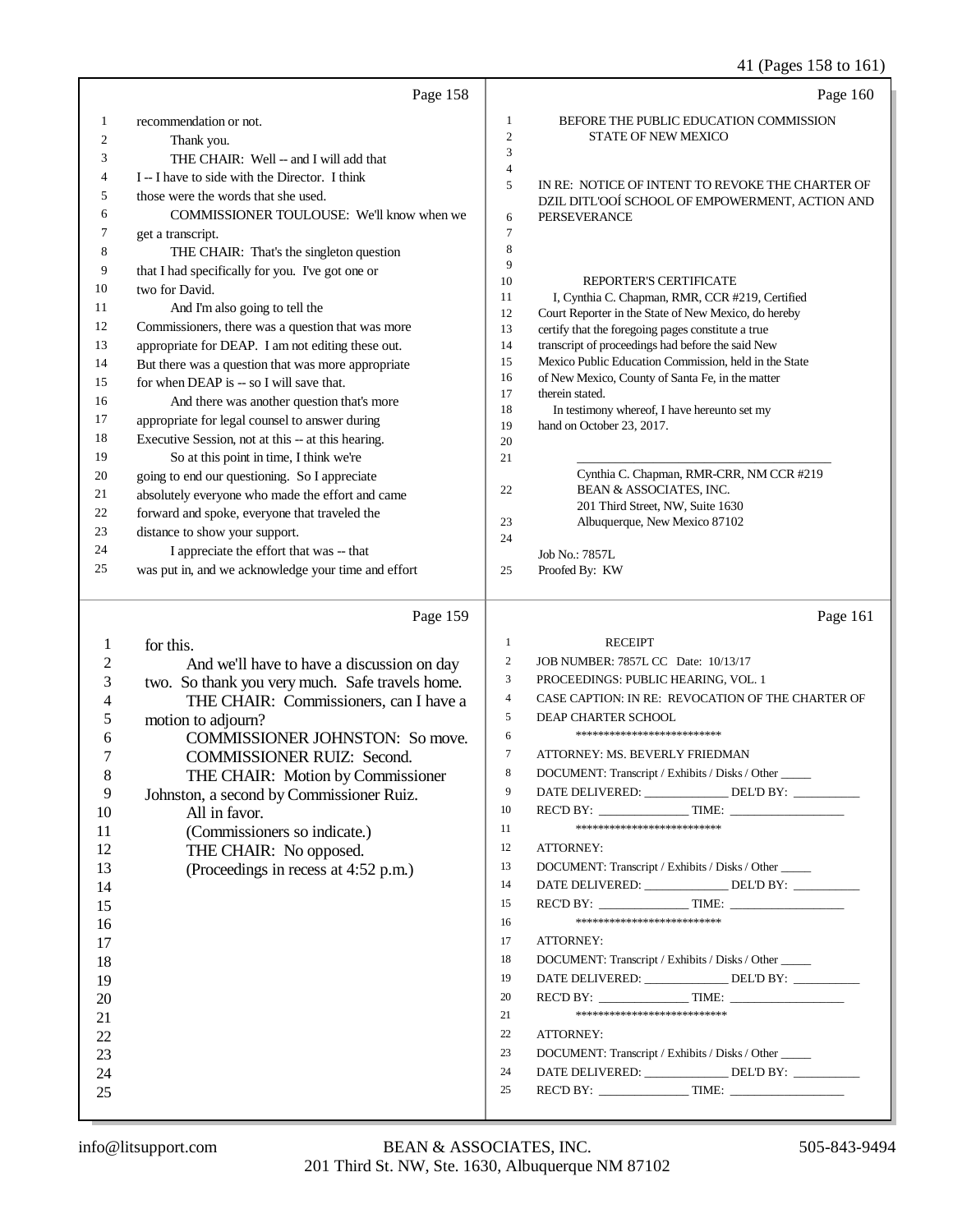|                                 | affidavit 48:22 49:19,22 50:3                                                                                                                                                                                                                                                                                                                                                                                                                                                                                                                                                                                                                                                                                                                                                                                                                                                                                                                                                                                                            |
|---------------------------------|------------------------------------------------------------------------------------------------------------------------------------------------------------------------------------------------------------------------------------------------------------------------------------------------------------------------------------------------------------------------------------------------------------------------------------------------------------------------------------------------------------------------------------------------------------------------------------------------------------------------------------------------------------------------------------------------------------------------------------------------------------------------------------------------------------------------------------------------------------------------------------------------------------------------------------------------------------------------------------------------------------------------------------------|
|                                 | 53:2 107:24 108:2 111:23                                                                                                                                                                                                                                                                                                                                                                                                                                                                                                                                                                                                                                                                                                                                                                                                                                                                                                                                                                                                                 |
|                                 | <b>affidavits</b> 33:1 48:8,10 49:3 50:7                                                                                                                                                                                                                                                                                                                                                                                                                                                                                                                                                                                                                                                                                                                                                                                                                                                                                                                                                                                                 |
|                                 | 51:2,7,14,18 52:11,14,22 63:5                                                                                                                                                                                                                                                                                                                                                                                                                                                                                                                                                                                                                                                                                                                                                                                                                                                                                                                                                                                                            |
|                                 | 63:25                                                                                                                                                                                                                                                                                                                                                                                                                                                                                                                                                                                                                                                                                                                                                                                                                                                                                                                                                                                                                                    |
|                                 | afraid 144:12                                                                                                                                                                                                                                                                                                                                                                                                                                                                                                                                                                                                                                                                                                                                                                                                                                                                                                                                                                                                                            |
|                                 | <b>afternoon</b> 8:3 15:10 43:16 112:5                                                                                                                                                                                                                                                                                                                                                                                                                                                                                                                                                                                                                                                                                                                                                                                                                                                                                                                                                                                                   |
|                                 | 124:16 131:15,23 136:14 137:8                                                                                                                                                                                                                                                                                                                                                                                                                                                                                                                                                                                                                                                                                                                                                                                                                                                                                                                                                                                                            |
|                                 | 147:25 150:6                                                                                                                                                                                                                                                                                                                                                                                                                                                                                                                                                                                                                                                                                                                                                                                                                                                                                                                                                                                                                             |
|                                 | age 138:2 144:13                                                                                                                                                                                                                                                                                                                                                                                                                                                                                                                                                                                                                                                                                                                                                                                                                                                                                                                                                                                                                         |
|                                 | Agencies 105:16                                                                                                                                                                                                                                                                                                                                                                                                                                                                                                                                                                                                                                                                                                                                                                                                                                                                                                                                                                                                                          |
|                                 | <b>Agency 56:18</b><br>agenda 9:7 33:14 34:8                                                                                                                                                                                                                                                                                                                                                                                                                                                                                                                                                                                                                                                                                                                                                                                                                                                                                                                                                                                             |
|                                 | ago 38:7 126:5 155:4,4 157:18                                                                                                                                                                                                                                                                                                                                                                                                                                                                                                                                                                                                                                                                                                                                                                                                                                                                                                                                                                                                            |
|                                 | agree 40:15 89:12 105:21 109:16                                                                                                                                                                                                                                                                                                                                                                                                                                                                                                                                                                                                                                                                                                                                                                                                                                                                                                                                                                                                          |
|                                 | 111:12 129:24                                                                                                                                                                                                                                                                                                                                                                                                                                                                                                                                                                                                                                                                                                                                                                                                                                                                                                                                                                                                                            |
|                                 | agreed 48:24 74:4 89:12,22                                                                                                                                                                                                                                                                                                                                                                                                                                                                                                                                                                                                                                                                                                                                                                                                                                                                                                                                                                                                               |
|                                 | agricultural 60:2                                                                                                                                                                                                                                                                                                                                                                                                                                                                                                                                                                                                                                                                                                                                                                                                                                                                                                                                                                                                                        |
|                                 | agriculture 59:24 146:20                                                                                                                                                                                                                                                                                                                                                                                                                                                                                                                                                                                                                                                                                                                                                                                                                                                                                                                                                                                                                 |
|                                 | <b>Aguilar</b> 48:14 75:13                                                                                                                                                                                                                                                                                                                                                                                                                                                                                                                                                                                                                                                                                                                                                                                                                                                                                                                                                                                                               |
|                                 | ahead 21:8 157:11                                                                                                                                                                                                                                                                                                                                                                                                                                                                                                                                                                                                                                                                                                                                                                                                                                                                                                                                                                                                                        |
|                                 | air 80:15                                                                                                                                                                                                                                                                                                                                                                                                                                                                                                                                                                                                                                                                                                                                                                                                                                                                                                                                                                                                                                |
|                                 | Alan 20:12 150:5,7                                                                                                                                                                                                                                                                                                                                                                                                                                                                                                                                                                                                                                                                                                                                                                                                                                                                                                                                                                                                                       |
|                                 | Albuquerque 1:23 2:16,21 65:6                                                                                                                                                                                                                                                                                                                                                                                                                                                                                                                                                                                                                                                                                                                                                                                                                                                                                                                                                                                                            |
| addressed 12:10 17:6 20:23 33:6 | 65:12 69:9 149:10 160:23                                                                                                                                                                                                                                                                                                                                                                                                                                                                                                                                                                                                                                                                                                                                                                                                                                                                                                                                                                                                                 |
| 59:16,16,17                     | <b>alcohol</b> 143:22                                                                                                                                                                                                                                                                                                                                                                                                                                                                                                                                                                                                                                                                                                                                                                                                                                                                                                                                                                                                                    |
| addressing 149:21 151:18        | allegations 6:19 16:3,7,16 17:1                                                                                                                                                                                                                                                                                                                                                                                                                                                                                                                                                                                                                                                                                                                                                                                                                                                                                                                                                                                                          |
| adequate 89:16                  | 18:22 20:8 26:7 155:2                                                                                                                                                                                                                                                                                                                                                                                                                                                                                                                                                                                                                                                                                                                                                                                                                                                                                                                                                                                                                    |
| adhere 48:18 84:3               | alleged 20:20,23                                                                                                                                                                                                                                                                                                                                                                                                                                                                                                                                                                                                                                                                                                                                                                                                                                                                                                                                                                                                                         |
| adherence 68:10                 | Allegiance 4:3,5                                                                                                                                                                                                                                                                                                                                                                                                                                                                                                                                                                                                                                                                                                                                                                                                                                                                                                                                                                                                                         |
| adjourn 159:5                   | allocation 73:22                                                                                                                                                                                                                                                                                                                                                                                                                                                                                                                                                                                                                                                                                                                                                                                                                                                                                                                                                                                                                         |
|                                 | allotted 142:3                                                                                                                                                                                                                                                                                                                                                                                                                                                                                                                                                                                                                                                                                                                                                                                                                                                                                                                                                                                                                           |
|                                 | allow 27:16 28:12 110:3 153:21                                                                                                                                                                                                                                                                                                                                                                                                                                                                                                                                                                                                                                                                                                                                                                                                                                                                                                                                                                                                           |
|                                 | allowed 12:25 15:21 36:1 81:25                                                                                                                                                                                                                                                                                                                                                                                                                                                                                                                                                                                                                                                                                                                                                                                                                                                                                                                                                                                                           |
|                                 | allowing 137:5                                                                                                                                                                                                                                                                                                                                                                                                                                                                                                                                                                                                                                                                                                                                                                                                                                                                                                                                                                                                                           |
|                                 | allows 78:19 145:17 146:2                                                                                                                                                                                                                                                                                                                                                                                                                                                                                                                                                                                                                                                                                                                                                                                                                                                                                                                                                                                                                |
|                                 | alongside 114:7 134:20 135:21                                                                                                                                                                                                                                                                                                                                                                                                                                                                                                                                                                                                                                                                                                                                                                                                                                                                                                                                                                                                            |
|                                 | <b>Alray</b> 133:18,20                                                                                                                                                                                                                                                                                                                                                                                                                                                                                                                                                                                                                                                                                                                                                                                                                                                                                                                                                                                                                   |
|                                 | alteration 58:5                                                                                                                                                                                                                                                                                                                                                                                                                                                                                                                                                                                                                                                                                                                                                                                                                                                                                                                                                                                                                          |
|                                 | altered 60:18 101:24 102:9,21<br>104:14 105:2,9,12                                                                                                                                                                                                                                                                                                                                                                                                                                                                                                                                                                                                                                                                                                                                                                                                                                                                                                                                                                                       |
|                                 | alternatives 42:21,24                                                                                                                                                                                                                                                                                                                                                                                                                                                                                                                                                                                                                                                                                                                                                                                                                                                                                                                                                                                                                    |
|                                 | alumni 137:13                                                                                                                                                                                                                                                                                                                                                                                                                                                                                                                                                                                                                                                                                                                                                                                                                                                                                                                                                                                                                            |
|                                 | alumnus 134:24                                                                                                                                                                                                                                                                                                                                                                                                                                                                                                                                                                                                                                                                                                                                                                                                                                                                                                                                                                                                                           |
|                                 | Amelia 3:11 75:17 112:11,18                                                                                                                                                                                                                                                                                                                                                                                                                                                                                                                                                                                                                                                                                                                                                                                                                                                                                                                                                                                                              |
|                                 | amended 5:20                                                                                                                                                                                                                                                                                                                                                                                                                                                                                                                                                                                                                                                                                                                                                                                                                                                                                                                                                                                                                             |
|                                 | amendment 23:8                                                                                                                                                                                                                                                                                                                                                                                                                                                                                                                                                                                                                                                                                                                                                                                                                                                                                                                                                                                                                           |
|                                 |                                                                                                                                                                                                                                                                                                                                                                                                                                                                                                                                                                                                                                                                                                                                                                                                                                                                                                                                                                                                                                          |
|                                 | 40:10 95:8 119:1,7,10,13,16<br>120:3 121:2 122:2 128:20<br>139:22 141:7 152:4,8,17 155:12<br>160:5<br>actions 19:12 26:3 110:8 120:10<br>121:1 146:16 152:7<br><b>active</b> 145:9<br>actively 140:23<br>activists 134:22<br>activities 56:25 65:4,20,24<br>activity 61:8 141:19<br>actual 16:11 50:2 51:19 76:4,9<br>81:9 85:23 86:3<br>actuals 45:6 76:3 88:16<br>acumen 59:13<br>Ad 2:23<br><b>Adams</b> 113:11<br>add 147:8 158:3<br>addition 23:15 41:15 66:17<br>additional 36:2 85:9 120:9,15<br>122:1 152:23<br>additionally 31:17 119:9<br>address 9:14 11:23 16:12 20:16<br>59:1 61:17,21 127:1<br>adjustment 99:19<br>adjustments $72:392:14$<br>administration 17:25 43:24<br>48:13 93:20 101:18 104:5<br>administrative 31:21 72:17<br>101:2<br>administrator 10:9 18:24,25<br>31:14,16,20,20 50:13 56:7,8<br>66:5,7,11,19 102:16 104:9,14<br>105:2 115:24 127:19,20<br>admission 25:4 37:18 51:2 57:17<br>73:18 74:8,14 86:5<br><b>admitted</b> 3:17 52:15<br><b>affect</b> 138:22<br>affiant 51:19 52:4<br>affiants 52:12 |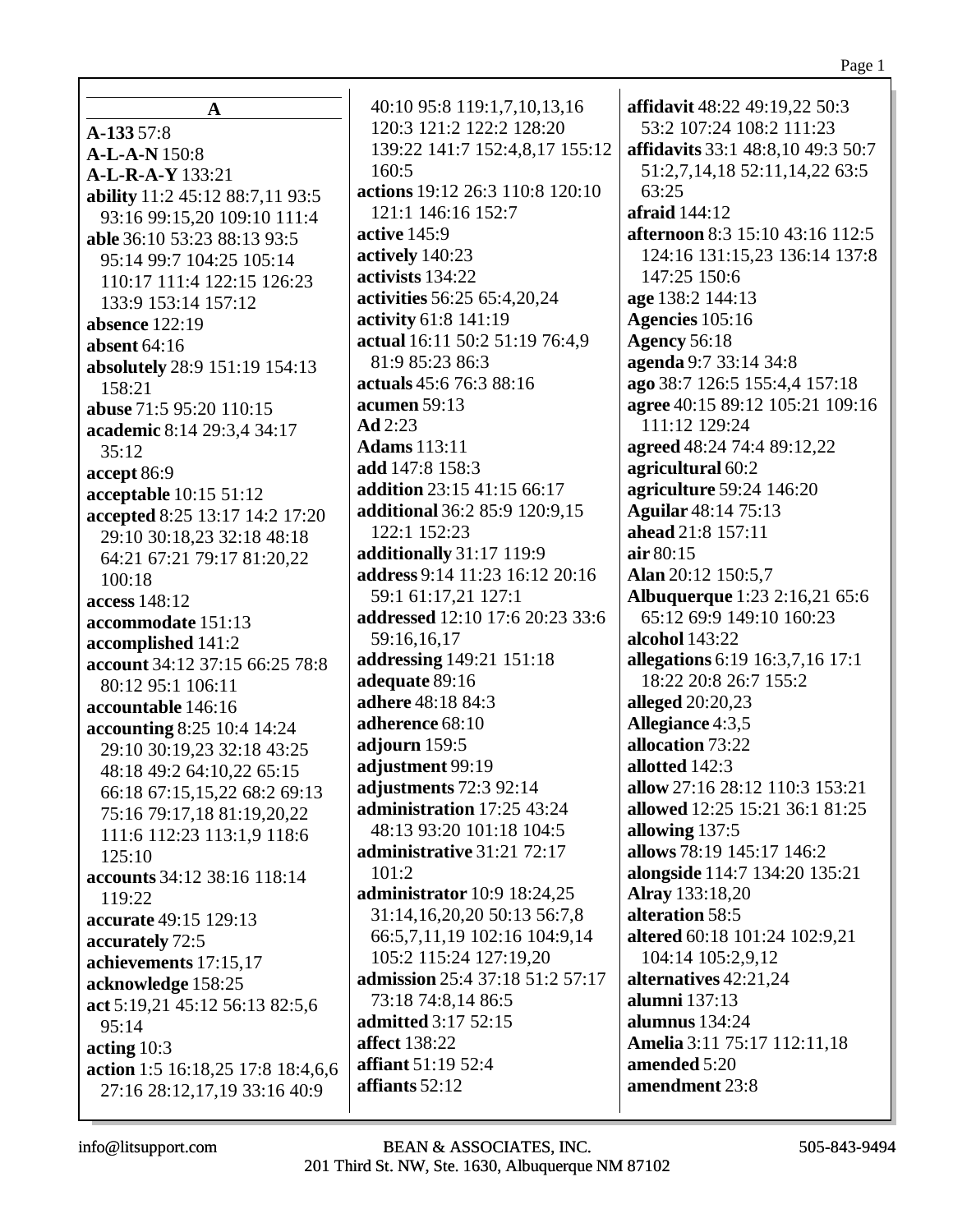**America** 22:6 134:25 136:6 AmeriCorps 53:15,23 54:5,6,15 54:22 55:1 56:1 59:10,21 60:1 101:13 103:15 151:6 amount 62:20,25 68:19 81:15 120:12 152:12,14 amounts 77:9 78:6,7,9 79:8  $117:14$ **Amy** 149:9 analysis 14:23 40:7,13 41:1 44:22 60:9 66:16.22 80:19.20 83:15 90:22 93:18 100:21  $155:18$ **Analyst** 44:13,15 46:6 75:14 76:25 88:23 97:6 100:10 analyze 123:18 and/or  $80:4$ **Anderson 44:1 Andrews** 2:10 8:2 112:7  $ANN 2:4$ announce  $7:13$ annual 32:24 35:9 141:10 **answer** 14:11 30:6 37:10 63:24 69:1 85:24,25 86:9,10 98:23 99:8 126:17 130:23 154:23 158:17 answering 98:25 answers 85:15.17 Anti-Couch 132:23 anticipated 95:24 anybody 61:6 anymore 156:2 anytime 121:16 **Apodaca** 1:13 5:14 apologize 101:8 131:20 151:19 apparently 88:18 appear 49:19,21 76:1 80:19 89:8 90:11,16 124:6 appears 121:5 123:18 **Applause** 143:12 145:2 147:23  $150:4$  152:20 application  $23:5.624:4$ applications 23:8 apply 10:5 13:13 28:18 appreciate 17:4 55:18 147:2 158:20.24 appreciation 145:13

**approach** 94:18 114:23 appropriate 13:14 36:19 42:16 61:20 78:24 80:6 122:21 123:16 125:9 155:12.23 158:13.14.17 appropriately 107:13 108:4 appropriations 44:16 approval 79:18,19 93:24 127:24 156:16,17 **approve** 45:17,20 84:11 87:9 approved 24:10 46:13 72:24 76:8 92:13 100:19 approximately 5:23 126:4 129:25 April 24:6 46:4,5,5 64:7,9 69:4 78:17.21 114:11 116:15 122:14 **Archuleta** 79:2 95:6 area 17:21.24 146:1 154:22 areas 18:7 26:1 35:12 argue 111:15 arguing  $17:10$ argument 110:21 arguments  $61:17$ arising  $45:15$ **Arizona** 22:14 134:5 148:22 **Armbruster** 2:4 4:8,9,12,15,16  $4:19,22,25\ 5:5,10$ art  $50:15\,66:20$ **Arts** 43:21 asked 14:8 35:25 49:6,7 53:13 71:13 93:12 103:15 105:5 106:9 110:1 asking 31:6 132:13 153:8 ASO 59:23 assertations  $50:24$  111:7 asserting 55:21 assertions 55:10 assessment 126:19 127:2,17 **assets** 118:8,12 **assigned** 46:6 75:3 assistance  $2:24$   $23:16$ **Assistant** 2:19 149:5,6 **Associates** 1:21 160:22 **Association 22:10 67:12** assumption 123:15 assumptions  $78:1280:9,13$ assurance  $122:20$ assurances 56:11

át' 136:13 139:18 140:3,7 145:5 attached 128:16 **attachment** 120:1 128:13.17.18 attachments 3:24 74:10 attempted 40:5 attend 64:4 140:23 143:1 attendance  $3:24$  75:8 attended 59:20 114:3 attending 8:14 14:14 15:7 131:25 141:17 147:18 attends  $147:13$ attention  $115:16$ attested 121:1 attitude 50:19 attorney 2:19,20 15:12 161:7,12 161:17,22 attorneys 38:3 attributes 146:25 audit 9:17,20,22,25,25 12:3,14 14:24 16:8 32:20,24 33:7 38:9 48:20 49:2 57:6 64:10 66:17 68:1 69:12 88:5,7,9 99:22 105:17.22 113:1.14 118:18.23 119:4,22 120:4 121:11 123:22 126:14 128:3,11 129:2,9 155:19 155:19 audited 57:6 **Auditing 75:17** auditor 10:1 44:11 57:7 126:13 **auditors** 65:1 115:2 123:21 **audits** 57:8 113:15 **August 91:12** author 129:5,6 authorities 94:25 authority 66:13 72:18 87:20 88:6 93:9 94:15 99:13 109:11 154:22  $157:13$ **Authorizer** 27:15 28:11 **Authorizers** 22:10 authorizing 22:13 authors  $71:13$ available 77:20 111:25 115:4 awards 56:19 aware 9:13 10:17 37:13 38:13.19 38:20.22 50:24 62:7 89:6 92:7 100:17 106:3,7,8,15 125:16 128:1,8 139:15 154:14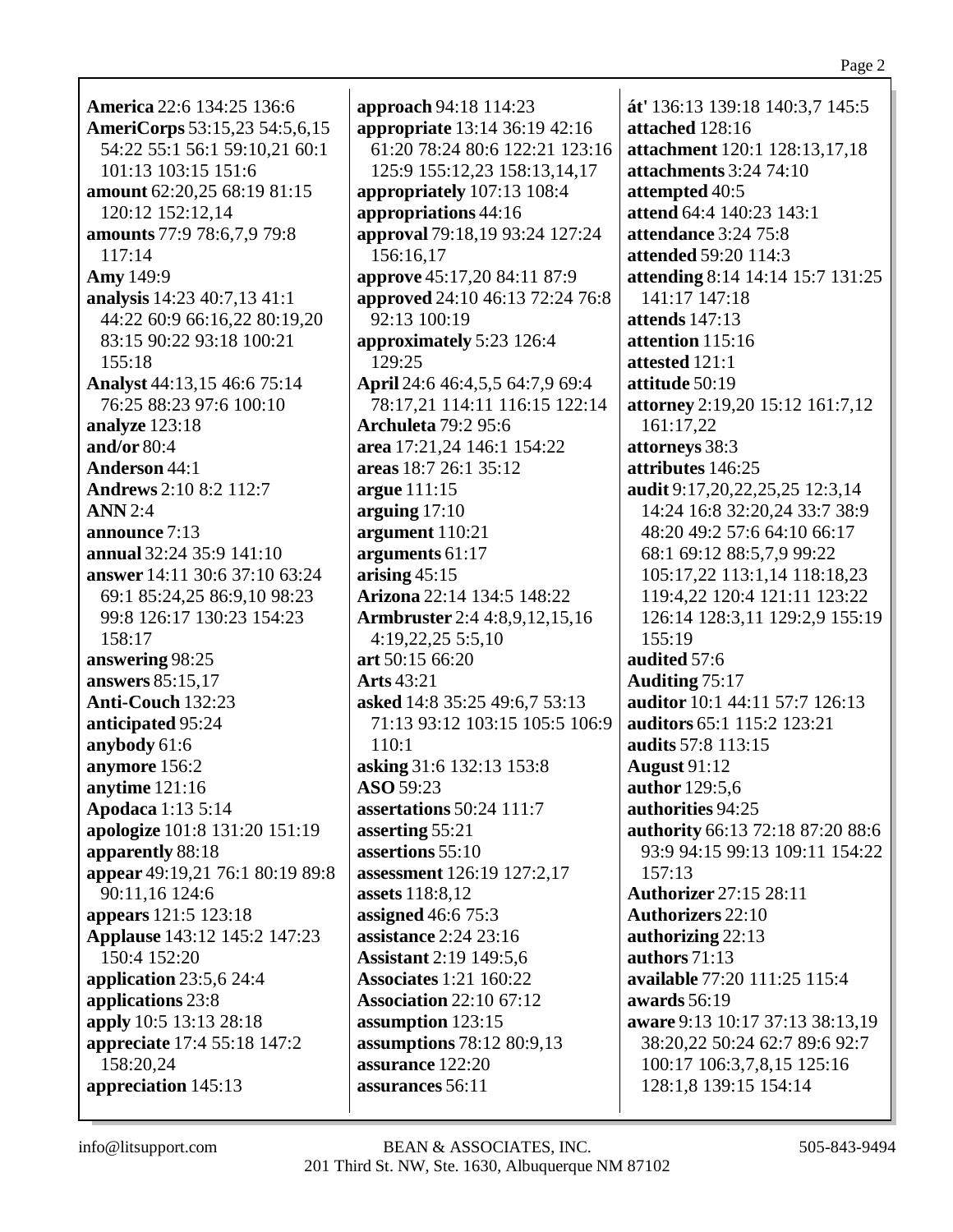awe 150:13 Axiom 10:1 32:20 118:20

 $\bf{B}$ **B** 29:6 81:8 132:10  $B' 135:8$  $B - 150:8$ **B-I-A**  $140:9$ **B-I-T-L-O-Y** 145:7 **B-minus**  $142:17$ **Bachelor** 43:21 **Bachelor's 21:24 112:22** back 6:6 12:5 17:1 49:16 54:4 58:20 61:18 74:22 97:14 103:5 117:17 122:3,4 123:13 124:18 138:17 153:9,15 155:19,20 back-and-forth 156:3 **background** 22:3 44:7 113:7 backup  $53:20$ **bad** 70:17 132:8 **balance** 79:14,14 81:8,9 83:1 84:12 87:22 ballpark  $105:19$ bank 34:11,12 66:24 78:8 94:25  $106:11$ **Barnhouse** 2:15 15:12 base 106:13 136:25 based 15:5 34:8 49:3 51:5 68:5 86:15,24 100:12,13 108:11 109:25 **Basically 80:9** basis  $91:1,17$ **Bean** 1:21 160:22 **Bear** 46:6 becoming  $9:13$ began  $147:18$ Begay 75:11 134:21,24 135:25 beginning  $79:13$ **behalf** 27:23 114:6 133:24 136:5 137:1 140:12 150:1 151:20 belief  $12:20$ **believe** 13:13 15:19 21:1 24:4,11 27:21 28:14 32:11,13,25 33:9 33:20,23,25 34:6 35:11 38:7,10 39:2 40:6 41:22 42:5,6 46:5 52:3 54:11 62:3,10,11,23 64:9 68:17 92:15 96:24 98:12 101:20

101:21 105:5 106:4 110:11 123:13 124:18 125:3,14 126:7 128:2 129:14 134:13 143:13 151:24 152:3,7 believed  $42:15$ **bell** 64:8 **belong** 136:17 belonging  $147:19$ **Benally** 139:25 Benita 19:7 **Benjamin**  $143:13$ best 12:17 15:6 49:7 75:8 80:2 94:18 137:10,14,17,18 139:2 143:6 **better** 12:21 14:9 55:6 59:19 86:14 140:22 142:13 **BEVERLY** 161:7 beyond  $135:7$ **Bia** 140:8 **Biehl** 149:9 big 55:15 66:15 67:1 81:16 132:18 bigger  $88:11$ biggest  $66:14$ **bike** 132:23 **Bill** 82:5 **binder** 25:1,3,5,7,10 74:8 113:21  $117:7$ bit 6:16 48:1 92:24 101:10 137:25 152:4 **Bitloy** 145:3,6 black 54:13 60:19 83:18 **Blacks** 144:3 blessing  $140:22$ **blue** 54:13 **board** 22:14 39:6,11,18,22,25 40:5,11,17,19,22 41:3,15 42:25 43:1 45:12 73:5 93:10,16,23 94:7,16,21 95:3,9,12,13,23 109:13 110:2,25 111:4,14,16 136:3 154:7 156:9 157:11 **Boards** 39:8 111:18 153:21 **bold** 134:18 **bond**  $45:9$ **border** 134:6 **born** 136:18 138:1 borrow  $32:19$ 

**bottom** 31:2 76:23 89:5 116:18 **boy** 150:8 brand 9:12 11:24 137:21 **Brauer** 20:13 150:5,7 **Braxton** 139:25 brazen  $50:19$ breach  $57:11$ breadth  $67:9.19$ **break** 11:5 73:24 107:3 breaking  $82:10$ **briefly** 8:12 22:24 24:14 45:2 52:9 112:21 114:17 116:23  $122:4$ bring 4:1 123:25 138:14 157:11 bringing  $13:24$ **broad**  $26:1$  45:13 **broken** 10:12 147:16 **brought** 16:7,19 20:10 32:15  $77:1$ **budget 9:17 13:1 14:23 32:12** 36:20 40:7,12,25 41:21 44:15 44:21 46:6,10,12,15,17,19 47:5 60:8 66:16.22 68:22 72:2.4 73:14 74:23 75:1,3,6,14,23 76:2 76:8, 10, 16, 25 77:2, 4, 8, 10, 24 78:3, 10, 14, 16, 22, 25 79: 7, 9, 19 79:19 80:19.20.21 81:3.16 84:9 84:11,17,24 85:7,10,21 87:5,12 87:20 88:3,6,15,18,22 90:22 92:8,9,11,12,16 93:18 97:6 98:10,17 99:6,13,18,22 100:10 111:6 119:20 123:19 152:15 155:17,17 **budgeted** 68:25 81:15 86:8 budgeting  $77:12$ **budgets** 36:16 45:4,18 67:17 84:2 **build** 138:5 **building** 1:13 5:14 149:19 **Buildings 82:5 bulk 64:2 106:19 bullet** 125:8.15 **bureau** 13:2 14:23,24 40:7,13 41:1 44:22 49:2 60:9 64:10 66:17.22 67:17 68:2 69:13 75:17 90:23 93:18 113:1,14 129:9 155:18 bureaucracy 144:17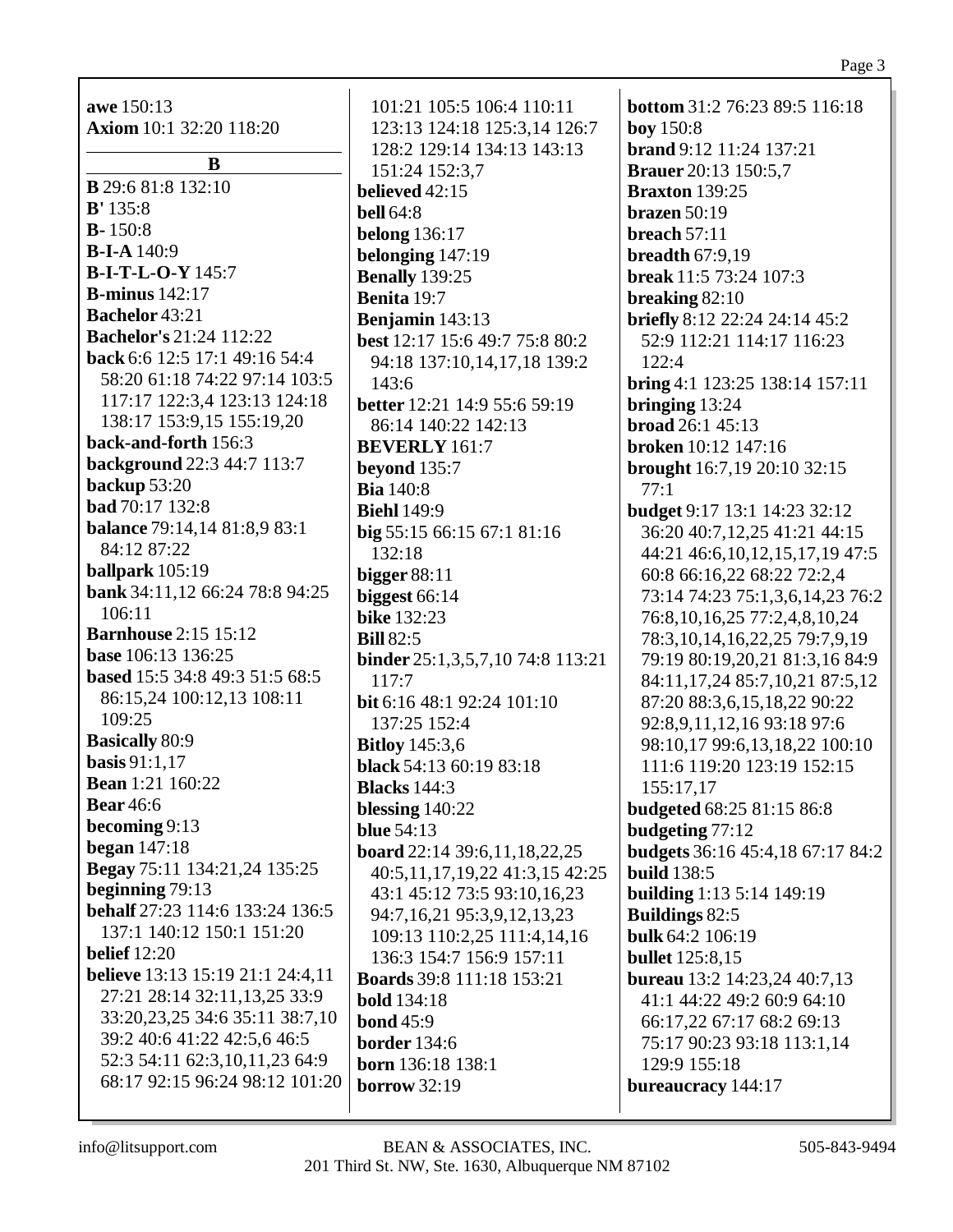| business 8:21,23 10:9 12:22 15:3                                        | 81:8,9,15 83:1 84:12 87:22                                                                      | chapter 141:9                                                                               |
|-------------------------------------------------------------------------|-------------------------------------------------------------------------------------------------|---------------------------------------------------------------------------------------------|
| 19:16,17 31:14,17 32:16 34:15                                           | 92:23,25 93:1,6 118:13 125:23                                                                   | character-building 147:4                                                                    |
| 37:2 38:14 46:8,23 47:1,3,14,16                                         | 125:24                                                                                          | characterization 110:4                                                                      |
| 47:19 50:20 53:12 58:9,11,19                                            | categories 35:16                                                                                | characterize 12:7                                                                           |
| 58:25 59:2,4 62:4,6,11,13,21                                            | categorized 28:7                                                                                | charge 104:19                                                                               |
| 65:20,21,22 67:4,7,8,13,18                                              | caught 33:21                                                                                    | Charlotte 79:2 89:11 95:6                                                                   |
| 68:18 71:24 79:3 82:20,21                                               | cause 57:21 92:21                                                                               | charter 1:5 2:23 5:17,19 7:8 9:1                                                            |
| 85:17 88:22 97:7 98:4 102:1,18                                          | CC 1:25 161:2                                                                                   | 12:23 13:15 14:1 15:13 16:20                                                                |
| 103:6,23 104:18,20 106:6,10                                             | cc'd 121:6 129:15                                                                               | 22:10,13,15 23:4,10,12,14 24:3                                                              |
| 115:23,25 116:11 122:10,12,15                                           | CCR 1:21 160:11,21                                                                              | 25:16 26:11,18 29:17,20 30:13                                                               |
| 122:19 123:10,16 125:5 155:14                                           | certain 15:16 38:8 89:16 101:22                                                                 | 31:3 35:1 39:20,22 40:2,16,18                                                               |
| buying $64:18$                                                          | 137:22,23                                                                                       | 40:25 41:5 45:4 46:11 50:25                                                                 |
| $\mathbf C$                                                             | certainly 8:6 24:20 34:6 40:24                                                                  | 62:21 63:2 67:6 75:4,15 89:6                                                                |
| C 1:21 2:1,9 29:7 132:12 160:11<br>160:21                               | 42:2,18 50:9,16,22 99:19<br><b>CERTIFICATE 3:16 160:10</b><br>certified 97:2 160:11             | 89:13,16,22,24 94:11 110:22<br>111:8,9,13,19 113:17,18 119:12<br>120:12 126:20 127:3 128:19 |
| C-H-R-I-S-T-I-N-A 148:1                                                 | certify 160:13                                                                                  | 131:24 134:4 135:4 136:9                                                                    |
| Caballero 2:4 5:8,9 60:22,24                                            | cetera 85:12                                                                                    | 145:12 146:2,25 147:11 149:7                                                                |
| 61:1 139:7                                                              | chair 2:3,3 4:1,7,24 5:3,8,12 7:23                                                              | 155:8 160:5 161:4,5                                                                         |
| call 8:17 20:12 21:8,10 43:9 47:8<br>56:17 81:14 99:18 102:24<br>141:25 | 10:21,25 11:5,7,10 12:16 15:9<br>15:10,18 21:7,9,12 37:2,20,24                                  | charter's 89:8<br>charters 156:16,16                                                        |
| called 9:20 29:21 30:14 31:3<br>34:23,24 46:20 47:11 49:6 51:6          | 43:8 51:3 52:15,18 57:18,21<br>58:6 60:6,21,25 61:15,16,22,24<br>73:21,23 74:11,20 96:4 112:4,6 | Chavez 75:15 88:21<br>checks 64:19<br>Chief 14:24 113:1,13 123:20                           |
| 57:8                                                                    | 130:5,8,12,16,20,21 131:1,2,19                                                                  | 126:9                                                                                       |
| candor 8:7                                                              | 132:15 133:15,17 136:11 139:5                                                                   | child 138:1,5 147:17                                                                        |
| capable 20:5                                                            | 139:9, 12, 17 142: 2 143: 4, 11                                                                 | children 8:13 14:6,9,17 15:7                                                                |
| Capital 82:6                                                            | 144:25 145:3,4 147:21,24 150:3                                                                  | 134:8 138:16 139:3 143:21                                                                   |
| capricious 152:5                                                        | 150:7 151:15 152:19,21,25                                                                       | 144:20                                                                                      |
| <b>CAPTION 161:4</b>                                                    | 153:5, 10, 13 154:4 157: 20 158: 3                                                              | choice 132:8 137:17,18 139:2                                                                |
| captured 50:7                                                           | 158:8 159:4,8,12                                                                                | choose 143:6                                                                                |
| captures 50:14                                                          | chairs 139:8                                                                                    | choosing 142:23,24                                                                          |
| Carbondale 43:23                                                        | Chairwoman 154:19                                                                               | chose 142:21                                                                                |
| card 135:9                                                              | challenges 149:22                                                                               | <b>Christina</b> 147:24 148:1                                                               |
| cards $73:1$                                                            | challenging 147:6                                                                               | Circular 57:8,9                                                                             |
| care 141:24,25 142:15,16                                                | chance 10:20 94:19 144:21                                                                       | circulated 74:11                                                                            |
| <b>Career</b> 148:6                                                     | change 55:3 58:23 59:6,18 84:17                                                                 | citations 26:11                                                                             |
| carefully 139:17                                                        | 103:13 140:21 152:9 153:21                                                                      | cited 18:14 125:21                                                                          |
| Carlos 2:4 133:23                                                       | 154:14,18                                                                                       | citizen $145:10$                                                                            |
| <b>CARMIE 2:7</b>                                                       | changed 54:15,25 55:9,25,25                                                                     | civic 146:13                                                                                |
| Carolina 21:24<br>carry 130:10<br>case 6:2 8:4,9 13:8,8,12 40:24        | 58:24 59:20 60:13,17 73:1<br>84:18 102:18 103:15                                                | claimed 17:23 18:16<br>claiming $98:1$                                                      |
| 69:12 71:21 73:20 74:16,18<br>113:22 161:4                              | changes 49:14 52:13 61:3,4,7,9<br>87:8<br>channels 155:1                                        | claims 147:10<br>Clan 136:17,18<br>clarification 29:15 57:24 62:9                           |
| cases 36:6,6                                                            | Chapel 21:24                                                                                    | 93:25 140:2 151:5                                                                           |
| cash 45:6,21 69:25 78:6 79:13                                           | <b>Chapman</b> 1:21 160:11,21                                                                   | clarified 103:9                                                                             |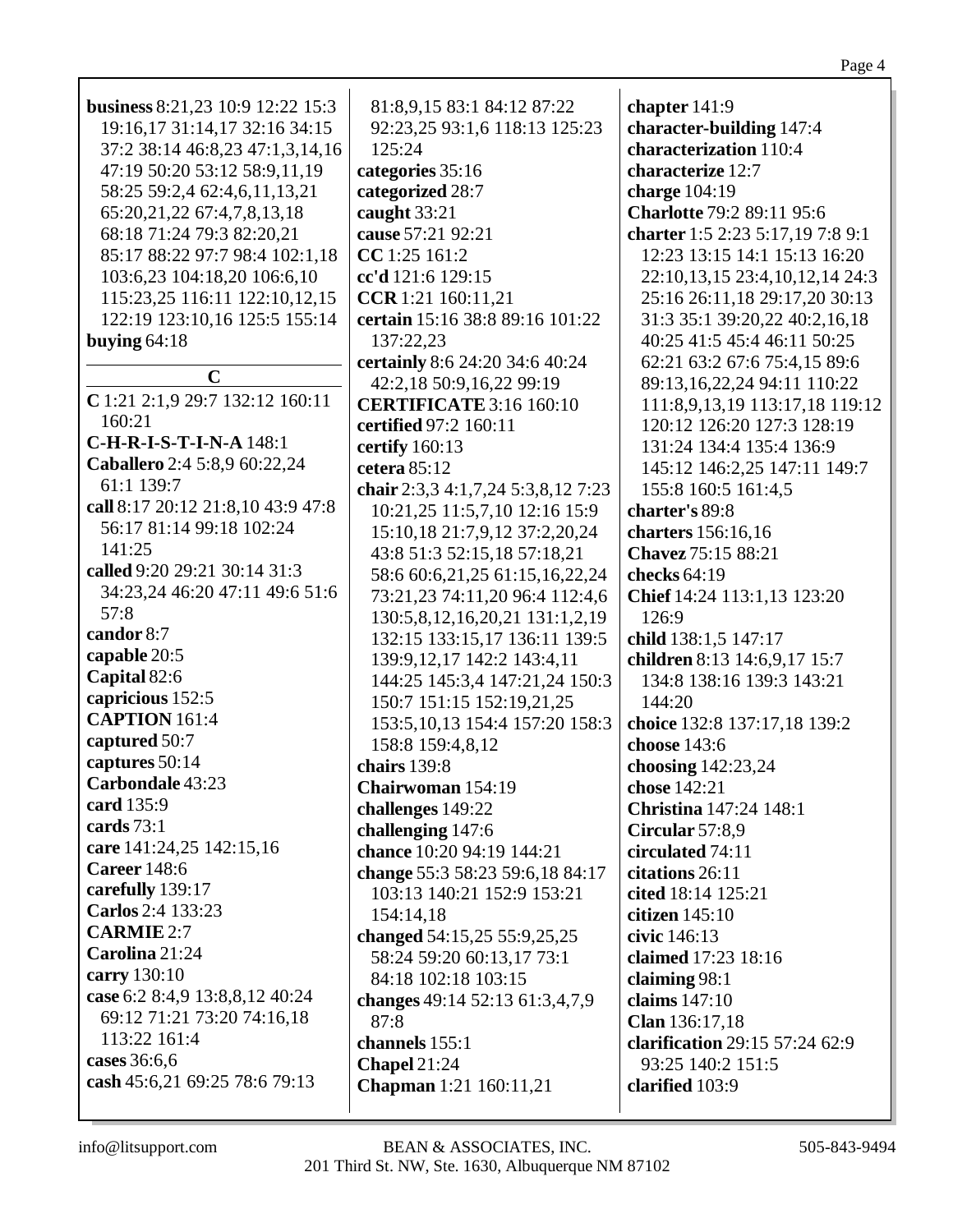**clarify** 9:21 46:19 102:14 154:3 **clarity** 156:3 **class** 44:16 **classes** 132:17 **classmates** 140:12 141:14 **clean** 146:9 **cleaning** 89:9 **cleanup** 141:10 146:5 **clear** 39:16,19 61:2,5,14 66:8 76:7 79:22 84:5 102:1 135:13 152:3 154:16 155:10 157:23 **clearer** 107:20 **clearly** 149:12 **close** 41:6,11,14 83:17 94:13,15 110:16 142:24 151:22 **closed** 52:17 **closely** 13:25 41:2 88:2 104:20 136:2 **closer** 44:4 75:5 **closes** 77:18 143:1 **closing** 61:17 143:19 **closure** 8:9 **co-counsel** 15:14 **code** 48:19 54:21 64:22 68:7,10 69:23 105:23,25 122:23 127:9 **coded** 80:11 **cofounders** 20:1 134:21 **cohesion** 149:19 **cohesive** 152:9 **collaborated** 59:22 **collaboration** 148:15,24 **colleague** 8:4 **colleagues** 148:14 **college** 134:15 135:7 148:5,21 149:9 **college-and-career** 148:20 **color** 60:19 **come** 7:19 36:3,13 61:17 83:19 88:10 133:1 150:18,18,21 151:7 153:9,15 **comes** 37:5 148:11 154:7 155:1 **comfort** 133:13 **coming** 18:17 150:23 155:14 156:20,21 **commence** 24:10 **commenced** 19:19 **comment** 3:14,25 6:4,6 7:5 98:23

103:25 130:9 131:6 151:9 157:16 **commenting** 153:3 **comments** 20:17 151:17 152:22 152:23 153:1 **Commission** 1:1 2:18 4:2 5:25 7:12,16 8:1 9:6,9 10:20 12:16 14:18 15:11 16:13,24 17:4 18:1 20:14 21:4 23:2 25:22 27:22,23 32:3 33:17 35:5 40:8 42:2,18 42:25 43:4 51:6 54:2 74:12 94:10 109:22 135:17 139:19 145:5 154:6 155:22 156:13 157:2,5,12 160:1,15 **Commission's** 7:14 25:1 35:1 130:15 **Commissioner** 4:7,9,9,11,12,12 4:14,15,15,17,18,19,19,21,22 4:22,25,25 5:2,3,4,5,5,7,8,9,10 11:3 60:22,24 61:1 110:1 133:22,23 139:7 152:21 153:2 154:4,20 157:4,14,20,22 158:6 159:6,7,8,9 **Commissioners** 2:2 3:15 6:4 11:9 11:11 16:11 51:4,9 112:5 130:5 130:20 133:19 136:10 150:7 155:16 158:12 159:4,11 **Commissioners'** 130:9,10 **commitment** 149:13 **committed** 20:6 **committee** 37:2 119:23 132:16 **committing** 152:12 **common** 39:24 105:19,22 106:1 106:2 **communicate** 25:21 **communication** 65:11 **communications** 24:20 **communities** 143:7 149:4 **community** 20:5 130:18 132:11 135:6,22,22 136:2 140:12,22 141:8,10,13,22 142:17,21 143:20 145:8,10,19 146:4,5,9 146:10,11,14,17,18 147:9 148:4 148:9,24 149:14 150:16 **community-based** 134:17 **community-led** 135:3 **compared** 70:18 145:25 152:5

**compilation** 92:4 115:8,12 **compiled** 9:22 **complete** 33:3 36:22 37:1 **completed** 19:22 38:21 75:22 88:18 89:3 106:15 108:23 **completely** 111:1 **compliance** 8:23,24 20:18,19,22 30:3 34:8 36:13 37:14 57:10 108:17,17 113:15 122:22 126:19 127:3,8 138:10 152:1 **compliant** 18:10 86:19 **complicated** 56:9 **complications** 55:2 **complied** 91:7 97:15 117:15 **complies** 29:18 30:11 72:10 84:22 98:7 101:7 **comply** 29:10 **complying** 91:23 **comprised** 12:8 **computer** 76:12 **concern** 26:2 42:2 52:1,22 67:1 92:22 93:6 101:20 104:13 156:1 **concerned** 145:10 **concerning** 5:16 50:18 52:22 60:8 81:2,11 **concerns** 17:2,4 26:2 32:15 38:12 66:15 77:5 82:22 87:11,15 90:17 92:16 108:12 109:4 111:6 115:16,17 124:1,1 143:18 145:11 **concert** 85:17 94:9 95:17 **concluded** 108:2 **concludes** 73:20 74:16 **conclusion** 104:23 108:7 **conclusions** 108:12 **concur** 102:4,5 **condition** 56:18 **conditioning** 80:15 **conduct** 10:2 13:10,11 33:3 55:14 73:13 **conducted** 4:6 5:18 32:10,20 **conducting** 23:4 **conference** 59:24 155:17 **confidence** 140:19 **confident** 14:25 **confirm** 48:6 **confirmed** 106:4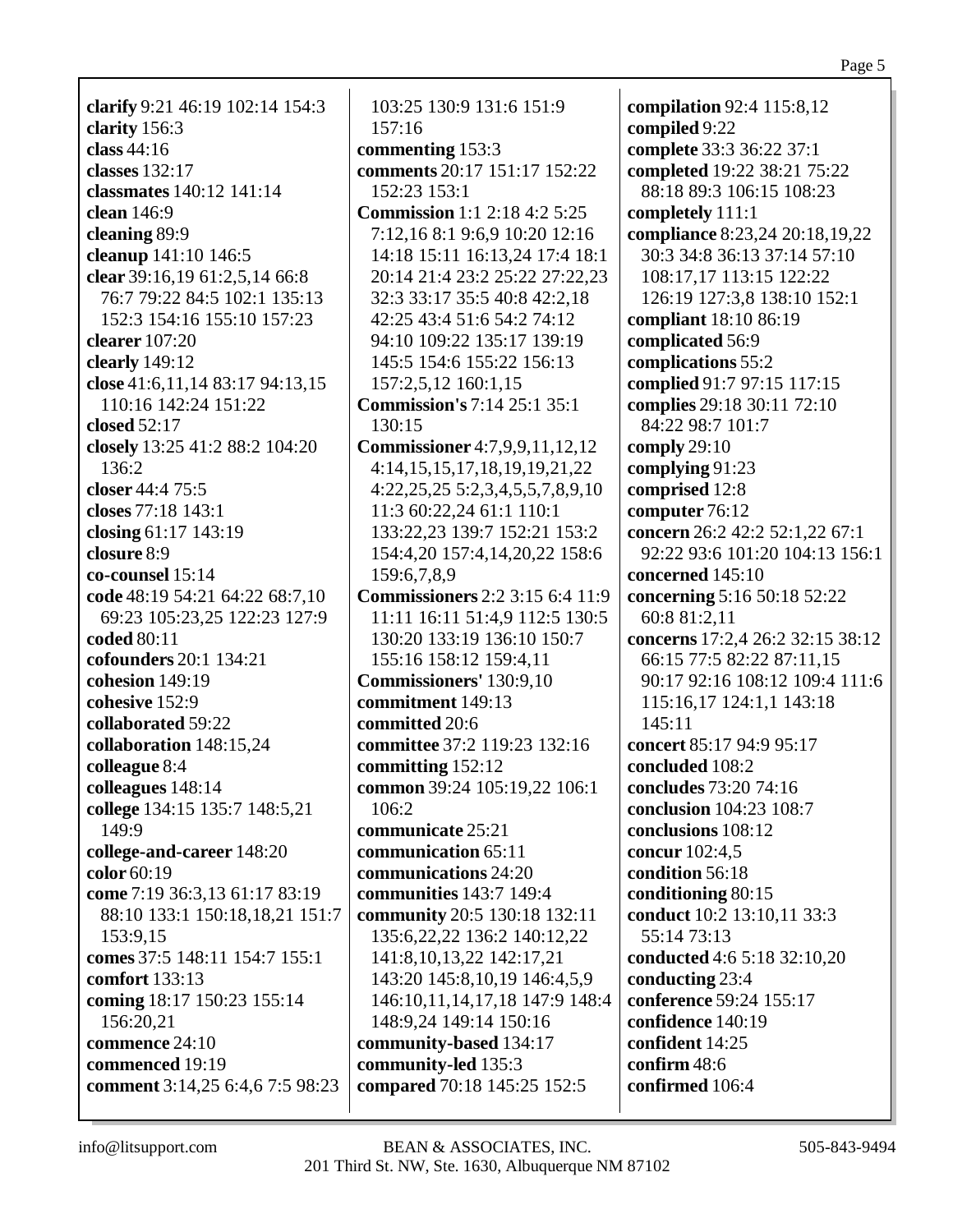**conform** 87:6,13 **confused** 57:22 100:22 101:10 **confusion** 60:4 **conjecture** 61:10 83:24 90:4,6 106:1 **conjectures** 84:4 **connect** 140:24 141:20 **conscious** 148:10 **consider** 21:4 39:10 152:17 **consideration** 8:11 39:17,20 130:22 138:15 144:23 **considered** 24:22 31:19 42:20 52:6,16 90:21 **considering** 14:19 73:6 142:7 **consisted** 64:18 **consistent** 114:14 **consistently** 124:7 **constant** 156:20 **constantly** 156:5 **constitute** 63:25 64:2 160:13 **Constitution** 14:14 81:23 **consult** 93:18 **consults** 130:20 **contained** 16:14 26:7 **contains** 117:8 **contemplated** 28:24 **contingent** 73:7,8 **continue** 41:1 61:23 71:16 72:2 74:18 79:4 142:21 143:6 147:5 148:25 149:25 **continued** 72:7 149:23 **continues** 19:6,23 28:16 93:6 122:9 134:18 147:8 156:4 **contract** 9:2 13:15 14:1 26:12,12 26:19 28:8 29:17,20 30:13 31:3 50:25 111:8 **contracted** 123:21 **contributed** 65:9 **control** 10:16 64:12,14 65:2,3 66:1,24 71:6 **controls** 119:21 **conversation** 48:12 **conversations** 49:4 94:17 **converting** 118:6 **Conyers** 2:5 4:17,18 **Coordinator** 2:24 **copies** 111:22

**copy** 16:10 26:18 27:10 **corn** 137:2 **corner** 100:1 **correct** 11:7,9 15:17 18:6 29:19 30:4,8,20 31:9 38:12,23 39:3,6 40:3 48:10,11 60:15 62:2 75:20 76:24 77:25 79:24 80:24 83:7 85:4 90:13,21 91:5,13,14 93:13 96:14,15,19 97:13,13 98:2,3,21 98:25 100:4,14,16 101:25 103:24 104:15 105:3,11,13 107:1,6,7 109:6,7,18,24 110:23 111:1 114:12,20,21,25 115:1,10 115:13,14 116:4,12,16,20 117:16,23 119:23,24 122:11,24 125:6,7,12,17,18 126:6,10,11 127:12 128:6 129:6,18,22,23 **corrective** 16:18,25 17:8 18:4,5 27:16 28:12,17,19 40:9 95:8 110:7 119:1,7,10,13,15 120:3 121:1,2 122:2 128:20 152:4,7,8 152:17 **correctly** 79:23 93:9 **cost** 81:6,14 **council** 19:4,8,10,13 65:5 72:25 94:25 95:2 **counsel** 14:5 50:1 61:16 87:3 127:18 148:15 158:17 **Counselor** 83:24 95:11 97:2 100:19 104:16 107:18 109:3 **counselors** 80:8 **countless** 134:19 135:22 **Country** 134:1 **county** 45:8 113:9 133:7 137:13 142:14,20 160:16 **couple** 50:8 54:17 94:8,12 104:15 128:13 151:7 **course** 9:8 12:13 155:12 **Court** 1:22 160:12 **Coyote** 136:18 **CPA** 113:11 **CPO** 123:20 **crack** 49:10 **Craig** 3:9 14:22 32:13 43:10,11 43:18 44:24 51:20,22 58:3 60:10 74:22 93:8 96:9 106:3 111:22 113:20 114:19 116:6,23

122:14 126:2 **Craig's** 114:14 **create** 125:8 133:10 **created** 89:1 123:16 140:20 146:18 **creation** 147:2 148:23 **credentialing** 31:8,12 **credible** 104:17 **critically** 141:7 **Crone** 2:5 5:3,4 **cross-examination** 6:23 38:5 96:7 124:14 **CSD** 13:2 153:23 **CSD's** 23:13 **culturally** 134:9 **culture** 132:17 134:10 135:11 140:16,17,24 141:20 142:8,10 143:2 145:18 **cultures** 138:20,22 **curious** 39:2 **current** 19:15 22:4,16,17,19 44:8 44:18,20 68:18 80:3 112:25 145:22 **currently** 11:8 20:2 63:20 71:25 89:11,15 121:10 132:10,11 136:1 **curriculum** 145:22,24 **Cuylear** 2:14 3:4 15:10,12 130:12,25 **cycle** 69:21 70:3 85:7 **Cynthia** 1:21 160:11,21 **D D** 3:1 29:7 132:12 142:18 **D-E-L-M-A-L-I-N-E** 131:17

**daily** 148:9 **Dan** 69:12 75:18 **DANIELLE** 2:6 **data** 33:15 90:2,7 **date** 9:16 76:22 78:20 91:6 120:15 126:23 161:2,9,14,19,24 **dated** 9:19 121:12,20,24 **dates** 53:18 54:3 58:1,4 102:21 103:2,3,7,8,14,15 **Dave** 109:9 **David** 2:6,19 3:9 14:22 32:13 43:10,11,18 113:20 114:19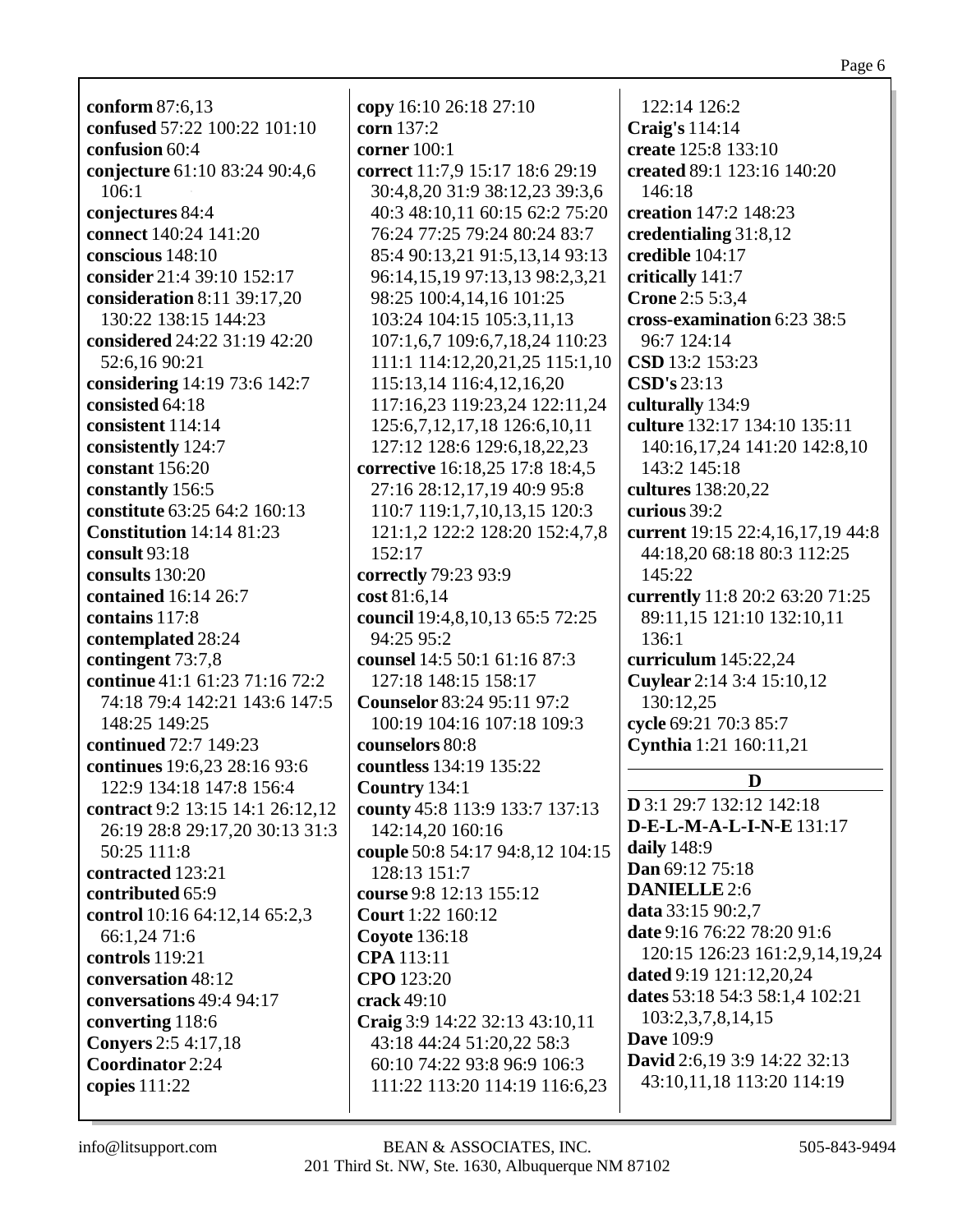| 116:6,22 153:14,24 158:10              | d                       |
|----------------------------------------|-------------------------|
| Dawn 134:21                            |                         |
|                                        |                         |
| day 59:21,21 130:11,13,16              | $\mathbf d$             |
| 134:16 152:23 153:17 159:2             | d                       |
| days 7:17 107:4 129:25                 | d                       |
| de 2:11,16 66:10                       | d                       |
| deadline 129:20                        | d                       |
| deal 153:17                            | d                       |
| dealing $8:21$                         | d                       |
| <b>Dean</b> 149:6                      | d                       |
| DEAP 2:13 5:17 6:18 15:13,17           | I                       |
| 15:21,21 16:3,5,6,12,15,18,19          | d                       |
| 17:14, 19, 21, 22, 23 18: 4, 8, 13, 14 | $\overline{\mathbf{d}}$ |
| 18:16,16,21 19:6,19 20:15,17           | d                       |
| 23:20,23 26:13 32:17 37:21             | d                       |
| 38:3,8,25 40:5 46:3,6,21 52:9          | I                       |
|                                        |                         |
| 62:11 64:5 70:18 74:7 76:2             | I                       |
| 77:15 78:2,24 86:16,25 87:6            | I                       |
| 90:25 91:3,20,21 92:10 96:13           | d                       |
| 96:16 97:3,5 99:4 103:19,23            | d                       |
| 106:6 109:13 116:9 120:4,14            | d                       |
| 122:6,9 126:9 127:5,8,13 128:9         | d                       |
| 129:21 130:12,16,18 131:24             | d                       |
| 134:3,7 135:4,13,20 136:21             |                         |
| 139:16 140:1,6,10,14,17,20             |                         |
| 141:2,5,6,12,15,18 142:7,9,22          |                         |
| 142:24 143:1,9 145:12 146:2            |                         |
| 148:14,16 149:2,25 150:25              |                         |
| 151:23 158:13,15 161:5                 | I                       |
| DEAP's 15:18 16:9,13 18:23,25          | d                       |
|                                        | I                       |
| 19:8, 9, 11, 15, 17, 22 20:1, 2, 6     |                         |
| 21:1 38:14 77:24 78:15 81:3            |                         |
| 90:18 107:12 108:3 110:22              | d                       |
| 123:22 124:5 126:14,19 127:2           |                         |
| 134:21 148:4 149:12,20 152:14          | $\mathbf{d}$            |
| debriefed 71:13                        | $\mathbf d$             |
| debt 81:25                             | d                       |
| debts $45:9$                           | $\mathbf d$             |
| December 33:12                         | $\mathbf d$             |
| decide 41:2                            | $\mathbf d$             |
| decided 153:22                         | $\mathbf d$             |
| decides 42:1                           | $\mathbf d$             |
| deciding $83:21$                       | $\mathbf d$             |
| decision 7:13,16 25:22 40:6,11         | d                       |
| 41:9 42:23 110:18 124:3 132:7          |                         |
| 132:14 137:9 143:6 153:25              | $\mathbf d$             |
| 155:11,20 156:9,10 157:10,18           | d                       |
|                                        |                         |
|                                        |                         |

**decisions** 50:13 138:21 142:25 154:21 156:15,18 **decreasing** 81:6,7 **deeply** 142:25 148:8 **defend** 16:20 **defense** 6:19 **defer** 68:1 **definition** 82:10 **definitive** 89:23 **degree** 21:25 89:17 **DEL'D** 161:9,14,19,24 **delayed** 133:6 **deliberate** 7:11 **deliberation** 7:11 **deliver** 51:7 **DELIVERED** 161:9,14,19,24 **Delmadine** 131:11 **Delmaline** 131:16,23 **delta** 22:7 76:5 **demonstrated** 9:16 149:21 **demonstrating** 13:16 **denial** 156:16,17 **department** 2:8 3:5 16:3,7 17:1,2 17:9,23 18:16,17 20:9,21 22:18 24:8,9 27:22 32:3,14 39:10 40:21,22 42:15,23 43:2 44:19 76:16 80:23 107:15 108:6,15 110:20 113:2,5 120:4,8 135:9 **Department's** 17:16,17 **depth** 70:22 **Deputy** 40:13 48:13 75:13 93:19 94:17 95:21 155:15 **describe** 8:12 22:24 24:14 45:1,2  $135:4$ **described** 64:17 68:9 104:21 **describing** 156:11 **description** 58:21 60:16 **descriptively** 25:2 **deserve** 14:7 142:22 **deserves** 8:10 147:5 **despite** 11:20 **destroying** 64:20 **determination** 7:14 **determine** 45:25 68:4 78:20 79:12,13 95:3 120:6 **determined** 69:11 **develop** 80:21 134:13

**developed** 28:3 50:25 72:4 80:23 82:16,17 83:1 85:6 87:20 98:12 98:14 114:7 **developing** 44:16 69:25 77:8 97:19 **development** 22:12 67:17 76:10 85:10 129:11 149:14 **Diego** 69:12 75:18 **difference** 54:11 **different** 44:11,14,17 65:17 102:21 132:20 137:25 138:1 141:9 **difficult** 70:20,22 80:7 **difficulty** 61:13 **Diné** 134:19 135:10 141:4,24 145:7 **direct** 6:23 21:17 43:14 60:10 66:24 71:4 81:17 112:14 148:16 **directed** 76:15 **directly** 20:8 32:23 60:23 65:9,25 111:5 148:7 **Director** 14:21,22 20:2 22:20 44:21 60:9 66:16 75:15,16 116:19 136:2,7 149:9 150:9 158:4 **directs** 116:20 **disagree** 39:7 137:19 **disappointed** 138:23 **disappointing** 132:4 **disarray** 78:13 89:7,13,17,22,24 **discovered** 101:22 **discuss** 77:24 126:2 **discussed** 42:13 84:20 **discussion** 42:19,20 44:5 74:2 75:5 112:10 131:2 159:2 **discussions** 85:9 104:9 **Disks** 161:8,13,18,23 **disstate** 75:24 **distance** 158:23 **distinct** 151:2 **distribute** 101:18 **district** 14:10 45:4 63:3,12 **districts** 46:11 75:4 81:24 113:16 137:14 **Ditl'ooi** 139:22 **DITL'OOÍ** 1:5 160:5 **divided** 6:10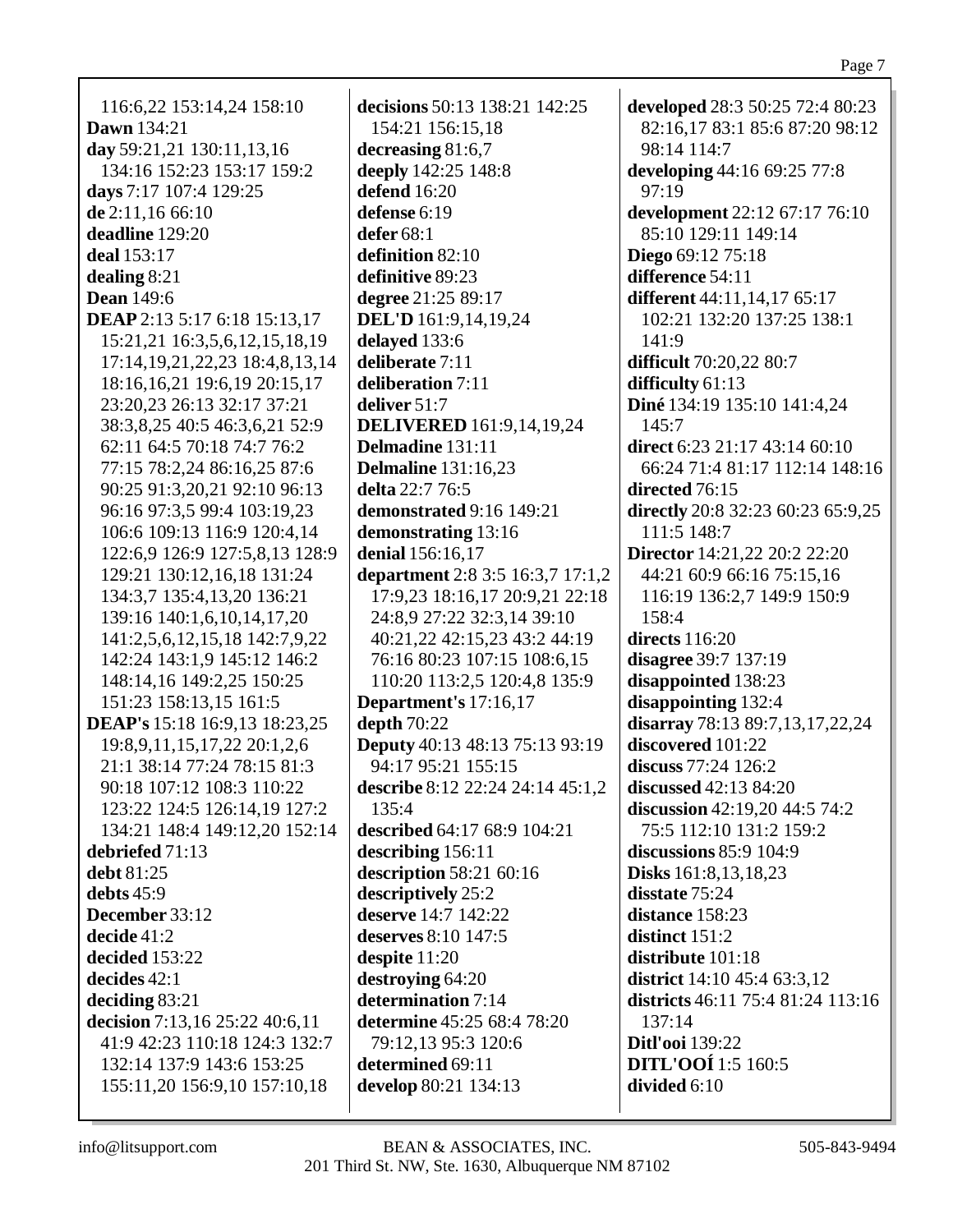| <b>Division</b> 2:23 75:16 111:6 | duty 23:12 146:13                      | eloquently 64:25                  |
|----------------------------------|----------------------------------------|-----------------------------------|
| Doctorate 22:1                   | dynamic 148:16                         | embedded 34:25                    |
| doctoring 56:21                  | Dzil 1:5 139:22 160:5                  | emphasis 10:7 112:22              |
| document 9:21 10:18,20 11:21     | E                                      | emphasizes 134:11                 |
| 11:24 16:1 25:12,18 26:16 28:6   |                                        | employ 50:1                       |
| 33:11 34:21 35:7 37:1 42:13      | E2:1,13:1                              | employed 150:15                   |
| 61:3,12 72:25 76:11,21 80:25     | e-mail 72:12,22 97:7 100:25            | employee 66:23,24                 |
| 81:1 82:14,16,17,23,24 83:15     | 121:5,10 128:18,18<br>e-mailed $72:23$ | employer 22:16,17 44:18           |
| 83:16 84:6 85:5,6,20 88:15       |                                        | employment 44:8                   |
| 89:1 92:19,21,23 97:19 98:13     | e-mails $11:2$                         | empower 134:18                    |
| 101:11 107:21 113:24 114:2,5,7   | earlier 12:12 38:24 68:9 78:21         | empowered 141:12                  |
| 117:13 118:20 129:6,7,11 161:8   | 83:14 86:3 96:22 98:2 100:7            | <b>EMPOWERMENT</b> 1:5 160:5      |
| 161:13,18,23                     | 101:21 103:25 137:8                    | emulate 144:1,3,3,7               |
| documentation 16:2,4,6 17:9      | early 24:17 34:9 156:24                | emulating 144:5                   |
| 18:12 35:19 36:3 58:12 64:16     | earning 135:8                          | encountered 132:21                |
| 78:7 80:6,10 87:1 101:17 102:3   | easier 54:12                           | encourage 106:20 146:7            |
| 102:8 103:5 117:3,3,14,21        | easily 51:6                            | encouraging 108:11,22             |
| 118:4,7 120:9,15 122:1,21        | edit 49:10 52:12                       | encumbrances 77:3 83:21           |
| documentations 69:20 101:16      | edited 49:16                           | endured 147:18                    |
| documents 27:24 34:1,22 36:12    | editing 158:13                         | engaged 65:25 116:18 146:13       |
| 52:21 53:14 69:22 101:15,23      | educated 144:15                        | engagement 146:10 149:9           |
| 102:24 115:3                     | education 1:1,13 2:8,18 3:5 4:2        | ensure 45:9 87:24 88:13,15 127:8  |
| doing 53:19,22 55:5 99:21        | 14:13 21:22 22:18 23:2 27:22           | 127:21 129:12 148:24              |
| 106:23,25 131:2 144:2 145:25     | 35:1 39:10 40:20,22 42:15,22           | ensured 95:2                      |
| 153:1 156:12                     | 43:2,20 44:19 45:11 56:12,18           | ensuring $151:25$                 |
| dollars 46:1 57:14 81:11 95:19   | 67:11 93:15 94:10 105:16               | enter 7:10 125:9                  |
| Don 1:14 71:12                   | 107:15 108:5,15 110:20 112:20          | entered 58:15 94:16               |
| <b>Donald</b> 136:20             | 134:23 135:2,9,11,17 139:19            | entire 74:12                      |
| donated 117:14                   | 147:2,6,15 148:13 149:4 150:9          | entirely 8:18 15:4 51:12          |
| Donna 47:20 48:6,10 49:4,19      | 160:1,15                               | entities 45:10 65:5,19 85:8       |
| 53:4,7,8 54:20 60:5 62:1,12      | educator 149:3                         | 105:20 138:13                     |
| 101:12 103:21,22,23 104:7,12     | ééh 136:13 139:18 140:3,7 145:5        | entitled 21:3                     |
| doors 81:12,14 147:5             | effectively 149:15                     | entity 46:17 56:14 67:11 156:14   |
| double-digits 70:14              | effort 146:8 158:21,24,25              | entries 60:12,13 102:12,19        |
| <b>doubt</b> 107:9               | <b>efforts</b> 146:20                  | 123:17 125:9                      |
| Dr 75:12,12,12 95:5 116:17       | egregious 16:21                        | envelope 151:20                   |
| draft 32:5 33:3 85:11            | eight 44:25 70:10 131:5 136:19         | environment 10:16 64:12,15        |
| drafted 49:3 50:4 51:19,20 52:3  | 138:3                                  | 65:2,5 66:2 71:6                  |
| 111:23                           | eighth-grade 22:7                      | EPSS 34:24 36:1 38:18             |
| drafting $42:6$                  | eighth-grader 139:25                   | especially 155:3                  |
| dreams 140:21                    | either 9:18 11:14 60:1 111:17,23       | essential 149:13                  |
| driving $136:22$                 | elders 135:6,21                        | essentially 13:8 14:5 35:18 36:18 |
| due 15:23 21:2 35:18 36:18 78:16 | eldest 136:19                          | 93:10 116:1 117:12 122:17         |
| 90:21 94:4 111:5                 | electronically 96:21                   | establishing 88:6                 |
| duly 21:15 43:12 112:12          | element 125:15 126:16                  | estimate 70:8 105:15              |
| duties 22:25 45:2,14 47:3 71:19  | <b>Elementary-Secondary 56:12</b>      | et $85:12$                        |
| 113:13 116:11                    | elements 55:3 75:5                     | ethical 53:11 55:2                |
|                                  |                                        |                                   |

Page 8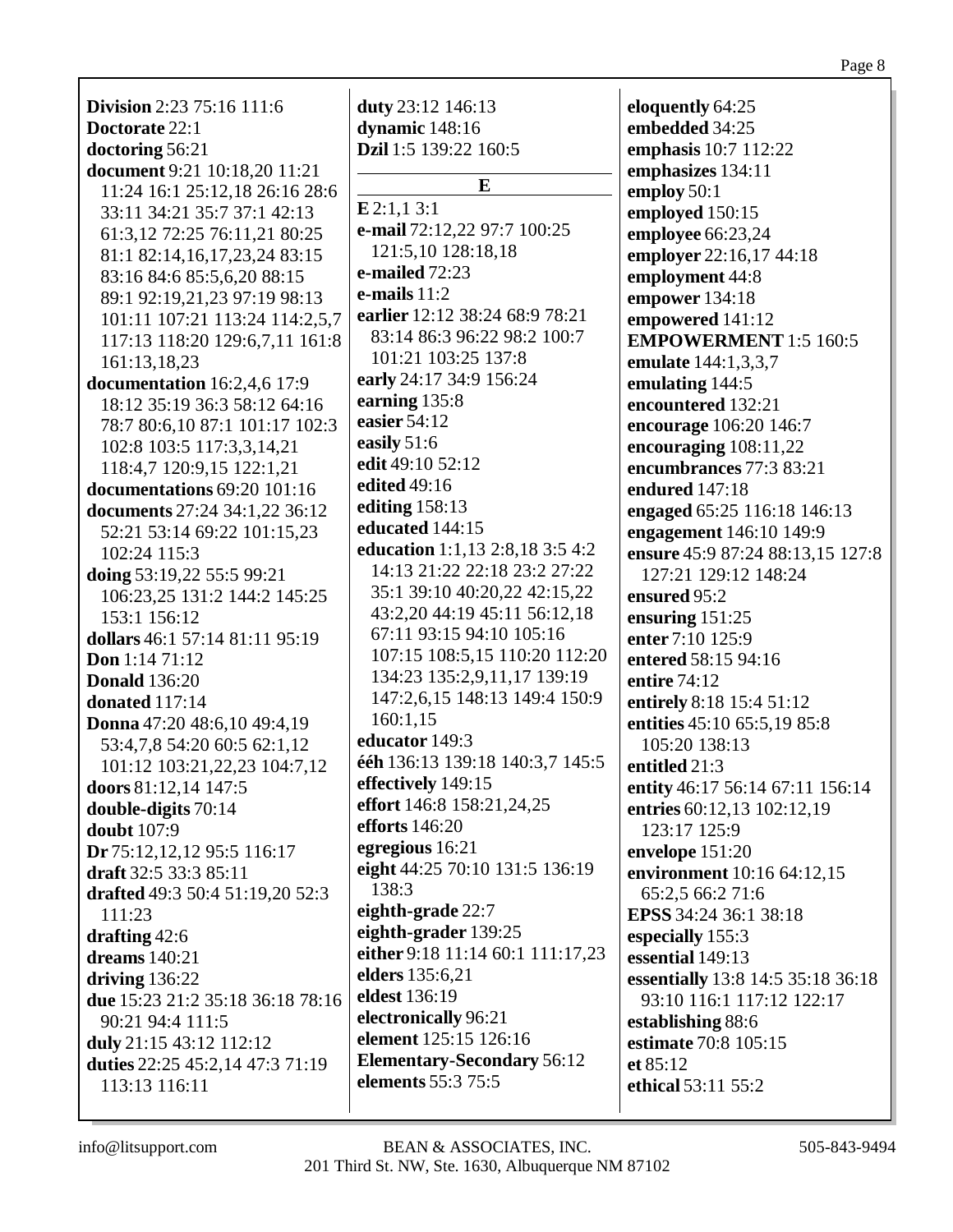ethically 60:8 evaluate 36:2 37:15 evaluation 36:4 evaluations 35:5 **Evaluator/Performance 44:10** event 34:2 59:21.23 events  $146:6$ evidence 3:17 5:15 6:18,19 13:3 13:19.24 14:18 18:19 19:19 20:9 26:6 29:22 30:6,22 31:11 51:12 61:12 63:5 64:1.3 71:3.4 89:23 95:20 109:14 110:14,17  $111:10$  151:1 152:11 evidenced 18:11 evident  $135:5$ exactly 83:4 111:16 examination 3:6.9.11 6:3.23.24 21:17 43:14 112:14 examinations 7:1 example 36:15 64:23 141:8 examples 143:24 **Exceeds** 36:5 **Excel 117:8** excelled  $141:15$ excellent 135:2 excelling  $141:3$ exceptional 108:9,16 **Excess 119:20** exchange 97:24 **excited** 141:18 excuse 42:5 excused 130:7 executed 48:10 executing  $62:1$ **Executive** 7:10 46:5 75:14 76:25 88:22 97:6 100:10 136:7 158:18 exempted 13:22 exercise 40:8 42:3 157:13 exhibit 24:24 25:3,10 31:24 34:20 42:7 57:17,19 60:23 73:17 76:1 80:18 82:12 84:5,21 88:17 90:10 92:1,3,18 96:10 98:6 99:23 100:21,23 101:6 113:21 117:6.13.18 118:19 119:18,25 120:17 121:4,19 122:4 124:20 128:2,12 129:4 exhibited 151:1

exhibits 3:17 14:19 25:4 37:19 51:2 63:4 74:6,8,14 161:8,13,18  $161:23$ exist  $93:11$ existed 34:4 68:15 expect 50:12 70:3 109:2 expectation 149:24 expectations 127:15 expected 69:21 77:17 84:12 expecting 122:1 expenditure 45:6.21 **expenditures** 72:6 76:5 78:6 79:12 80:9 82:25 87:19 91:16 99:21 117:2,10 119:20 experience 70:16 80:4 146:3 147:11,14 experienced 147:17 experiences 148:17 149:11 expert 49:25 explain 19:12 20:14 52:25 82:22 103:10 116:24 118:2 explaining  $121:22$ express 145:11,13 extensively 107:6 extent 35:15 98:4 external 9:25 extra 142:3 extraordinarily 149:13 extremely 16:17 80:7 81:5,11 110:16 F F 29:7 132:12 face 11:15 56:5 facilitator 148:6 facing  $12:6$ fact 15:6 18:14 28:14 29:1 30:22 35:19 39:8 40:8 52:13 86:4 89:13 91:23 104:21 123:4 137:8 141:1.23 145:25 151:11 facto  $66:10$ fail 107:20 142:21 failed 17:14,19 31:21 33:15 63:17,18,18 91:19 96:16 97:3,4 fails  $41:21$ failure 13:17 14:2 29:9,10 36:18 48:18 50:23 65:23

fair  $14:17$   $110:10$ **Fairly** 75:21 faith  $19:4$ fall 138:17 fallen  $18:7$ **Falls** 36:7.9.17 false  $55:10$ familiar 23:20,25 24:2,12 26:10 26:12 28:2,20 121:7 **families** 14:21 22:21 134:8 143:2 146:21 149:16 family  $141:24$ **Fantastic 73:25** far 9:15 12:21 36:7,9,17 63:1 117:4 fashion  $63:19$ favor 159:10 **FBI** 155:5 Fe 1:14 2:11 5:14 8:3 113:8 149:8 160:16 federal 9:2 10:4 48:16 50:22 54:19 55:11,20 56:10,11,13,16 56:21.22 57:2 58:22 59:5.6 67:14,22 79:20 82:4 88:8 101:18 105:8 127:6,7 150:23  $151:3$ feedback 96:20 102:17 feel 14:5 49:14 53:9 64:24 95:19 137:14 145:15,19 147:4 150:19 **fellowship** 22:9,11 150:9 felt 32:17 54:14,14 63:7 141:16 field  $22:13$ field-testing 68:4 fighting  $143:20$ figure 156:6,19 157:1,3 figured  $153:13,14$ filed  $13:7$ files  $69:15,20$  117:9  $fill 85:16$ filled  $85:15$ final  $31:2$  36:3 92:11 95:24 finalized  $35:11$ finally 13:20 14:23 31:1 93:8 122:8 123:1 150:5 finance 14:23 37:2 39:6,9,11,18 39:23,25 40:5,11,12,14,17,20 40:22 41:3,16 42:25 43:2 44:21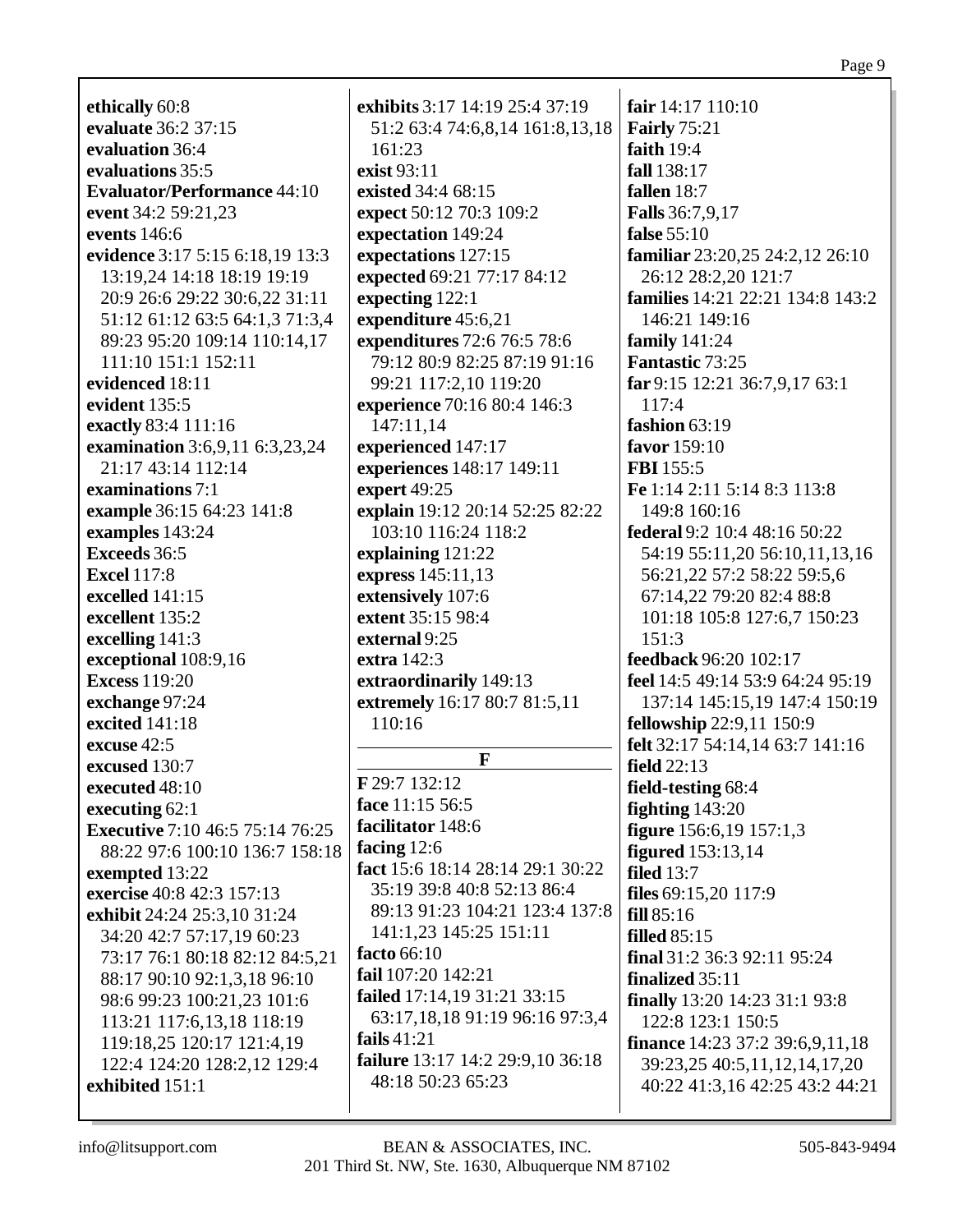| 45:12 48:13 66:16,22 73:5             | flexibility 78:19                   | frequently 148:14                |
|---------------------------------------|-------------------------------------|----------------------------------|
| 93:10,16,18,19,23 94:7,16,21          | flip 52:19 122:3                    | Freshmen 149:6                   |
| 95:10,12,14,23 109:13 110:2,25        | Flipping $25:11$                    | <b>FRIEDMAN</b> 161:7            |
| 111:5, 14, 16, 19 153: 22 154: 1, 7   | FLOOR 131:15,21 133:16,19           | friendship 138:19                |
| 156:9 157:11                          | 136:13 139:18,24 140:3,7,11,13      | front 25:8 27:10                 |
| <b>finances</b> 41:19 76:6 87:24 89:8 | 140:20 141:1,6,14,21 142:5,6        | frustrating 142:6                |
| 108:8,13,16 111:9                     | 142:23 143:5,15 145:1,4 147:22      | Fry 19:16,16,21 38:13 71:24      |
| financial 9:15 13:4 19:23 26:1        | 147:25 150:6 151:19                 | 106:4 107:2,5,12,24 121:5,16     |
| 30:3 33:15,21 34:18 35:13             | flow-through $56:10,14$             | <b>Fry's</b> 121:10              |
| 36:23 37:5 40:7 41:1,17 42:1          | fluctuating 93:3                    | FTE 66:8                         |
| 48:20 50:18 56:2 59:12,13 60:9        | focus 10:8 135:3                    | full 19:4 21:19,21 43:17 135:20  |
| 65:24 67:10 90:18,22 91:1             | focusing $134:14$                   | 145:7                            |
| 107:13 108:3 109:14 113:9             | <b>folks</b> 33:7                   | full-throated 150:11             |
| 117:25 122:20 123:22 124:6            | follow 51:17 53:10 97:5 119:14      | fully 116:18 149:12              |
| 126:14 155:2,18                       | 154:15                              | function 65:13                   |
| financially 88:12                     | follow-up 48:25 120:5 121:22        | functioning 86:18                |
| find 50:15 66:4,12 67:23,24,25        | followed 17:11 30:23 71:24          | functions 65:21                  |
| 68:12 80:12 85:25 103:2 108:10        | 114:24 137:22                       | fund 67:15 68:19 79:14,14 80:11  |
| 108:22                                | <b>following 29:6 30:18</b>         | 80:12 82:2,3,9 83:13 86:23       |
| finding 35:17,20 36:13 88:7,9         | follows 21:16 43:13 112:13 120:8    | 87:20                            |
| 99:22 105:22 114:15                   | food 117:15,19,20 146:22            | funding $9:441:22,2354:656:13$   |
| findings 9:25 12:14 33:7 35:24        | <b>forced</b> 16:20                 | 57:1,1 127:6,7                   |
| 71:9 108:12 118:18,22,25 119:1        | foregoing 160:13                    | funds 40:23 41:4 57:2 66:25 82:4 |
| 119:5,8,11,18 120:7,11,12,23          | form 72:24 76:15 127:22 128:22      | 82:9 83:12 86:6,7 88:9           |
| 120:24 121:3 128:3                    | 128:23                              | further 40:16 102:18 112:3       |
| finds $27:23,25$                      | formal 9:22                         | 117:17 118:17 130:3              |
| fine 110:5                            | forth 16:8 20:10 27:16 122:3        | Furthermore 91:15                |
| fingers $70:13$                       | forum $51:13$                       | future 12:18,20,23 13:10 86:14   |
| finished $7:1,3$                      | forward 19:6 158:22                 | 111:21 120:11 135:18 142:10      |
| firm 8:2 15:13,15 89:7 113:11         | found 57:10 105:17 106:13 133:6     | 142:24 151:12                    |
| first 6:18,21 7:21 14:20 21:8,15      | 147:19                              | FY 45:19 81:10 85:10 87:24       |
| 26:1 29:3,13 34:9 37:25 43:12         | <b>foundation</b> 48:25 51:13 138:6 | FY16 121:11                      |
| 46:2,3 48:6 50:4 51:23 52:9           | founders 23:25                      | FY1785:23                        |
| 53:17 70:6 76:20 90:16 96:12          | four 13:13 33:7 44:11 119:18        |                                  |
| 96:17 97:4 98:19,24 101:10            | 120:23,24 138:7 155:4 157:17        | G                                |
| 108:10 112:12 114:18 116:25           | fourth 77:16,18 102:21 119:22       | G-R-I-F-F-I-T-H 148:2            |
| 117:1 118:3 119:19 122:6 128:8        | fourth-quarter 77:15                | gain $146:3$                     |
| 128:10 129:21 131:8 140:20            | fractured 65:6                      | <b>Gallup</b> 14:10              |
| 148:23 155:13                         | framework 35:2,17 36:23,25          | Gallup-McKinley 137:13 142:13    |
| firsthand $147:12$                    | 37:6 65:10                          | 142:20                           |
| fiscal 13:18 14:3 17:20,25 32:20      | <b>Francesca</b> 3:11 112:11,18     | gangs 143:21                     |
| 38:16 44:13 46:13,14 65:18            | Francisco 149:7                     | gaps $10:7$                      |
| 87:18 106:12 128:5 129:2              |                                     | garden 146:19                    |
|                                       | frankly $151:10$                    | Garnenez 20:1,1,3 66:9 75:11     |
| fit 54:9 55:6,24 58:22                | fraud 71:4 95:20 110:15 152:12      | 95:5                             |
| five 62:18,20,25 129:25 133:8         | 152:12                              | Garnenez' 20:7                   |
| 154:5,14                              | fraudulently 152:13                 | Gaspar 1:14                      |
| Flag 4:6 138:18                       | free 52:12                          |                                  |
|                                       |                                     |                                  |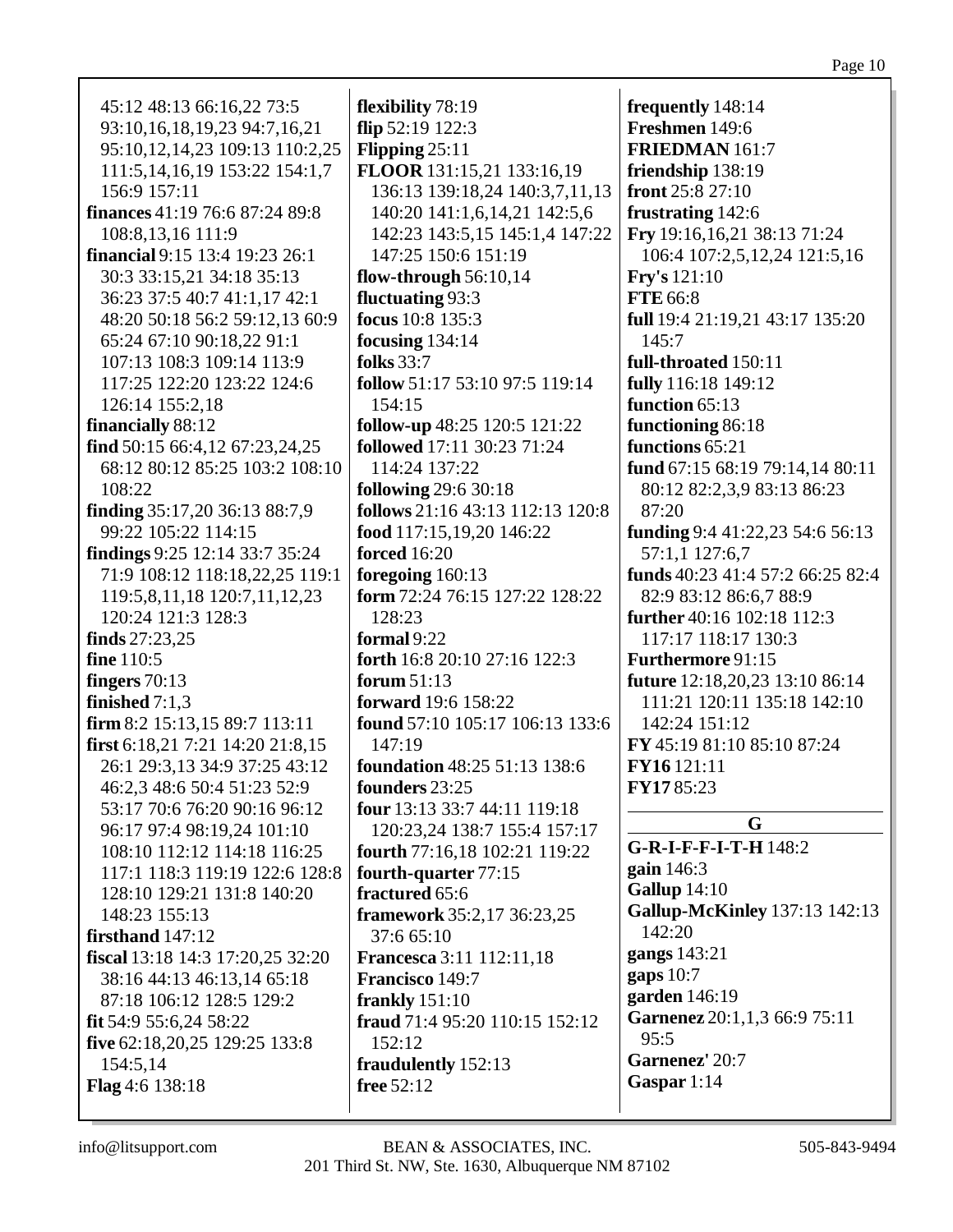| Gateway 149:7                    | good 15:10 43:16 48:4,25 100:6 | guilty 17:22                              |
|----------------------------------|--------------------------------|-------------------------------------------|
| general 2:19,20 14:1 22:25 38:16 | 112:5 124:16 131:10,15,23      | guy 59:20                                 |
| 45:2,9 50:1 58:21 60:16 65:14    | 133:22 136:13 138:6 144:4      | guys 49:8 54:21 94:22 138:25              |
| 65:15,17 68:13 72:4 75:24 78:8   | 147:25 150:6 153:12            | 143:24 144:13,19                          |
| 78:12 79:10,11 80:1,5 86:19,20   | goodness 73:12,16              |                                           |
| 87:2 102:25 103:16 106:11        |                                | H                                         |
|                                  | goods 64:18                    | <b>H-E-N-R-Y</b> 136:16                   |
| 108:20 113:13                    | gotten 71:23 132:24 133:13     | half $142:3$                              |
| general-ledger-detail 84:1       | governance 9:15                | Hall 1:13 5:13                            |
| generally 8:25 13:7,17 14:2      | governing 19:4,8,10,13 65:4    | hand 81:9 84:6 85:2 160:19                |
| 29:10 30:18,23 32:18 45:1        | 72:24 94:24 95:1               | handed 16:10 103:5                        |
| 48:18 50:6 64:21 67:21 76:24     | government 55:11               | hands-on 141:19 146:3                     |
| 79:16 81:19,19,22 107:8          | grab 139:7                     |                                           |
| generate 76:11                   | gracious 73:16                 | handwriting 86:12,13 99:25<br>100:5 131:9 |
| generating 114:24                | grade $135:8$                  |                                           |
| generation 146:12 147:3          | graduate 137:12                | handwritten 54:1                          |
| gentleman 151:11                 | graduated 21:23 137:15         | happen $156:4$                            |
| getting 57:24 127:16             | graffitis 146:7                | happened 20:22 61:8 97:9 98:2             |
| <b>GILBERT 2:3</b>               | <b>Grande</b> 137:3            | 113:22 114:10 155:5                       |
| Gipson 2:3 4:23 15:18            | grant 9:2 50:22 53:24 54:19,20 | happy 136:5,21 151:12                     |
| Girdner 46:24 47:8,12 48:9 49:5  | 55:6,8,11,20,22,24 56:3,4,22   | hard 125:24 132:2 133:14                  |
| 49:22 53:1 62:2,10 69:17         | 58:23 59:5,7 67:14 82:4 83:11  | harm $142:24$                             |
| 111:24                           | 88:9 101:13,18 127:9 151:3     | Harvard 149:6                             |
| give 21:22 42:2 43:19 44:6 94:19 | granted 24:3                   | <b>hate</b> 151:8                         |
| 105:14 110:3 130:23 138:11       | grants 86:6 105:8              | Head 10:9 18:23,25 31:14,16,19            |
| 142:4 146:21 150:11              | grasp 89:7                     | 50:13 56:7,8 66:4,7,10,19                 |
| given 11:17,22 15:22,23 16:16,18 | grassroot 145:8                | 127:19,20 141:11 149:8                    |
| 17:7 18:3 21:2 50:21 61:4        | grateful 147:20                | hear 7:22 14:20 18:20,23 19:7,15          |
| 70:16 75:21 107:11 119:2 142:9   | great 8:8 22:3,24 27:7 74:21   | 19:25 33:4,18 68:17 132:5                 |
| 154:22                           | 90:16 113:12 146:24 147:14     | 138:25                                    |
| glad 63:8 93:12                  | greater $63:1$                 | heard 14:25 15:16 30:22 51:18             |
| <b>GMCS</b> 137:17               | green 7:23 131:12              | 52:11 64:24 113:19 114:13                 |
| go 11:1 17:7 21:7 36:1 45:24     | greetings 145:5                | 126:2                                     |
| 52:16 63:11 70:25 76:6 83:3,22   | Griffith 147:24 148:1,1        | hearing 1:11 5:13,15,18,23 7:6,7          |
| 91:22 94:4,6 112:19 122:4        | gross 110:15,16                | 7:12,25 9:10 14:18 16:25 25:2             |
| 124:18 127:16 144:15 157:11      | grounded 134:10 135:10         | 25:23,24 32:4 45:16 60:11 74:8            |
| goal 18:9 148:16                 | grounds 51:10 110:21,24        | 95:13 109:22,23 132:2 157:21              |
| goals $8:18$                     | group 19:17 24:16 38:15 106:5  | 158:18 161:3                              |
| goes 71:18 157:21                | 107:6 111:20 121:6,17 126:24   | hearsay 51:5,10,12                        |
| going 4:1 12:19,21 47:2,7,10,15  | 132:22                         | heat $81:13$                              |
| 48:3 49:1 50:11 51:24 55:21      | grow 141:13 146:24             | heft 11:20,22                             |
| 56:14 59:8 61:16 63:22 67:19     | growing 134:23 143:7 146:12    | held 5:13 25:24 44:5 57:9 74:2            |
| 69:25 73:4,23 74:6 75:10 79:10   | 147:1                          | 112:10 130:17 160:15                      |
| 83:3,17 88:13 102:24 107:3       | growth $142:16$                | help 6:16 37:1 76:22 114:8                |
| 114:17 122:18 129:4 130:8,22     | guardian 145:9 147:13          | 120:11 127:13 134:13,16                   |
| 133:24 137:9,9 144:18 151:11     | guess $7:21$                   | 140:23                                    |
| 151:16,25 154:2 155:21 158:11    | guidance 127:10,13             | helpful 6:14                              |
| 158:20                           | guidelines 117:15              | helping $133:11$                          |
|                                  |                                |                                           |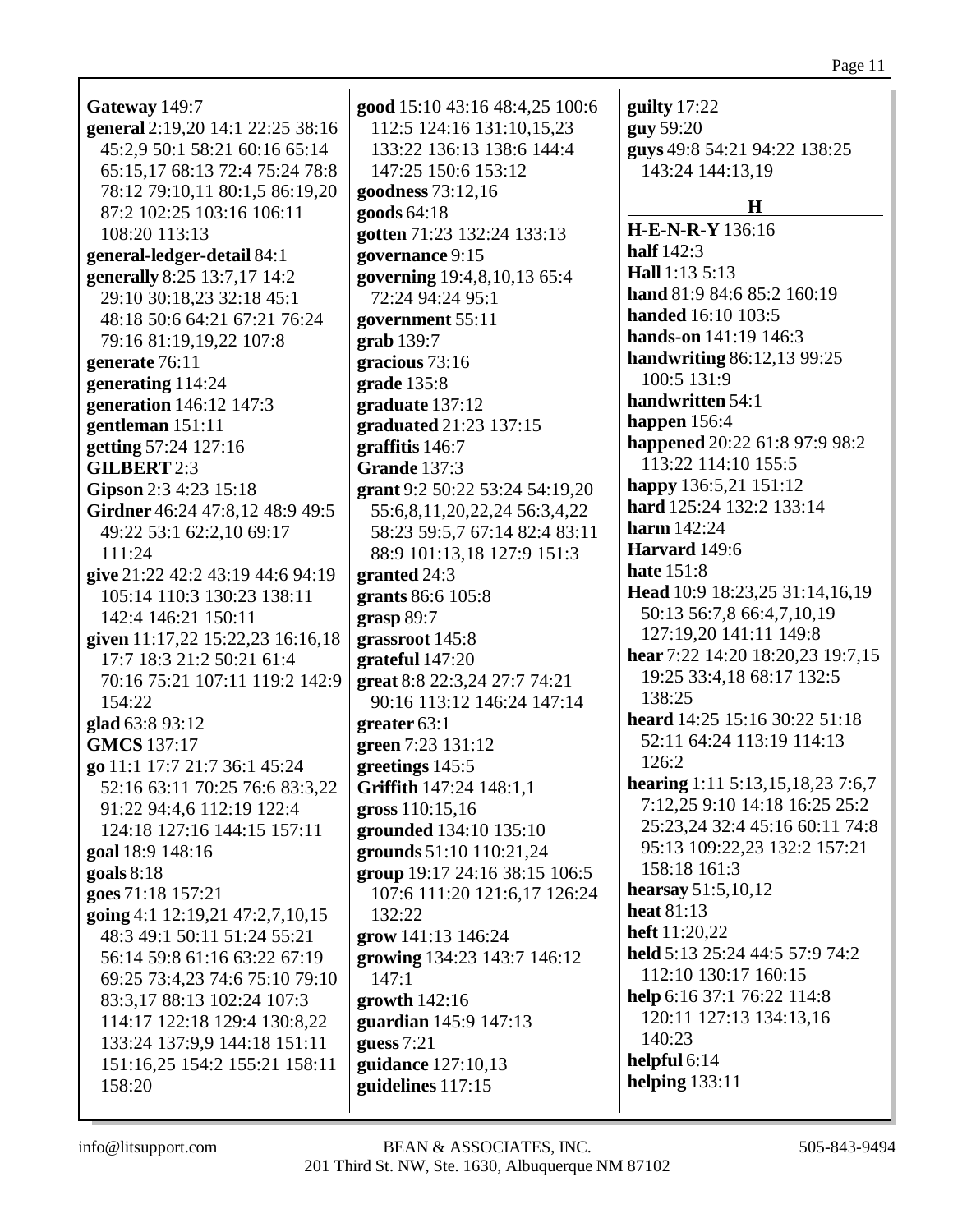Henry 136:12,12,15,16 hereunto 160:18 hesitancy 48:2 hesitant 48:2 **Hev** 94:19 Hi 124:17 hiccups  $47:4$ high 63:2 70:14 137:12 149:7,9 149:23 higher 148:12 149:4 Highlands 112:23 highlighted 54:3 58:2 102:14  $103:6$ Hill  $21:24$ **Hipolito** 48:14 75:13 hired 111:20 123:20 125:4 126:9 historical 148:11 historically 35:6 history 8:22 20:18,19,22 43:22 135:12 138:10 140:15,18 142:9  $145:18$ Hoc  $2:23$ **Holana** 139:21 hold 9:9 25:22 32:4 143:23 holistic  $134:11$ **home** 133:1 134:16 147:16 159:3 hometown  $134:23$ honestly  $41:7$ honor 134:2 143:2 149:12,20 honored 148:3 hope 16:12 74:5 79:3 138:21 139:2 142:10 143:5 **hopeful** 148:9,18 hopefully 124:19 138:15 hoping 92:24 150:21 151:15 hour  $73:11.12$ hours 5:24 53:18 55:8 58:13,16 58:18 house 35:5 132:24 136:17 hundreds  $57:14$  $\mathbf I$ 

**IAIA** 148:22 Icela  $75:12$ idea 33:6 41:14 44:6 55:7 **IDEA-B** 56:13 57:1 86:6 **identified** 7:5 12:10 69:3 102:2

115:17 126:12 133:9 **identify** 25:25 95:1 115:16 **identity** 142:9 149:14 **IEP** 133:10,10 **illegitimate** 61:9 **Illinois** 43:22,24 imagine  $127:18$ **impact** 134:19 impacting  $141:22$ implement 56:24 **implementation** 126:20,21 127:3 **implemented** 16:24 36:12 119:16  $123:7$ implementing  $10:15$ **implore** 152:16 importance 140:14 **important** 67:6 75:19 115:19 **importantly** 20:3 improve  $41:18$ improvement 13:2 **Improvements 82:6** improving  $141:7$ in-depth  $67:9$ inadequately 87:19 inaudible 141:3 inception  $14:16$  15:3 include 35:25 85:22 103:16  $122:20$ included 29:13 33:13 49:15 103:11 including 6:3 29:8 40:9 141:9 148:21 independent 10:1 32:20,24 57:6 57:7 88:5 95:12 123:21 126:13 126:19 127:2.17 Indian  $134:1$ indicate 34:3 36:25 99:3 159:11 **indicated** 46:7,24 47:2 69:8,16 72:23 79:8 indicates 37:14 38:11 39:9 53:18 54:19 61:24 120:20 indicating 84:15 indication 12:17 indigenous 134:22 137:24 140:21  $142:11$ indistinguishable 10:14 **individual** 31:18 32:16 53:22

54:16 56:7 80:15 94:20 **individuals** 7:18 50:16 51:5 52:6  $66:13$ inequity 148:11 **infested** 143:21,22,22 influencing  $132:18$ inform  $71:15.85:8$ information 6:14 11:24 25:1 32:25 33:2.23 35:4.25 37:4.13 38:11,17 48:5,7 53:5 65:11,14 65:15,16 68:5 70:21 76:17,18 77:20 85:8 86:15,24 89:16 101:23 102:15,15 115:12 120:25 125:4,11 126:8 154:25 155:13.20 informed 71:11 96:24 109:25 informs  $76:9$ **initial** 32:2 34:9 69:10 87:5 149:18 initially 36:14 initiated 19:2,14 126:4 initiative 18:5 initiatives 148:21  $ink 54:1360:19$ innovative 134:18 input  $153:21$ inquire 104:8 **Inspired** 20:13 47:21 86:6 148:6  $150:10$ instance 45:23 institution 134:8 145:16 147:14 **instructed** 47:14 55:23 **instructions** 36:24 50:21 53:10 **Instrument** 34:23 insufficient 110:24 **intend**  $18:120:12$ intended 151:21 intending 83:5 intense  $22:12$ **intent** 1:5 5:16 7:7 10:13 11:16 16:14 18:15 25:15,25 29:21,25 30:14 31:4 42:4 160:5 intentional 149:13 interactions 46:25 interest 15:6 interests  $137:10$ interface 101:13 102:25 103:1,16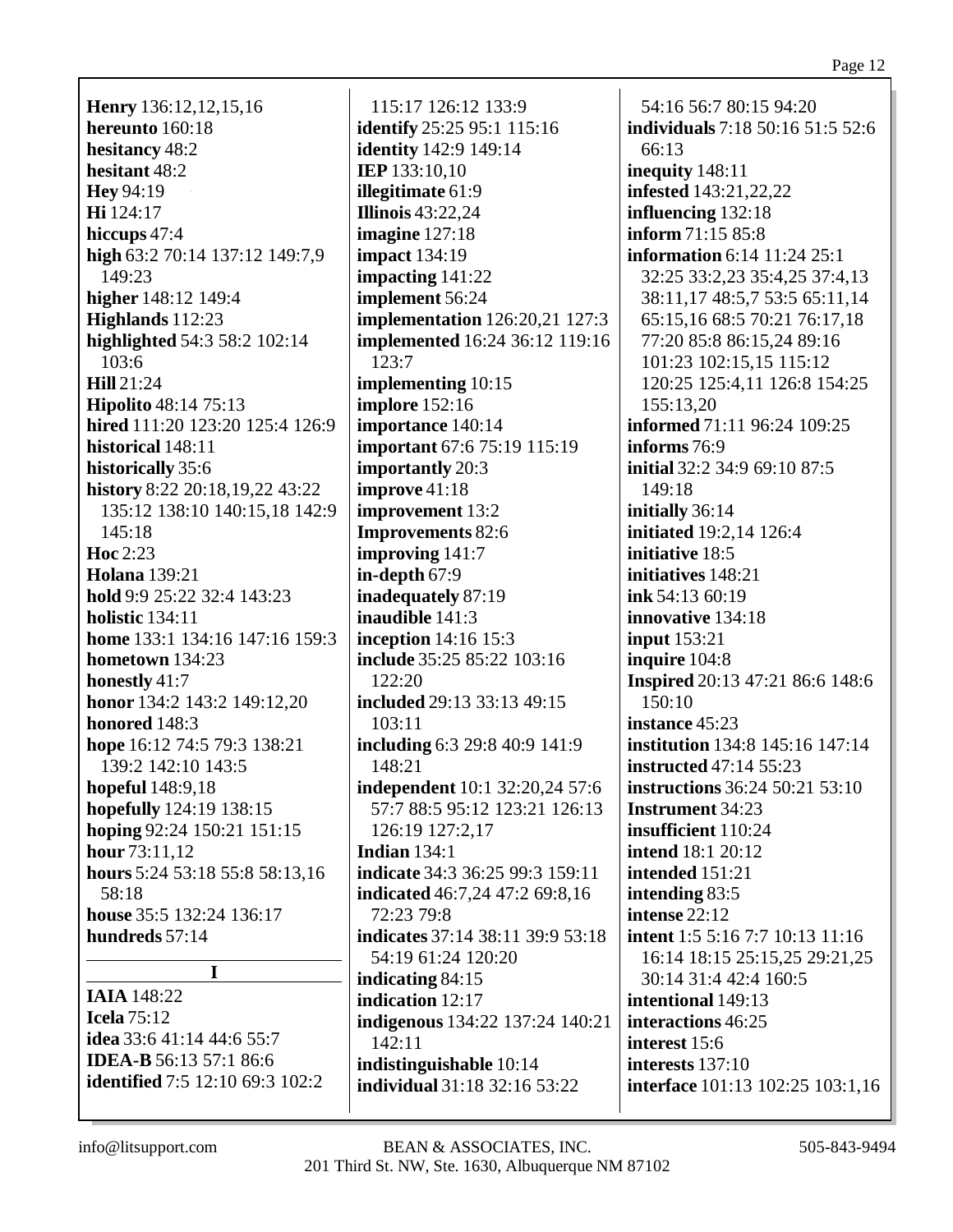103:20 **internal** 10:16 64:12,14 65:2 66:1 71:6 119:21 **interrupt** 10:21 **intertwined** 10:13 13:25 **interview** 69:10 **interviews** 69:11 **introduce** 38:1 **invest** 135:17 **investigate** 32:14 **investigation** 56:6 57:4,5 **investment** 135:14 **invoice** 117:4 **involved** 24:8,20 46:3 114:20 **involvement** 46:2 **issue** 10:12 23:21 40:17 48:2 55:1 59:1,15,18 63:9,10,13 68:21 70:23 88:11 94:13 103:8 105:15 **issued** 5:17 7:15 32:3 119:5 **issues** 7:5 9:6,12 10:6,12 11:23 26:1,2,8 34:8,14 45:15 46:9 48:15,15 51:17 56:9 58:8 59:3 59:14 60:7 63:16 64:14 67:25 68:6,19,23 69:3 70:18 75:23 77:1 86:2 87:21,25 88:8 90:20 106:18 111:2 118:1 139:1 **item** 34:23 150:22 **items** 54:15 77:2,7 99:13,14 117:20 150:18 **J J** 2:15 **J-I-M-E-N-E-Z**143:17 **JAMES** 2:5 **January** 9:8 33:13 **Jennie** 75:12 95:5 **jeopardize** 9:3 **Jerry** 1:13 5:14 **jest** 74:17 **Jimenez** 75:12 95:5 116:17 143:13,16 **job** 1:25 46:18 106:9 160:24 161:2 **Johnson** 2:15 15:12 **Johnston** 2:6 5:1,2 159:6,9 **join** 6:15 146:8

**journal** 123:16 125:9 **journey** 136:23 137:1 **jsolimon@indiancountrylaw.c...** 2:17 **judgment** 144:23 **July** 11:16 18:25 71:21 90:12 91:12 109:21 121:15 **jump** 94:7 **jumped** 144:12 **June** 9:9,19 16:8 17:1,3 19:18 24:6,11 28:2 32:10,11 38:9 46:13 71:9 73:13 74:24 77:18 78:18,22 79:22 84:7,10 85:2 89:2,21 99:5 109:21 120:21 121:12,24,25 154:17 **Juris** 22:1 **Justin** 2:15 15:14 38:2 **K K** 136:20 **K-E-T-T** 131:18 **Kaitlyn** 2:10 8:3 112:6 **KARYL** 2:4 **Katherine** 3:6 21:14,21 **Katie** 14:20 21:10 75:16 153:8 153:12,18 154:19 157:7 **Kay** 46:24 47:8,10,11 48:9 49:5 49:22 53:1 62:1,10 69:16 **Kayla** 75:11 133:5 134:21 **Keegan** 2:15 15:13 **keep** 12:25 16:4 53:11 55:16 94:21 146:8 147:5 **kept** 16:6 69:8,9 **keyboard** 133:2 **kids** 14:12 132:7,15 135:2 136:19 137:18 143:24 144:11,14 **kind** 32:19 34:16 35:7 55:14 72:5 114:17 119:1 132:1 152:8 154:10 **kluck@montand.com** 2:12 **knew** 47:17,20,21 48:25 **know** 10:19 17:13 20:12 24:7 45:14 48:3,17 51:8 52:5 53:8 53:21 54:16 60:3 67:21 68:15 68:21 69:18 72:3 75:22 81:12 84:4 87:3 90:2 97:9 104:6 108:19 109:16 125:19 126:9,16

128:15 138:1,4,5,22 140:14,17 143:25 144:1 150:22 152:6 153:7 155:4,25 158:6 **knowledge** 40:4 62:3 79:25 108:25 143:3 **known** 109:6 137:11 154:6 **knows** 9:6 **KW** 160:25 **L L** 2:6 131:20 **labeled** 25:2 **lack** 8:24 10:8 59:11,13 65:9,19 118:3 156:3 **lacked** 65:22 **lacking** 65:3 70:21 **laid** 51:13 **land** 142:1 **language** 27:13 28:16 29:13 135:12 139:20,24 140:4,8,16,18 140:24 **large** 68:18 75:19 **larger** 65:10 **Lastly** 20:11 **late** 10:23 19:18 35:22 125:22 156:4,21,24 **latest** 121:14 **latest-and-greatest** 35:8 **laudable** 8:18 **launch** 56:6 **launched** 148:20 **LAUREL** 2:23 73:11 **law** 8:2 9:1 10:4 13:21,23 15:5,13 15:15 18:14 22:1,5 32:17 41:20 48:21 63:21 67:22 79:15,20 82:11 84:3,16 87:6,13 91:16 **laws** 79:21 **lay** 27:2 **lays** 29:2,2 **lead** 4:3 150:9 **leader** 19:3 20:4 50:10,11,17 53:11 54:23 55:3,23 58:20 59:13 66:9 69:7 133:25 **Leader's** 56:2 **leaders** 135:23 136:4 141:13 150:12 **leadership** 31:18 150:14

**joined** 22:6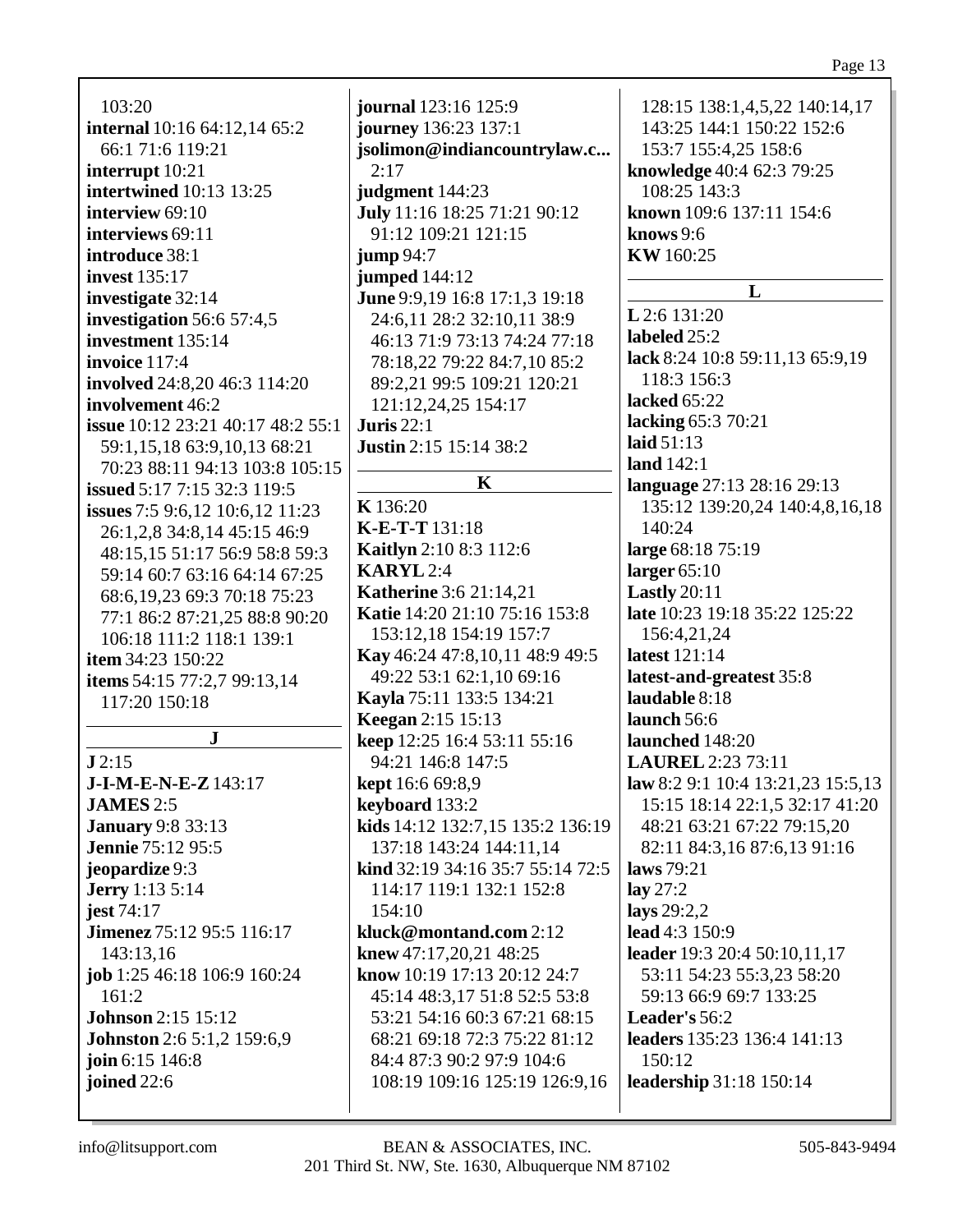### Page 14

| <b>leads</b> 81:7 140:19                | lieu 39:7,14                      | 144:11 151:1,24,24 152:7        |
|-----------------------------------------|-----------------------------------|---------------------------------|
| <b>learn</b> 141:6,19 142:8 144:16      | light 7:24 123:3,25 131:12        | <b>Lots 89:9</b>                |
| 145:17 146:19                           | lighted $54:13$                   | Louella 18:24                   |
| <b>learned</b> 132:22 133:1 149:3       | lights $81:13$                    | love 144:19,20                  |
| <b>learning</b> 135:10 140:24 141:3,16  | limbo 115:24                      | <b>lovely</b> 146:8             |
| 141:20 142:15 145:16 148:25             | limit 7:4 151:17                  | low 55:16 70:14 81:5            |
| <b>learns</b> 132:19                    | <b>limited</b> 20:7 45:25         | lower 26:24 92:24               |
| <b>leave</b> 142:17                     | line 54:15 77:2,7 99:13,14 121:9  | Luck 2:10 3:12 8:4 112:5,6,8,15 |
| <b>leaves</b> 156:5                     | 139:14                            | 124:10,13                       |
| led 22:4 44:7 149:3                     | lines $58:2460:1161:20$           |                                 |
| ledger 38:16 65:15,16,17 68:14          | list $156:2$                      | M                               |
| 72:4 75:24 78:8,12 79:10,11             | listed 33:7 87:25 115:13          | M-I-K-K-E-L 140:9               |
| 80:1,5 86:19,20 87:2 106:11             | listing $117:1,9$                 | M-U-S-131:17                    |
| 108:20                                  | lists 117:19 120:23,24            | <b>Mabry 1:13 5:13</b>          |
| left 26:25 62:2 69:12 142:14            | literally 8:21                    | Madam 7:25 12:16 15:10 21:7     |
| 154:10                                  | Litson 19:7                       | 52:18 58:6 60:6 61:15 73:21     |
| legal 29:9 48:25 49:25 50:17            | little 6:16 44:4 48:1 49:12 57:21 | 74:11 112:6 130:12,16 131:1     |
| 91:24 93:9 157:18,24 158:17             | 92:23 100:22 101:10 107:18,20     | 145:4 150:7 152:21 154:4,19     |
| legally 86:18 87:9                      | 109:19 113:6 129:5 133:6          | magic 93:22                     |
| Legislative 44:9                        | 137:25 152:4 154:3                | mail 97:2                       |
| legislators 44:12                       | lives 134:19                      | mailed 90:13,15 96:19           |
| Legislatures 44:14,17                   | $LLP$ 2:15                        | maintain 111:4                  |
| lens 149:11                             | local 105:15 113:17 141:8,11      | maintaining 146:20              |
| lessen $120:12$                         | 145:12 146:4                      | major 115:16,20,21              |
| <b>let's</b> 14:4 24:23 27:8 29:16 30:9 | <b>locate</b> 122:15              | making 14:12 24:21 39:10 42:14  |
| 31:23 33:10 34:19,20,20 46:2            | located 27:10 47:21 65:6,9 69:15  | 50:13 55:10 61:10 78:11 144:23  |
| 49:18 52:9,19,19 73:17 75:25            | 134:4                             | malign $8:13$                   |
| 77:23 80:17 82:12 84:21 85:19           | location 69:15 137:16             | manage 111:9                    |
| 88:17 90:10 92:18 94:19 95:9            | long 7:23 8:22 15:25 20:18,19,22  | management 13:18 14:3 17:21     |
| 156:12,12                               | 22:22 44:23 113:3 138:10          | 18:1 19:17 44:2 65:12,24 69:11  |
| letter 90:11 91:6 96:10,13,25           | 140:15 144:8 153:7                | 76:17 85:18 92:9 119:6 124:2    |
| 97:25 98:1,1 120:14,16,18,20            | longer $89:24$                    | 155:10                          |
| 121:12,20,21,22,24,25 133:24            | look 24:23 26:21 27:8 29:16 30:9  | manager 10:10 19:16 31:14,17    |
| 134:2                                   | 31:23 32:22 33:10 34:20 36:16     | 32:16 37:2 38:14 67:4,7 88:21   |
| level 55:16 56:18 84:1 101:18           | 48:3,4 49:18,24 50:3 54:21        | 103:23 106:6,10 113:10 115:25   |
| liabilities $118:8,15$                  | 58:12 60:12 63:12 70:19 72:8      | 116:11 122:10,12,15,19 123:10   |
| <b>Liaison</b> 2:23                     | 73:17 75:25 76:6 77:11 80:18      | 123:16 125:5 155:14             |
| <b>license</b> 31:22 56:8 72:17 101:2   | 84:21 85:19 88:17 90:10 92:5      | <b>Managers</b> 62:6 67:8       |
| licensed 10:9,9 31:16,16 38:14          | 102:23 121:7 142:20               | manner 37:9 79:20               |
| 46:7,22 47:1,3,14,16,18 50:12           | looking 17:9 20:20 57:23,25       | <b>Manual 79:19</b>             |
| 50:14,20 53:12 58:9,11,19,25            | 116:8 119:17 153:19               | March 44:25 102:12,13           |
| 59:2,4 62:4,10 66:4,7 67:3,7,8          | looks 102:11 114:22               | <b>Marie</b> 3:6 21:14,21       |
| 67:18 78:25 79:2 98:4 102:1,17          | $\text{Los } 2:16$                | mass 128:18                     |
| 103:6 104:18,20 106:5,9 115:23          | lose 143:25                       | <b>Master's 43:23,25</b>        |
| 115:23,25                               | lost $107:18$                     | match 54:20 67:20               |
| Licensing 5:21                          | lot 12:18 17:2 20:21 50:9 78:11   | matched 69:22                   |
| <b>licensure</b> 56:6 116:10            | 108:18 132:16 133:12 141:19       | materials 92:5                  |
|                                         |                                   |                                 |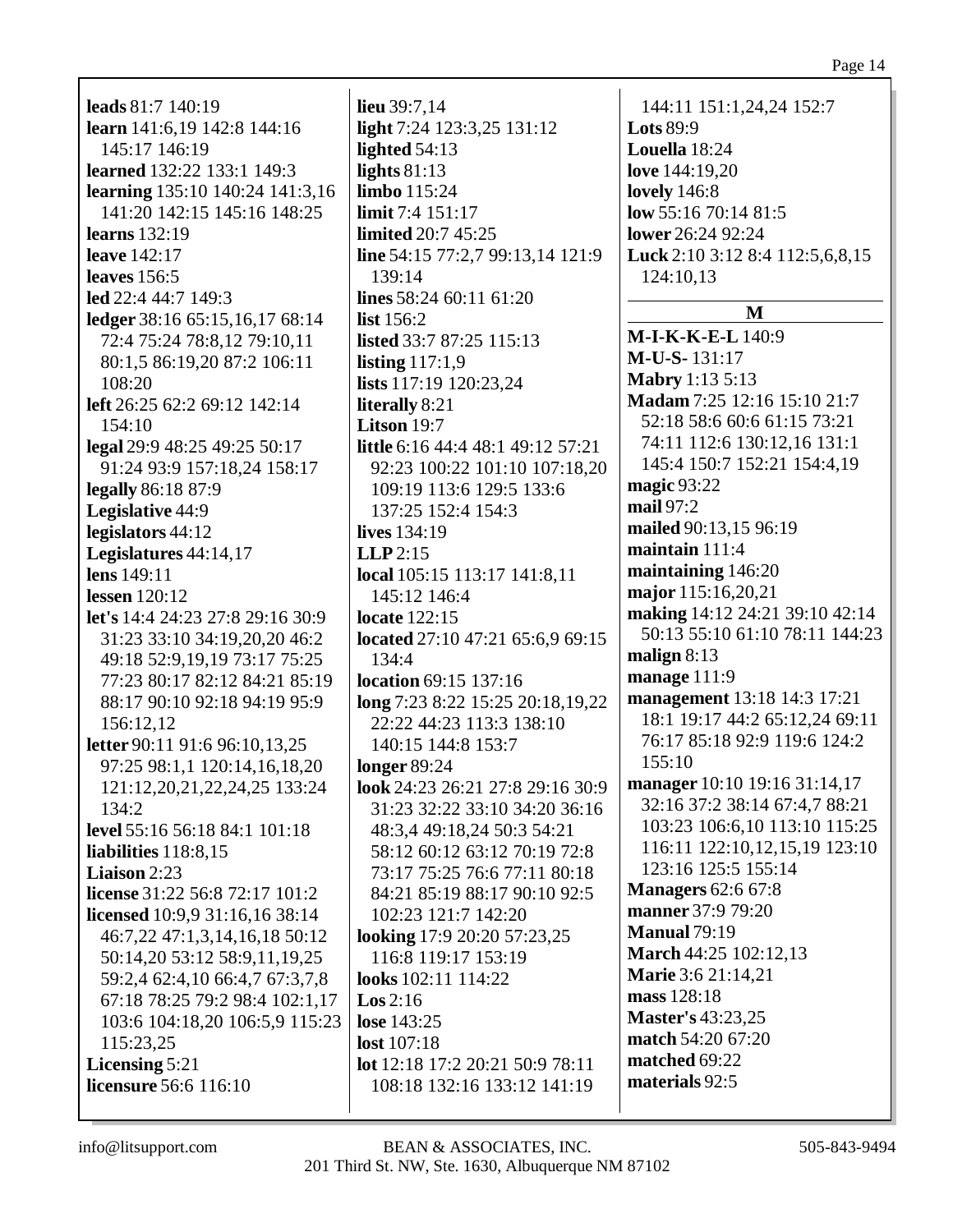**matter** 38:3 41:9 56:23 92:17 108:14 160:16 **matters** 73:19 124:6 **McKinley** 14:10 133:7 **McMILLAN** 2:9 3:4,7,10 7:22 7:25 8:1 10:24 11:4,6,8,12 15:17 17:12 20:17 21:7,10,18 24:25 37:16 43:7,9,15 44:3,6 48:8 50:5 51:1,11 52:8,18,19,24 55:15 57:12,16,20 58:7 60:6,6 61:19,23,25 62:16,19 68:2 70:20 73:9,12,13,16,18,25 74:3 74:21,22 80:7,14,17 89:19 92:7 95:24 96:2 130:4 151:8 **mean** 27:20 51:17 56:8 57:14 59:20,25 60:1 66:1,18,21 69:24 71:18 90:4 93:2 97:1 106:22,23 155:8 **means** 27:21 118:3 **mechanisms** 41:16 **media** 144:6 **meet** 13:17 14:2 29:9 36:6,7,9,11 91:19 133:9 **meeting** 4:2 17:3 30:2 31:7 75:19 77:14,24 78:1 127:23 **meetings** 154:17 **meets** 36:5 145:24 **member** 2:4,5,5,6,6,7,7 19:8 22:14 145:8 **members** 8:1 12:16 15:11 54:1 75:17 136:3 139:18 145:4 146:24 **membership** 63:17 81:5 **mention** 9:2 137:21 **mentioned** 138:9 150:22 **mercifully** 92:2 **met** 13:20 31:12 35:18,20 71:12 **meth** 143:23 **Mexicans** 144:4 **Mexico** 1:2,14,23 2:8,11,21 3:5 4:4,6 5:14 14:14 67:12 68:11 81:24 112:23 113:16 130:18 134:4 135:17 138:18 145:8 150:16 160:2,12,15,16,23 **Mexico's** 44:1 **mic** 131:12 **microphone** 44:4

**middle** 41:8 45:18 78:22 **mightily** 149:18 **Mikkel** 140:8 **millions** 57:14 **mind** 18:9 100:22 **mindset** 137:25 **mine** 93:7 **minute** 73:7 142:3 **minutes** 5:25 6:1,2,4,10 74:17 131:7 139:13,13 **mismanaged** 15:3 **mismanagement** 41:18 109:14 155:2 **missed** 91:10 97:12 **missing** 46:8 65:4,14 69:19,20 80:10 **mission** 20:6 134:12 148:4 **Mississippi** 22:7 **misunderstanding** 157:8 **misunderstood** 97:21 **moccasin** 141:10 **moccasins** 141:11 **model** 135:10 **modified** 101:24 104:1 105:1 **Molly** 14:23 32:13 75:17 112:19 **Molly's** 63:15 **moment** 16:15,19 60:21 80:3 89:7 92:5 130:23 131:3 150:20 **moments** 38:7 **momentum** 149:19 **money** 83:21 88:6 118:13 152:13 **monies** 150:23 151:3 **monitor** 38:18 41:1 56:23 65:24 71:16 72:2 76:6 93:6 153:23 154:11 **monitored** 88:2 **monitoring** 23:3,11,18 24:15,19 34:23 35:9 41:11 56:15 72:8 87:23 93:1 **Montgomery** 2:10 8:2 112:7 **month** 36:2 96:17,18 97:11 **month-and-a-half** 35:23 **monthly** 63:20 71:22,22 72:1 90:8 91:1,7,17,22 94:6 96:11,13 97:4,16,17 125:23 126:1 **months** 11:17 35:23 44:25 52:2 70:10 81:13 126:5 138:3,3

156:23 **morning** 136:24 **Morrison** 136:7 **Moss** 113:10 **mother** 145:9 **motion** 159:5,8 **MOU** 126:24,25 127:1,11,13,21 150:24,25 **Mount** 136:25 **Mountain** 46:6 **MOUs** 126:21 150:23 151:2 **move** 19:6 25:5 37:18 51:1 57:16 73:18 74:14 117:25 159:6 **moved** 37:20 **moving** 25:4 **multiple** 52:4 59:3 60:7 68:6 87:20 111:7 139:11 **Muskett** 131:16,17,23 **Mussiset** 131:11

## **N**

**N** 2:1 3:1 **N-E-L-S-O-N** 133:21 **N-E-L-V-I-N** 140:5 **NACA** 20:13 46:25 47:21,22 86:6 122:6 126:22,24 127:5,7 127:11,11,19,20 148:6 150:10 **Naive** 70:8 **name** 7:19,20 8:1 15:11 21:19,21 38:2 43:17 51:25 112:8,16,18 131:13,16,17 133:20 136:15 139:21,25 140:5,8 143:14,15,16 145:6 147:25 150:7 **nameplate** 21:13 **names** 51:23 75:11 131:22 **Natasha** 2:14 15:11 **Nate** 136:7 **Nation** 134:5 135:19,25 138:12  $145:7$ **national** 22:9 134:25 **nationwide** 146:11 **Natisha** 139:21 **native** 132:17 135:12 140:15 143:7 148:11 **nature** 73:2 75:6 78:13 **Navajo** 130:17 134:4,5,10 135:15 135:16,19,25 137:12,23 138:7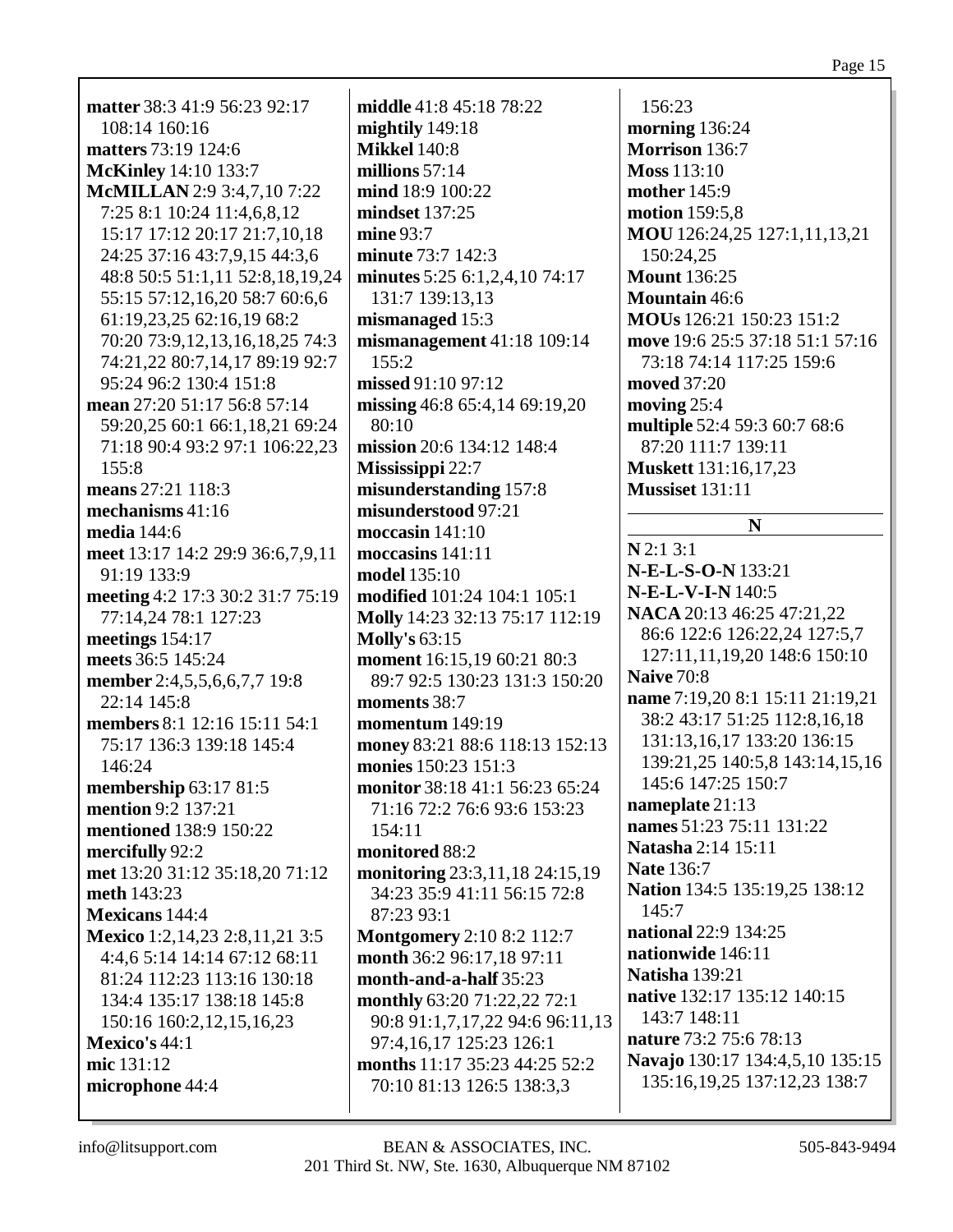| 138:12 139:19,24 140:4,8          | note 10:11 33:         |
|-----------------------------------|------------------------|
| 141:25 145:7,8,17 150:16          | 76:21,22 153           |
| ncuylear@indiancountrylaw.c       | <b>noted</b> 118:1     |
| 2:17                              | <b>notes</b> 99:2      |
|                                   | <b>notice</b> 1:5 5:16 |
| necessary 115:3                   |                        |
| need 23:9 41:3 42:2 57:2,24 59:6  | 16:14 18:15            |
| 94:22,22 99:10 103:12 107:21      | 29:21,25 30:           |
| 111:25 123:18 124:4 127:14        | 56:20 72:19            |
| 144:14,16 150:19 157:1            | notifying 90:2         |
| needed 48:6 69:16 146:11          | number 6:11,1          |
| neediest 57:3                     | 161:2                  |
| needing $115:16$                  | numbers 26:24          |
| needs 50:3 134:9 152:9            | 124:21                 |
| negative 30:7 93:3                | numerous 48:           |
| negligence 110:15,16              | NW 1:22 2:16           |
| neither 74:5 86:7                 |                        |
| <b>Nelson</b> 133:18,20,21        |                        |
| Nelvin 136:20 139:6 140:5         | oath 21:15 43:         |
| network 20:13 47:22 86:7 122:6    | object 51:10 7         |
| 126:22 127:11 148:7 150:10        | 151:9                  |
| never 16:15,18 20:21 94:6 103:7   | objection 99:3         |
| 107:11 154:5                      | objections 37:         |
| new 1:2,14,23 2:8,11,21 3:5 4:4,6 | obligation 45:         |
| 5:14 9:11,12,12 11:25 14:14       | observation 14         |
| 23:5,7 34:3 44:1 67:12 68:11      | observations?          |
| 81:23 112:23 113:16 118:9         | observe 64:11          |
| 123:15 130:18 134:4 135:17        | <b>Obtain</b> 126:18   |
| 137:21 138:18 145:8 150:16        | obtained 112:          |
| 152:16 156:16 160:2,12,14,16      | obvious $60:18$        |
| 160:23                            | obviously 32:9         |
| nice 106:22                       | occasionally 9         |
| niece 147:12,16                   | occur 20:24 41         |
| night 10:18 11:18 74:10 144:12    | occurred 24:4          |
| nimble 95:18                      | 117:2                  |
|                                   | October 1:12           |
| ninth-grader 139:22 140:6,9       | 129:22 160:1           |
| NISN 20:15 150:24,25              | offending 54:1         |
| NM 1:21 2:16,22 160:21            | <b>offer</b> $137:1,2$ |
| <b>NMSA</b> 5:19,21               | offered 22:9 1.        |
| non-receipt 97:25 98:1            | offering 6:20,2        |
| non-renewal 29:2,8                | office 2:20 50:        |
| noncompliant 124:7                | 100:12 121:1           |
| nonexistent 66:3                  |                        |
| normally 50:12                    | <b>Officer</b> 7:25 1: |
| <b>North 21:24</b>                | Officer's 60:11        |
| <b>Northern</b> 148:22            | official 46:8,23       |
| Nos 63:4                          | 50:20 53:12            |
| notarized 51:15                   | 62:11 67:19            |
|                                   |                        |

 $12\,49:24\,62:16$  $3:24$ 6 7:7 10:13 11:16 25:15.25 26:11 14 31:4 33:8 42:4  $160:5$  $\mathfrak{F}$ 12 26:23 83:6 4 77:6 116:25 17 .20 160:22  $\mathbf{O}$ 12 112:12  $4:6,7,9$  110:4 21.22 51:3 109:4 Q 45:14 71:8,12 147:10 Ś. 22 117:21 126:13 941:25  $:20$ 1:10 88:4 34:11 102:12 25:2 121:20 129:17 19  $\overline{5}$  $51:18$ 21 147:6  $165:2171:19,25$ 12 23:20 126:10 1 3 47:1,3,14,16,19 58:11,20 59:1,2,4 68:18 71:25 78:25

79:3 82:20,21 85:17 88:24 97:7 98:4 102:2,18 103:6 104:18,18 officials 62:5.14 65:20 67:13  $104:21$ **oh** 6:7 24:24 63:7 70:6 96:4 97:21 121:24 153:19 okay 7:21,22 10:24 11:12 24:23 25:11 27:1 29:15 30:9 31:23 32:19 33:4,10 34:2,19 35:7,15 36:15 37:16,24 38:13,20,24 40:4 43:5 45:1 47:18 49:3 51:24 60:20,25 62:23 64:4 67:3 70:16 71:1,2,8,16 72:7 73:3 74:21 75:8 76:7,11,20 77:14 78:1,23 80:4,14 82:13,19 84:5 84:18,20 85:19 86:15,24 90:3 90:10 92:1 93:8,14 96:1 97:21 97:24 98:6,15,19,22 99:2,10,25 100:11,12,15 101:6 102:5,10 103:12 104:3,8,12 105:21 106:3 106:8 107:2,22 108:1,21 110:19 111:3 112:16,25 113:3,23 114:5 114:13.17.22 115:5.19 116:1.5 116:8,22 117:6,12,24 118:17 119:2,17,25 120:5,17,20 121:4 121:19 122:3,8,13 123:6,23 124:5,9,12 125:2 126:12 127:1 127:22 128:5.12 129:10.14 130:2.25 131:15.21.22 133:16 139:15,16 143:18 144:24 145:1 153:16,17,18 156:6 old 52:3 118:9 123:14 **older** 144:13 **OMA** 11:5 **OMB** 57:8 on-the-ground 24:19 once 69:10 one-of-a-kind 145:16 ones 54:1 68:3 156:15 **ongoing** 20:15 90:17 92:16 open 18:8 41:17 66:11 81:12 99:12 109:8 147:5 opening 3:3 6:1 34:11 81:14  $142:12$ operate 122:9 157:12 operating 31:18 36:16,19 41:13 45:3,18 46:9,12,15,17,19 47:5

info@litsupport.com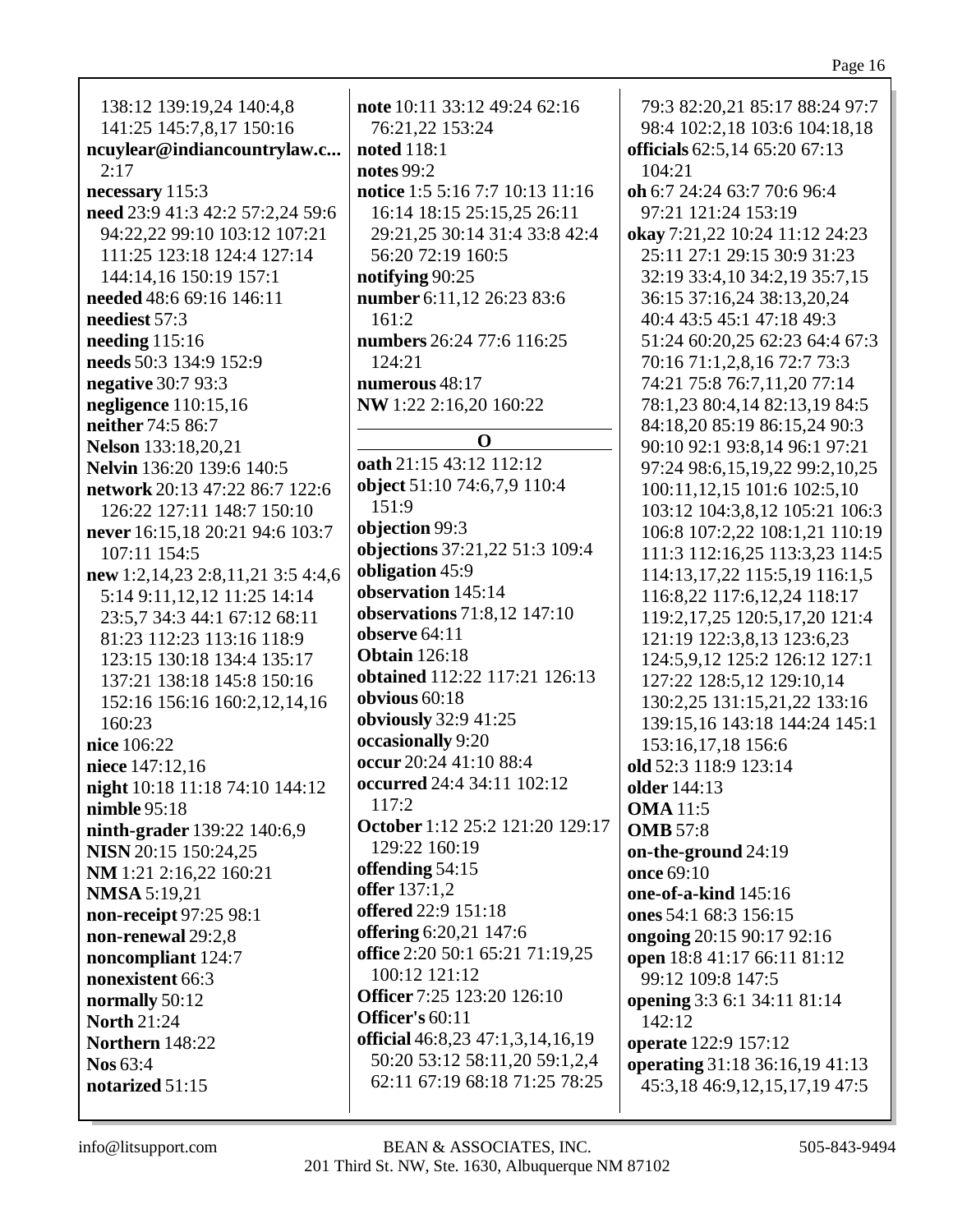| 67:17 68:22 72:3 75:6,23 76:2       | 156:14 157:13                      | party 6:1,21,22 74:6           |
|-------------------------------------|------------------------------------|--------------------------------|
| 76:8, 10, 16 77:4, 8 78:14 79:9, 19 | <b>Overson</b> 47:20 48:10 49:4,19 | Paseo 2:11                     |
| 80:21 84:1,9,24 85:7,10 87:5        | 62:1,12 101:13 103:21,22,23        | pass 95:25                     |
| 88:18 92:8,9,11,12 98:9,17          | 104:7 111:24                       | Pass-Jemez 136:18              |
| 99:12,21 115:22                     | <b>Overson's 104:13</b>            | passionate 8:16 134:22         |
| operation 34:10,15 123:22 128:9     | overspend 81:20 82:1               | paths 148:18                   |
| operational 34:17 80:11 82:2,8,9    |                                    | Pathways 148:6                 |
| 83:3,13                             | ${\bf P}$                          | <b>PATRICIA 2:3</b>            |
| operations 8:24 17:25 20:3 24:11    | P2:1,1                             | pattern 10:3 104:21            |
| 24:17 40:14 62:22 75:14 116:19      | P.A 2:10                           | Paul 48:14 75:13               |
| 116:19 126:14                       | p.m 1:13 15:19 74:1,1 159:13       | <b>pay</b> 81:12               |
| opinion 80:4 86:18 90:1 125:21      | page 3:2 26:23,24,24 27:10 29:17   | payable 118:14 119:22          |
| opportunity 11:1,11 15:22 16:16     | 29:24 30:10,10 31:2 33:10          | payroll 118:15                 |
| 17:7 18:3 35:22 42:3,19 52:10       | 36:16 53:17,25 57:23,25 58:4       | PEC 2:23 6:22,25 7:2,4,10 13:1 |
| 119:3 126:17 134:7,20 142:8         | 58:15,17 60:12,14 81:8 85:20       | 15:1 26:13,19 28:11 142:19     |
| 148:12 154:22                       | 102:22 114:18,22 115:11,15         | 153:21                         |
| opposed 25:5 76:8 159:12            | 116:8,22 117:17,18,25 118:17       | PEC's 9:7 33:14 36:24          |
| opposing 6:22                       | 118:24 122:5,8,18 123:2,2          | PED 2:22 3:18,19,20,21,22,23   |
| options 14:21 22:20 39:4 41:16      | 124:18,19,21,23                    | 6:17 7:21 9:16 11:25 12:12     |
| 42:12                               | pages 15:25 16:5 101:10 102:20     | 13:1 26:5 28:3 29:22 33:14     |
| order 4:1 85:8 99:11 117:5          | 160:13                             | 39:4 40:4 41:17 42:1 50:1      |
| 120:11 123:15 140:13                | paid 45:10                         | 56:11 63:6 64:1 71:9 88:24     |
| orders 70:1                         | paint 146:7                        | 109:11,17 114:20 119:10        |
| org 34:17                           | Paper 117:7                        | 142:19 153:22 157:18           |
| organization 134:25                 | paragraph 27:14 33:11 34:2         | PED's 9:18 14:21,22 15:1 40:6  |
| organizational 35:13                | 90:17,24 116:25 117:1 118:3        | 142:12                         |
| organizations 59:23                 | 129:21                             | peers 146:15                   |
| <b>Orig</b> 100:2                   | parent 131:24 132:4,6,16 133:14    | Pelayo 75:12,12                |
| original 54:12 100:1 111:23         | 147:20                             | people 9:17,17 24:7 52:4 67:9  |
| originally 51:18 102:12             | parentheses 83:5                   | 71:12 115:9 131:5 134:16       |
| other's 74:6                        | parents 8:15 14:21 22:20 135:6     | 135:15 137:24 138:7,24 139:3   |
| outlined 64:24 71:19                | 135:21                             | 140:15 142:11 144:1,5 153:7    |
| outlines 82:25                      | park 111:17                        | Peralta 2:3,11 4:20,21         |
| outlining 83:12                     | part 23:13 24:16 56:12 57:4,6      | percent 41:23                  |
| outside 157:21                      | 65:5 68:16 77:9 101:24 106:9       | perform 50:22 106:10 116:11    |
| outstanding 11:23 63:20 106:18      | 107:25 109:7 116:5 119:4,5,9       | 123:21 125:5                   |
| 145:15                              | 127:9 128:21 134:5 156:8           | performance 8:14 12:18,18,24   |
| over-expended 82:3                  | <b>participate</b> 45:24 129:10    | 13:4 27:25 35:2,12 36:23 37:6  |
| over-expending 81:17 88:14          | participated 42:6                  | 44:10                          |
| over-expenditure 77:2               | participating 146:5                | performed 58:21 60:17          |
| <b>overall</b> 152:14               | particular 9:21 10:7 76:21 77:5    | performing 63:2 69:13 107:10   |
| overarching 150:25                  | 91:24 92:22                        | 126:14                         |
| oversee 23:1 65:12 113:14           | particularly 154:24                | permit 6:22                    |
| overseeing 23:3,5 65:22             | <b>parties</b> 7:1,9,15 74:4       | permitted 7:2                  |
| oversight 16:22 23:11,19 24:15      | partner 15:15 141:8                | perpetuity 79:4                |
| 40:8 42:3 45:10 56:15,24 65:19      | partners 148:24                    | perseverance 1:6 139:23 148:5  |
| 71:20 87:23 94:11 119:10            | Partnerships 136:2                 | 160:6                          |
|                                     |                                    |                                |
|                                     |                                    |                                |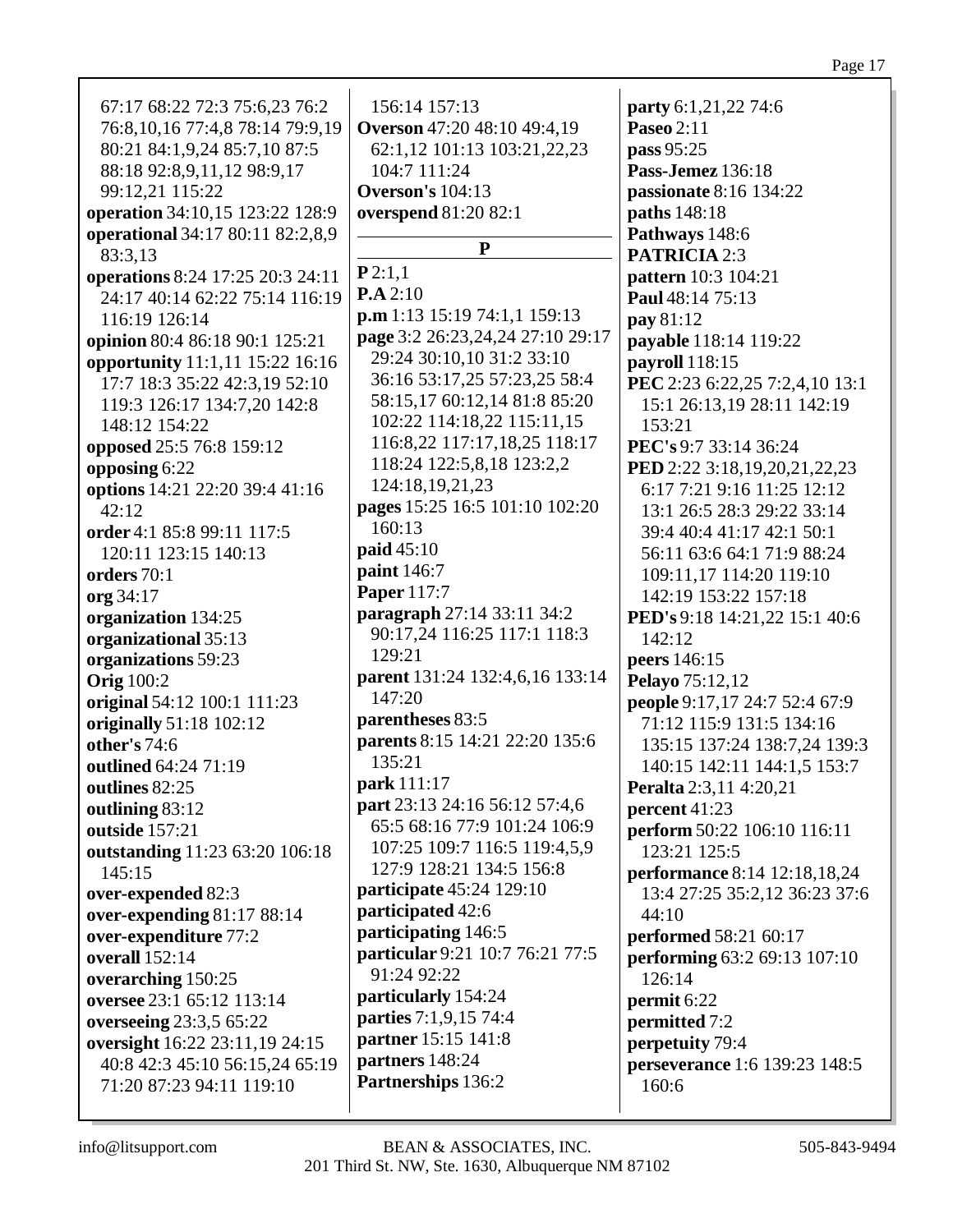**person** 6:15 26:3 50:12 55:4 94:14 131:7,8 **personal** 8:20 147:11 151:17 **personally** 8:8 108:19 **persons** 72:16 101:1 **perspective** 66:21 **ph** 131:11 139:21 **philosophical** 8:20 **phone** 47:8,11 48:12 **pick** 47:8 146:6 **picked** 47:11 **PIERCE** 2:23 73:11 **pillar** 147:9 **Pine** 137:12 **place** 17:5 74:23 95:5 108:9 117:5 120:11 122:12 123:10 126:21 127:21 134:14 144:14 **placed** 46:1 94:5 95:19 **plan** 16:18,25 17:8 18:4,6 119:13 120:3 121:2 122:2 128:20 133:10 152:4,8,17 **planning** 139:9 148:17,21 **Plans** 119:10,16 **pleading** 13:6 **please** 4:8 6:8 7:19 43:16 60:21 72:9 83:3 89:18 96:10 99:23 107:16,17 112:16 131:13 144:22,22 **pleasure** 8:8 **Pledge** 4:3,5 **plentiful** 64:15 **plenty** 9:14 **Poblano** 18:24,24 19:2 **point** 35:21,24 41:2,6 46:19,20 51:8 52:3 54:6 61:11 89:9 110:13 123:8 124:3 125:8,15 137:4 151:4 153:15 158:19 **pointed** 61:2 **points** 16:13 101:9 **Political** 21:25 **pollen** 137:2 **pose** 12:11 **posed** 85:21 **position** 16:24 22:4,9,19 44:20 44:23 45:21 63:1 93:1 112:25 113:4 125:24 156:5 **positive** 87:22 147:3

**possess** 111:8 **possession** 89:15 **possible** 55:17 **Possibly** 70:23 **post-secondary** 148:18 **Potato** 132:23 **potential** 41:17 55:13 88:1 147:7 **potentially** 9:4 **Poulos** 3:6 14:20 21:11,14,21 25:10 37:17 75:16 153:8,12 154:19 157:7 **power** 140:14,18 142:11 **powerful** 141:22 **practice** 10:3 **practicing** 22:5 **prayer** 136:24 137:1 **pre-algebra** 22:8 **precisely** 21:11 **preferring** 153:5 **prejudicial** 52:2 **Prep** 149:8 **prepare** 114:5 **prepared** 19:10 107:24 **preparing** 121:12 134:15 135:7 **prescribed** 76:15 **present** 4:14,18 5:2,7 6:2,17,19 8:8 18:20 20:12 24:5 109:23 115:5 148:5 **presentation** 7:9 15:1 **presented** 25:10 36:14 48:1,5 50:20 53:7,13 64:25 65:12 74:9 92:9 98:20 109:5 **presenting** 8:4 12:19 13:3,19 61:12 111:10 **President** 95:4 127:20 135:25 **Prestene** 19:25 66:9 69:7 72:12 72:23 75:11 95:4 133:5 134:21 **pretty** 49:24 82:24 **prevent** 140:16 **previous** 79:13 **Principal** 37:3 149:6,8 **principles** 8:18,25 29:11 30:19 30:24 32:18 48:19 64:22 67:22 79:17 81:20,22 **print** 76:22 **prior** 34:11 40:10 83:2 86:17 89:3 91:9 108:11 113:7,8

**probably** 21:12 23:18 48:4 49:1 68:17 71:1 72:5 83:20,21 89:4 92:13 95:22 105:20 142:2 155:25 157:1 **problem** 10:14 47:17 67:23 81:16 133:9 **problematic** 81:2 86:1 **problems** 8:23 9:11,15 12:9 20:18,19,23 34:3,4 48:16 68:12 93:11 138:11,12 **procedure** 154:14 **procedures** 28:18,19 114:24 153:20 **proceed** 49:7 **proceedings** 1:11 18:21 19:1,13 19:18 130:13,17 159:13 160:14 161:3 **proceeds** 55:21 **process** 17:10 18:5,13 23:5,6,7 27:24 34:22 48:23 63:10 64:17 68:8 78:14 87:7 90:22 94:4 95:17 99:19 111:5 138:7 152:3 152:6,16 **processes** 27:5 36:12 40:9 **processing** 122:21 **procurement** 26:2 48:19 64:22 67:25 68:7,8,10 69:23 105:16 105:23,25 116:23 119:19 122:23 123:20 126:9 127:9 **produced** 30:6 **professional** 1:22 22:12 **program** 2:24 44:10 81:6 132:23 133:10 135:1 148:23 **programs** 132:20 **progress** 17:15,16,20,21,24 28:25 29:4,14 149:21 **progresses** 147:8 **project** 132:21 141:11 **projecting** 81:10 **projections** 63:17 **projects** 141:9 **promise** 148:8 **promises** 12:8,23 13:2 **proof** 72:16 73:8 101:1,4 117:21 119:15 123:19 **Proofed** 160:25 **proper** 34:12 67:14 114:24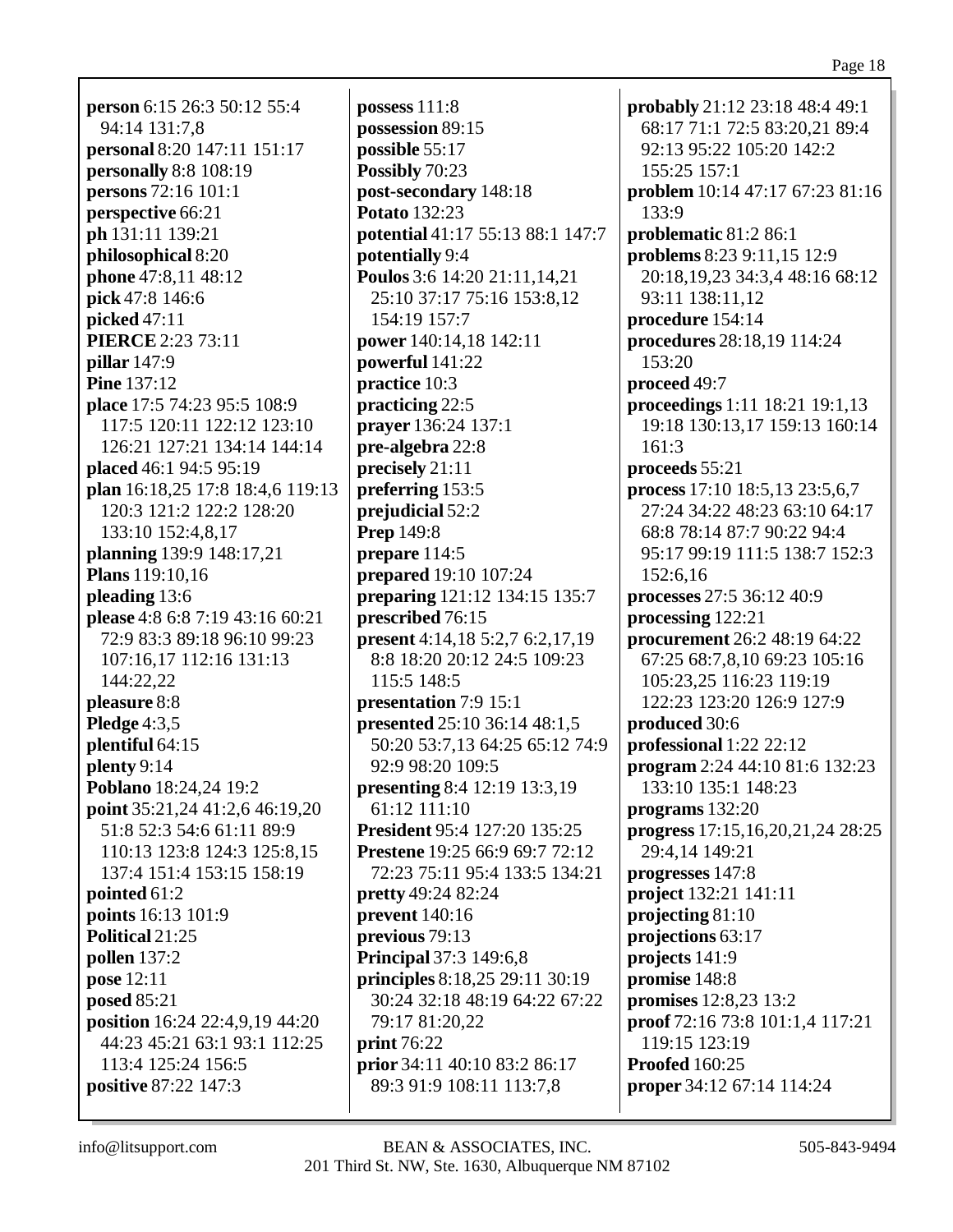Page 19

**property** 45:8,8 **proposals** 12:9 **proposed** 12:11,12 **protect** 40:23 41:4,12 **protocol** 15:20 **protocols** 137:23 **proudly** 135:20 **prove** 53:21 120:9,25 **proven** 20:5 135:1 **provide** 5:25 7:16 36:19 97:4 99:2 109:1 111:20 122:19 127:13 128:20 135:2 145:21 146:21 **provided** 11:24 35:19 110:21 **provider** 19:18 **provides** 127:5 134:7 147:3 **providing** 23:2,16 26:6 148:16 **provision** 13:21 28:15 **provisions** 13:23 29:6,22 41:20 41:24 **PSAB** 122:23 **public** 1:1,11,13 2:8,18 3:5,14,25 4:2 6:4,5 7:5,10,12 22:17 23:2 27:22 35:1 39:10 40:20,21 42:15,22 43:2,23 44:19 57:6,7 79:18 82:5,6 88:5 94:10 107:15 108:5,15 110:20 130:8 131:6 135:8,17 139:19 151:9 155:16 160:1,15 161:3 **pulled** 153:10 **purchase** 64:17 70:1,1 117:5 **purchases** 64:17 117:15,19 122:22 **purchasing** 69:21 70:3 **pure** 144:17 **purports** 11:15 **purpose** 5:15 25:17,21 75:1 77:23 114:18 **purposeful** 148:9 **purposes** 62:9 **pursuant** 16:23 17:12 28:8 **pursue** 148:15 **pushes** 82:3 **pushing** 151:20 **put** 63:15 71:5,22 74:3 95:5 103:17 153:4 156:13 157:16,22 158:25

**putting** 32:7 56:25 132:8 **Q qualifications** 65:23 **qualify** 39:1 54:6 **quality** 146:22 **quarter** 77:16,18 **quarterly** 45:5,20 63:19 67:16 68:16 71:21 **question** 6:25 8:17 12:11 14:8 30:2,7,17 31:6 39:25 40:19 60:11 67:24 70:8,20 73:21 85:20,21 89:18 91:20 93:12 95:25 98:23,25 99:4,8 105:5 107:17 108:10 109:25 126:17 153:3,4,6,11,18,20 154:5,24 157:15 158:8,12,14,16 **question/clarification** 57:19 **questioned** 6:21 21:16 43:13 112:13 **questioning** 7:2,3 158:20 **Questionnaire** 84:25 98:10 **questions** 3:15 6:3 17:5,6 37:8,11 38:4 61:20 71:14 85:9,11 98:14 98:20 112:3 124:11 128:13 130:3,6,9,10,15 151:13 152:25 153:2,6 **quick** 11:13 24:23 80:14 94:22 133:20 **quite** 8:21 61:1,6 151:10 **quorum** 5:11 **quote** 108:3,8 110:6 122:18 **quoting** 121:9 **R R** 2:1,4 **R-A-U-E-R** 150:8 **R-A-V-I-S** 136:16 **R-A-Y-M-O-N-D** 143:16 **R-E-G-I-N-A** 145:6 **races** 144:6 **raised** 17:2 52:22 59:2 **raises** 55:2 59:17 **ramifications** 9:4 55:13 57:13 88:1

**Ranchos** 2:16 **random** 66:23 **ranging** 149:5 **rate** 62:14 **rated** 36:21 **ratification** 145:11 **rating** 132:10 **Ravis** 136:12,12,15 **Raymond** 143:15 **reach** 8:19 127:19 **reached** 7:13 **read** 27:13 84:23 85:24 129:20 131:9 133:24 143:14 **reading** 133:2 **ready** 74:19 141:18 **real** 48:15 133:20 141:17 **really** 10:8,13 11:13 13:5 14:16 14:16 17:13 19:5 24:3,18 37:6 43:3 49:14 63:8 132:18 133:25 136:5,24 143:14,18,20,23 152:17 156:2 157:21 **reason** 29:3 33:20 40:20 66:15 94:3 107:8,11 110:6,12,12 132:13 **reasonably** 28:7 **reasons** 25:23 29:2,7 38:25 40:21 94:8 157:24 **REC'D** 161:10,15,20,25 **recall** 76:21 102:11 109:22 **recap** 125:1 **RECEIPT** 161:1 **receipts** 45:8 56:11 64:19,20 68:24 **receive** 56:20 72:21 96:21 120:13 121:16,23 126:23 **received** 11:18 22:11 38:11 56:16 81:18 86:4,16,25 87:18 89:23 96:24 118:25 119:8 120:16 128:10 **receiving** 35:4 86:5 118:14 **recess** 74:1 159:13 **recipient** 56:10 **reclaim** 142:11 **reclassification** 83:20 **recognize** 25:7,12 26:15 31:24 69:19 72:11,15 82:14 92:3,19 113:24 149:20 **recognizing** 68:23 **recollection** 74:24 75:9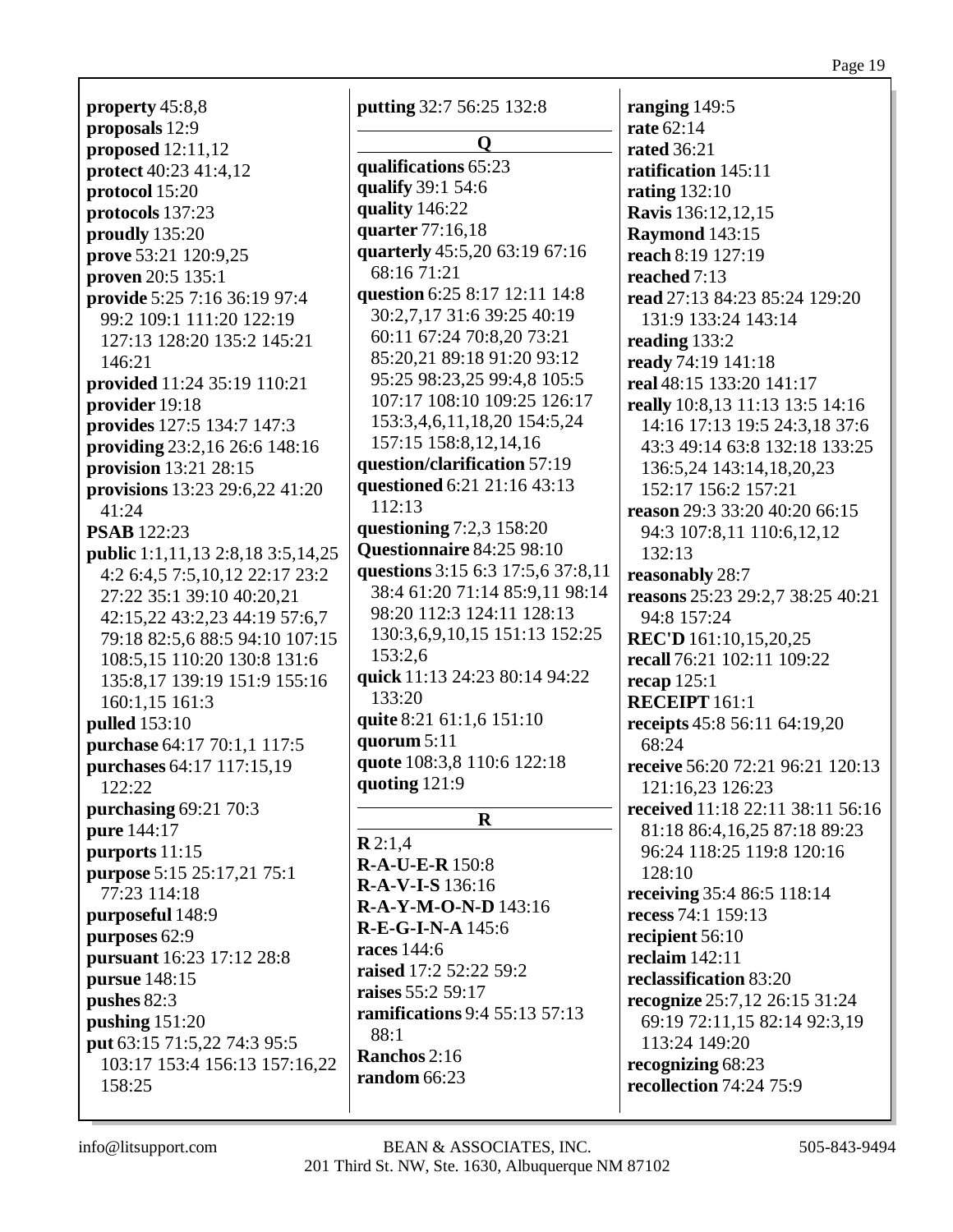**recommend** 32:3 123:24 **recommendation** 24:21 32:2,5,8 39:11 42:5,9,10,14,17,21,24 43:3 93:17,22 94:1 95:21 100:13 110:18 126:18 155:7,22 155:23 156:22 158:1 **recommendations** 23:7,9 33:12 50:19 123:2,3,7 124:2,22 **recommended** 48:22 127:17 137:17 **recommending** 39:5 **reconcile** 68:19 91:16 **reconciled** 107:14 108:4 **reconciliation** 38:15,21 106:10 106:16 107:10 108:23 125:5 **reconciliations** 68:13 123:11 **reconstruct** 79:11 80:5 87:1 **reconstructed** 80:1 **reconstruction** 86:21,23 **reconverted** 123:13 **record** 7:20 21:20 43:17 44:5 46:10 49:23 58:7 62:17,24 63:24 74:2,4,15 92:17 112:9,10 112:17 117:4 131:14 157:23 **record-keeping** 69:3 **records** 19:23 69:8 104:14 107:13,13 108:3 132:9 **recross-examination** 6:24 **red** 82:9 83:3,13,22 **redirect** 6:23 43:7 130:4 **refer** 32:7 50:15 **reference** 53:2 59:10 **referenced** 17:13 **referred** 118:24 **referring** 118:21 **reflect** 72:5 87:17 103:13 **reflected** 79:8 89:10 102:20 **reflection** 115:21 117:7 **reflective** 78:9 **reflects** 87:19 **refresh** 76:22 **refused** 84:17 109:1 **refusing** 148:10 **refute** 16:2,6 52:10 **regard** 19:22 130:13 **regarding** 23:10 26:3 38:25 65:20 67:13 97:25 109:10

**regardless** 62:19 137:9 **regards** 139:3 **Regina** 145:3,6 **regulation** 145:24 **reimbursed** 53:23 **reimbursement** 53:16 55:8,11,20 **reimbursements** 117:18 **reiterate** 20:25 **reject** 100:9 **rejected** 83:15 100:7,17 **relate** 60:23 **related** 12:20 29:14 34:11 46:9 52:21 53:22 77:1 87:21 88:8 106:18 111:5 **relation** 29:3 **relationship** 109:8 **relevant** 148:17 **relying** 104:12 **remain** 95:18 **remaining** 95:16 **remains** 20:4 **remedies** 12:12 **remedy** 12:11 41:17 **remedying** 13:10 **remember** 69:7 **remove** 94:20,22 95:4 **removed** 67:2 72:17 101:2 **renewal** 23:6 156:18 **renewals** 23:8 **repeat** 89:18 107:17 **repeatedly** 51:9 **repeating** 101:8 **report** 9:19,20,22 12:4,14 16:8 28:3 34:23 35:3,11 53:16 63:15 64:25 71:10,13,15 76:5 78:6 90:25 93:1 96:17 97:4,16,17,22 114:2,15,25 115:8,12 116:9 118:12,24 122:17 125:23 126:1 135:9 **reported** 1:21 38:17 48:12 55:5 63:11 71:9 77:11 107:15 108:5 **Reporter** 140:2 160:12 **REPORTER'S** 3:16 160:10 **reporting** 1:22 9:3 12:2 30:3 33:16,21 41:18 48:17,20 53:15 54:18 55:4,10 56:22 58:16,17 59:5,7 67:14,16,16 68:16 90:8

91:7,19,22 94:6 96:11,14 101:14 103:18 105:7 113:10 122:20 125:23 **reports** 45:5,6,7,7,21,22 63:19,20 65:4 71:22 76:19 91:3,10,13 118:1 154:13,17 **represent** 92:4 98:5 107:23 116:25 **representation** 138:20 **representative** 6:17 10:2 59:14 **representing** 38:3 **represents** 15:13 62:17 102:7 **request** 33:14 72:15 99:19 120:15 130:13,14 **requesting** 96:13 120:25 130:16 **requests** 23:8 119:10 120:9 140:2 **require** 87:23 **required** 27:16 28:11 33:16 34:1 36:24,25 37:10 46:16 63:19 64:16 65:8 67:11,15,16 71:20 85:16 86:22 87:1,8 90:2,7,8,25 91:4,15,22 116:10 119:6 **requirement** 55:6 79:15,16,17,20 91:8,24 127:25 **requirements** 12:2 27:3 29:9 30:3 31:8,13 33:22 34:18 48:20 50:18 53:11 54:20 55:22,24 56:3,4 57:5,10 58:22 59:6,12 67:10,14,21 69:23 81:25 82:4,7 83:11 91:20 94:5 95:9 122:24 126:20 127:4,14 **requires** 76:14 78:18 **requiring** 86:21 96:13 100:25 **requisition** 117:4 **requisitions** 70:1 **resign** 53:8 **resigned** 47:24 62:7 79:6 **resilient** 141:4 **resolve** 99:8 120:7 **resolving** 121:3 **respect** 23:14 28:3,23 31:13 32:21 35:9,16 45:14 64:11 65:3 78:3 88:3 138:23 149:23 **respectfully** 51:16 135:24 **respond** 11:18 16:16 35:24 52:8 73:3 98:18 129:1,21 150:19 **responded** 9:24 12:3,3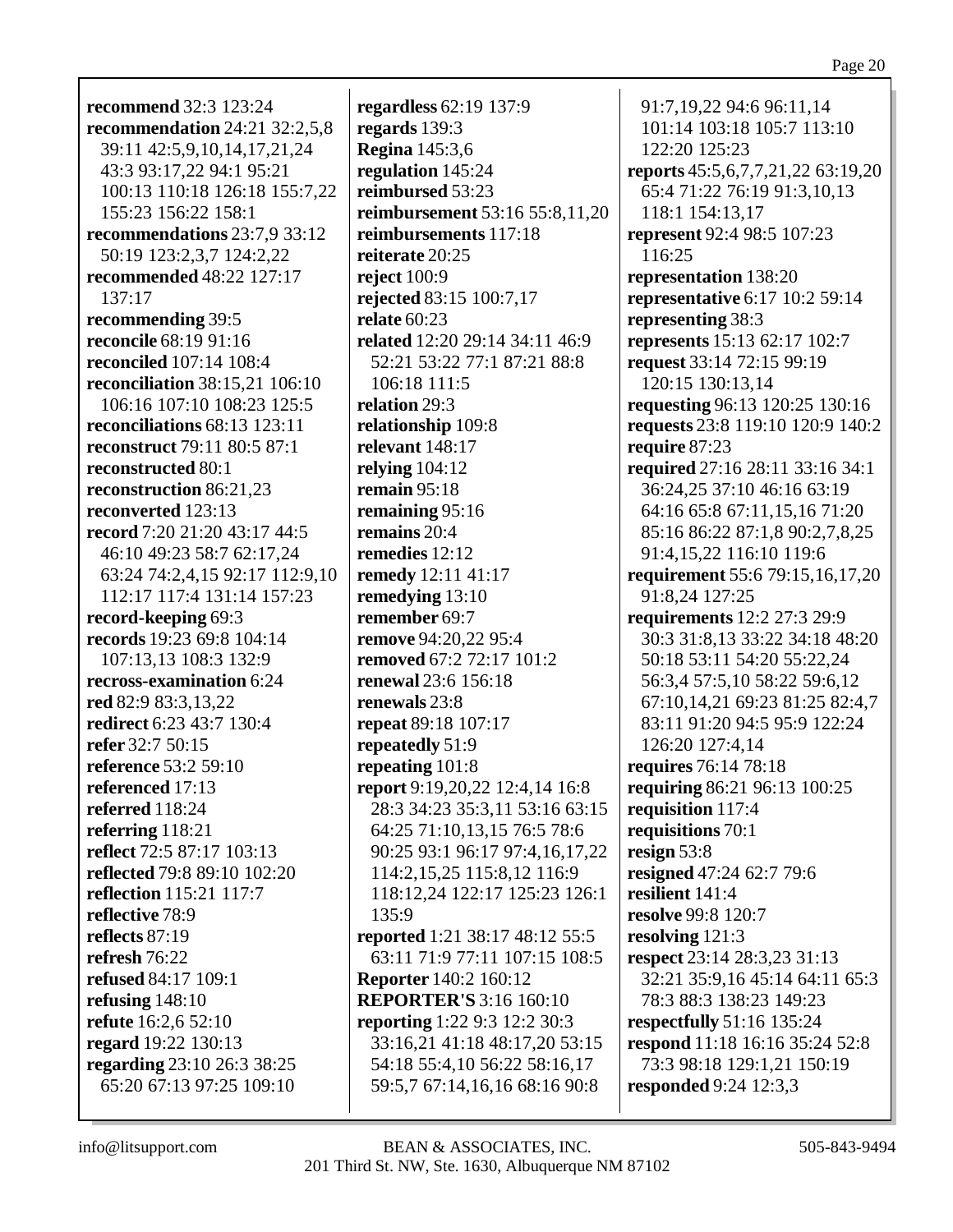| <b>Respondent 5:17 6:18</b>      | revoke 1:5 5:16 7:8 16:14 18:15 | satisfy 127:12,24                      |
|----------------------------------|---------------------------------|----------------------------------------|
| response 9:18 10:19 11:6,15 12:7 | 25:15 29:25 40:10,22 41:3 42:4  | save 74:5,13 158:15                    |
| 12:13 15:18,20,22,23,24,25       | 95:13 110:21 155:7 160:5        | saw 48:7 68:5 69:6 70:18 83:14         |
| 16:10,11,13 18:11 19:11 21:1,3   | revoked 39:12,15,18 40:16,18    | saying 49:14 54:21 103:12 109:8        |
| 21:4 60:10 72:21 94:22 97:12     | 41:5 157:6                      | 116:2 121:25                           |
| 98:22 107:25 110:2 119:6,8       | revoking 40:19 111:12 142:7     | says 27:15 39:21 81:9 89:6 100:2       |
| 120:16                           | 154:7 157:10                    | 116:9,17 118:18 121:9,10               |
| responses 98:16 121:13,23        | ride 132:22                     | 122:17,18 128:17                       |
| responsibilities 31:21 50:23     | right 14:13 19:18 33:11 42:8    | <b>SB-9/House 82:5</b>                 |
| 56:15                            | 51:25 56:9 59:25 61:22 77:22    | scale 70:16                            |
| responsibility 23:17 84:3 95:3   | 84:8,11 86:12 97:17 100:1,3     | scary 64:15                            |
| 127:7 146:14                     | 107:19 132:2,7,14 144:13,24     | schedule 128:3                         |
| responsible 23:16 105:6          | 156:1                           | scheduled 5:23                         |
| responsive 95:8 134:9            | rigorous $143:1$                | school 1:5 2:23 5:19 8:9,14,16,19      |
| resubmit 59:9 83:3               | ring $64:7$                     | 8:22 9:13,14,16,19,24 10:5,15          |
| resubmitted 58:25 100:8,15       | <b>Rio 137:3</b>                | 10:19 12:1,10,19,25 13:1,7,22          |
| result 67:19 81:17 107:10        | risk 45:25 46:1 56:25 95:20     | 14:6, 6, 7, 8, 10, 15, 22 15: 2, 7, 14 |
| <b>retain</b> 111:22             | river 137:3                     |                                        |
|                                  |                                 | 16:17 17:6 18:7 19:3 20:4,13           |
| <b>rethink</b> 156:12            | <b>RMR</b> 160:11               | 21:2 22:1,10 23:20 24:2,10,12          |
| return 7:12 134:16               | <b>RMR-CRR</b> 1:21 160:21      | 24:15,17 25:22 26:12,19,19             |
| revenue 45:6 76:4 79:12 80:12    | <b>Robbins</b> 2:6 4:10,11      | 27:24 28:4 29:22 30:2,15,18,22         |
| 82:3                             | role 19:5 23:13 24:14 31:19     | 31:3,7,12,15,18 32:14,21 33:6          |
| revenues 56:16,16 68:20,24 72:6  | 123:23,25 148:5                 | 33:13,15,20 34:7,9,13 35:8,10          |
| 77:12 78:5 81:18 82:1,25 85:22   | roles 149:5                     | 35:12,14,19 36:19,22,23,25             |
| 85:23 86:4 87:17 88:14 91:16     | roll-call 4:8                   | 37:7 38:19,22,25 39:5 40:7,12          |
| 99:14 101:19 127:5               | rolled $65:16$                  | 40:25 41:6,13,18,21 44:1,21            |
| review 10:20 11:11,14 27:17,19   | room 136:8                      | 45:4,4,15 46:7,11,22,24 47:1,1         |
| 27:21 28:7,12,17 32:10,12,12     | <b>root</b> 14:13               | 47:14,16,19 48:4 50:9,11,16,20         |
| 45:3,5,17,19,20,25 47:5 68:22    | row 156:23                      | 53:11,12 54:4,7,23 55:3,23 56:2        |
| 73:14 74:23 75:2 76:20 77:10     | Ruiz 2:7 5:6,7 159:7,9          | 58:9, 10, 11, 19, 20, 25 59:2, 4, 13   |
| 78:14 79:7 83:25 84:7,10,24      | rule 119:4                      | 59:15 60:8 61:21 62:2,4,8,10,13        |
| 85:3,7 86:16 87:7 88:18 89:2     | rules $10:4$                    | 62:17 63:3,3,12,16,16 65:7 66:9        |
| 97:14,18 98:10 99:6 102:2        | run 82:9                        | 66:16,22,23,24 67:6,13,18              |
| 124:5 129:12                     | rural 134:5 135:18              | 68:20 69:7,9,14,24 70:5 71:17          |
| reviewed 46:12 76:24 115:2       | <b>Russell</b> 135:25           | 72:13,16 75:4 76:13 79:2,18            |
| reviewing 27:24 121:11           |                                 | 81:24 82:5,6,18,20,21 83:2 84:2        |
| <b>Reviews 75:3 98:18</b>        | S                               | 85:16,17,18 86:17,25 87:22             |
| revise $142:10$                  | S2:1                            | 88:2, 12, 23 90:12, 13, 15, 22 91:7    |
| revised $101:23$                 | $S-E-G-A-Y 140:6$               | 91:15 93:2,5,17 96:20,23 98:4,5        |
| revocation 8:5 12:6 13:8,11,14   | safe 144:14 159:3               | 101:19 102:1,17 103:6 104:4,9          |
| 15:4,6 16:21 23:10 24:21 25:23   | Saiz 3:11 14:24 75:17 112:11,18 | 104:13,18,20 105:2 108:9 111:6         |
| 25:24 27:3,18 28:1,13,18,18,20   | 112:19                          | 111:7 114:25 115:5,22 116:9            |
| 28:23 29:1,8 32:4 39:1,5,11,20   | Saiz's 32:14                    | 117:10,21 118:5,11 130:18              |
| 39:22,23 40:2,10,25 41:9 42:12   | <b>Salute</b> 4:4,5 138:18      | 131:24,25 132:5,7,9,9,16,19            |
| 42:16 95:13 123:24 132:6         | <b>San</b> 149:7                | 133:4,6 134:4,12,17,24 135:4,6         |
| 152:11 161:4                     | Santa 1:14 2:11 5:14 8:3 113:8  | 135:18,20 136:3,9,21 137:12,13         |
| revocations 156:17,18            | 149:8 160:16                    | 137:14,15,16,21 138:4,8 139:22         |
|                                  |                                 |                                        |
|                                  |                                 |                                        |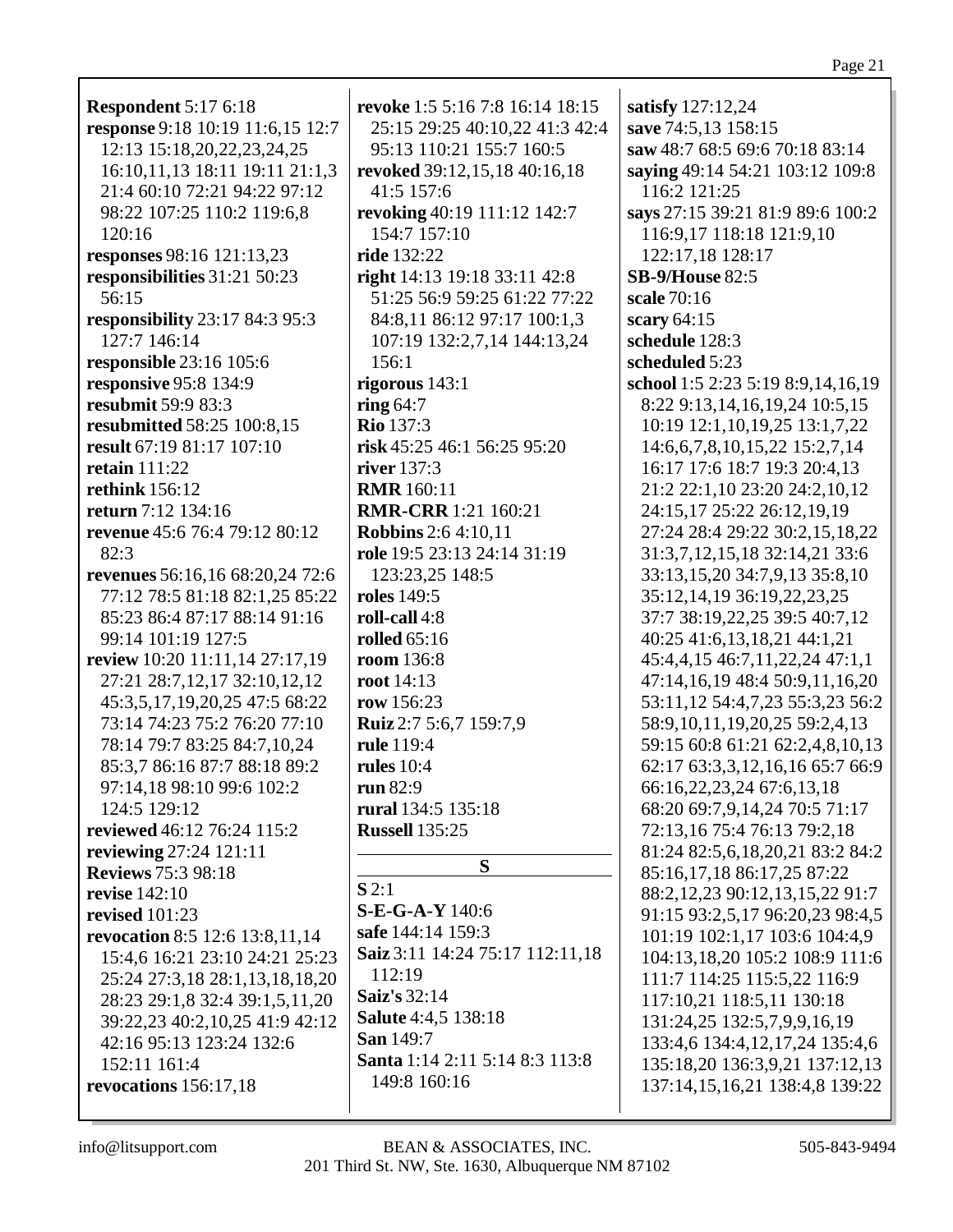| 140:23 141:15,22 142:18,18          | Ń  |
|-------------------------------------|----|
| 143:19 144:14 145:12,13,14,16       |    |
| 146:2,25 147:5,7,12,13,19           | í  |
| 148:19 149:7,8,10 150:12            |    |
| 155:16 160:5 161:5                  | Í  |
| school's 9:3 12:5 13:4 16:23 35:4   | í  |
| 40:16,18 56:3 62:21 64:12           | í  |
| 92:16 93:10 95:3 102:16 106:11      | í  |
| 108:13 111:9,13                     | Í  |
| schools 12:23 22:13,15 23:4,10      | Í  |
| 23:12,14 35:1,22 38:15 46:11        | Ś  |
| 47:22 70:19 75:4,15 86:7 94:11      |    |
| 98:17,20 111:19 113:17,18           | Í  |
| 119:12 120:13 121:11 128:20         |    |
| 132:11 133:7 142:14,15,21           |    |
| 143:2 145:21,25 148:7 149:17        | ř  |
| 150:10 152:5,10 156:1               | ŗ  |
| <b>Science 21:25</b>                |    |
| scope 7:6,6 70:22                   | í  |
| <b>SEA 56:17</b>                    |    |
| Sean 19:16,16 38:13 71:24 80:2      | Í  |
| 96:20,23 97:8 106:4                 | ŗ  |
| season 149:1                        | í  |
| seat 21:11                          | Í  |
| second 10:12,22 26:2 27:13,14       | í  |
| 72:19 74:15 85:19 90:24 96:17       | Į  |
| 97:11 102:20 104:19 119:20          | Í  |
| 125:8 130:11 152:23 159:7,9         | Í  |
| secondary 149:4                     | Î, |
| secondly 52:11 151:6                |    |
| seconds 73:10 143:4                 | í  |
| Secretary 2:4 40:13 45:11 48:13     | Í  |
| 75:13 78:20 93:15,19,19 94:17       |    |
| 95:21,22 109:11 153:25 155:15       | í  |
| Secretary's 93:24                   | í  |
| section 13:9 26:22 27:2,8,13 28:8   | í  |
| 29:16 30:1, 9, 13 31:1, 3, 6 54: 25 |    |
| 113:14 117:8                        | í  |
| sections 5:20,22 82:10 84:16        | í  |
| secured 69:16                       | Į  |
| see 11:4 14:4 27:6,11,12 29:24      |    |
| 32:23 34:21 36:17 52:9,19           |    |
| 54:12 63:2 77:23 80:17 81:1,8       | í  |
| 89:5 106:22 108:24 117:7            |    |
| 118:20 133:7,22 138:24 143:19       | í  |
| 144:5 149:12                        |    |
| seek 127:18                         |    |
|                                     |    |
|                                     |    |

**seen** 8:24 51:9 71:7 72:25 123:6 123:10 155:3 **SEG** 45:25 46:18 **Segay** 136:20,20 139:6 140:5 **seize** 156:9 **self-evaluation** 37:6,12 **self-explanatory** 82:24 **self-sufficient** 146:19,23 **send** 11:2 134:8 **sending** 97:2 **sense** 21:22 43:19 89:10 134:13  $147:19$ **sent** 49:13,16 72:12 90:11 96:12 96:21 97:7 98:16 120:14,21 121:15 128:19 129:17 **sentence** 27:14,20 **separate** 29:7 95:16 **September** 77:19 97:16 **serious** 8:10,10 57:13 90:20 93:11 116:3 123:4 144:9 **seriously** 18:13,22 19:20 **serve** 149:15 **served** 10:18 14:9 44:15 **serves** 20:2 **service** 1:22 141:9 **services** 64:18 111:20 **serving** 22:14 106:5 149:5 **session** 7:11 52:17 127:23 158:18 **set** 7:7 8:19 27:16 45:8 46:16 84:17 160:18 **Seth** 2:9 8:1 **seven** 52:2 **severe** 111:13 **shame** 97:1 **share** 19:9 20:14 151:4 152:2 **shared** 138:20 150:14 **shares** 134:12 **sharing** 134:3 **sharp** 49:25 **she'd** 105:9 **sheet** 3:25 6:6 54:18 55:10,24 56:1 58:5 59:9 104:1 105:1 **sheets** 3:24 52:23 53:21 56:22 105:7 151:6 **shell** 50:2 **shell-shocked** 49:12 **shirking** 12:1

**shooting** 144:9 **short** 18:7 39:4 42:12 69:1,6 **shortly** 19:1 79:7 **show** 18:1,21 77:7 107:21 117:21 118:7 136:8 144:19 158:23 **showed** 36:12 85:22 100:20 **showing** 16:5 **shows** 58:13 92:23 114:23 115:2 117:13 **shutting** 144:17 **siblings** 136:19 **sic** 119:21 121:11 **side** 6:2 8:23 12:22 13:4 15:3 34:15,17 158:4 **sideways** 54:1 **sign** 78:25 **Sign-In** 3:24,25 **sign-up** 6:6 **signatories** 73:1 **signatory** 72:18 94:14,25 **signature** 66:13 73:1 **signatures** 6:11 **signed** 6:8 18:24 19:17 26:18 126:24 129:8 131:5 151:2 **significant** 75:21 **signing** 64:19 **signs** 146:7 **similarly** 13:18 45:13 **simply** 9:22 151:17 **Sincerely** 135:24 **single** 18:14 133:14 **singleton** 158:8 **sir** 43:16 99:9 103:24 **sit** 33:5 132:15 157:1 **site** 9:19,23 12:4,14 23:4 28:2 47:22 63:14 64:4,13,25 65:7 66:5 67:4 69:3,9,14 70:5,9 71:10,17 75:22 86:17 101:19 104:22 105:1,6 108:20 113:22 114:3,8,10 115:6 116:14 118:5 123:24 **site's** 84:2 **sitting** 132:10 138:25 **situated** 130:19 **situation** 8:7,10 90:18 91:1 **six** 62:13,20 **skills** 140:19 141:17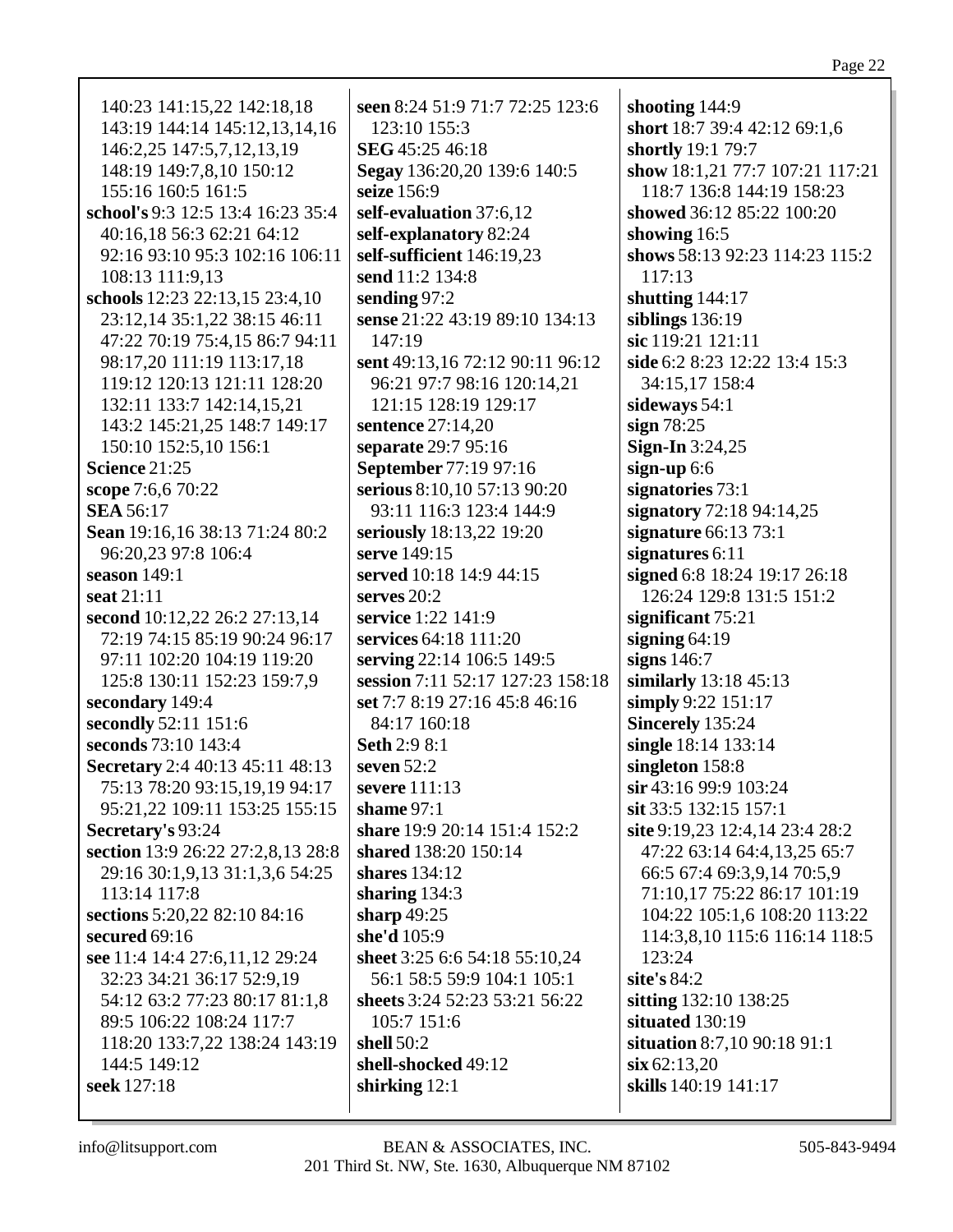| small 141:21,23 147:1                 | spoke 158:22                         | stead 111:19                     |
|---------------------------------------|--------------------------------------|----------------------------------|
| smcmillan@montand.com 2:12            | spoken 139:19,24 140:3,7 141:25      | step 40:3 73:8 138:2             |
| snapshot 35:8                         | spreadsheet 117:8                    | stepped 73:3                     |
| software 118:4,6 123:14 125:10        | spring 35:22 59:23 155:17            | steps 120:7 124:3                |
| solidified 138:6                      | 156:22                               | <b>STEVENS 2:19</b>              |
| <b>Solimon</b> 2:15 3:8, 10, 13 15:15 | Springfield 43:25                    | stipulation 74:5                 |
| 37:22,25 38:2,6 43:5 51:4,16,22       | staff 2:22 10:7 22:14 23:2 31:7      | stop $63:22$                     |
| 52:1 96:5,8,9 97:14 99:6              | 31:12 32:13 36:1 114:3,8 115:9       | stopped 136:25                   |
| 105:18 107:18 110:14 111:17           | 116:9,10 143:24 147:15 155:9         | strategic 149:15,19              |
| 112:2 124:15 130:3                    | staffing $10:7$                      | strayed 141:15                   |
| somebody 56:21 94:13 154:7            | staggered 78:17                      | street 1:22 2:16,20 144:11       |
| someone's 131:9                       | stale $51:8$                         | 160:22                           |
| son 131:24 132:8,17,18,25 133:6       | stand 135:21 148:3 149:2             | strength 148:8                   |
| 133:11                                | standard 13:19 35:18,20 36:11        | strengthening 135:19             |
| son's 132:21 143:19                   | 36:17                                | stressing 135:3                  |
| song 137:1                            | standards 13:18 14:2 17:16,18        | strict 81:24 82:7 87:23          |
| songs 141:3                           | 17:20                                | strike 91:20                     |
| soon 156:4,20                         | stands 134:24                        | stringing $13:1$                 |
| sorry 27:9 32:11 39:17 42:10,10       | start 46:2 81:14 138:2,2 141:12      | strokes $45:13$                  |
| 51:20 53:6 60:22 61:23 88:22          | 144:1,9                              | strong 19:3 20:4 68:6 147:7      |
| 90:14 109:21 117:17 122:3             | started 24:6 136:23                  | stronger 141:4                   |
| 123:3 124:20 131:8,19 132:1           | <b>Starting 53:25</b>                | strongly 132:6                   |
| 133:15 139:5 151:8 153:19             | state 1:2 7:19 9:1 10:4 15:4 21:19   | Structure 119:23                 |
| 156:18                                | 22:14 40:23 41:4,4 43:17 45:5        | structures 149:15                |
| sort 27:21 100:1 125:1 156:2          | 48:21 56:18 57:1,15 62:5 67:22       | struggle 148:8                   |
| sorts $63:16$                         | 68:10 76:14 78:13 79:20 80:22        | struggled 149:18                 |
| sought 148:14                         | 81:23 84:3,9 87:9 100:2 112:16       | stuck 137:7                      |
| sources 32:7 82:4 87:21               | 113:16 122:22,23 136:4 138:18        | student 148:11 150:12            |
| Southern 43:22                        | 145:24 146:24 160:2,12,15            | students 41:12 57:3 134:13 135:7 |
| sovereignty 135:3,19                  | <b>State-authorized 34:25</b>        | 135:21 136:20 137:10 139:6,16    |
| speak 6:5,9,13,15 7:19 13:10          | <b>State-chartered</b> 113:18 119:12 | 140:12 141:12 142:13 143:7,9     |
| 48:2,6 137:6 139:17 140:11            | 128:19                               | 145:17,21 146:3,5,6,18 148:16    |
| <b>SPEAKERS</b> 139:11                | stated 86:3 125:14 126:7 128:2       | 148:25 149:16 150:1,1            |
| speaking 6:13 38:1 50:6 53:1          | 151:15 160:17                        | studies $145:22$                 |
| 139:10                                | statement 19:9,12 74:16 104:13       | stuff 132:3 144:4 155:5          |
| speaks 13:11 59:11                    | 107:9                                | subcommittee 157:2               |
| specific 16:13 24:13,14 33:1          | statements 3:3 6:1 15:16 45:9        | submission 46:12 78:23 85:22     |
| 36:15 45:14 52:22 67:24 71:8          | 63:9 108:11                          | 100:2                            |
| 79:15,16 90:17                        | states 28:15 29:4 128:13             | submit 15:18,21,24 21:3 33:15    |
| specifically 158:9                    | statewide 9:5                        | 33:24 36:11 37:3,11 41:21        |
| specify $91:3$                        | status 36:17 125:16                  | 53:21 54:5,7 55:19 63:17,18,18   |
| spell 7:20 131:13                     | statute 13:9 17:12 28:14,16,21       | 72:16 76:18 78:21 91:4 99:13     |
| spelled 131:16 133:21 136:15          | 28:24 29:1 32:9 39:1,8,16,19,21      | 101:1 118:25 119:7,13            |
| 140:8 143:16                          | 76:14 78:18 83:9,11                  | submittal 46:10 47:6 75:7        |
| spend $83:21$                         | statutes $122:23$                    | submitted 7:15 16:5,9 18:11      |
| spending 69:25 88:6 127:8             | statutorily 15:20,21 21:3            | 19:11 21:1,5 34:1 36:3 37:4      |
| spent 152:13                          | stay $18:8$                          | 46:16 54:4 74:10 76:4,7,12,15    |
|                                       |                                      |                                  |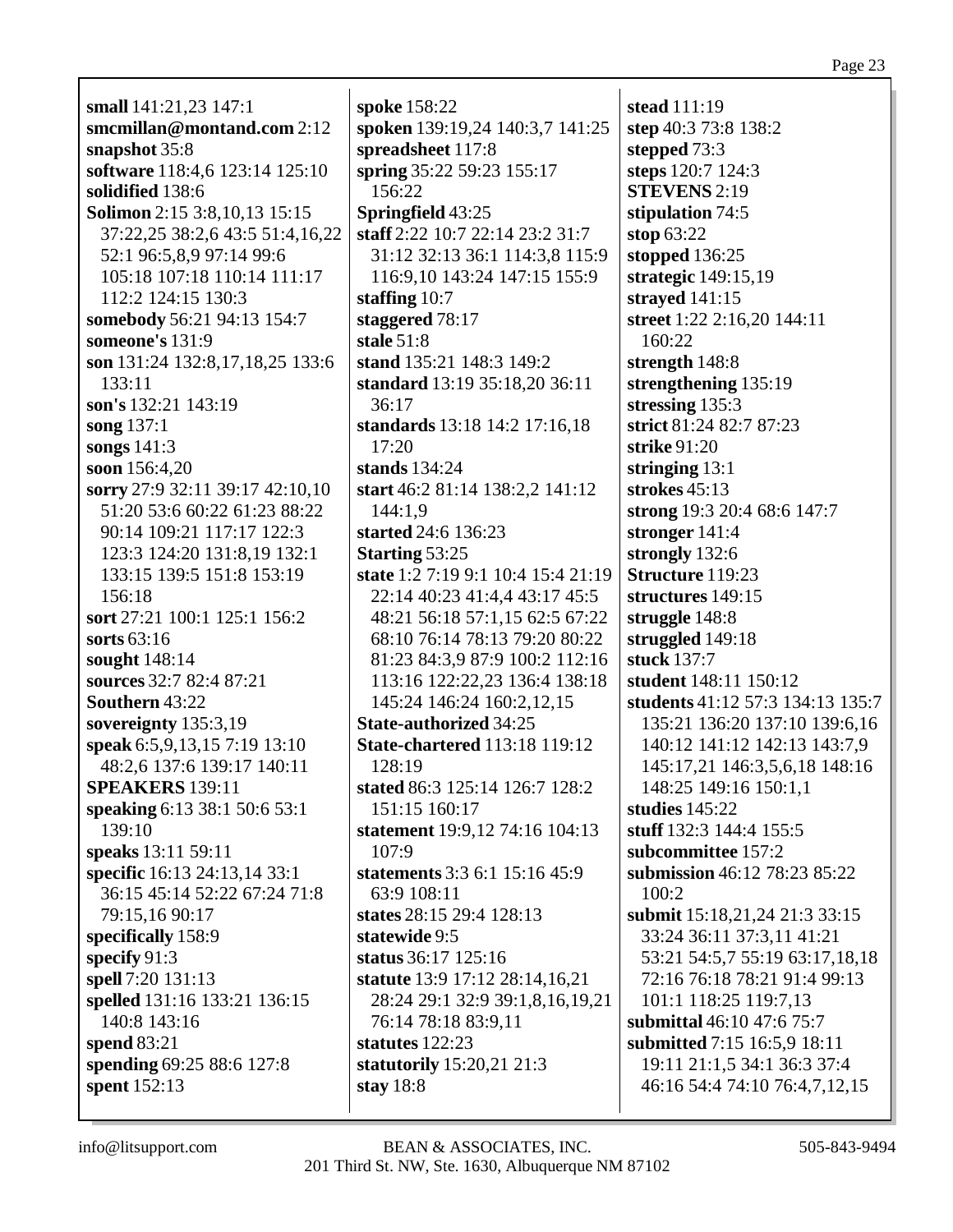77:15 78:2,19,22 83:16 84:2 87:6 90:9 91:21 97:22 101:4 103:3 107:25 114:3 119:11 120:4,10 130:6 **submitting** 15:20 64:19 105:7 125:22 **subsection** 29:5,13 30:2,17 **subsections** 13:13 29:12,20 **subsequent** 60:20 61:25 104:22 104:25 **subsequently** 74:11 **substantial** 17:15,19,24 23:12,13 28:25 29:4,14 **substantially** 12:8 **success** 148:12 149:20 **successfully** 148:20 **suddenly** 9:13 **suggest** 50:7 152:22 **suggested** 142:12 **suggesting** 91:23 **Suite** 1:22 2:20 160:22 **summarizes** 90:17 **summer** 35:21 81:13 132:24 148:23 **Summit** 59:21 **Super** 57:9 **superintendents** 136:3 **supervised** 88:3 **supervisor** 129:8 **supplied** 17:8 **support** 2:24 13:24 19:4 20:15 23:3 26:7 35:20 102:15 110:18 117:14 122:6 134:3 135:1,13,14 135:20 136:8 143:7 147:8 148:4 148:17 149:2,15,23 150:11 151:23,25 158:23 **supported** 110:20 **supporting** 16:2,4,6 17:8 18:12 78:7 101:15,23 102:3,8 **supports** 13:7 23:1 **supposed** 55:7 59:15 157:17 **sure** 14:12 18:10 24:16 35:3 39:24 43:18,21 44:9 45:3,17 47:7 48:9 52:24 53:4 57:20 61:6,19,19 68:12 69:5 70:11 72:14 81:4 82:13 88:21 89:5,20 89:20 93:22 94:4 96:5 99:24

100:24 102:25 104:2 109:15 126:8 139:6 154:23 **surroundings** 142:1 **suspect** 102:11,19 **suspend** 39:5 40:5 43:1 93:16 95:9,22 109:13 110:2,24 153:22 **suspended** 40:1 45:11 94:16 111:18 **suspending** 40:17 41:15 111:13 111:15 153:21 **suspension** 73:5 **suspicion** 68:6 **sustainable** 88:12 149:19 **sworn** 21:15 43:12 48:7,10,22 50:3 51:14 63:8 112:12 151:10 **symbol** 138:19 **system** 34:24,25 35:2 38:18 65:15 76:12,17,18 89:10 92:9 118:9,10 **systems** 65:17 **T T&E** 63:18 **tab** 25:11 26:15 31:23 49:18,21 52:20 72:8 75:25 80:18 **tabbed** 27:9 **take** 5:15 24:23 26:21 27:8 29:16 33:10 34:20 37:15 47:25 49:9 49:18 55:8 57:2 59:10 63:12

67:11 72:8 73:17,24 74:23 75:25 80:17 84:21 85:19 88:17 90:10 92:5 93:10 103:13 110:6 110:13 130:22 131:3 132:2 138:15 141:7 142:8 144:22  $153:25$ **taken** 18:6,21 19:5,13 32:13,24 33:16 70:19 74:1 **takes** 138:4 **talk** 33:1 50:9 108:16 **talked** 61:7 **talking** 17:13 143:19 **talks** 50:16 113:21 114:18 117:18 **taught** 22:6 149:3 **tax** 45:8,8 **taxpayer** 66:25 95:19 **taxpayers** 41:12 **Taylor** 136:25

**teach** 22:6 132:19 134:25 136:5 **teacher** 22:8 31:7 **teachers** 8:15 **teaches** 146:14 **teachings** 145:20 **team** 23:1 24:18 64:9 66:18 69:12 75:18 150:9 155:9,19 **technical** 2:23 23:16 32:12 68:22 73:14 74:23 75:1,3,6 77:10 78:14 79:7 84:7,24 85:3,7 89:2 98:9,17 99:6 **technology** 76:18 **tell** 19:2 25:20 80:25 81:1 85:5 88:20 92:6 121:21 125:24 153:16 158:11 **telling** 12:9 133:1 **tells** 144:6 154:8 **template** 128:23,24 **ten** 5:11 6:1 113:11 **tenaciously** 148:9 **tense** 78:13 **term** 41:13 50:11,15 66:19 **terms** 72:7 137:22 **testified** 21:16 38:8,24 43:13 92:15 100:7 109:10 112:13 114:19 116:6,23 122:14 **testify** 52:7 107:12 150:21 151:16 **testifying** 107:3 151:12 **testimony** 6:20,21 7:4 18:19,23 20:7 28:6,10 31:11 50:6 51:7 51:15 52:10,11 64:23 68:17 96:16 97:20 98:12 101:21 104:7 113:19 114:14 135:5 151:10,18 154:9 157:4,9 160:18 **tests** 141:3 **tethered** 148:10 **thank** 5:12 7:20 15:8,9 21:6 29:15 43:5,8 52:18 53:6 55:19 57:12 93:25 104:24 112:2,4,20 113:12,19 115:11 117:24 124:13 130:25 133:16,17,19 135:24 136:10,11 137:5 139:4,5 142:5 143:9,11 144:24,25 147:21 150:2,3 152:18,19 158:2 159:3 **thank-you** 80:14 **thereabouts** 74:25 79:23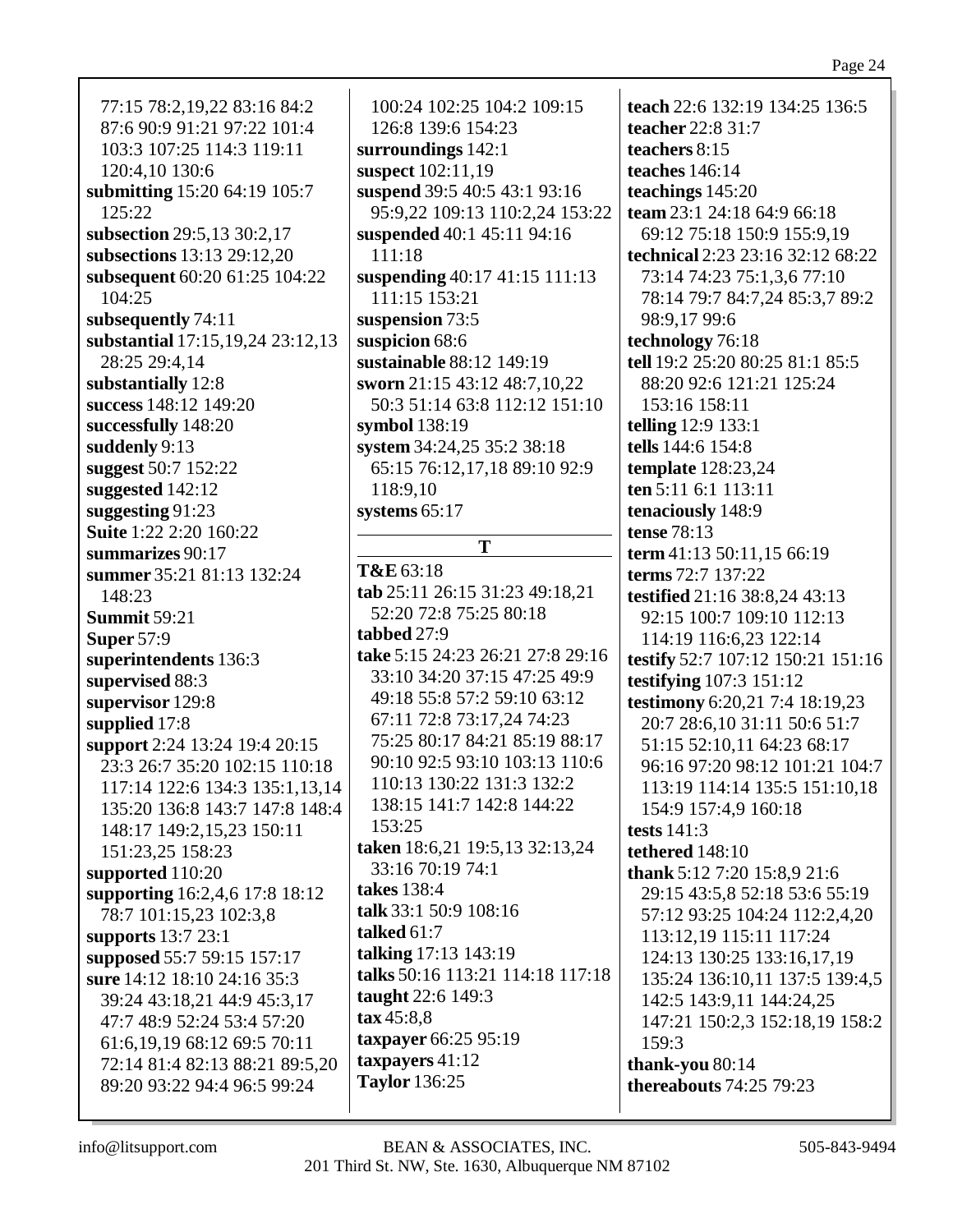| thing 9:12 11:18 49:23 55:5 60:2 | time-and-labor 48:16 55:9 56:21   | 160:14 161:8,13,18,23            |
|----------------------------------|-----------------------------------|----------------------------------|
| 74:15 95:11 138:17,23            | 59:9 101:14 103:18 105:7          | transform 140:25                 |
| things $12:22$ 14:16 41:21,23,25 | time-labor 55:4                   | transgressions 15:5              |
| 50:8 54:17 58:9 69:5 81:12       | <b>timeline</b> 47:4 63:23        | transpired 53:2                  |
| 104:15 120:6 132:18,25 133:3     | Timeline-wise 78:15               | trash $146:6$                    |
| 133:12 137:7,20,25 138:7,9       | timelines 137:23                  | traveled 59:23 158:22            |
| 141:16 147:17 152:24             | timeliness 46:9                   | travels 159:3                    |
| think 10:17 12:17 29:5 34:16     | timely 33:15 37:9 63:17,18,19     | Treasurer 95:4                   |
| 39:13 41:25 42:18 44:3 48:15     | times 31:15 33:24 47:15 94:12     | treated 18:5                     |
| 53:17 55:5 57:21 59:19 110:10    | 95:18 145:18 151:7 152:14         | <b>Trend 81:8</b>                |
| 110:12 124:10,25 137:16 141:7    | timing $11:13$                    | tribal 133:25 136:4              |
| 142:19,25 150:13,18 155:15       | <b>Title 56:25</b>                | tribe 145:19                     |
| 156:19,25 157:1 158:4,19         | <b>titled</b> 120:1               | tribute $146:23$                 |
| thinking 136:24                  | today 12:19 13:3 14:9,19 15:1,14  | <b>tried</b> 119:14              |
| third 1:22 2:20 31:2 119:21      | 16:12 17:14 18:2,20,20 23:21      | tries $140:23$                   |
| 125:15,15 138:8 160:22           | 24:22 26:6 30:6,22 31:11 52:10    | triple-digits $70:15$            |
| third-quarter 78:5 86:3          | 63:6 64:1,24 71:23 74:9 97:20     | Trish 2:7 133:22                 |
| <b>Thirty</b> 143:4              | 107:3 130:11 150:13,15 151:1      | troubles 78:5                    |
| <b>Thomas</b> 3:9 43:11,18       | 151:18                            | true 86:9 99:17 104:10 105:12    |
| thought 48:24 97:21 131:19       | today's 145:18                    | 110:19 111:18 146:24 160:13      |
| 155:11,22                        | told 48:3 54:7 79:10 83:22        | truly 137:18 138:21              |
| thoughts 150:17                  | 123:11 125:3 133:3 140:15         | truth $107:9$                    |
| three 5:24 11:17 13:12 14:19     | 154:12 157:24                     | try 75:10 86:14                  |
| 29:20 35:12 44:13 58:1,4 65:17   | tomorrow $121:13$                 | trying 25:5 50:2 55:16 68:19     |
| 113:6 126:4 132:10 138:11        | tone 108:14                       | 78:9 89:9 94:9 103:10 144:1,2    |
| 151:2 152:14 155:4 156:23        | too-little-too-late 11:21         | 144:3 156:5,19,25                |
| <b>thriving</b> 140:16 143:8     | top 84:23 115:13 120:1            | turn 26:15 82:12 92:18 96:9 98:6 |
| tied 78:7 79:9                   | topic 6:13,15                     | 99:23 101:6 113:20 115:11        |
| $TIM 2:5$                        | topics $122:5$                    | 118:19 120:17 121:4 149:24       |
| time 6:10 9:14 11:14 20:11 24:5  | total 6:9 16:1 53:18 139:13 142:3 | <b>turned 80:15</b>              |
| 24:6,18 25:5 33:17,21,25 34:7    | touch 122:5                       | turning 81:13 100:23 115:15      |
| 35:25 37:18,25 41:3 42:16        | <b>touched</b> 106:13             | 116:8,22 117:6 119:25 121:19     |
| 45:19 46:20 47:16 48:14 50:4     | tough 50:10,15 60:4               | turnover 10:6 62:15,18,21        |
| 51:1 52:6,23 53:20 54:7,18       | Toulouse 2:7 4:13,14 110:1        | turns $13:23$                    |
| 55:24 56:1 57:16 58:5 64:12      | 152:21 153:2 154:4,20 157:4,14    | TV 144:6                         |
| 67:4,19 69:6 70:4,6 73:22 74:5   | 157:20,22 158:6                   | two 25:25 26:7 35:23 44:11,16    |
| 74:13 77:14 78:1,23 79:1,22      | <b>Towering 136:17</b>            | 51:22 58:8 59:21 62:6,12,14      |
| 84:7 86:10,18,25 87:16 89:13     | town $147:1,8$                    | 91:9,10 101:10,15 107:4 111:1    |
| 89:23 95:2,6 96:12 97:19 98:24   | track 80:12 88:16                 | 115:9 117:10 122:5 124:21        |
| 103:22 104:1 105:1 110:11        | tradition 134:10,14 142:9 145:18  | 130:13,17 131:25 136:19          |
| 115:22,24 116:14 118:5,11,15     | traditional 143:3                 | 140:21 153:6,17 156:22 158:10    |
| 118:16 119:5,8 122:11,13         | traditions 135:11 140:25          | 159:3                            |
| 123:22 125:25 130:24 131:3,4     | traffic $62:25$                   | two-and-a-half 22:23 131:7       |
| 133:15 135:1 138:4 142:4         | training 2:24 22:3 44:7 67:12     | 139:12,13                        |
| 143:10 149:24 150:23,25 151:6    | transaction 70:3                  | two-minute 73:24                 |
| 153:14,15,16 155:21,24 158:19    | transactions 67:20                | type 127:23 146:10 150:14        |
| 158:25 161:10,15,20,25           | transcript 1:11 110:3 158:7       | typically $41:5,7,10$            |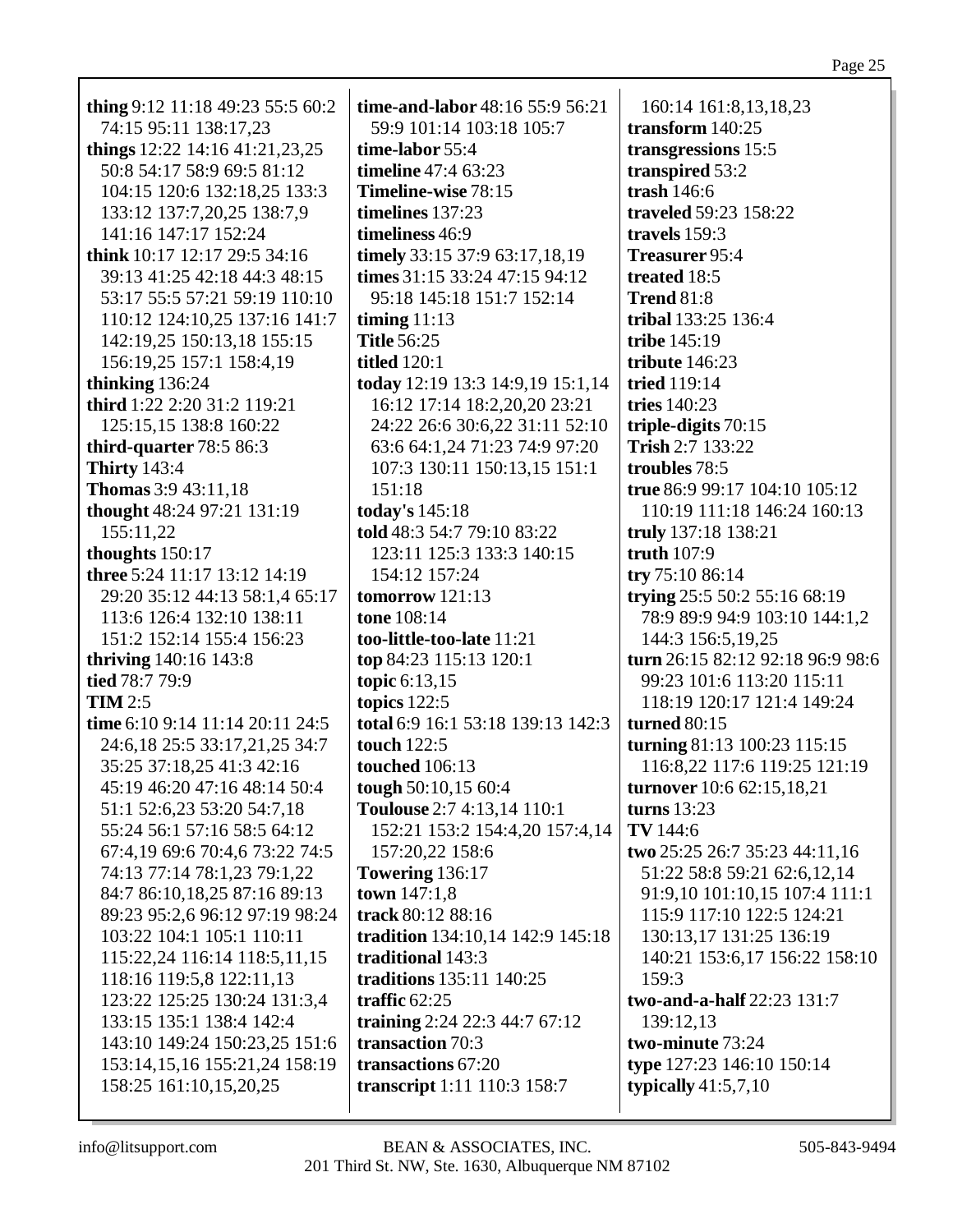| typing $133:2$                         | 103:13                            | 32:17 63:6 67:25 68:7 105:16                                |
|----------------------------------------|-----------------------------------|-------------------------------------------------------------|
| U                                      | uploaded 102:6,23,24              | 105:23,25 116:3,24 123:4                                    |
|                                        | uploads 103:20                    | visit 9:19,23 12:4,14 28:3 34:9                             |
| Uh-huh 101:12 109:12 147:22            | upper 100:1 149:8                 | 63:14 64:4,13,25 70:5 71:10,17                              |
| ultimately 40:11 42:22 68:3 71:9       | <b>upsets</b> 142:14              | 75:22 86:17 105:6 108:20                                    |
| 87:4 155:11 156:15                     | upwards $62:13$                   | 113:22 114:4,9,10 115:6,18,18                               |
| unable 69:19 102:16                    | urge 135:16,16 142:25             | 116:15 118:5 123:24                                         |
| unacceptable 13:5 83:16 143:3          | urging 132:6,14                   | visited 23:23 24:17                                         |
| unaware 71:25 118:11 126:25            | <b>USDA</b> 117:15                | visiting 27:24 114:25                                       |
| unclear 101:4 109:20 129:5             | <b>USDE 56:12</b>                 | visits 23:4 70:9 104:22 105:1                               |
| understand 12:17 15:2 17:3             | use 33:2 35:3 50:11 55:21 76:16   | 148:21                                                      |
| 18:17 25:17 27:2,19 28:24              | 77:19 82:8,8 83:12 88:8 108:15    | <b>VOL</b> 161:3                                            |
| 50:23 54:24 60:4 70:22 93:8            | 152:16                            | volume 1:12 24:24                                           |
| 99:7 102:17 123:9 137:22               | user 102:25 103:16                | volunteer 145:9                                             |
| 140:13                                 | usually $63:10$                   | vote $4:8$                                                  |
| understandable 11:22                   | utilized 128:24                   | voted 9:9                                                   |
| understanding 26:5 30:5,12,21          | <b>utmost</b> 145:20              |                                                             |
| 30:25 31:10 33:19 41:19 46:22          |                                   | W                                                           |
| 47:24 50:17 53:1 58:3 59:12            | V                                 | wait 130:14 152:22                                          |
| 62:12 65:10 67:10 70:2 78:24           | valid 126:25 127:21               | waited 154:16                                               |
| 80:2 83:8 85:14 97:15 103:19           | validation 114:23                 | wake 141:18                                                 |
| 106:17 116:2 140:18 145:23             | validity 126:21                   | walk 19:21 60:5 111:16 144:11                               |
| 155:24 156:11 157:9                    | value 135:11 141:17 145:20        | wall 12:6                                                   |
| understood 156:8                       | Vanderbilt 21:25                  | wand 93:22                                                  |
| underway 89:11                         | variances 107:14 108:5            | want 11:12 20:25 44:3 46:19                                 |
| unequivocal 148:3                      | various 31:15 59:22               | 47:25 49:8,9,9 54:7 75:4                                    |
| unethical 56:5                         | vendor 69:19 117:9                | 102:10 104:15 108:18,23                                     |
| unfortunate 8:7 16:17,21 86:13         | <b>Venture 132:22</b>             | 124:18 137:5, 11, 20 138:14, 17                             |
| unfortunately 12:6,22                  | verbatim 14:10 75:24 115:25       | 139:15 144:19 152:2 157:16,23                               |
| <b>Uniform 5:21 127:9</b>              | 123:7 145:12                      | wanted 18:17 151:4                                          |
| unique 145:15 147:4,6                  | verification 47:5 83:25 87:7      | wants $18:8$                                                |
| <b>UNISON 143:9</b>                    | 102:3                             | warranted 15:4                                              |
| <b>Units 81:5</b>                      | verifications 68:13               | warrants 27:17 28:1,13,17                                   |
| <b>University</b> 21:23 22:1 43:22,24  | verified 46:12 104:22             | wasn't 59:16 66:2 103:14,22                                 |
| 44:1 112:24 148:22                     | verify 45:3 104:25 108:18         | 154:10,12,14,16 155:5 157:14                                |
| unlicensed 26:3 66:12,19 94:14         | verifying 78:5                    | waste 71:5 95:20 110:15                                     |
| <b>UNM</b> 148:22                      | <b>Veronica 75:15 88:21</b>       | wasting $153:16$                                            |
|                                        | vice 2:3 132:15                   |                                                             |
| unpack 54:17 104:16<br>unrelated 111:2 | Vigil 19:16 38:14 88:19,20 106:5  | way 34:19 59:17 110:9 129:10<br>132:18 137:3 151:14 153:4,6 |
|                                        |                                   |                                                             |
| Unresolved 118:18                      | 107:6 111:20 121:5,17             | 156:6,7                                                     |
| unsatisfactory $27:17,25$ 28:12        | <b>Vincent 88:19,20</b>           | ways 10:14 141:23 150:19                                    |
| <b>unsure</b> 125:16                   | violated 18:16 29:23 30:15        | we'll 9:23 13:15,18 14:20 25:3                              |
| untimely 11:17                         | violation 13:21,25 14:15 56:2     | 33:4,18 45:23 59:9 70:25                                    |
| unusual $62:14,20$                     | 63:21 64:21 81:21,23 83:9,10      | 117:25 131:3 153:17 158:6                                   |
| upfront 9:21                           | 84:16                             | 159:2                                                       |
| upload 53:15 56:1 58:13,14,23          | violations 8:25 9:1,2 13:10,15,16 | we're 8:12,13,21 10:17 13:3                                 |
| 61:4 101:16,25 102:7,16 103:11         | 14:1 15:5 17:22 20:20,20,21,24    | 14:25 17:13 20:19 23:15 48:3                                |
|                                        |                                   |                                                             |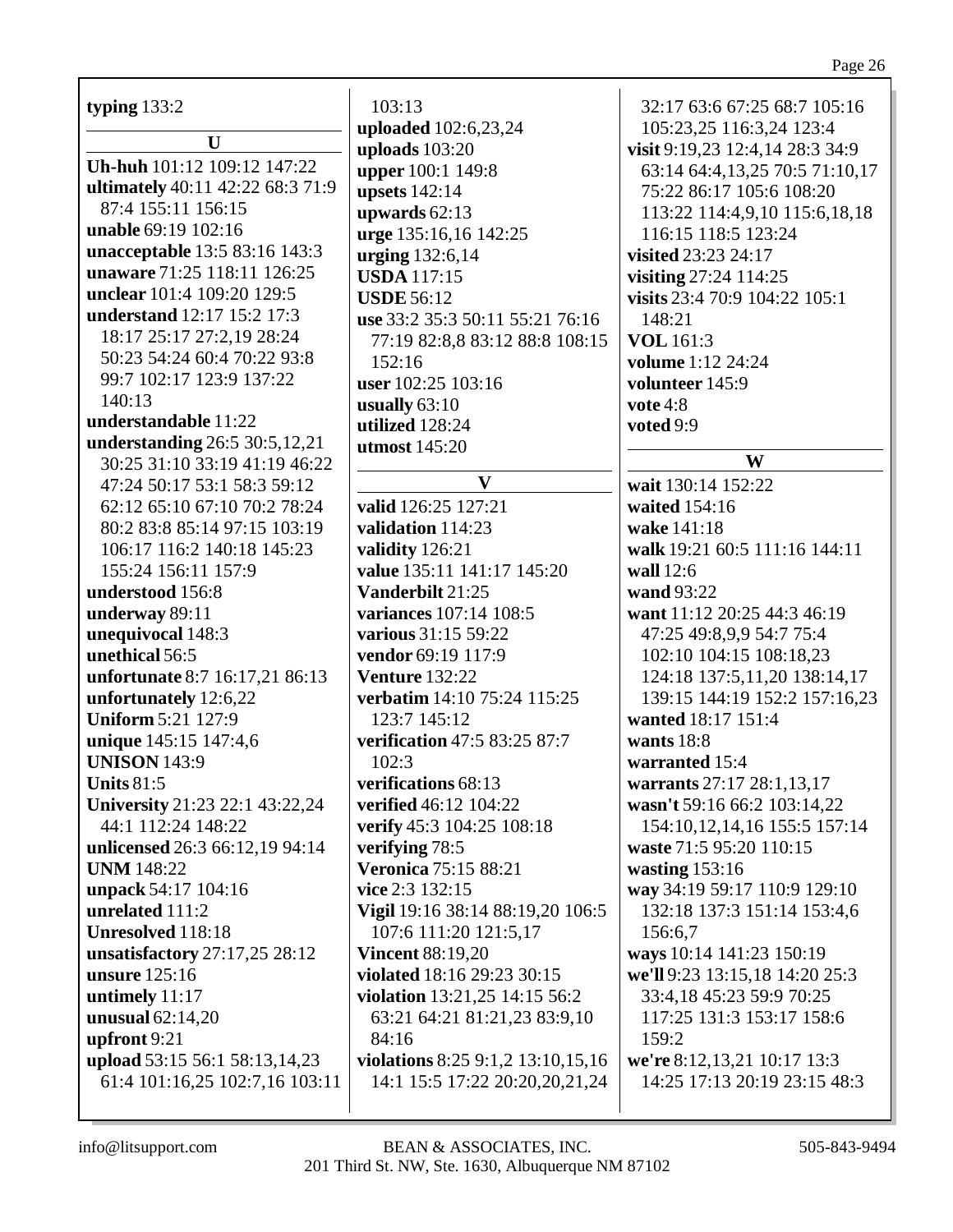| 57:23 59:8 61:10,10 69:24         | word 11:13 108:15                                              | young 147:3 148:19               |
|-----------------------------------|----------------------------------------------------------------|----------------------------------|
| 71:20 73:23 93:1,2 107:3          | wording $157:15$                                               | younger 146:12                   |
| 120:25 130:8,21 131:2 137:24      | words 158:5                                                    | youth 134:19 135:14 147:7        |
|                                   |                                                                |                                  |
| 143:20,20,21,21,22 150:20         | work 19:21,23 23:18 24:19 53:22<br>58:21 59:5 60:16 69:13 73:4 | $\mathbf{Z}$                     |
| 151:24 153:1,8 158:19             |                                                                | zero 81:10                       |
| we've 8:24 18:11 20:23 93:3 94:9  | 94:9,10 104:19 106:19 108:19                                   | Zia 138:19                       |
| 105:20 113:19 152:25 154:12       | 108:24 117:7 134:20 136:1,2                                    |                                  |
| 156:12,21                         | 144:18 149:25                                                  | zone 133:13                      |
| weak 66:2                         | worked 38:15 44:9,13 107:5                                     | $\bf{0}$                         |
| Web 34:24 36:1 38:18              | 113:5,8,10 149:17                                              |                                  |
| week 46:4 70:7 96:22 98:2         | working 7:24 36:7,8,10 62:4                                    | 1                                |
| 106:13                            | 69:24 72:1 103:14 109:7 121:2                                  |                                  |
| weigh $154:23$                    | 121:3                                                          | 13:18,24 24:24 25:11 37:19       |
| weight 15:23 21:2 52:16           | works 59:19 95:12,17 129:9                                     | 70:23 71:22 85:11 120:1 128:13   |
| well-being 134:15                 | world 140:25                                                   | 128:17 161:3                     |
| well-respected 133:25             | worst 70:17,23,25 71:7                                         | 1-to-1070:17                     |
| well-rounded 145:22               | worth 22:12                                                    | 1:301:13                         |
|                                   | wouldn't 39:13 42:25 71:5                                      | 10 70:17,25 71:1,6               |
| well-run 14:7,8                   |                                                                | 10/13/17 161:2                   |
| wellness $134:11$                 | write 49:9,11 86:14 134:2                                      | 100 16:5 41:23                   |
| went 18:14 63:8 69:14 124:25      | writing $7:15$                                                 | 11 18:25 72:8 73:19 85:20 98:23  |
| 155:18                            | written 7:16 15:18,22,24,25 16:9                               | 100:23                           |
| weren't 12:12 126:8               | 19:11                                                          | 11.01 27:9,10,13                 |
| <b>Western</b> 137:22             | wrong $62:24$                                                  | 1123:12                          |
| whack $77:3$                      | wrote 49:13 154:2                                              | 11th 121:20 129:17               |
| whereof 160:18                    |                                                                | 12 44:17 75:25 76:1 121:12       |
| wherewithal 54:24 111:9           | $\mathbf X$                                                    |                                  |
| white 113:21                      | $\mathbf{X} 3:1$                                               | 124 3:13                         |
| whited 54:25 60:17 103:17         |                                                                | 12th 120:21 121:25               |
| whole-hearted 134:3               | Y                                                              | 13 1:12 138:3                    |
| wildly 11:17 93:3                 | Yá' 136:13 139:18 140:3,7 145:5                                | 1313:14                          |
| wish $6:8$                        | yeah 47:9 48:11 49:6,20,23 62:23                               | 13th 25:3 78:17                  |
| wishes $6:5$                      | 62:23 66:1 72:19 97:1 102:4                                    | 14 12:10 80:18,18                |
|                                   | 103:2 106:13 112:1                                             | 142 16:1                         |
| wishing $6:12$                    | year 32:21 34:9 35:10,14 38:9,16                               | <b>142-page</b> 10:18            |
| withhold 41:22 46:18              | 41:8, 10, 14 44: 25 45: 19 46: 13                              | 15 3:4 82:12 84:5 98:7 99:23     |
| witness 6:20 21:8 29:18 30:11     | 46:14 65:18 70:10 79:13 83:2                                   | 150 138:12                       |
| 43:10 51:21,24 58:6 61:15         | 87:18 93:5 98:19 106:12 128:5                                  | 153 3:15                         |
| 72:10 84:22 95:25 96:1,5 98:7     | 128:9,10 129:2 133:5 138:8                                     | 16 26:24 32:21 84:21 98:6,7      |
| 101:7 104:17 124:12 130:7         | 152:15                                                         | 160 3:16                         |
| 146:12                            |                                                                | 1630 1:22 160:22                 |
| witnessed 108:19 146:4 147:12     | year's $22:12$                                                 | 179:9 73:14 88:17 124:22         |
| 148:7                             | year-over-year 81:6                                            |                                  |
| witnesses 3:5 6:3,25,25 7:3 14:19 | yearly 57:7                                                    | 17.15:20                         |
| 26:6                              | years 22:5,23 44:11,17 62:14                                   | 18 45:19 73:17 81:10 85:10 87:24 |
| women 140:21                      | 113:6, 11 117:10 131:25 133:8                                  | 90:10 96:10                      |
| wonderful 80:16                   | 138:11,12 141:1 149:5,18 154:5                                 | 187 105:20                       |
| wondering 144:8                   | 154:15 155:4,4,4 157:17                                        | 18th 121:15 129:22               |
| wonky 55:16                       | <b>yesterday</b> 15:19 21:1                                    | 1992:1,3                         |
|                                   |                                                                | 1978 5:19,20,21                  |
|                                   |                                                                |                                  |